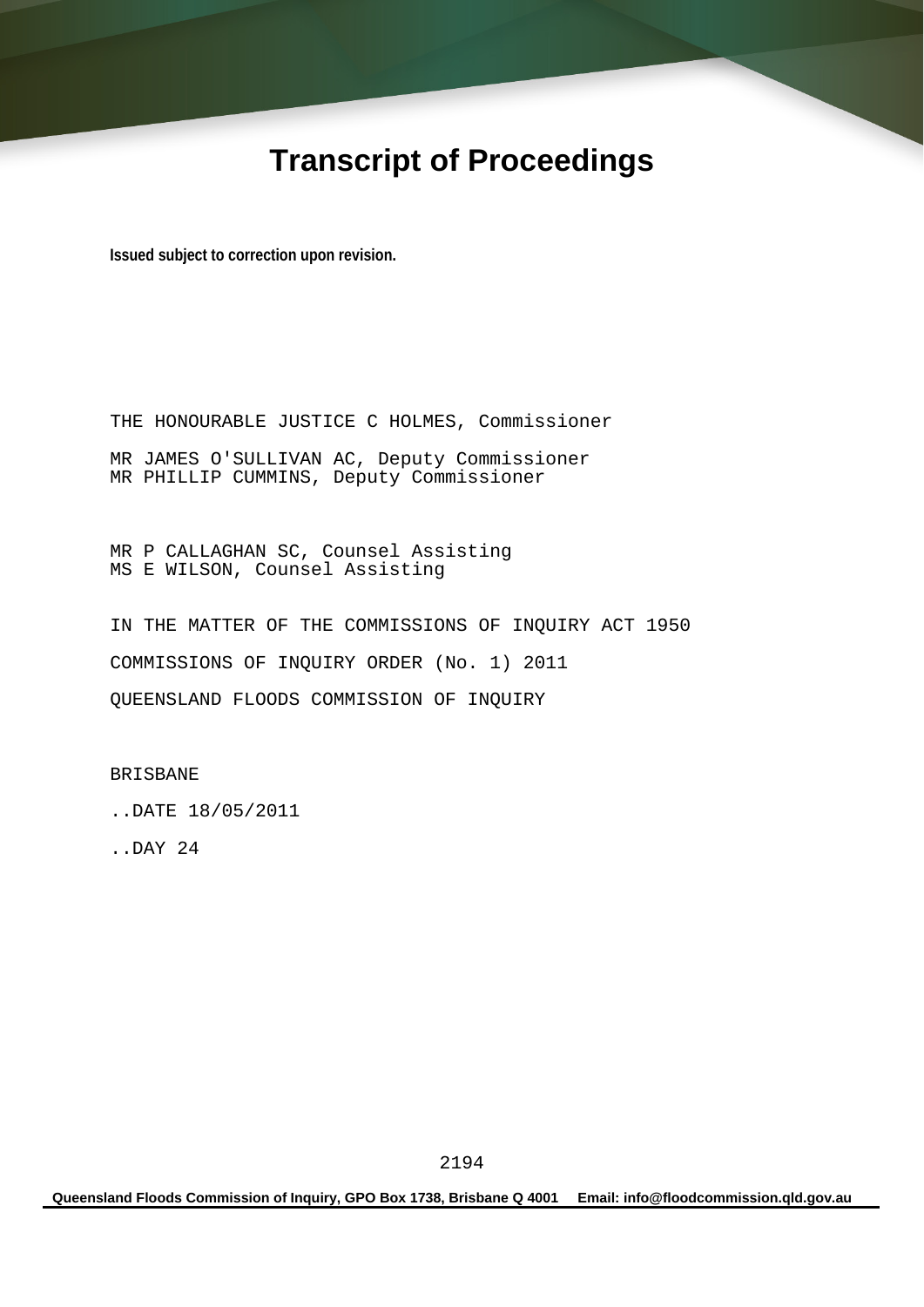THE CCOMMISSION RESUMED AT 10.01 A.M.

MARK KENNETH BABISTER, CONTINUING:

MR CALLAGHAN: Madam Commissioner, I just seek to make an announcement for the benefit of the parties about the running order of the witnesses today. Mr Baddiley, who was scheduled to give evidence after Mr Borrows will now be called next Friday and the list of witnesses should be adjusted accordingly.

COMMISSIONER: Mr O'Donnell. Mr O'Donnell, can I implore you to speak up because you and the witness both actually tend to whisper at each other and it is I think causing the reporters some problems.

MR O'DONNELL: I will if he will?-- Okay.

Could I revisit two matters we discussed yesterday just briefly. One was the reliance on rainfall forecast. As I followed the thrust of your evidence you thing the rainfall forecast had useful information in them but they need to be tested as to the extent to which reliance can be placed upon them?-- Yes.

You would envisage extensive modelling testing in the course of the next manual review?-- Yes.

But that, of course, hasn't been today to date?-- No, it hasn't.

It wasn't done during the January event?-- That is right.

Would you accept in those circumstances the extent to which the engineers managing that flood event did place reliance on weather forecasting information was appropriate?-- Yes.

It would have been wrong to have made decisions about releasing water based upon weather forecasting?-- I don't know if it would be wrong. You would have to be very confident in those forecasts so I wouldn't make an absolute ruling of wrong.

So if the flood engineers sitting there during the flood event were not confident in the weather forecast information you would accept the extent to which they placed reliance upon that was appropriate?-- Yes.

Can we revisit another issue? We discussed yesterday the various manual reviews over the years and you raised the question; you haven't seen documentation that during those manual reviews there was serious consideration given to the strategies for managing the flood event?-- That is right, I have seen no documentation anywhere on how the current

**20** 

**10** 

**1**

**40**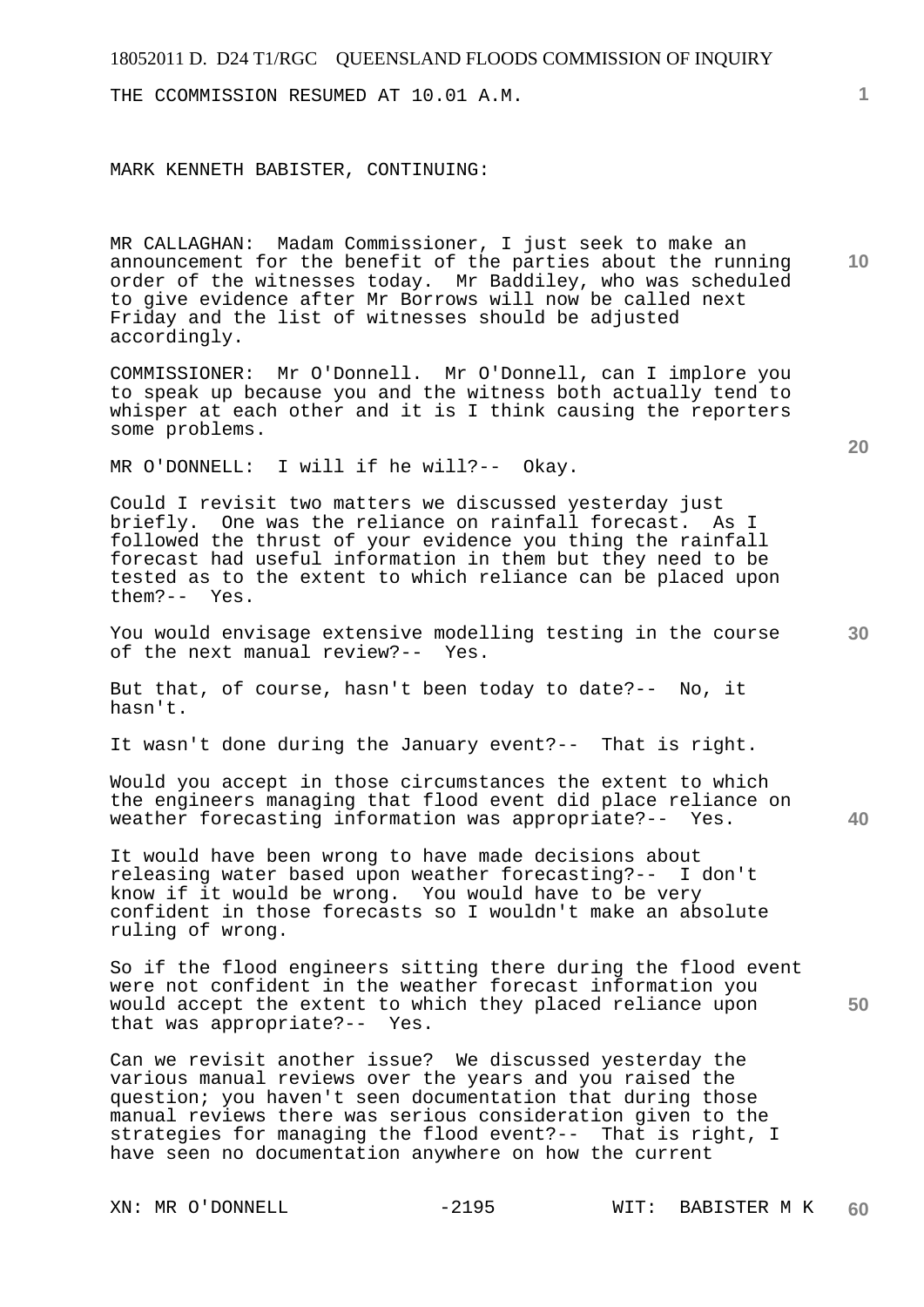strategy in its original form or its current form really is developed compared to other strategies or any modifications to it of any significance. Minor things were considered at different stages like FSL has been considered but not really fundamental challenges to any of the assumptions in the manual about trigger points and change over points.

That is not to say it didn't occur. It is just you haven't seen documentation?-- I haven't seen. I understand everybody has asked extensively. I would be very surprised if something pops up now because I have asked for it from the start.

You asked the Commission staff?-- Yes. Every document that we could identify that would have anything to do with looking at the operation and comparing it to alternative operations and where the operation came from, any document that has any bearing on that we put on our request list.

You didn't ask Seqwater or those who played an active role in the manual revisions over the years?-- I didn't, no.

Could I show you a document please? This is in Mr Allen's witness statement part of Exhibit PHA8. It is a very large exhibit and the exhibit is not paginated. In our copy it is the third bundle within that exhibit. We have a paper copy for the witness, we have one we can hand up to the Commission.

COMMISSIONER: I am just wondering whether it should be passed to the back row so everybody can see there just what it is.

MR O'DONNELL: It could be brought up on the screen. It is just trouble finding it within the exhibit.

COMMISSIONER: Yes, my associate is pretty good.

MR O'DONNELL: It is revision number 4 of the manual. It has a date 6 September 2002. MR Babister, this is a document which considers revising the manual in 2002 and there is discussion in the course of the revision I want to take you to. If you go right to the back of that document, please, page 51. Do you see 1.7 "Flood Control Operation Model"?-- Yes.

If you read - skip over the first paragraph and look at the second paragraph commencing, "The most recent flood studies have reviewed." That suggests that in 2002 in the manual revision they did reconsider the strategies for both Wivenhoe and Somerset, they tested them against the revised design flood hydrology and operational model and they decide to change the strategies. They changed Wivenhoe from five to four strategies and Somerset from five to one?-- My understanding is the Wivenhoe, the individual report, the difference between the four and five strategies were very very similar anyway.

That wasn't the question I asked you, was it-----?-- No. -----addressing what happened in 2002. I am asking you do you

**10** 

**1**

**20** 

**30** 

**40**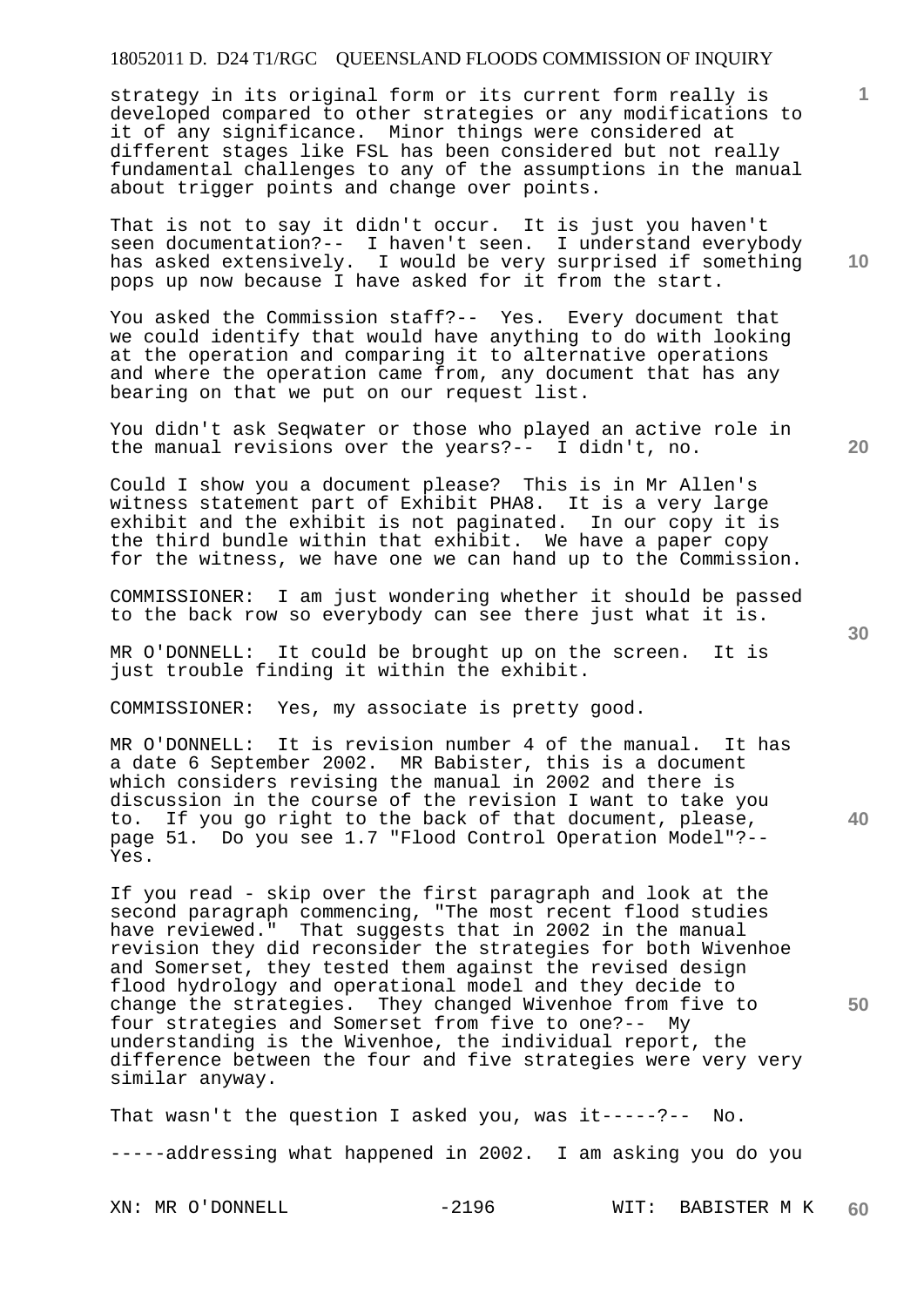agree with my interpretation of this document; that in the 2002 manual review they did positively reconsider the strategies for both dams?-- This document indicates they have reconsidered it to some extent but doesn't report on the extent of how those changes would occur or anything else. There is no tables, there is no quantification. They have looked at it, I agree with you there.

They looked at it in light of the revised design flood hydrology?-- Yes.

Which we saw was undertaken in the early 2000s. We saw that yesterday?-- Yes.

And they reconsidered whether the current strategies for both dams are the optimal strategies and they decided to revise them?-- I am-----

We see that on page 52, don't we? They changed the Somerset strategies from five down to one and Wivenhoe from five to four?-- Which line is the Wivenhoe from five to four?

Yes, the third last paragraph on page 52?-- Well, yes.

"The previous flood studies concluded the procedures for Wivenhoe Dam be reduced to four by combining two procedures into one."?-- That is a relatively simple change in strategy. I am happy to concede there has been some modification.

My point is this is a document which says they did actively reconsider the strategies for both dams?-- It does say, and I agree, they reconsidered the strategy to a very limited extent I would suggest.

All right. You suggest that the strategy be reconsidered in part of the next manual review?-- I suggest very strongly we look at whether we have the right strategy. I actually think the strategy is quite good but I really would like to see it tested thoroughly and robustly, which doesn't appear to have happened to any extent since it was developed 25 years ago.

Well, at least this is a document which shows it was reconsidered in 2002?-- Yes, in a very small way.

Maybe so. All right, thank you. Where we finished up yesterday was discussing your recommendations about the hydrodynamic model particularly in 125 to 127 of your report?-- That was 125 you said?

**50**  125 through to 127 of your report. Can I see if we can reach agreement on a few things about this? The flood engineers in the January event did not have a hydrodynamic model at their disposal?-- That is right, the one within the forecasting system was not operational.

You are recommending they should have one?-- Yes.

It is common ground they would like one. The question is what

**10** 

**1**

**30** 

**40**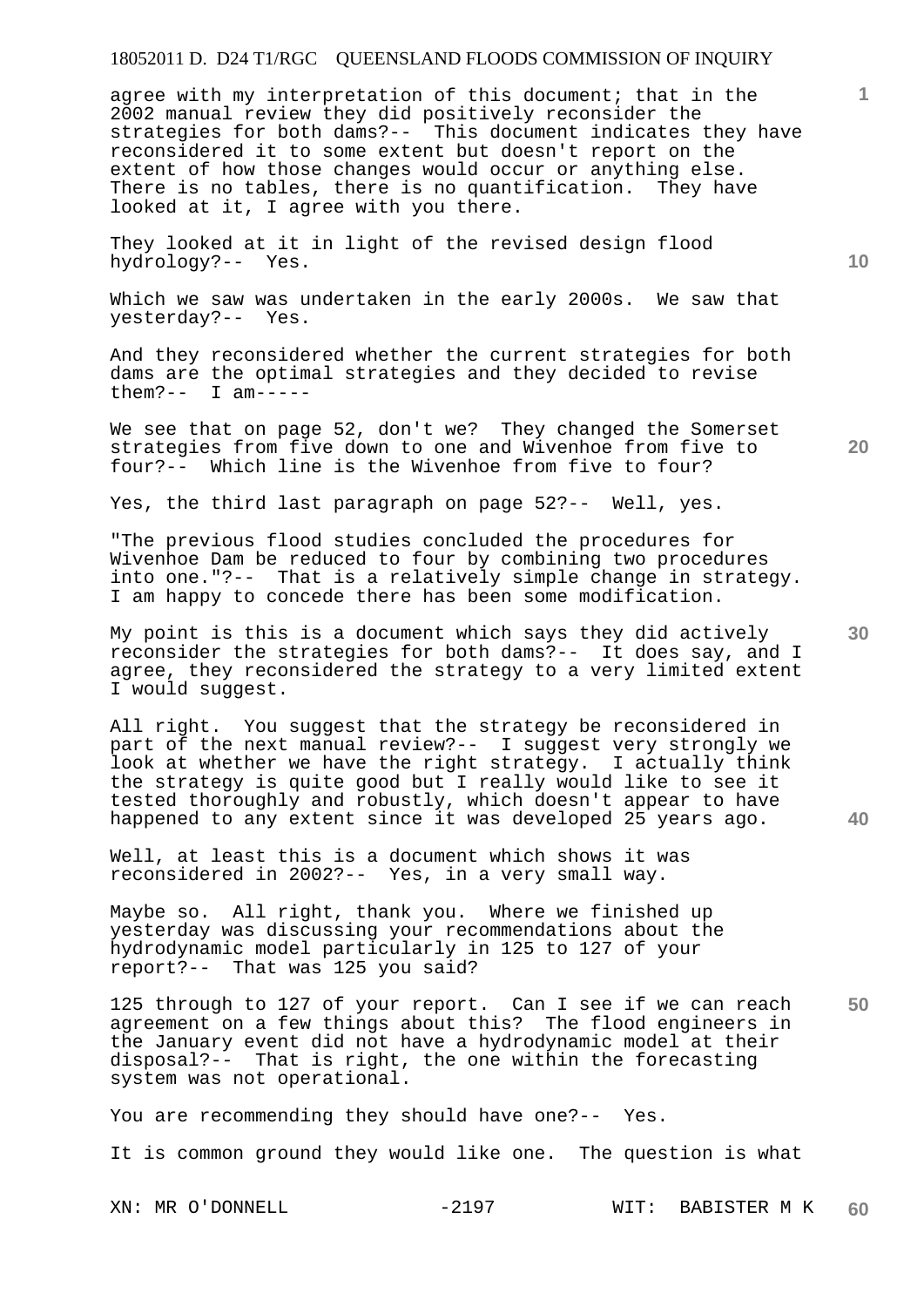use is to be made of it during a flood event. Can we agree on some things first? During a flood event they are looking at information coming from a number of sources. They are looking at rain that has fallen, catchments producing inflows to the dam, that's a major consideration. They model that using a hydrological model?-- Yes.

A hydrodynamic model would not assist in any of that?-- It could be incorporated into it but you generally use one downstream of the dam.

Yes?-- Where the flood plains are wider, where storage is an important issue, where tributary interactions are an important issue.

The hydrodynamic model was more giving you river flows downstream of the dam?-- Yes, when you are really interested in heights and answers in all locations and how major tributaries interact and how places are backwatered, a hydrodynamic model has significant advantages over a routing model.

That may be so but in the flood engineers' point of view they want to know what is the current - or what would be the flow, for example, at Moggill?-- Yes.

**30**  Depending on releases. Their hydrologic model gives them that information?-- It gives them that information but with a questionable level of certainty. You could reduce that uncertainty by going to a hydrodynamic model downstream of the dam.

Hence you suggested that the last sentence of 126, "The rainfall run-off routing models", which is the hydrologic model, "should be retained but should be assessed against results from a calibrated hydrodynamic model."?-- A very sensible thing to do would be to compare their performance. At the moment we are speculating on their performance particularly during large events where you have large coincident tributary flows in those sort of circumstances.

You have seen no evidence that the hydrologic model measuring the downstream flows during the January flood event was at fault?-- I see no evidence either way, whether it was right or at fault.

Right?-- And the amount - and the SEQ report is very scant on detail on that. For some reason the combined flows of Moggill were removed from the SEQ report. That made it very hard to make that assessment.

Well, the model runs and the predicted outflows of Moggill -----

COURT REPORTER: Sorry, I didn't hear the end of that question.

MR O'DONNELL: The model runs and flows at Moggill and the

XN: MR O'DONNELL  $-2198$  WIT: BABISTER M K **60** 

**10** 

**20** 

**1**

**40**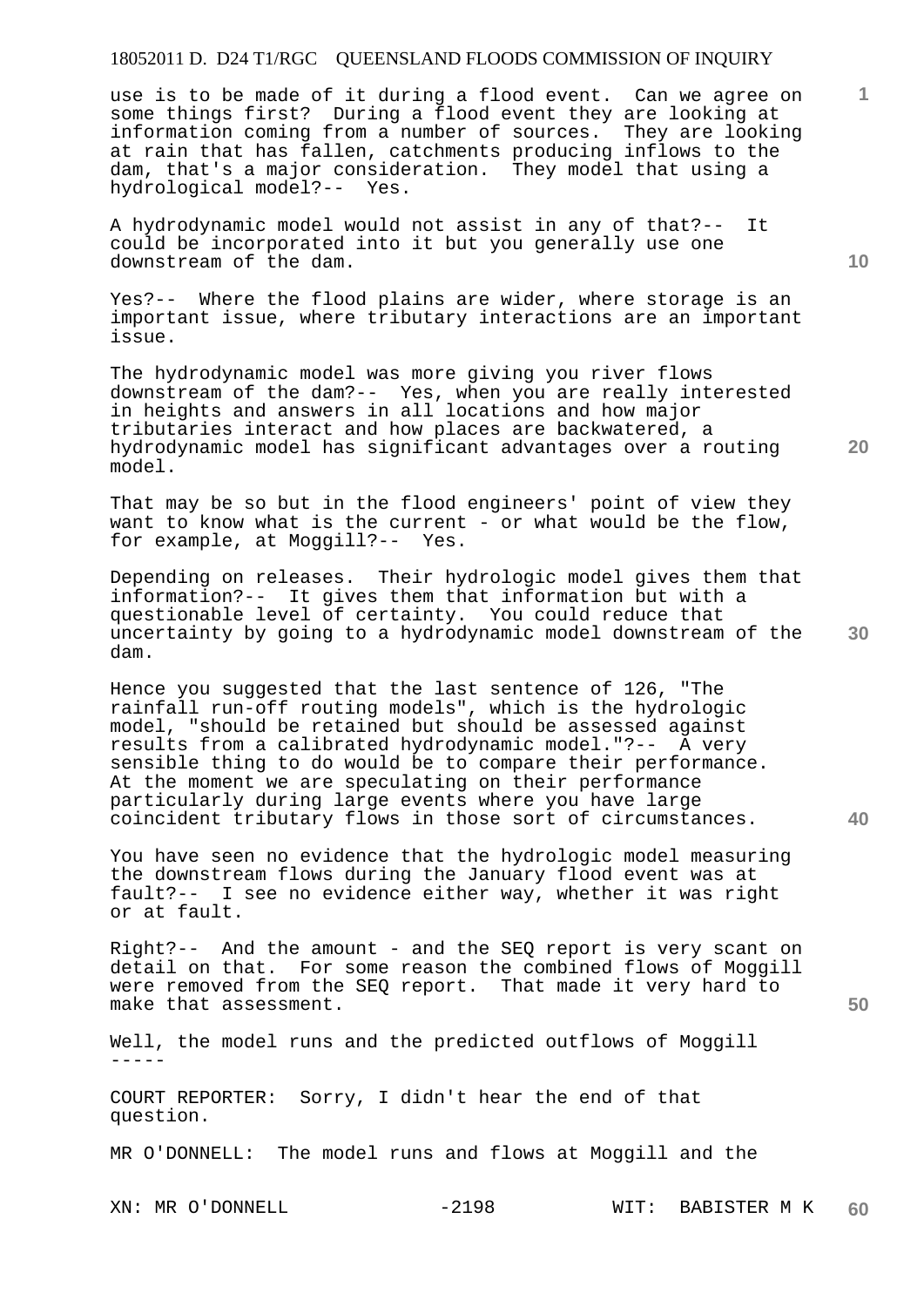predicted peak flows hour by hour at Moggill are listed in there?-- Yes, but the combined hydrographs for every single one of those runs, combined total flow at Moggill, for some reason was removed from the SEQ report. It was certainly calculated by the forecasting system.

I don't know about that. Do you have the list of the Commission's recommendations for review, Exhibit 408? Under the longer term review of the manual section B22 raised the question, "Should the review of the manual incorporate a hydraulic model in the real time flood model to increase confidence in downstream flood estimates?"?-- We are looking at 22 here?

Yes, so is that-----?-- I am just - you seem to be - I have, "Incorporate hydraulic model into the real time flood model to increase confidence"-----.

I was reading the opening words of B, "Should this review of the manual" which applies to all the subparagraphs?-- Yes, okay, we are on the same page.

All right. So is that your suggestion that as part of the manual review that they consider whether to incorporate a hydrodynamic model?-- Yes, I would be very surprised if the review didn't agree to do that, I don't think it should be it is a very strong recommendation.

All right. I think there is some hesitancy about the utility of the hydrodynamic model during an actual flood event because time is at a premium. Have you ever managed a flood event?-- I've been present when flood events were managed.

You never yourself?-- I haven't been in the position of these engineers, no.

No. Time can be a premium?-- Time is definitely a premium. These sorts of hydrodynamic models, what we call a 1D version which was what was in the previous forecasting system operate very quickly now with current computers. Twenty-five years ago they could take a day to run now they take less than a minute. If they are in an environment like the real time forecasting system where all the information is put in and loaded - and they are quite mature technology. Some of them have been in forecasting mode on the market place for 15 years. They are used all around the world, the first world and the third world. They operate quickly. I still agree that a routing - a standard routing model is a little faster, a little bit robust and you wouldn't want to throw away and you might use the routing model during the early parts of the flood but when it gets to complex decisions when you need to make hard calls you might go to the hydrodynamic model so I am not saying one should be excluded at the expense of the other. When it comes to working out the impacts further downstream to Brisbane you can't do it robustly with a routing model, it is just not the right tool.

All right. So you are raising it for review as part of the

**10** 

**1**

**20** 

**30** 

**40**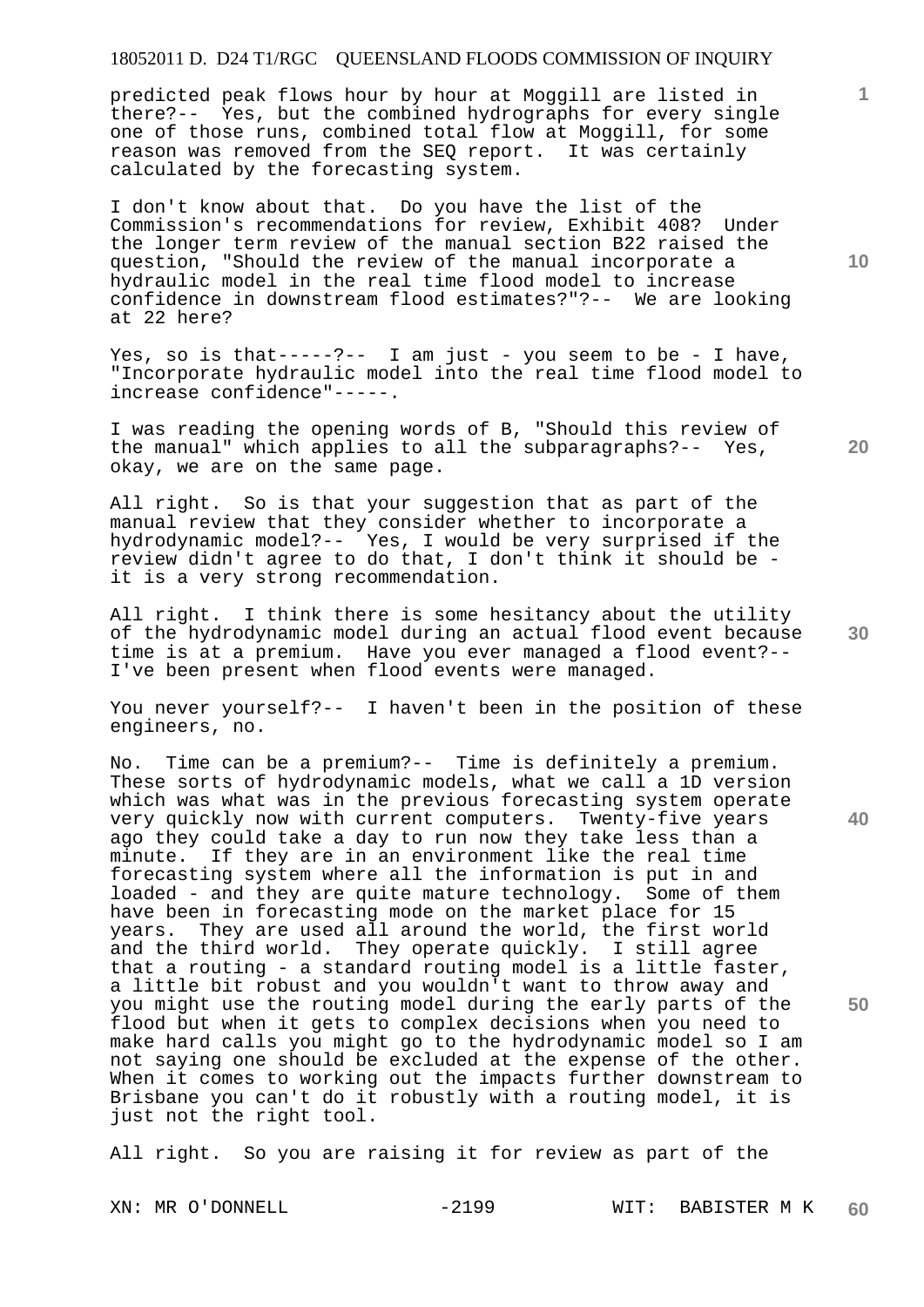manual reconsideration?-- Yes.

I will leave it at that, thank you. A few other things. Have you got the flood report handy? You also will need the SKE report?-- Which SKE?

I only know of one of them?-- I have about four. There is the current review or there is.

The peer review?-- The peer review by Nathan.

Exhibit 409. Start first at paragraph 75 of your report. If I could summarise it, you are saying in 75 there is a disconnect in the SEQ Flood Report between the rainfall which is suggested to be between one and 100 and one in 200 years in intensity and the volume which is assessed to be one in 2000 years?-- Yes.

You are saying that that volume one in 2000 years is not considered to be a reasonable comparison because it is comparing the actual flood water with design floods and that can be unreliable?-- That is right.

If we look in the Flood Report where you have taken this information from, would you going please to 145?-- Yes.

The reference to the one in 2000 for volume you get from the last dot point on page 145?-- Yes.

**30**  That paragraph, that dot point, is comparing the January event to a model that was used in the 2005 Wivenhoe Alliance work?-- That is right.

So it is comparing a real life flood event to a model?-- That is right.

Which is the point of your - your saying that is not a reliable comparison?-- Yes, I think if we go back a page, a couple of pages to page 140, I think we can very easily explain some of this.

Well, do you mind if I give you the lead and you answer my questions? Can I direct your attention to the opening paragraph at the top of 145 under the heading "Flood Design Comparisons"?-- Yes.

It does say, "Care should be exercised when comparing actual flows and volumes with design flows and volumes."?-- Sorry, which?

145, the opening paragraph?-- Sorry, yes.

In bold type?-- Yes.

"Care should be exercised when comparing actual flows and volumes with design flows and volumes." Your very point?-- That's my very point, yes. Design floods or design critical durations tend to be low on volume. That is just the nature

**10** 

**20** 

**40**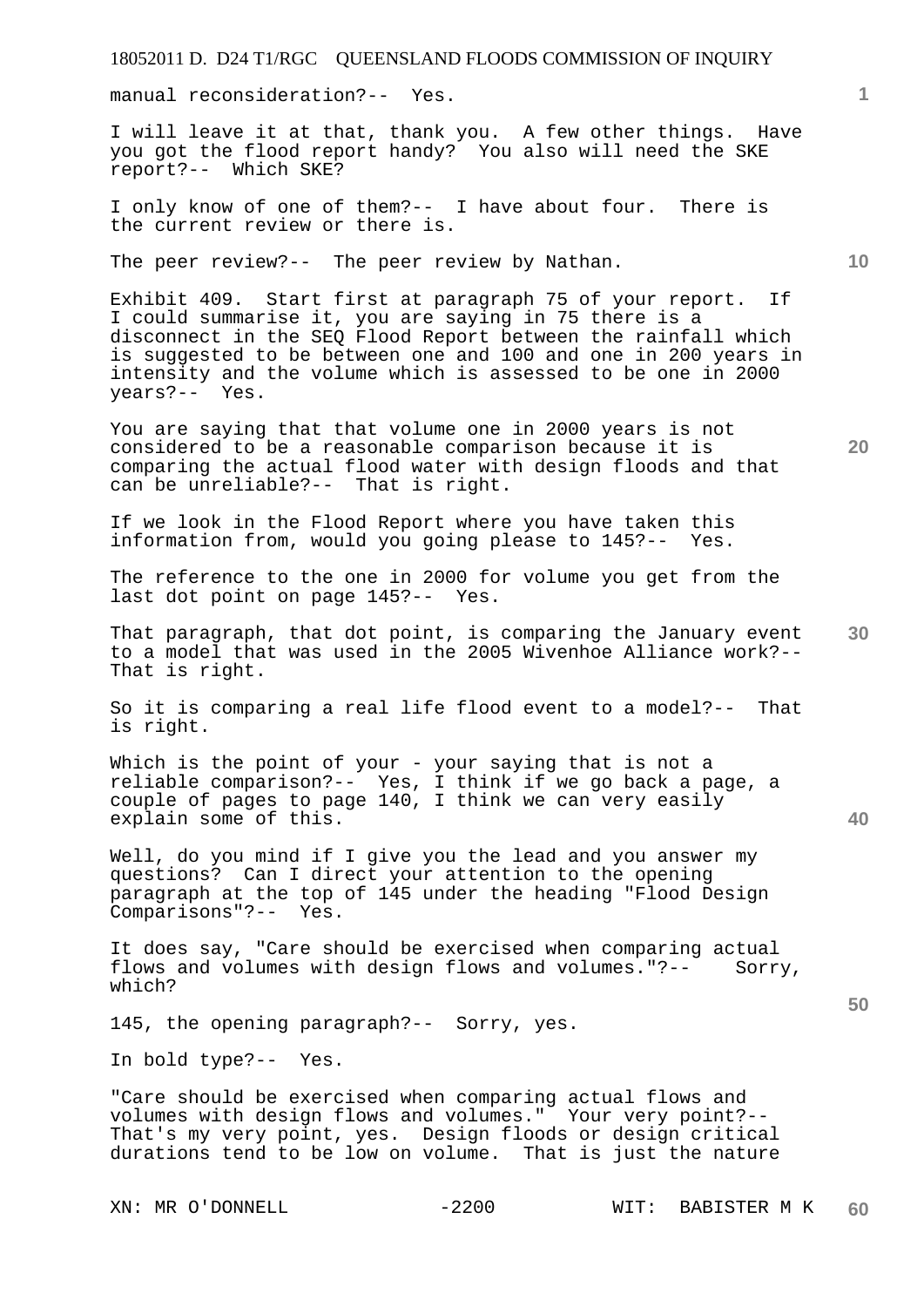The author of this report is qualifying what follows-----?-- Yes.

-----by that statement. He goes on to say that in the third sentence in bold, "These circumstances are not necessarily directly comparable with actual flood events such as the 2011 event. Further these design cases do provide an indicative comparison."?-- I am struggling to find that but I don't disagree with it.

Very first paragraph on that page in bold?-- Okay, yes.

The third sentence of that?-- I agree with that.

That is essentially what you are saying?-- Yes.

If you turn over a few pages to 151 under the heading "Conclusion". The third last dot point suggests that the January event easily exceeds a one in 100 annual exceedance probability?-- That's certainly what it says. I don't think that is a firm conclusion we can make at this stage.

It is not saying it is a one in 2000?-- No, it is definitely not saying that.

**30**  The last dot point says, "Overall the January 2011 flood event is considered to represent a rare event as defined by the Australian rainfall and run-off."?-- It is.

"In terms of rainfall, flood peaks, inflow volume and peak heights." Rare event is designed as one in 100?-- Yes and I don't think - I think it is on the cusp of being rare. I don't think you can conclude at this stage it is rare. I am happy to explain how.

**40**  No, no. It is not the point of your criticism of paragraph 75. The criticism in paragraph 75 is that the Seqwater report says the rainfall is one in 100 but the volume is one in 2000, and that's an unreliable or - there is something wrong there. I am suggesting to you that the report really concludes it is more like the one in 100 event?-- It does and I believe the volume is about one in 100 as well.

I am suggesting your criticism of paragraph 75 isn't really justified when one considers the whole of the report?-- If you consider the whole report then that criticism of that statement is probably overemphasised.

Thank you. A few last things. In your report, if you look at paragraphs 99 to 103. You say in 99 that, "The peak inflow rates are only for a single hourly calculation point in each instance." I want to suggest to you that - you may not be able to comment on this - but I want to suggest that Seqwater does not use a single hourly calculation point in time. They

volume.

**10** 

**1**

**20**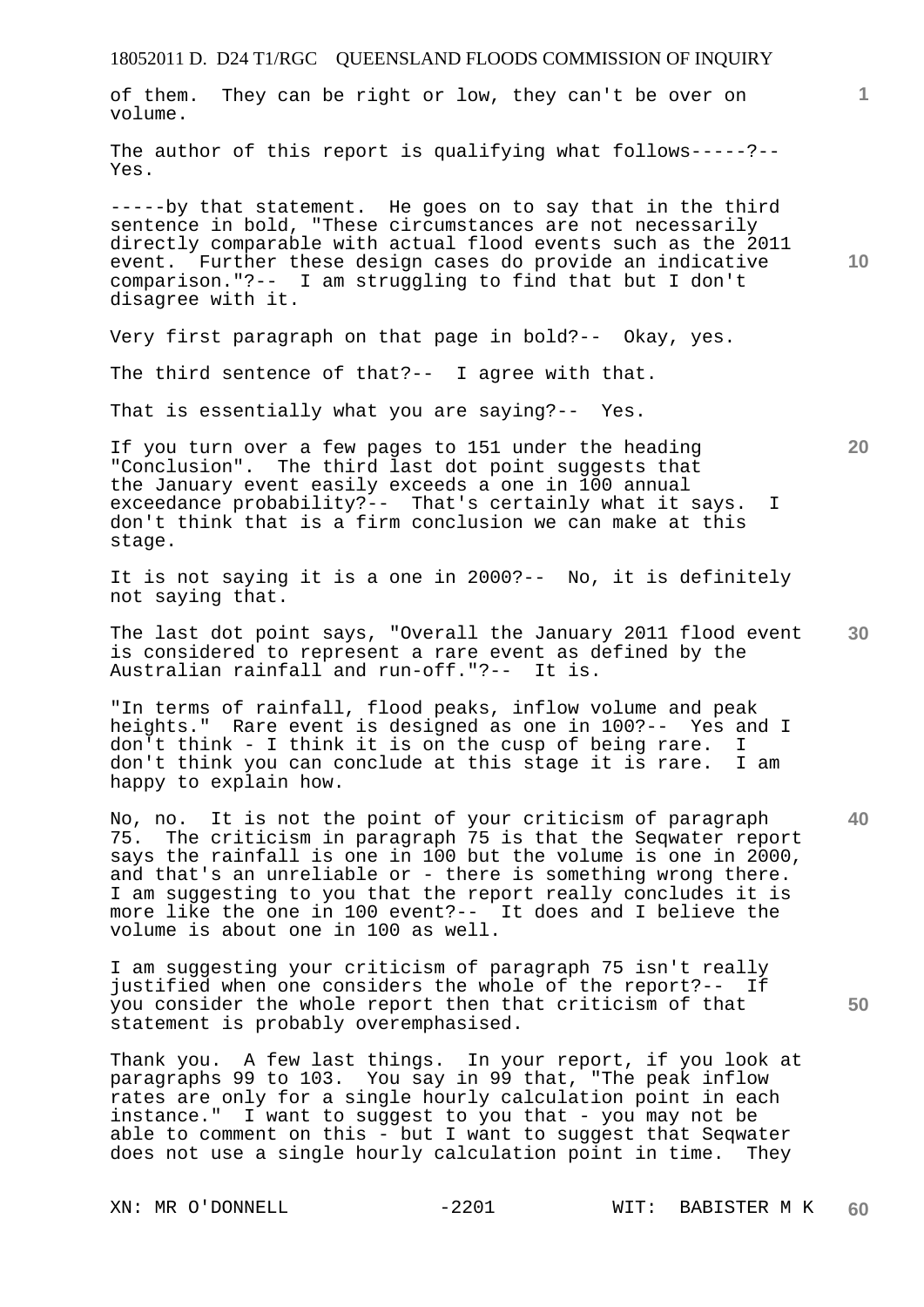use something called a fourth order central difference method. Would you explain what that is?-- Okay, user central difference technique which really gives you the first derivative or the second derivative how much that slope changes with time. A fourth order - I am not exact, I would have to - that is a little bit confusing how it is expressed but they're techniques, we looked at the same thing, looking at higher order approaches and they don't just calculate the the flow at that time, they look at the change of flow at the time and rate of the change and stuff to try and get you a better answer. Reverse routing is a good technique but it inherently has these problems I described. That's just part of the technique.

If Seqwater use what I just suggested, then it wouldn't be right to say they are only estimating a single hourly calculation point in each instance?-- I would have to see exactly how they applied it.

Would you mind looking at 140 of your report? In the last sentence you say, "It is questionable whether the flood engineers had sufficiently reliable information to justify an earlier transition to strategy W4 or to increase releases to greater than the target allowed under strategy W3." It is that last statement about W3 I wanted to raise with you. The manual would not allow engineers to increase releases to greater than what was allowed under strategy W4?-- That is without exercising their discretionary powers they are not allowed to.

Under 2.8?-- No, but some of the earlier information suggested that is what - I think I described that above, that that was what was anticipated in some of the very early documentation.

Do you mean in that last sentence to increase releases to greater than they did within the limit allowed under W4?-- You might have to rephrase that question. Well, either changing to strategy W4 early or increasing releases would achieve the same - you increase the discharges earlier than what you did by the approach they took.

Are you referring to increasing releases within the W3 limit?-- I am talking about increasing releases above the W3 limit.

Which can only be done -----?-- Discretionary power.

Of the Senior Flood Engineer with approval of the Chief Executive?-- Agreed.

In order to achieve the objects?-- Yes.

Of the manual?-- Yes.

152 of your report. In 152 the third sentence says, "Since it is the first large event since the construction of Wivenhoe Dam," and so on. That's not quite right, is it? It is the

**20** 

**10** 

**1**

**30** 

**40**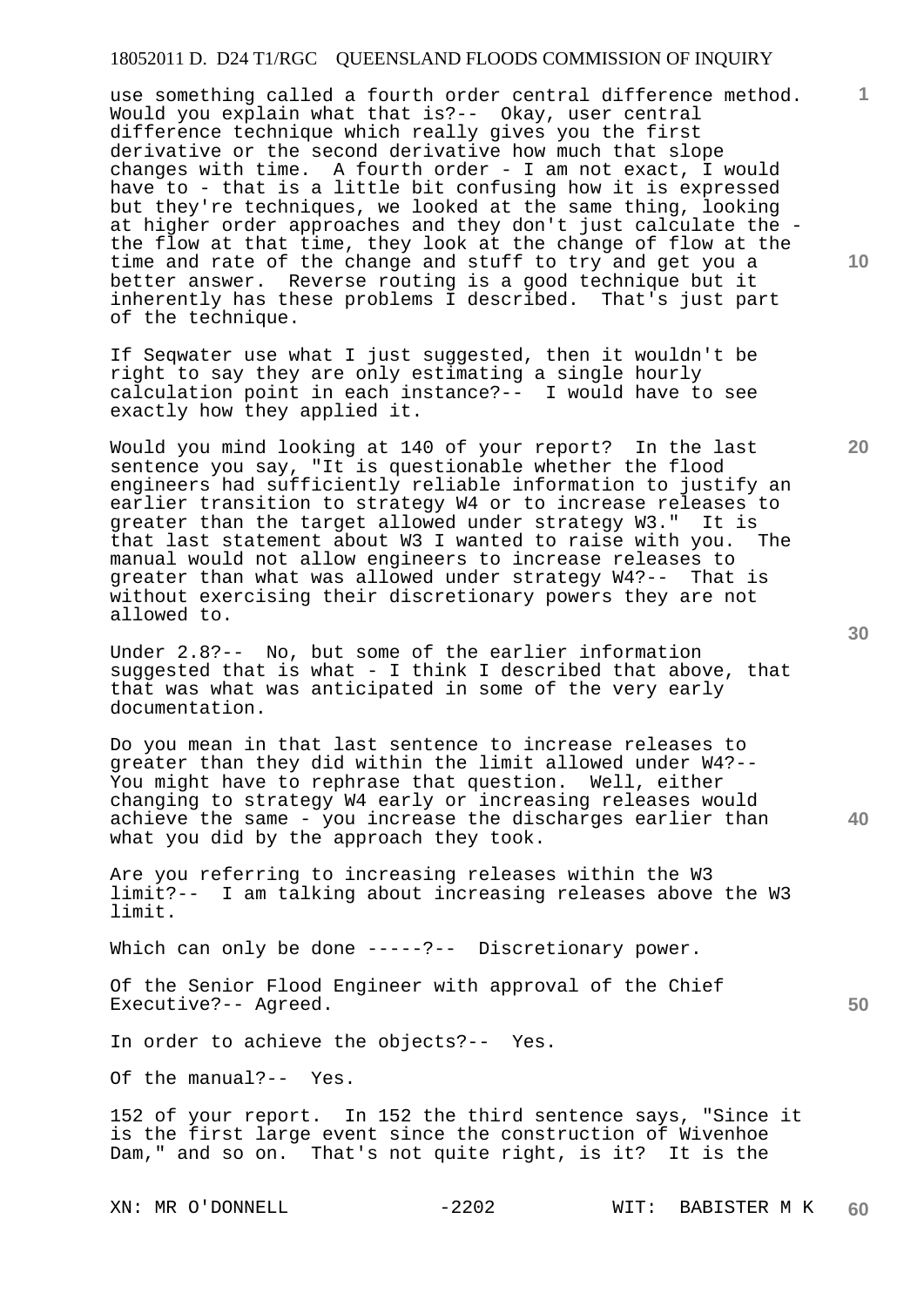first large event?-- It depends on what context. I mean large event in an event that filled the dam up to such a high level.

That may be so but there have been a number of flood events over the last 25 years?-- Yes, there has been floods but I think it is very important to recognise this is the largest flood that has occurred in the dam and so many of the things were being operated in a range they hadn't been operated before.

Right, so we should read that as since it is the largest event since the construction of the dam?-- Yes.

No further questions.

COMMISSIONER: Mr Ambrose?

MR AMBROSE: Just on the issue of a reconsideration over time of the strategies of Wivenhoe and Somerset manuals. As I understand it, you agree there has been some reconsideration over the years?-- Yes, very minor reconsideration.

And as I understand your evidence you say that they haven't resulted in any major changes to those strategies?-- That is right.

But here and now you are not suggesting that there needs to be major changes to those strategies?-- It is a pretty open question. I think there probably needs to be some minor changes to those strategies but I think, 25 years, there is no document on the table saying whether this is the right strategy or better strategies or we can do better and there is no metric for measuring the performance of these strategies on houses that are affected or anything else. We need to revisit the whole issue.

**50** 

**30** 

**1**

**10**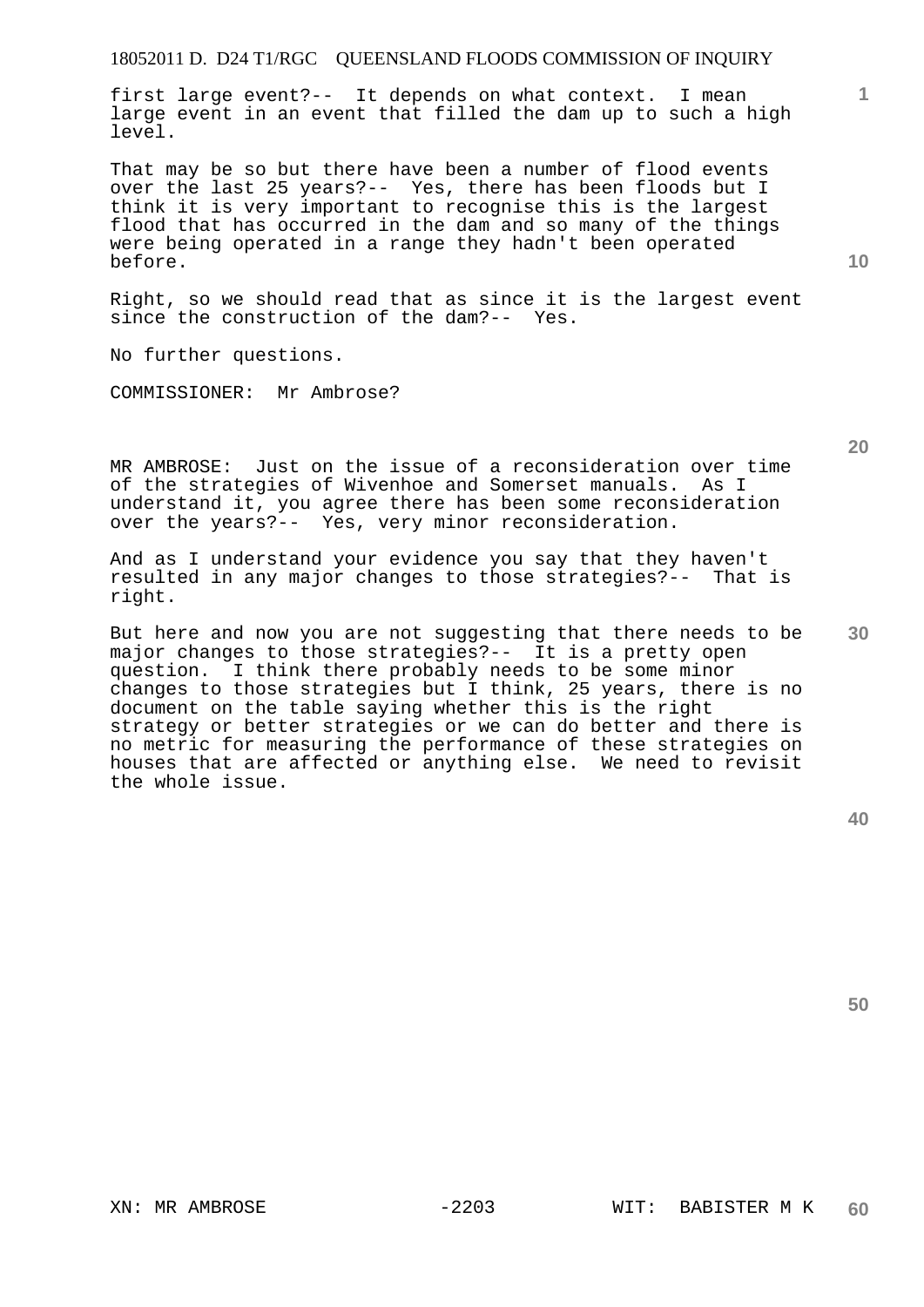That's right. So you are not saying here and now that there need to be major changes to the strategies?-- I think this event's questioned the strategy and we need to look at it.

You see, you are not suggesting, are you, that only a major change to the strategies evidences a sufficiency of review over the years?-- Oh, no, no. You don't need a major change to justify - to-----

So it follows, doesn't it, that the reviews that have been done may well have been sufficient and appropriate?-- They could have been but there is certainly no documentation to really sound that out.

Thank you.

COMMISSIONER: Mr Dunning?

MR DUNNING: Thank you, Commissioner.

MR DUNNING: Mr Babister, my name is Dunning. I appear on behalf of the Brisbane City Council. There are a couple of topics that I wanted to discuss with you. First of all, can I ask you, please, to take up your report and go to page 13? And if we look at figure 3, when you describe that as typical dam flood mitigation strategy, is that what you would ordinarily expect to achieve by way of mitigation effect for a properly-operated dam in a flood event?-- Yeah. That's just a generic graph to show that the outflow is less than the inflow.

Yes?-- That it is delayed.

What about the relativities?-- I don't think we can conclude anything on that graph. It is really meant to be indicative. It really depends on the storage capacity of the dam, how much mitigation is achieved.

All right. So you are not suggesting that there is a typical percentage-----?-- No.

-----of relativity?-- Every dam is different. It has got different topography, and it has got different storage and different inflow characteristics.

Okay, thank you. Now, can I suggest this to you: a flood engineer when operating a flood mitigation dam in a flood event will be aiming to keep the - to remain within the sorry, perhaps I will preface this. I want to ask you some questions about the strategies known as Wivenhoe strategies 1 to 4, so a reference to a strategy is just a reference to W1 through W4. A flood engineer in a flood event executing his or her task appropriately will be aiming to stay within the lowest strategy that circumstances will permit. Do you agree with that?-- Yes.

**20** 

**10** 

**30** 

**40**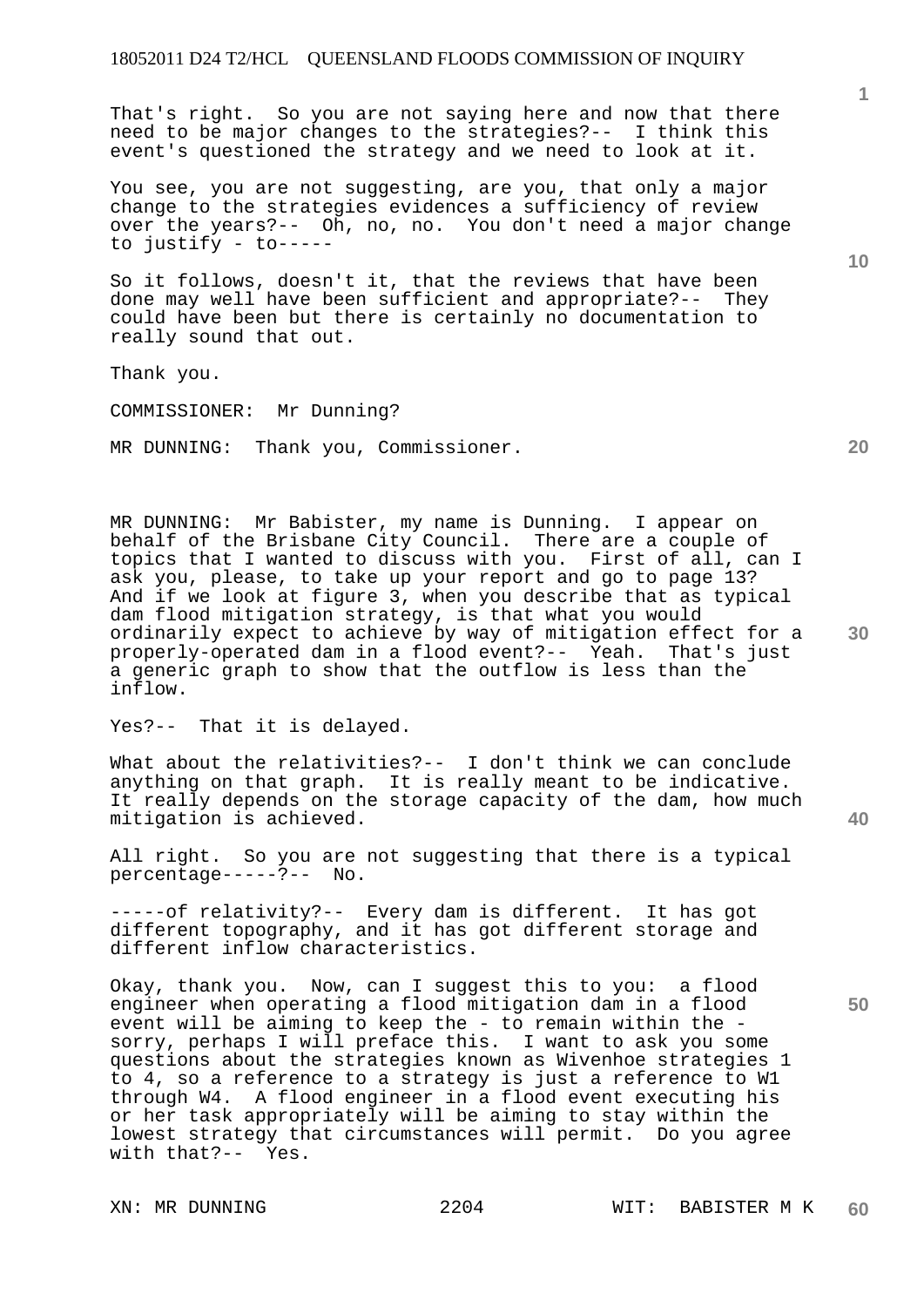Thank you. And within that strategy, the relevant point of Inquiry will be not how high the flood engineer can get the flow rates to be but in fact how low?-- That's right, how much mitigation can be achieved.

Thank you. Now, when it comes to the execution of that overall strategy, if I have understood your report correctly and I want you to tell me if I haven't - effectively, you would opine these three things: there should be a limited amount of discretion given to the flood engineers to exercise their judgment in a particular circumstance as they find themselves in?-- Yeah, I think the discretion should be given some examples. There is one example in the manual with regards to the fuse plugs. I think some of those sorts of discretions should be - the type of discretion could be codified. So when the discussion occurs with the CEO, or whatever else, it is not, "I want to do this", it is "I want to exercise the discretionary power in accordance with".

I understand. And I perhaps didn't make this sufficiently clear. I am not presently asking you about the language that's used within the strategy. What I am asking you about is the optimum execution of that strategy we have agreed of flood mitigation. Do I take it from the answer, though, that you have just given me that you wouldn't countenance the flood engineers having an open slather discretion; it would have to be discretion within well defined limits?-- Yes, and with checks and balances, too.

All right?-- I think they should be convincing somebody, a senior person, that what they are doing is reasonable.

They have to make a case for it?-- Yes.

And if we can deviate briefly, in terms of how you think the manual would better express that, it would be that it would give more illustrative examples of an appropriate exercise of discretion?-- Yes.

Okay, thank you. The second thing that if I have understood your report correctly it opines for an optimum execution of strategy, is that there should be a gradual progression through strategies as a flood event escalates, so that you don't rapidly change a strategy. You are looking towards the next strategy, if that's how the event's unfolding?--Particularly with the transfer from W3 to W4, if you're coming to the view that you can't stay within W3, it is probably under most circumstances - probably not always - beneficial to move to a higher discharge. Now, that could be affected by timing. So when a flood engineer becomes reasonably certain, using a range of inputs, that they won't be able to stay within W3, I think they might as well move.

Certainly?-- Obviously testing is required.

What you are really saying is there is not a bright line-----?-- That's right.

**10** 

**20** 

**1**

**30** 

**40**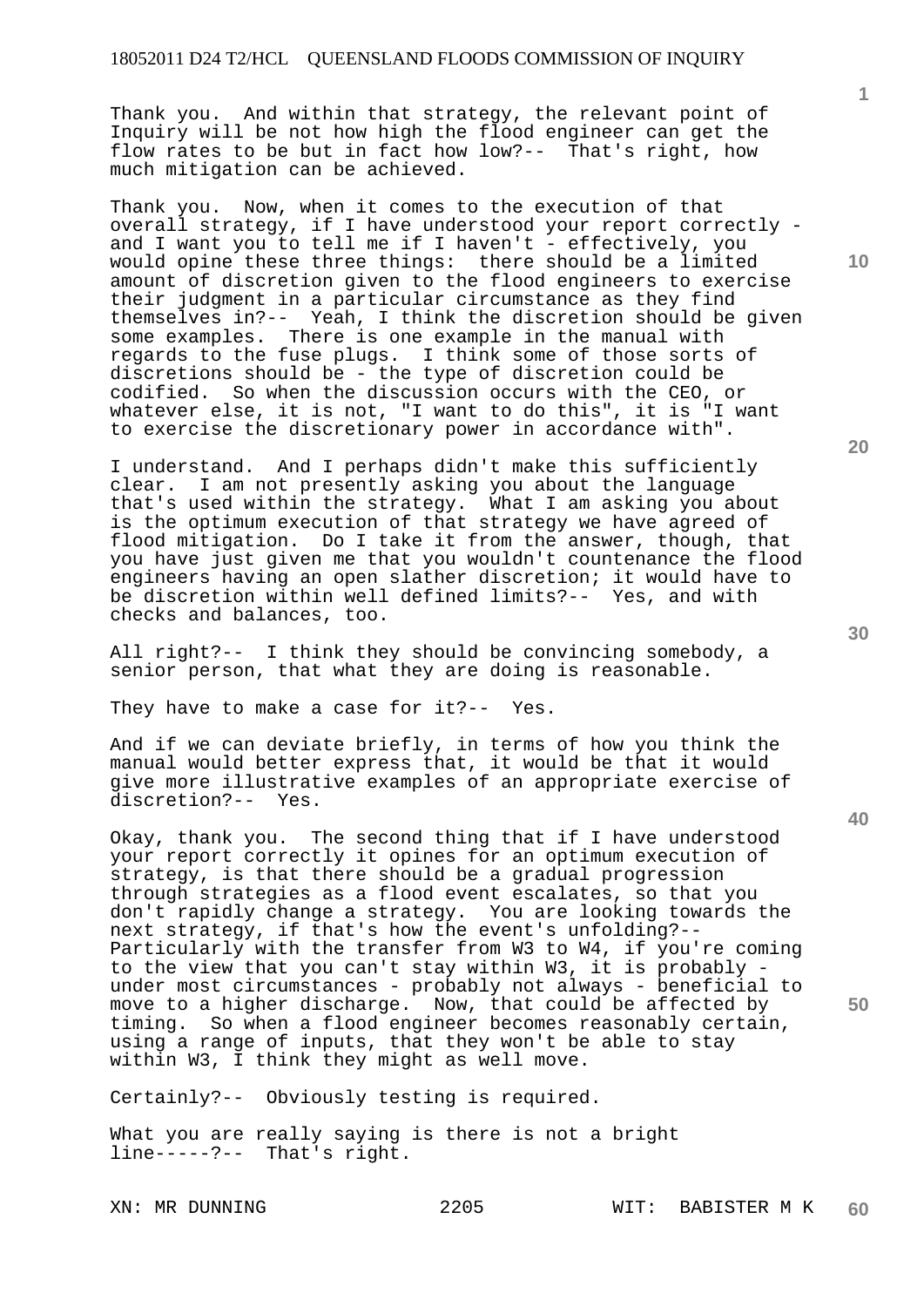-----particularly between W3 and W4?-- That's right. And the way the strategy works at the moment, everything is pushing you to a really hard transition, so if tributary flows are coming up, you're releasing less, your airspace is disappearing, at the same time, very soon you are going to have to change strategies and let out a very large amount.

Just remember, Mr Babister, at the moment I am not asking you how it is expressed in the manual. I am just asking you about how one would optimally execute it, and it seems we're in complete agreement that the optimal execution also requires this gradual progression particularly at the higher end of the flood strategies?-- Yes.

Okay, thank you. And the third matter that I have detected from what you have set out in your report as to how the optimum execution of flood mitigation strategy might be achieved is by exercising a proper judgment by the flood engineer as to to what extent weather forecasts should be taken into account?-- Yes, backed up by some studies to look at the statistical reliability.

Certainly. Now, have I missed anything, or do you think those three things fairly summarise those aspects that you have opined are how a flood engineer, competently executing the task of flood mitigation, would go about a flood event?-- That's certainly how I think the manual should be changed, yes.

All right. Perhaps I will have you attend to my question. Have I accurately summarised-----?-- Yes, you have.

Thank you. Commissioner, may I inquire how easy is it for the transcript to be brought up of an earlier day? I have got copies here, if you prefer paper copies?

COMMISSIONER: I know I have got it saved and I imagine my associate can get into it without much difficulty.

MR DUNNING: For everybody's benefit, it is page 199. It starts on page 199 of the transcript but I have got multiple copies.

COMMISSIONER: Which day is that?

MR DUNNING: It is the 13th of - day four, I think, 13th of April. Perhaps I might pass at least Mr Babister a copy, and I have got copies for anyone else at the Bar table who needs a hardcopy. 199. Starting at 199. Mr Babister, can I ask you, please, to go to page 203 - actually, no, sorry, you don't need to worry about looking at that document just yet. I will ask you a few other questions first. If I can return then to the third of those matters that we discussed about the optimal execution of the flood mitigation strategy? Can I suggest to you - and the second of those matters, that's the gradual progression - can I suggest this to you: that one of the - or some of the reasons that you don't have this bright

**40** 

**50** 

**20** 

**10**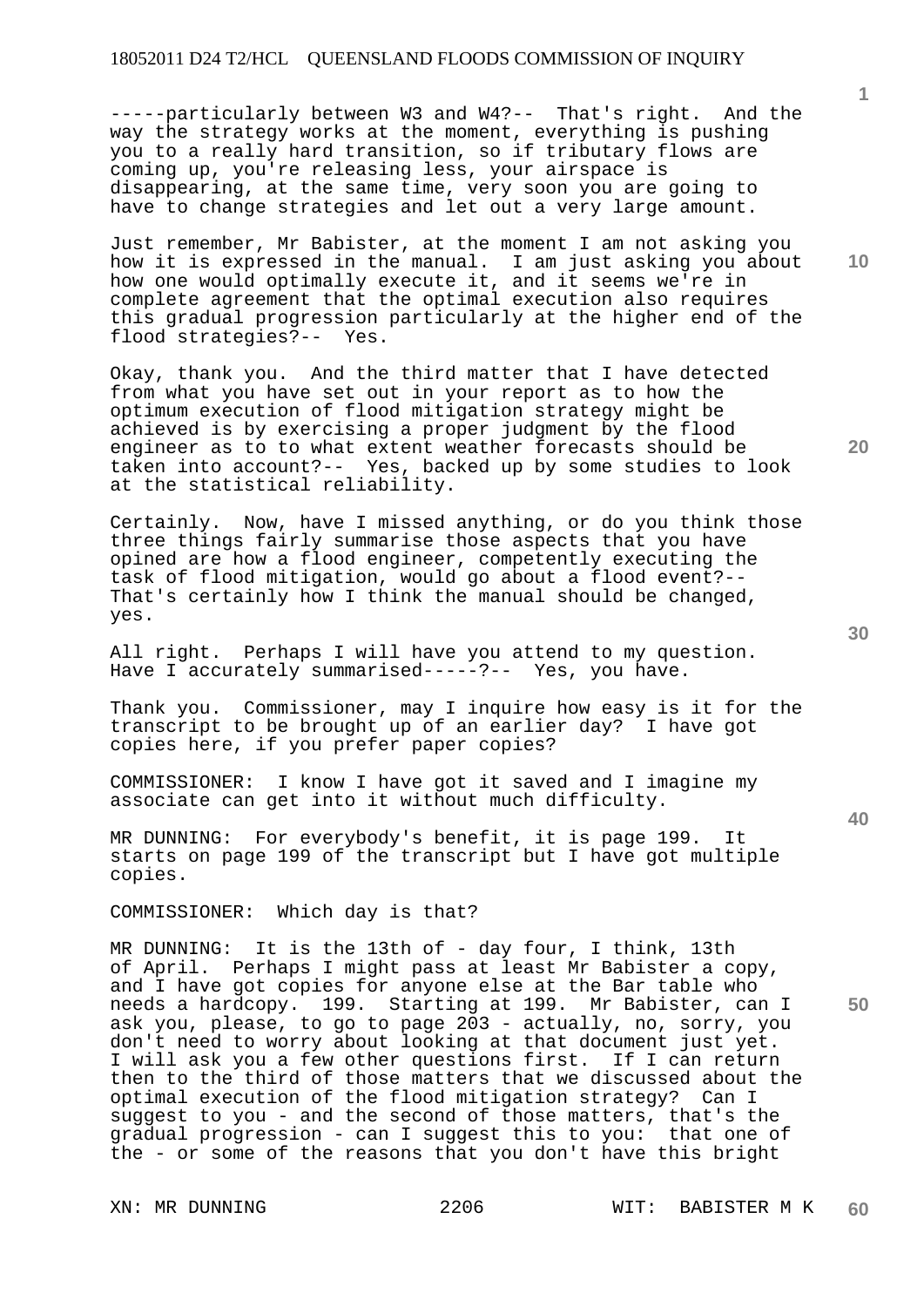line between strategies is that the flood engineer in a flood event should be keeping under constant review whether the current strategy is right or whether he or she should be looking to move up or down a strategy, agree?-- Yes.

And whether the settings within that strategy are correct, agree?-- Yes.

Thank you. And to make that assessment it would be informed by changes in the weather?-- Broad - yeah, information from the bureau on likely outcomes.

All right. And also what's been observed as the flood event's unfolded?-- Yes.

All right, thank you. Now, it would also take into account modelling of run-offs?-- Yes.

All right, thank you. Now, when it comes to that decision to move between strategies, it is ultimately a question of judgment. Do you agree with that?-- Yes.

All right. And it is judgment in which ordinarily there will be a number of reasonable alternative considerations, at least as to the ultimate settings that are chosen?-- Yes.

All right. Thank you. And those changes should be incremental in nature, ordinarily?-- Yes.

All right, thank you. And it would be fair to say that at least in respect of some of those settings amongst reasonable flood engineers views might differ as to precisely where you set them?-- Look, that's right. Their job is quite hard, it is balancing a whole lot of inputs, making some judgments. I don't think everything they have to input they have to decide upon could be codified, so there will be some variation between individuals.

**40**  It really follows from that that that sort of incremental nature, dynamic nature of what's unfolding means that they are looking to tweak whatever settings they have already got in place-----?-- Yes.

-----as the event unfolds, all right. Now, it follows, doesn't it, that in circumstances such as the present case where there are bespoke rainfall modelling, there is a good deal of quantitative data at the flood engineer's disposal?-- When that model's working well, yes.

Yes. But what you would say is required for the optimum execution of the strategy is not just reliance on the quantitative information but also some qualitative judgments?-- Yes.

And an illustration of that in your report is where you say, look, regard ought be had to forecast rainfall, but you don't go so far as to say it should be relied upon but rather a judgment should be exercised as to what reliance should be

**20** 

**1**

**10**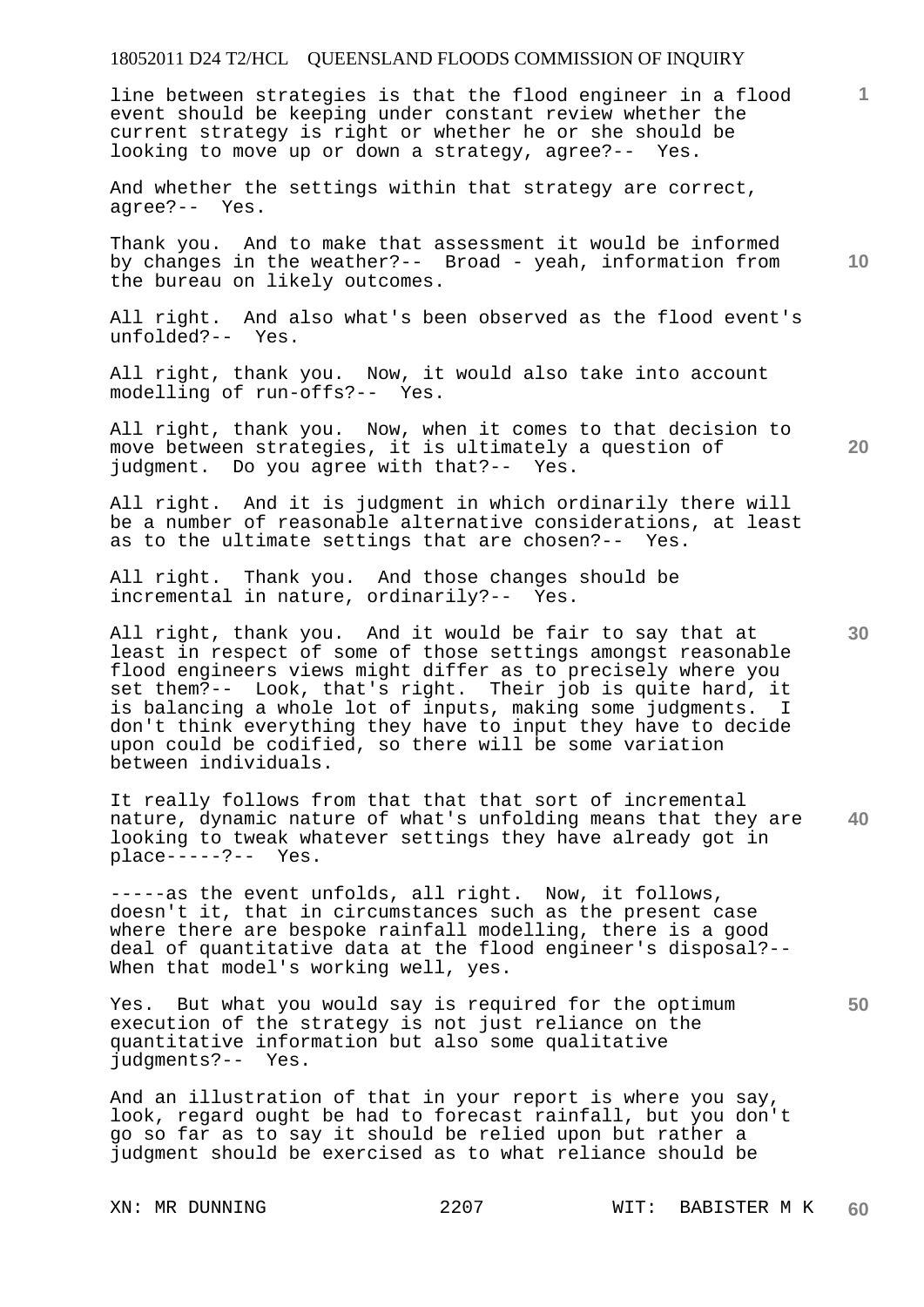placed on it or what bias to the decisions made should be given to it?-- Yeah, I don't think just a judgment. I am also suggesting that we analyse what's occurred so we can have some statistical or risk framework on how to incorporate it.

And one of your suggestions is possibly discounting it?-- Yes.

All right. Now, when it comes to discounting it, though, all you really are doing is making a qualitative judgment on that rainfall, aren't you?-- Yes.

And even though it has the aroma of a quantitative analysis because you pick 50 per cent or 90 per cent or 10 per cent, the range I have just posited means that ultimately it is a qualitative judgment that's being made?-- You can base that decision on statistics. You could analyse the rainfall if you had a bit more. The big problem is you never have enough information in flood hydrology. So you can say if I have a certain discount rate, we're 90 per cent certain that we're not going to get it wrong.

You know of no such modelling, though, at the moment which would produce that result?-- Not specifically, but certainly that's how a lot of forecast information is looked at, about what utility or what skill's in it.

All right. But returning then to the execution of the strategy, you would expect that the flood engineer would make use of those qualitative tools at his disposal in terms of these bespoke models as to lake level?-- Yes.

All right. And you would expect them to take account of the accuracy of the information that was then available to them?-- Yes.

And in particular their judgment as to its accuracy, agree?-- Yes.

**40**  Thank you. And one legitimate means of doing that would be to run those bespoke models with a no further rainfall scenario, agree?-- Yeah, that's - that's one valid case. That's the optimal case possible.

Yes. And an alternate is to run it with the predicted rainfall?-- Yes.

And then exercise a judgment in that regard? Sorry your answer to that last question was yes?-- Yes.

Thank you. So you agree with me that optimally, it is quantitative in a sense and it is qualitative in a sense that once you get those figures you exercise a judgment as to how they should inform your current strategy?-- Yes, because one of the most important things in using that information is looking at the consequences of different scenarios.

All right. Now, if in fact you have run a number of models of

**20** 

**50** 

**10**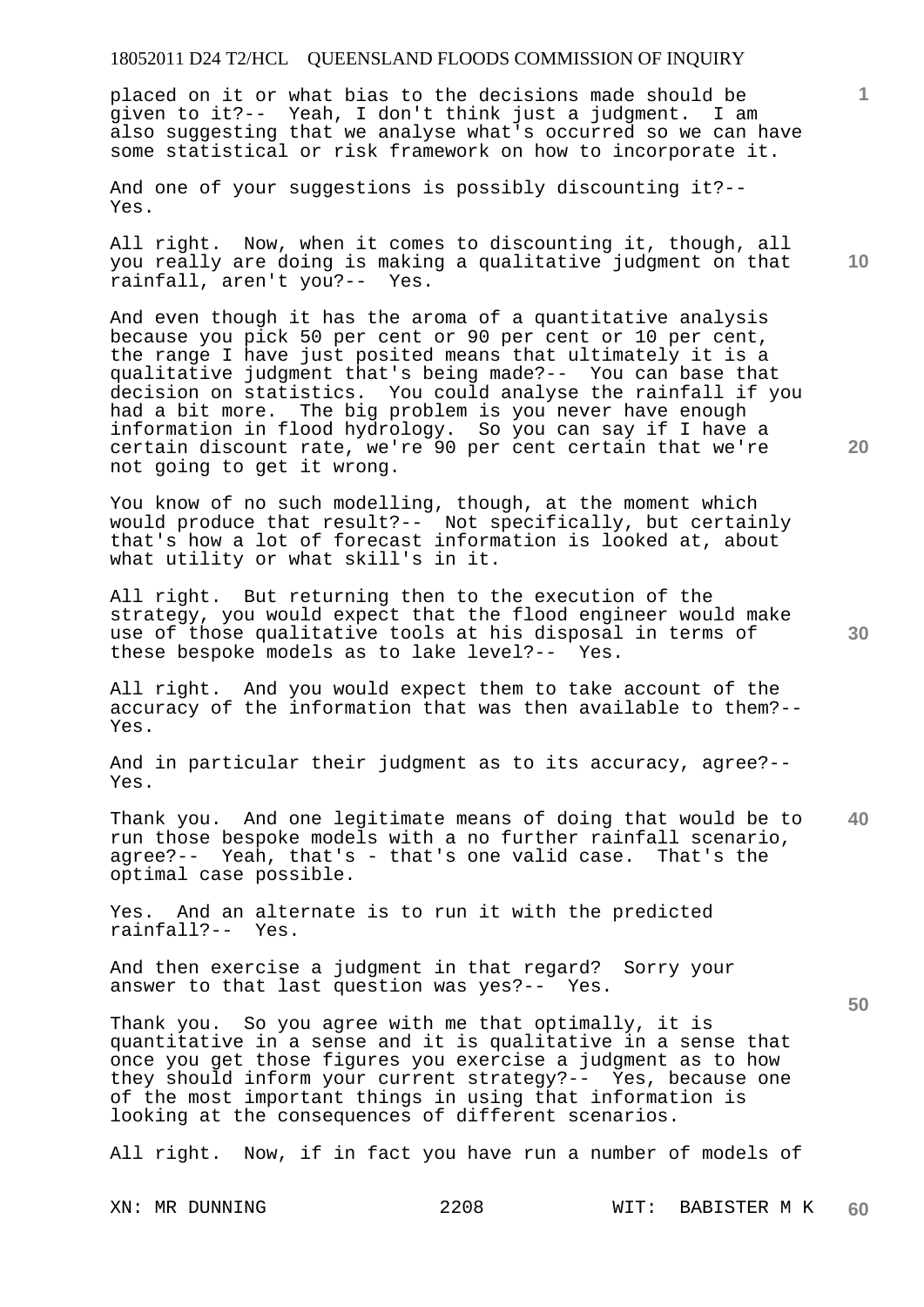your current situation, so that is a model with no further rainfall and some models that incorporate various levels of rainfall, including predicted rainfall, then that's the sort of reliance upon rainfall that you're generally opining in favour of in your report, aren't you?-- Yes but with some statistical understanding of the reliability so you can decide how to weight those different runs.

Yes. And that really goes to how you exercise that qualitative judgment, doesn't it?-- Yes.

Thank you. And one of the things that would materially inform the qualitative judgment that you would make would be the extent of the discord between the no further rainfall model scenario and the forecast rainfall model scenario?-- Yes.

Yes. So the greater divergence between those the more concerned you should be about forecast rainfall?-- That's right because the no forecast rain is telling you, you know, the optimal scenario where if rain stops now, and you also have some other information you can incorporate into that decision. You could be watching storms come across on the You could be watching storms come across on the radar.

Yes. All right. Now, if at that point you determine to rely upon the no further rainfall scenario but you have regard to the forecast rainfall scenario that you have also run and you have ultimately made a judgment considering, amongst other issues, the disparity between those two runs, you have made the sort of qualitative reliance upon forecast rainfall that you have recommended in your report save that you would have a greater bias to a pre-existing statistical model for that?-- Yes.

Thank you?-- I would also - as the event unfolds I would be looking at how the forecast rainfalls gel with what's just occurred so far as well. So there is an extra input there. If the forecast rainfalls are completely atrocious, the ones that have already occurred, then, you know, you would weigh you would use that as one of your judgment components as well.

All right. I didn't - and perhaps I missed it - but I didn't see anything in your report that suggested that a run of poor forecasts contended for continuing poor forecasts or similarly a run of accurate forecasts gave you an additional level of confidence about subsequent forecasts?-- Okay, I - it is probably not in my report but I think maybe I have hinted to it when I have talked about ensemble modelling. But if the forecasts are looking good, that would give you more confidence, if the previous forecasts.

All right?-- That doesn't actually really mean the next one is going to be good, though, it is just telling you the process they are using seems to be performing well.

But you haven't - you haven't referred to any empirical data that has verified that thesis?-- No.

**20** 

**10** 

**1**

**40**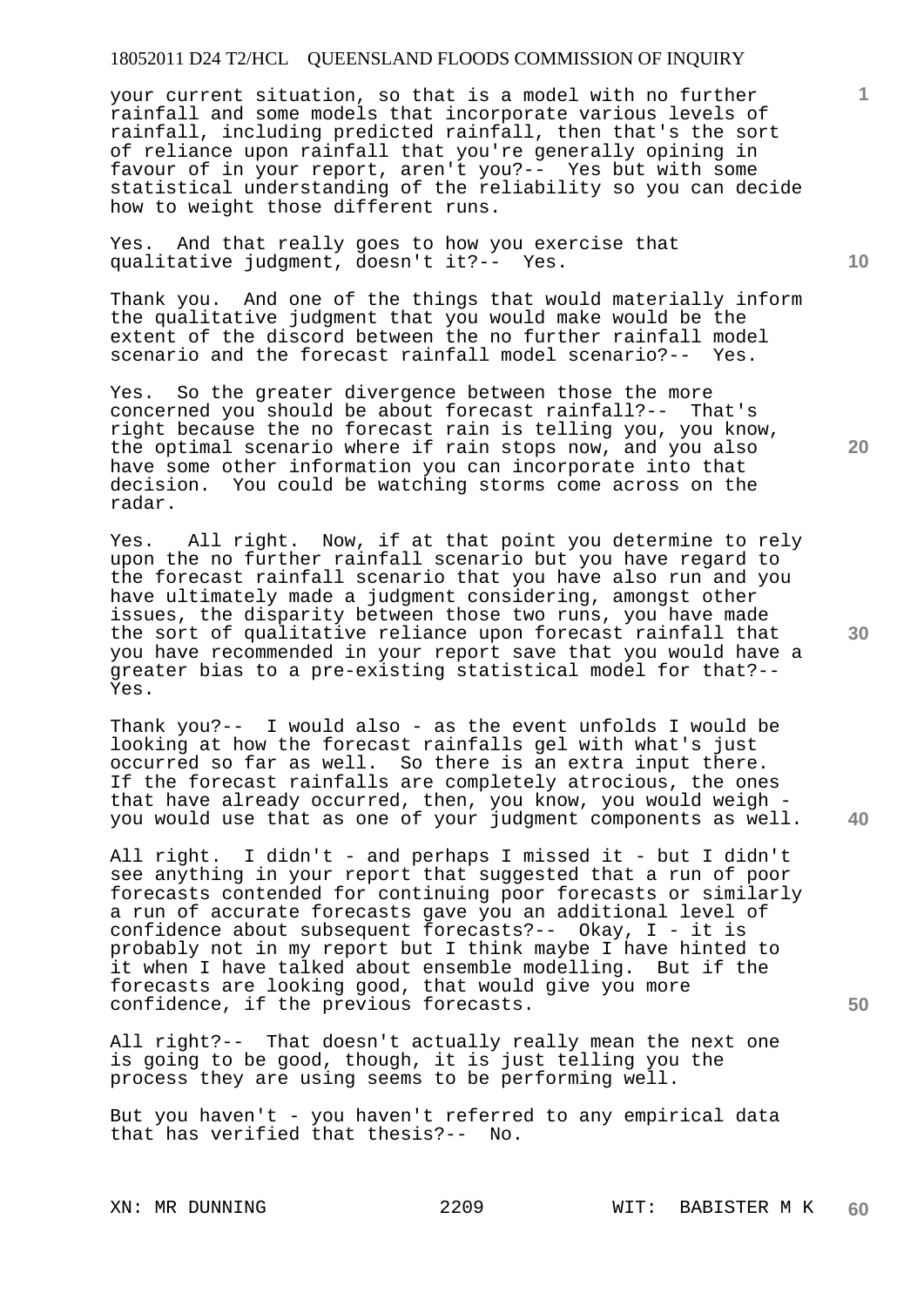Thank you. Now, amongst the other things that you would do with predicted rainfall is that you would give consideration to it as to whether you were looking to move towards another strategy. Agree?-- Yes.

Thank you. Now, can I ask you, please, to take up that document I passed to you earlier? And can you go, please, and read at page 203 - there are some page numbers on the bottom of the pages?-- Yes.

And you will see some line numbers on the right-hand side. Go to just above line 40. And what I can tell you is these are some questions of a flood engineer who gave evidence in these proceedings. Just read those two paragraphs. The first one starts, "And one of the reasons". Now, you would agree with me that the evidence of that flood engineer there accords entirely with yours as to what is the overall strategy?-- Yes.

Agree? Thank you. May I ask you then, please, to go to page 201 for me? And, again, just above line 40, you will see a paragraph that starts, "And, in effect". Can I ask you to read - because I am now going to ask you about the optimal execution of the strategy. Can I ask you to read from there to the bottom of the page? Can I ask you, please, to go over to page 205 for me? About halfway between lines 1 and line 10 you will see a sentence that starts, "Can I suggest"? Please feel free to mark it. Can you read from there for me, please, over to page 206 to just above line 50?-- Above line 50.

Just above line 50. Just read that to yourself. Take as long as you wish to read it. Now, you will have noticed the coincidence between the matters I was just putting to you about how you would optimally execute the strategy of a movement between strategies and the reliance upon forecasts. I am putting to you what's set out in that passage?-- Yes.

I take it then that you will agree with me that the answers given by the flood engineer there accord with your views entirely with the only qualification being that in terms of exercising the qualitative judgment regarding forecast rainfall, you would introduce a greater element of probability in there if it could be shown to have an advantage upon proper study?-- That's correct.

Thank you. If the Commissioners were to accept the evidence that I have just taken you to as how this flood engineer - who I can tell you is a senior flood engineer - executed the strategy during the 2011 event with which we're concerned, you would say that that was the optimum way to execute the overall strategy with that one qualification I have identified?-- Yes.

Thank you. Now, Mr Babister, finally, just a few other matters that I would like to discuss with you. You're aware sorry, I should, in fairness to you, record you were asked to provide your report at a time before the - before any of the oral evidence had been given. So, needless to say, you

**10** 

**1**

**20** 



**40**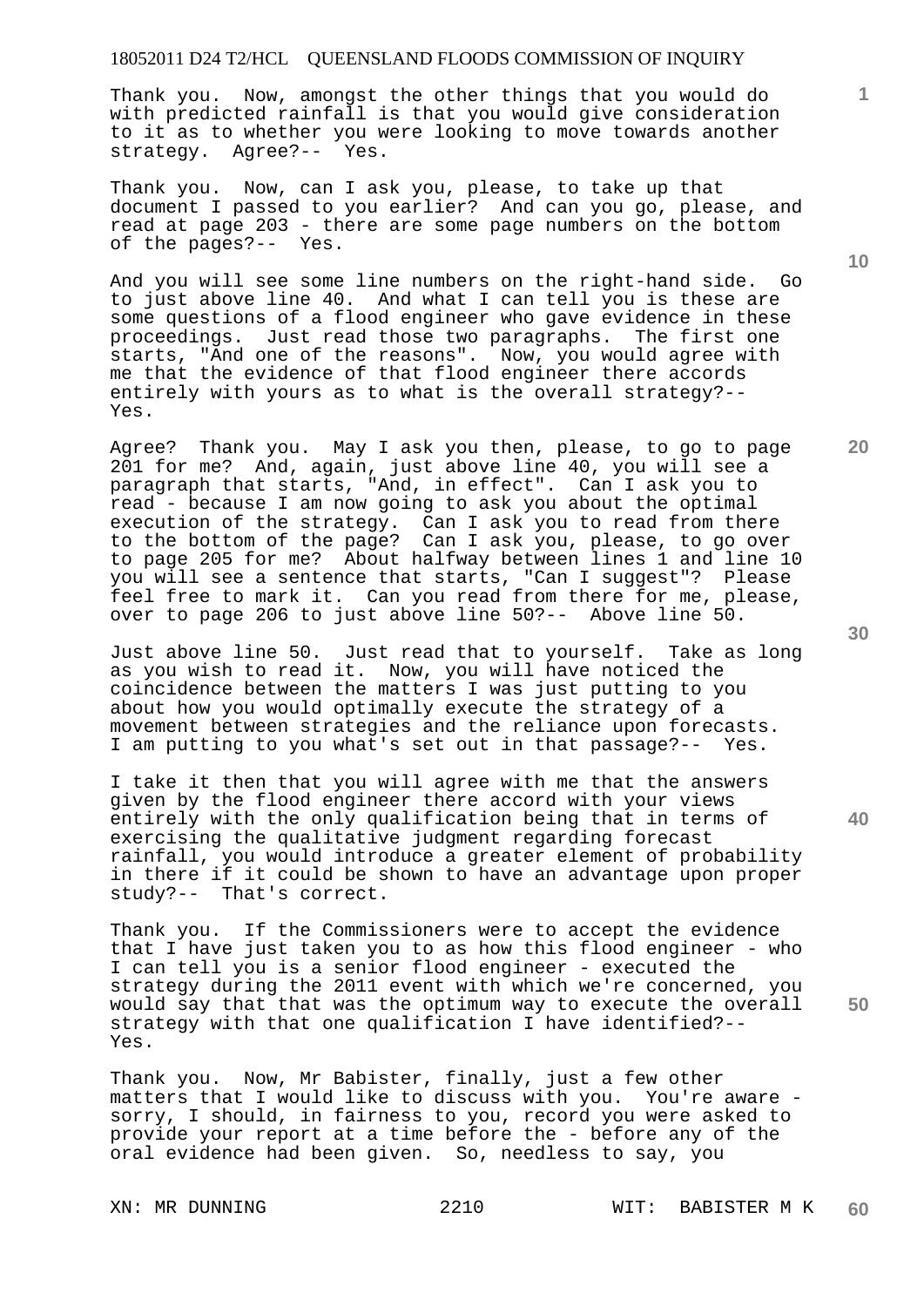obviously didn't have the advantage of reading, for example, Mr Ayre's testimony?-- I-----

I think you read his reports, if I have understood your-----?-- Sorry?

If I have understood your report correctly, you read his written statements -----?-- Yes.

**10**  -----but you hadn't seen the oral evidence?-- I think that's the case. I would have to check the dates.

Thank you. Can I move to another topic? You are aware from the researches you have done, that in terms of releases from Wivenhoe Dam, it has inconvenient consequences in Brisbane starting at around 1,000 CUMECS?-- Yes.

That interrupts the ferry service, and we get debris, those sorts of things. You are aware of that?-- Yes.

And then you are aware that at somewhere around 1,500 CUMECS onwards, and it depends on tidal influences and other matters, but at somewhere around 1,500 CUMECS and upwards, you start to get low level areas of Brisbane being inundated, not flooding house but-----?-- That's certainly what I have read.

But cutting roads and the like. And then you understand that at around - at around a combined 3,500 CUMECS, you start getting damaging floods in the City of Brisbane?-- That's certainly what I have read in other sources. I guess it hasn't really been particularly well quantified, but yes.

Certainly. But if - if we assume that that is the case, I want to ask you a few other questions. And the first relates to this issue of precaution - what are known as precautionary releases against the forecast of coming heavy rainfall, that we should make some precautionary releases, and up our level of releases. That's not practical consideration at 1,000 CUMECS, is it, because at 1,000 CUMECS Wivenhoe still has a very considerable amount of flood mitigation capacity at its disposal?-- Yes, it does.

So short of the most extraordinary event being forecast, it would be hard to imagine there would be precautionary releases at 1,000 CUMECS?-- It is very hard on any dam to make precautionary releases that has farming and urban areas downstream. There is always somebody who is affected.

**50**  Yes. Does it follow axiomatically from the answer you have just given me, that precautionary releases are something that you would only countenance in extraordinary circumstances?-- Yes.

All right, thank you. Because precautionary releases is code for precautionary flooding of at least someone?-- You are taking a very large risk that you are going to have to do something. You are banking on a large event occurring, so there is a fair chance in that circumstance that you will

**20** 

**1**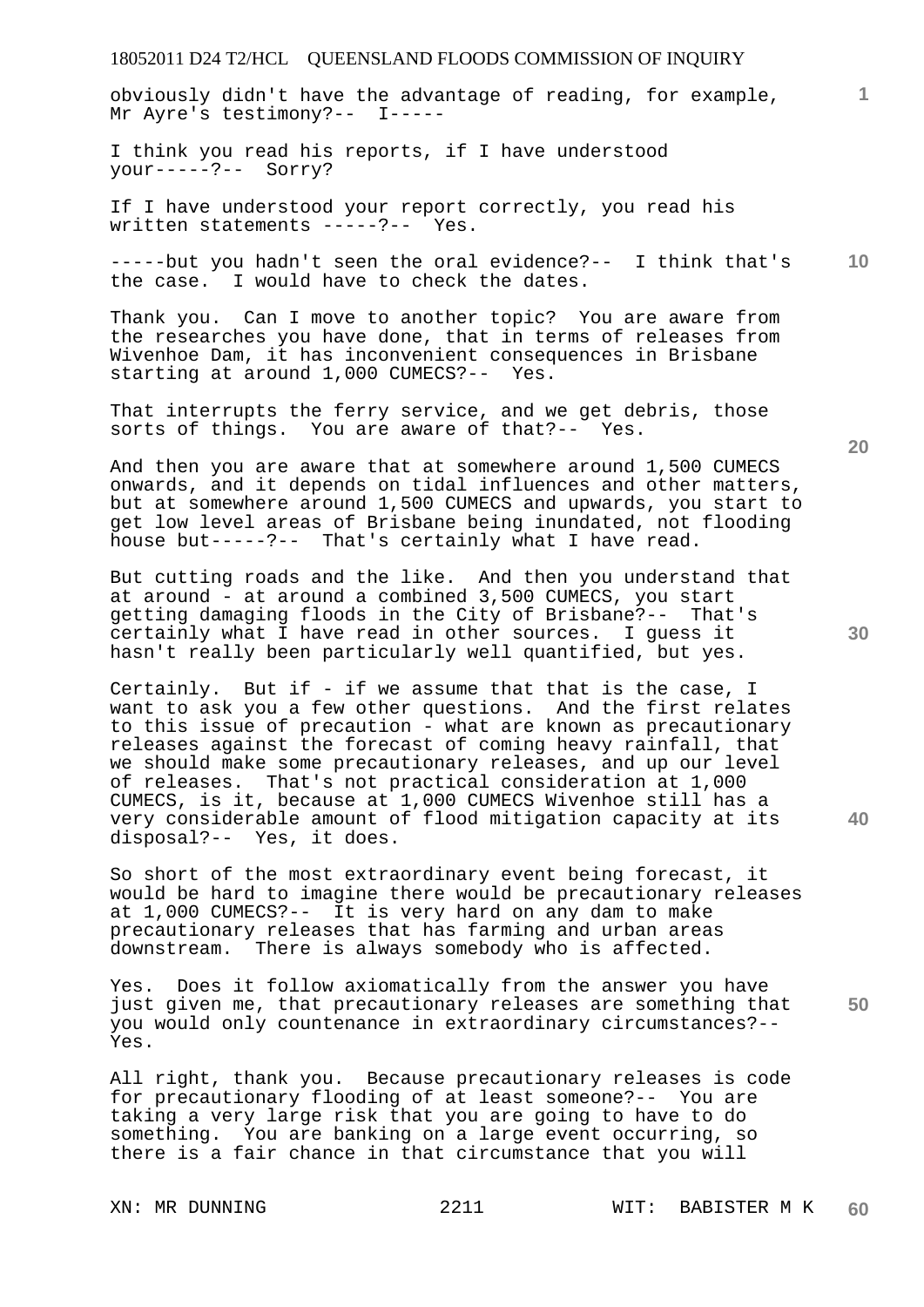inconvenience people for no benefit.

Certainly. So if we get back then to my original - where we started on this discussion, it is unlikely that any savvy dam operator would be looking to, in the case of Wivenhoe, make precautionary releases at flow rates of 1,000 CUMECS?-- Well, one option that has occurred in different locations with releases from dams and stuff is that sometimes works have been put in place to allow you to do that. So it is not unknown to raise bridges, or put in extra roads, or - you know, a low level release, I know one case where a school bus had to cross a river twice a day, and that was the governing problem on a release. And ultimately it became easy to solve that problem to allow the greater flexibility.

**20** 

**1**

**10** 

**30**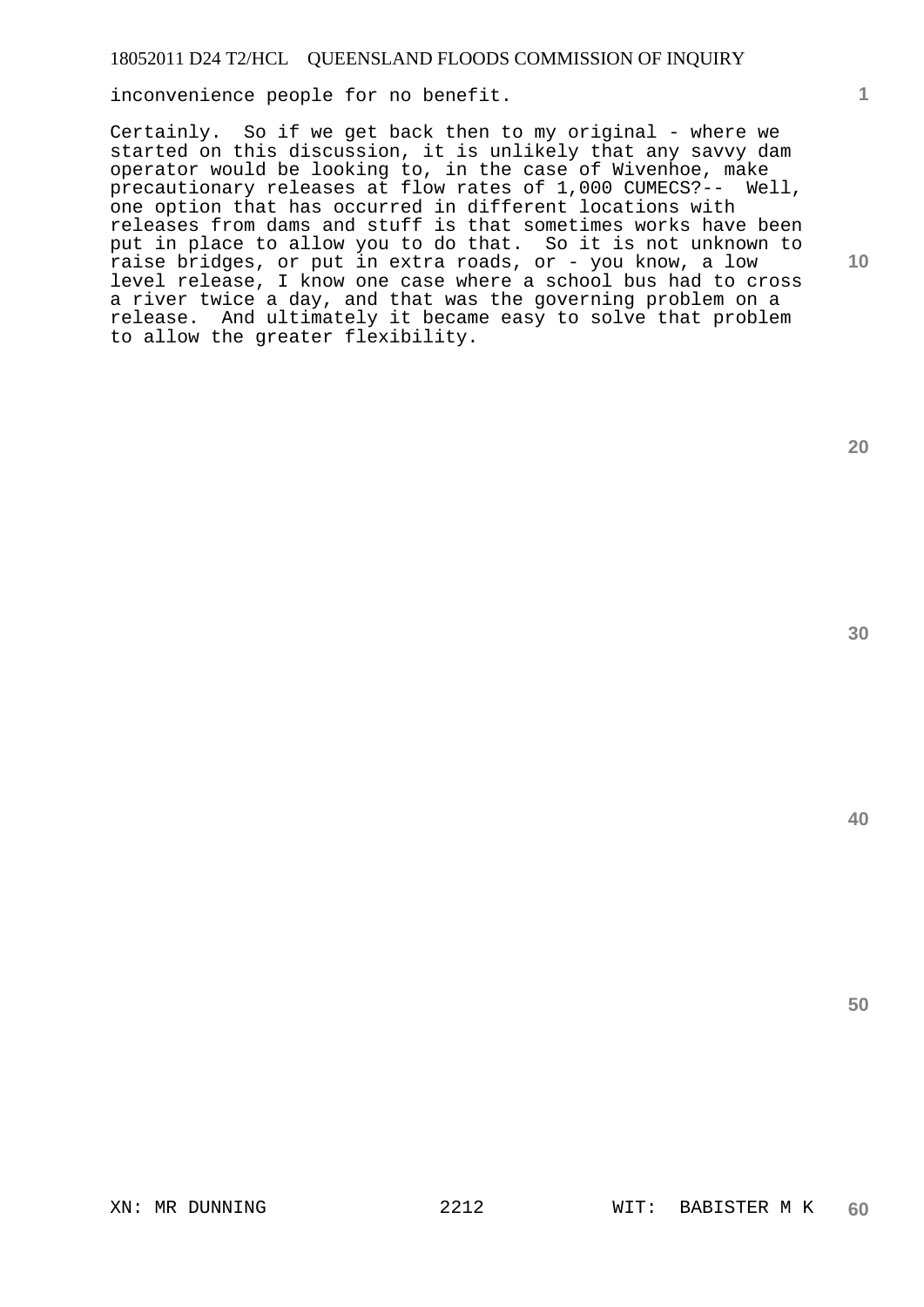Yes?-- You did do things.

Certainly, but in the scenario you just posited it is almost a lifting of the dam wall, isn't it, because what you are really saying is we have an additional amount of flood mitigation capacity because we can safely release without inconveniencing anybody?-- Yes.

But if we focus on Wivenhoe as it is presently configured; any suggestion of precautionary release is inevitably is a suggestion it should be at the top end of strategy W3?-- Yes.

At the top end of strategy W3, let's say between three to 4,000 CUMECS you are already looking down the barrel of flooding, damaging floods in Brisbane?-- That is right, there would certainly be flooding to urban areas.

Certainly. The suggestion that you should engage in precautionary releases in Wivenhoe on a practical level means that you should engage in precautionary releases that will inevitably have damaging flooding in urban areas of Brisbane against rainfall that may or may not eventuate?-- Yeah-----

Sorry, if I could get you to attend to that question?-- Okay. Really the answer really depends whereabouts you are in the W3 strategy and how it is going forward.

All right, certainly. Well let's say you are around 3 and a-half thousand CUMECS or you are looking at making precautionary releases at there or above?-- Well, precautionary releases I would think if you have a lot of evidence to suggest you are going to end up in W4 you could be making precautionary releases or increasing your release rate, however you want to phrase it, if you reasonably are confident or more than reasonably confident you are going to end up in W4 anyway. That's pretty much the zone where you really only have got flexibility to do it and you would bring forward possibly some urban damage. You would bring forward some issues with evacuation and those sorts of things. It is a trade-off but certainly some of the reports I have read, including the initial dam strategy and how it was developed suggests that you could reasonably lower flood levels for very big floods.

At that point to describe them as precautionary releases is a bit a misnomer?-- Yes.

There is nothing precautionary about it. You know that-----?-- You are already flooding.

You are already flooding and W4 is heading straight at you and<br>you are inevitably going to get that?-- Yes. you are inevitably going to get that?--

And you would release against that risk so there is nothing precautionary about that; agreed?-- Yes.

Indeed that is how the 2011 event unfolded notwithstanding what was set out in the manual, without suggesting in any way

**10** 

**30** 

**20** 

**40**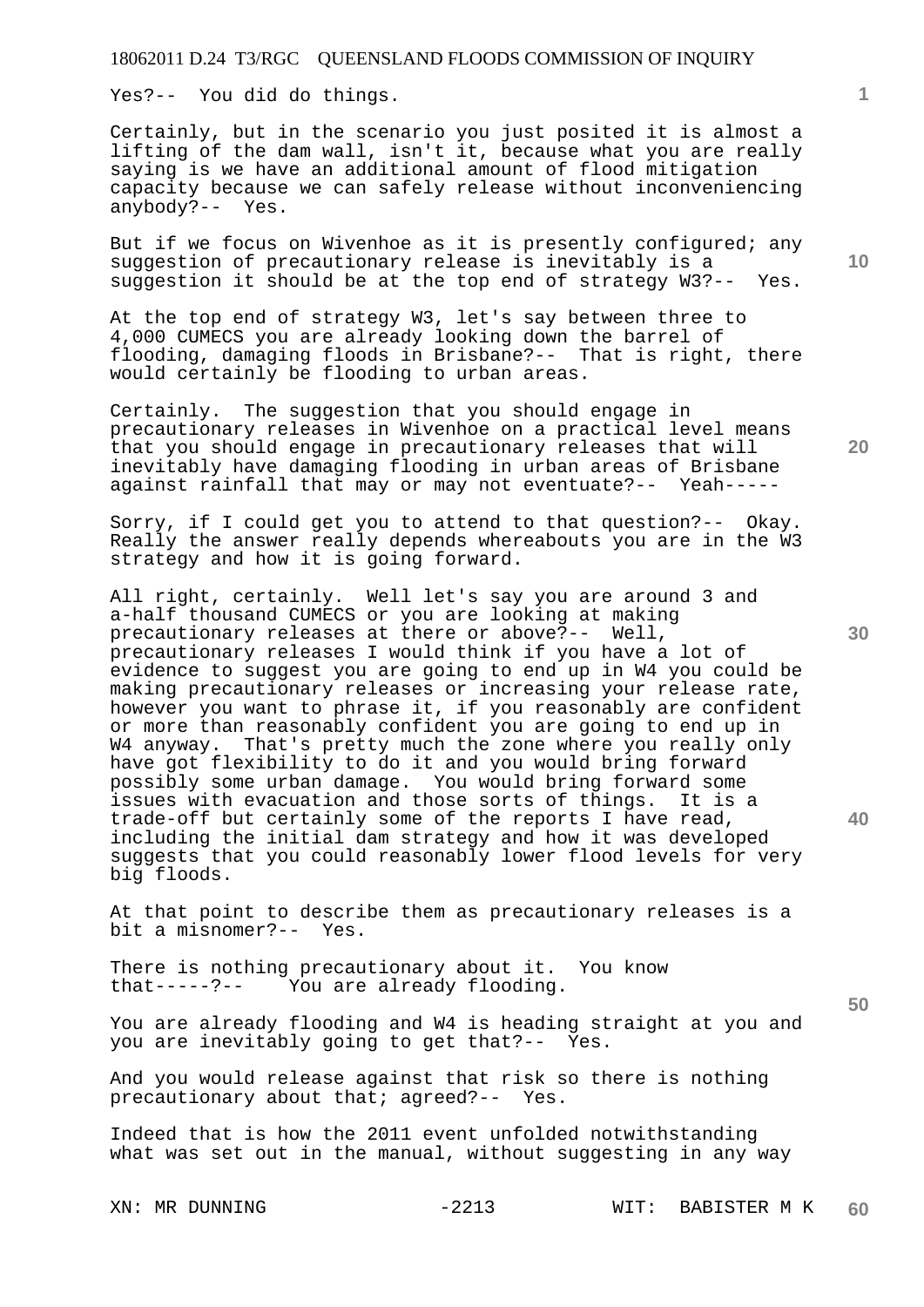it was inconsistent with it, but the dam - the flood engineers, in fact, moved to W4 before it had quite touched 74 metres but when it was inevitable it was going to?-- It was pretty inevitable.

That was exactly the course you would recommend?-- Yes.

Now, does it - there seems to be one other matter perhaps unsaid in what we just talked about. There might be - if I can use the expression there might be a better one amongst the flood specialists - but effectively flat spots, that is, there might be a range of flow rate that has already, for example, inundated certain bridges but you have another couple of hundred CUMECS of flow rate or more before you actually practically damage anybody else?-- Once you are in that sort of range, from my understanding, you tend to get a whole range of houses at a whole set of levels and infrastructure so trying to target a particular range once you start hitting urban properties is pretty near impossible. It is not like there is some line if I go 100 CUMECS above this the number of houses will double. It is pretty much - it is a continuum.

Yes?-- The other thing that is occurring is that if you are releasing a constant discharge the way the water goes down the river because you don't have a hydrodynamic model, changes because it is a more steady state regime so the flood level will actually change as well.

Yes?-- It is not just the flow rate. It has actually got to be tied into the levels.

You are quite right. I was really referring but didn't make it clear, at lower rates of flow you might see those?-- At very - at lower rates there are certainly some triggers. It is usually bridges and access.

Once you get into inundation of urban areas it tends to have a steady progression?-- Yes.

**40**  Thank you. Now, from the discussion you and I just had on the topic of precautionary releases I take it you will understand why the Brisbane City Council would be extremely concerned were there to be a move, at least without a comprehensive study that would justify it, to the making of precautionary releases from Wivenhoe in that three, 4,000 and upwards CUMECS range?-- I think if that is going to be - something like that is going to be adopted it needs to be rigorously demonstrated that much more often than not you will get a benefit not a down side.

You wouldn't countenance any move unless and until that rigorous analysis had occurred?-- No. rigorous analysis had occurred?--

The reason for that is, in particular, the consequences would be most acutely felt in the urban areas of Brisbane because we are talking in that three to 4,000 and up CUMECS range, aren't we, practically?-- Yes.

**30** 

**50** 

**10** 

**20**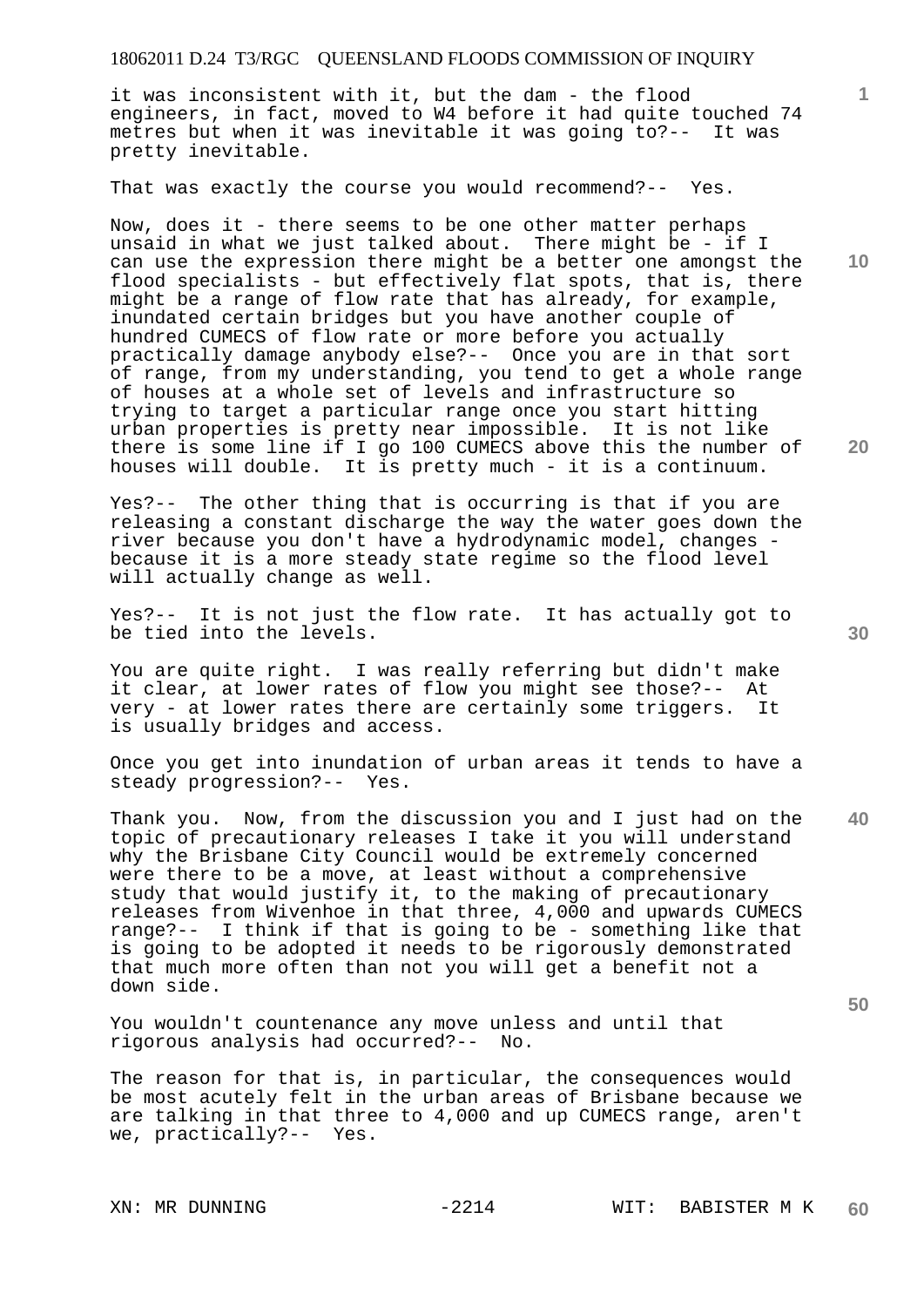Thank you. Now, another matter that has been at least opened for exploration in the Commission is whether there should be a, sort of, strategy 3A. So, where you might be able to release above 4,000 CUMECS, even an unlimited amount of releases you are perfectly entitled to under W4 but without the obligation to release at a rate that will necessarily bring the level of the lake down?-- So we are still in W3, we haven't transitioned to W4?

Well, there seems to be talk of a notion of W3A, so to speak?-- That is not very dissimilar to what I have been talking about.

That you should be able to heighten those releases without-----?-- Yes, most of my criticism is really about this hard boundary between three and four. If you know you are going to move to four then you probably are better off avoiding this hard boundary.

Sure, but as we agreed, whatever perception that any individual, yourself included, might glean from reading the manual, as the senior flood engineer, in fact, executed the strategy, he didn't - subject to his evidence being accepted he didn't approach there being such a hard boundary or bright line?-- He didn't?

He didn't approach the execution of strategies 3 and 4 as if there was a hard boundary or a bright line?-- No, but things were unfolding. He had a couple of additional difficulties at the time with his models losing their tuning and a few things, but he could have moved earlier if he had better information but he was stuck in this hard boundary where he was releasing 2,700 or thereabouts and pretty much had to change strategy quite dramatically.

Well, in light of the changed rainfall?-- Yes.

All right, thank you. Yes, thanks Mr Babister.

COMMISSIONER: Mr Rangiah?

MR RANGIAH: Mr Babister, I am representing the Fernvale residents. I ask you to turn to paragraph 48 of your report and in the last sentence of that paragraph you say, "The alternatives of not using forecasts of rain in such a situation usually do nothing, assume the rainfall stops instantly or assumes the rainfall continues in its current rate." I want to look at those alternatives that you were referring to. If in this case the flood operations engineers ignored forecasts when making decisions about rates of release, then they assumed the best case scenario?-- They did, yes.

That is, there would be no more rain?-- That is right. Even though if they were at Wivenhoe they might look out and

**20** 

**30** 

**1**

**10** 

**40**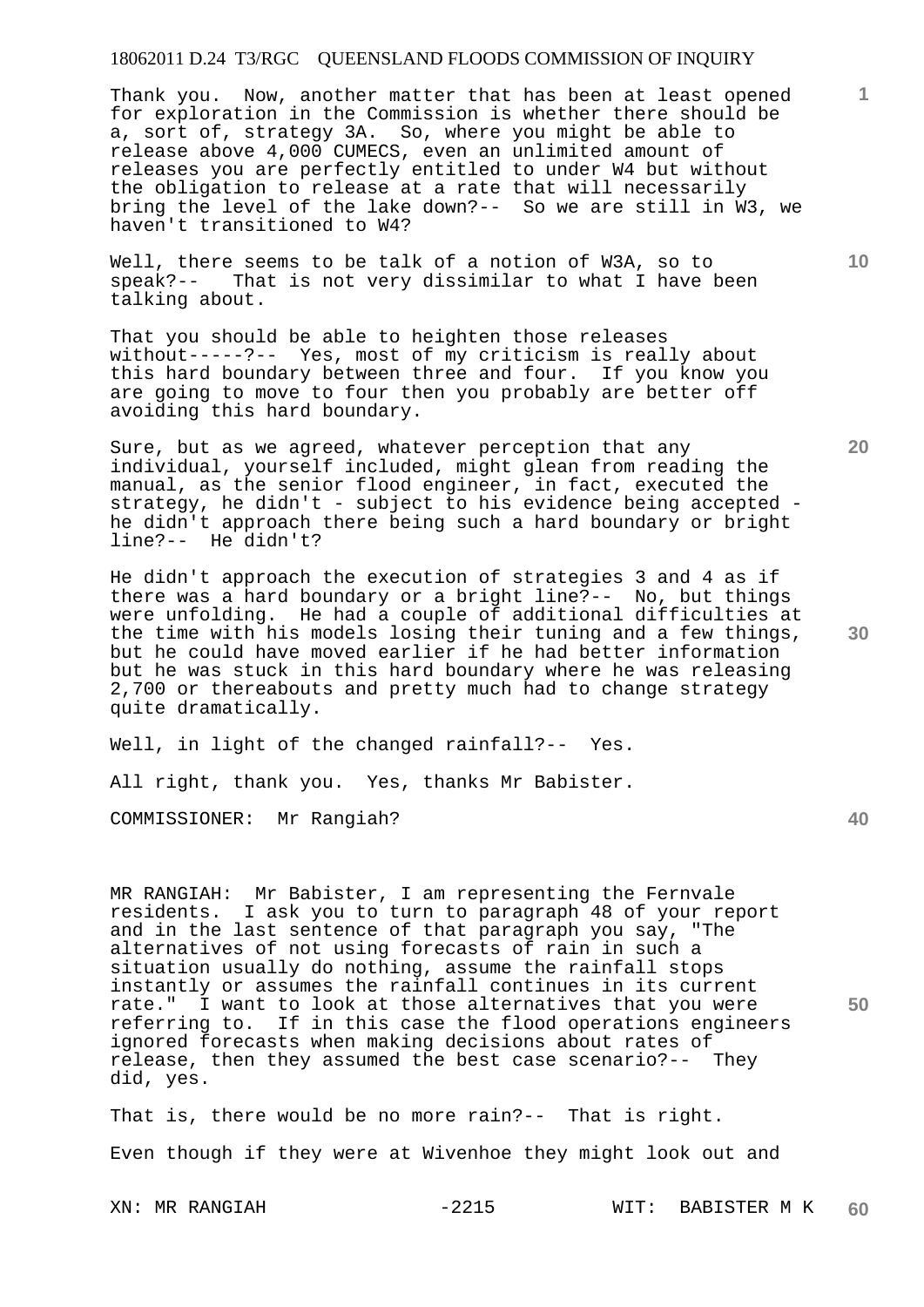see it was continuing to rain?-- Yes, there is that test of looking at the radar or looking out the window if you are in the right location.

The Bureau of Meteorology bases its forecasts on the chance of rain?-- Yes.

In other words, it examines the probability or likelihood of rain?-- Yes, they - it is a little bit outside my area but they run a range of weather models that give them indications and predictions of rain.

So, if they ignored rainfall forecasts they ignored the prediction by the Bureau of the chance of rain?-- Yes.

The worse case scenario was that rainfall would be significantly more than predicted by the Bureau of Meteorology?-- Yes, that's the worst case.

**20**  That's what happened here in parts of this flood?-- During the early parts of the flood event, once it had really started the rainfall forecasts were about half of what actually occurred.

Later there was significantly-----?-- They swapped over and were much worse, yes.

Now, the manual requires flood operations engineers to take rainfall forecasts into account when making strategic decisions, doesn't it?-- It does but it is not clear on how you do that.

If they didn't take predicted rainfall into account in making strategical release decisions, then they assume the best case scenario and ignore a possible or a worse case scenario?-- If you didn't use rainfall at all, yes, you assume the best case scenario. To what extent they use this information is minor but I don't think you could say they didn't use it at all. They might have used it to change strategies. You would have to ask them.

I suggest to you there is evidence that they considered that the rainfall forecasts were insufficiently reliable?-- Yes.

To take into account when determining release rates?-- For release rates, yes.

I am suggesting that was not appropriate, was it, to simply not take them into account at all?-- It is a really hard question what they should be doing with the forecast rain. One of the big problems in hydrology, flood hydrology, is we have very few examples of large events in which to learn from. So we have to take a risk approach with many of these things. The question is should they have used this information in a more detailed way? That is a hard question to answer because they pretty much had no prior basis on which to judge that<br>decision. We now have some basis on which to make future We now have some basis on which to make future decisions.

**10** 

**1**

**30**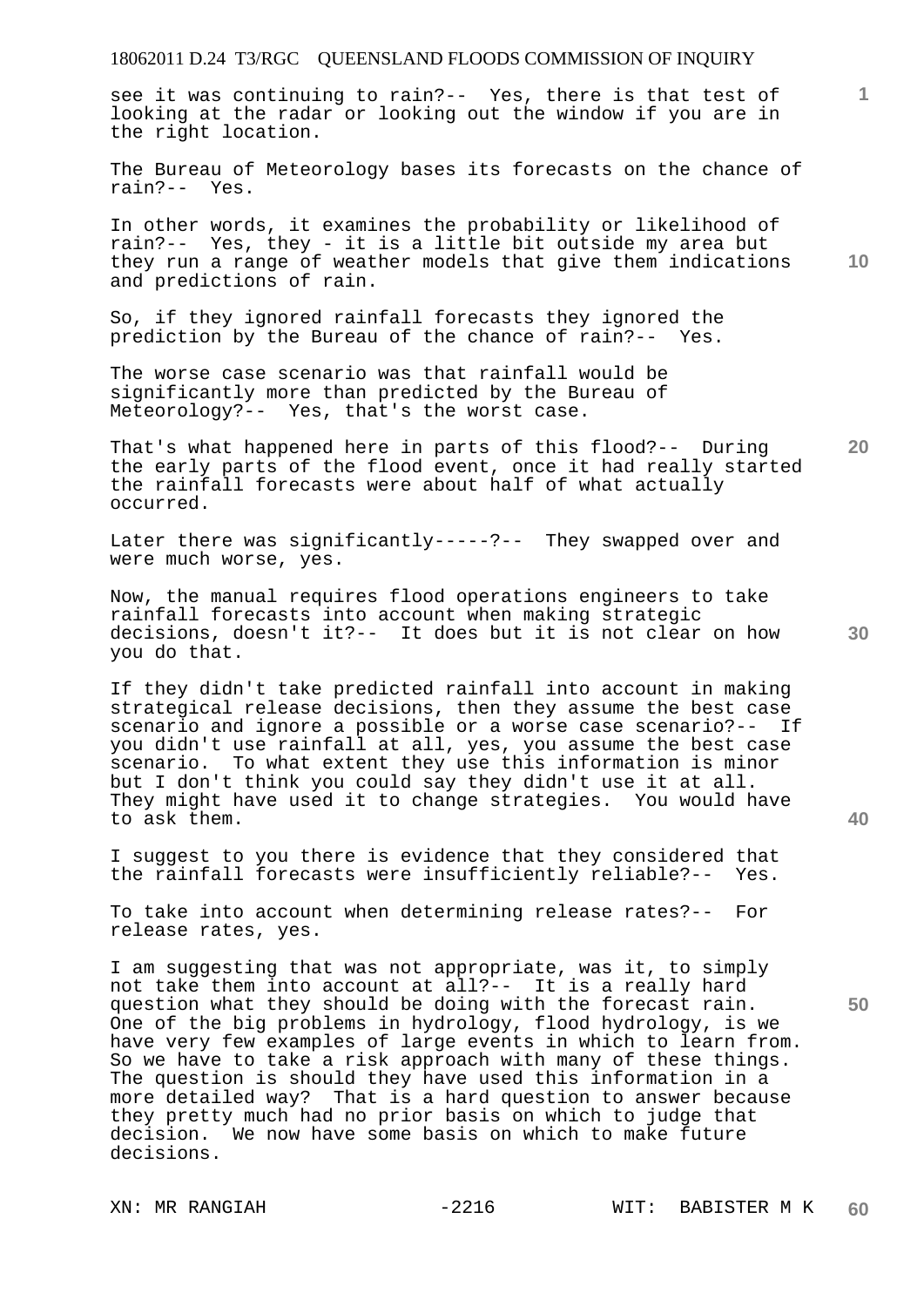I am suggesting to you that it was not appropriate to assume the best case scenario, that is, there would be no more rainfall?-- At the time I don't think it was an unreasonable thing to do.

Now, can you go to paragraph 125 of your report? You say there that the real time flood model does not include a functional behind model. An example of a hydrodynamic model used in Queensland is the MIKE 11 software?-- Yes.

Is there nothing similar in the suite of forecasting software used in the real time flood model?-- There was a model very similar to MIKE 11 in the forecasting suite but at the most recent upgrade, I think about two years ago from my reading of the reports, it wasn't converted across. I presume that occurred because they were looking at moving to a new platform and it probably didn't warrant the investment.

Could you expand on that in more detail? Are you confirming that the suite of software used in the real time flood model during the January 2011 flood event -----?-- It didn't contain-----

-----didn't contain a hydrodynamic software?-- That is right but two years prior from my reading.

Are you saying that it - two years ago it did contain a hydrodynamic model?-- Yes, you would have to check the date but something of that order.

That was dropped or removed for some reason?-- Yes, the platform on which that system worked, I understand, was moved from one Unix system to a Linux system or something so just a computer platform and as part of the upgrade process this tool wasn't transferred across.

**40**  So the suggestion that the real time flood model in the January 2011 or now contains hydrodynamic model software is not correct?-- No, from reading the testimonies it wasn't there or didn't work.

They've recommend that a calibrated hydrodynamic model be implemented into the flood forecasting system. Could you just briefly explain the advantages you see-----?-- Look, the big advantage, the hydrodynamic model has a large number of advantages, it has also has some disadvantages which we've already talked about and it has a bit more overhead. But it gives you flow and level information everywhere where you set it up so it can give you that information downstream of the dam all the way down to the ocean; height, velocity, flow, it can tell you when certain areas would be inundated. It doesn't have to have a gauge. It properly accounts for the interactions of the flows at tributaries and some of the back watering that occurs which the other models don't. It is very easy to turn that information into mapping that is reasonably reliable to give to emergency services and accounts for tides properly which you can't do with the other sort of model.

**10** 

**1**

**20**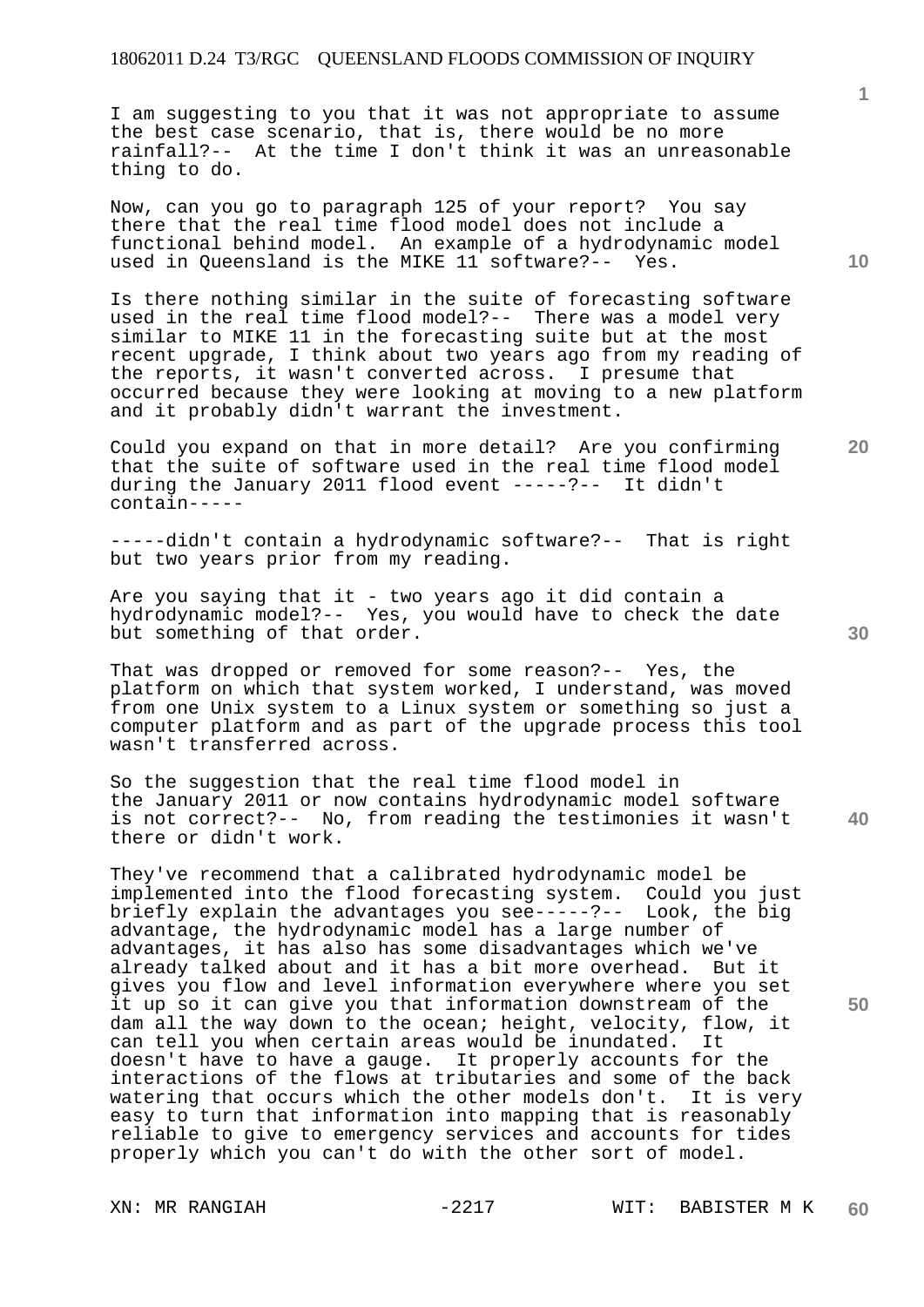Does it allow the effect of releases from Wivenhoe to be better gauged?-- It would allow you to fine tune things a lot better because instead of targeting a flow you could target levels at key locations as well and so you could fine tune your discharges.

You say that there are hydrodynamic models available now which are very quick?-- Yes. The model you describe, MIKE 11, is one. They are what we call a one dimensional model. You wouldn't use them today on a flood study but for an operational tool they are very efficient, very robust, pretty quick.

Now, counsel for Seqwater asked you questions about paragraph 104 of your report. In particular, the comment you make or opinion you expressed that the flow releases from Wivenhoe were the major component of the flood peak. You were shown the results of some modelling done by Mr Malone of Seqwater?-- Yes.

He used a hydrological model, didn't he?-- Yes, and he produced results from one location down near the ocean.

It was a hydrological model called URBS or U-R-B-S-?-- Yes, URBS.

Are you aware that the Commission was told by Mr Malone on 15 April that hydrodynamic modelling was also being carried out?-- Yes, I am - I certainly don't recall reading that. I probably did but I am aware the work is now being carried out.

As far as you are aware, that hydrodynamic modelling has not been produced yet by Seqwater?-- That is right.

Would it be useful for you to have access to that model?-- Very useful.

At paragraph 118 of your report you refer to some limitations identified by Weeks and Heggarty and paragraph A referred to calibration of the downstream model. Could you explain what is meant by that?-- When Heggarty and Weeks did their work, their routing model they used, downstream of the dam, really wasn't adequate. It didn't reproduce behaviour particularly well. There is also - in terms of flow it is a little difficult downstream of the dam. There is not many locations to work out whether your model is performing well. Their tool, like the current tools, targets flow at Moggill and it is really hard to work out from observed data what flow at Moggill is.

You say at perhaps 9 the recommendations have not been sufficiently addressed as far as subsequent revisions of the manual. What do you say should have been done to address problems with calibration of the downstream model?-- I think the calibration has been largely addressed but there are some outstanding issues. We don't - we still don't properly understand what a flow at Moggill is in terms of height.

**1**

**20** 

**30** 

**40**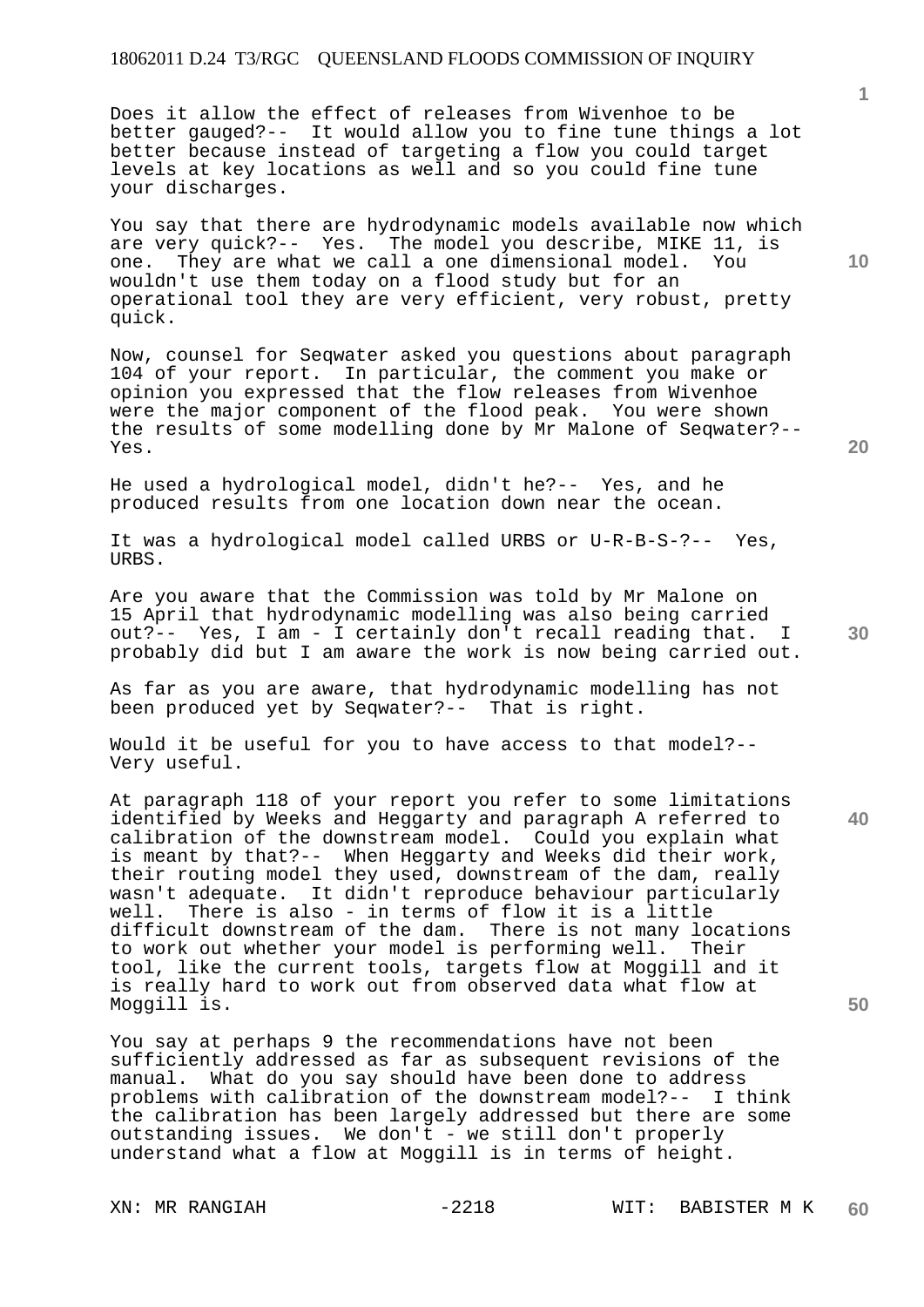Anything else?-- On the calibration I think that's probably the major thing.

Would the use of a hydrodynamic model assist with the calibrations?-- Enormously.

Apart from the position of calibration of the downstream models, what are the other issues that you say should have been sufficiently addressed as part of the revisions of the manual?-- The other issues? Look, I think most of my recommendations are more pertinent to what's happened in the last five years. I think when the manual is reviewed we need to, maybe not every five years but every so often, maybe 10 years, we need to really look at whether we have the right strategy and whether we can operate differently with greater information we have got and whether there is new techniques that would make us change our strategy with better operational tools. There should be a really robust investigation of the strategies during some of the review phases.

Is that because an obvious purpose of having limited periods before reviews are required to be carried out is to ensure that the latest software, the latest technology and information-----?-- Yes.

-----is being used?-- Yes, one of the issues would be whether we are using appropriate software and technology. I am not saying we should always use the latest and greatest, that would be a difficult thing, with a forecasting system you want something robust, but that question should be answered.

You are saying at least the question should be asked as to whether the software that is available or being used presently is still appropriate?-- Yes.

Or whether there are better alternatives. You also said that there should be investigation as to whether the trigger points for each strategy are still appropriate?-- Yes, and the thing could be that one of the critical pieces of infrastructure that limits some of your flow changes or is modified so you can operate differently.

One of the changes in relation to Wivenhoe was the 2005 upgrade?-- Yes.

That might be something that affects the way the release strategies are structured or upgraded?-- The upgrade in 2005 was really at the very rare end. That would have been a good opportunity to look at some of these things but it doesn't really affect any of the, sort of, flooding we have looked at.

In your opinion is it good enough to take the attitude that because the real time flood model had withstood the test of time that only minor amendments needed to be investigated?-- That's probably a reasonable judgment over a certain period of time but it has been in use for quite some time and over that whole period I think we probably should have looked at things

**10** 

**1**

**30** 

**50**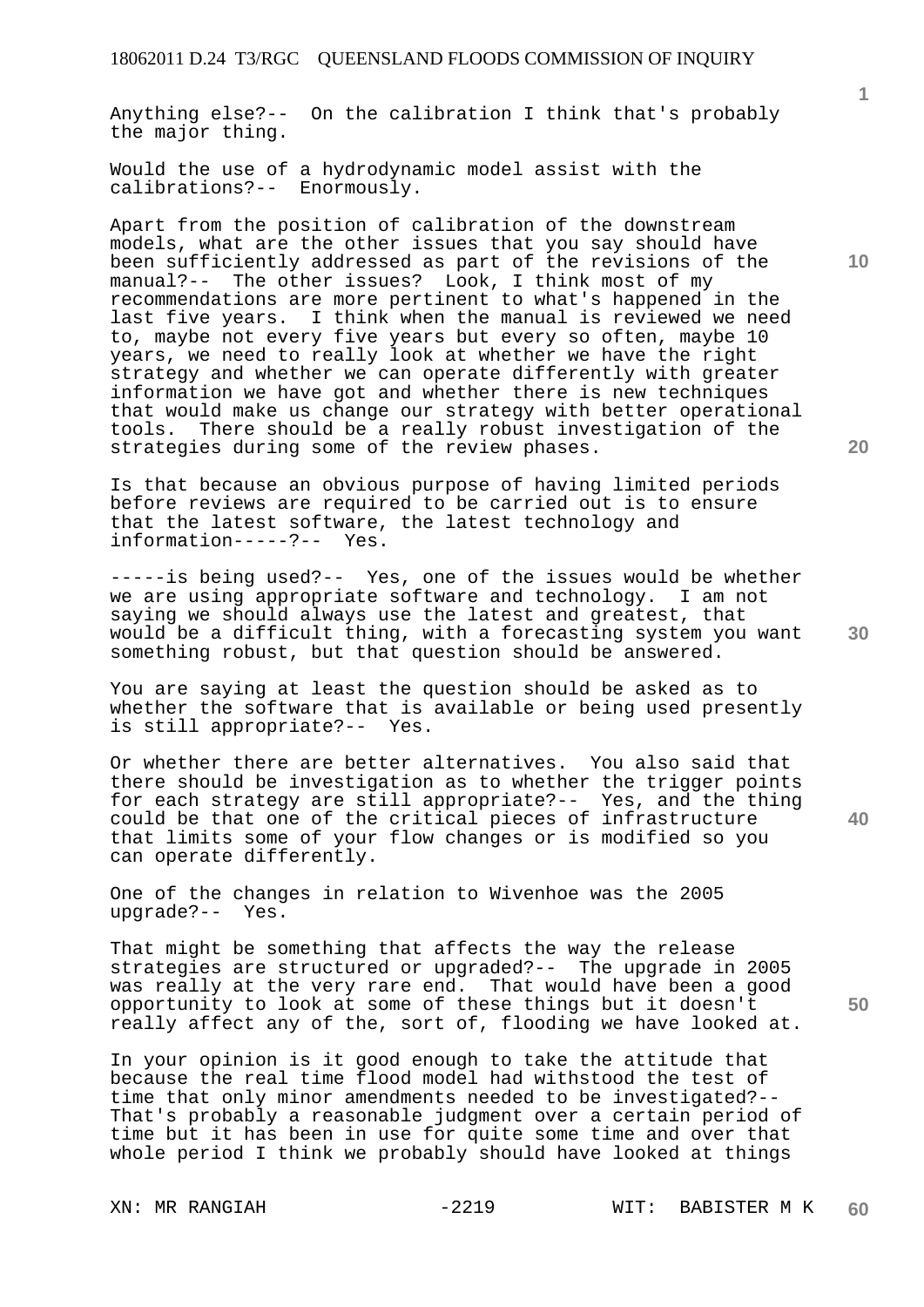like introducing a hydrodynamic model that can be used in a way. I do think most of the components of the real time model are actually quite good. They seem to perform well.

All right, now, it was suggested to you by Mr Dunning that it is a matter of judgment for flood engineers as to whether to move from one strategy to another. You said there was no bright line?-- That is right.

**10**  But isn't it the case that at least under some interpretations of the manual there is a bright line in the sense that you move from one strategy to the other when the dam level reaches a particular-----?-- When it reaches a particular level but you are in a situation where you have constantly updated information. It is not a static process.

So, I mean, there is one suggestion that the references to moving to a strategy W4 when the level is predicted to reach 74 is not correct, that it might actually reach 74?-- It is rather confusing when you try and interpret the manual in that respect. There is different interpretations you can take out of it.

So there might be a bright line or might not be?-- I think that's a reasonable conclusion. But, I think what the manual says, though, it is a bit confusing but I think the intent is probably reasonably right.

It was suggested to you that the optimal situation is for flood engineers to keep releases as low as possible and that must certainly be right?-- Yes.

That's not always possible?-- No. They need to keep it as low as possible depending on what is achievable.

Yes. At times it might be appropriate to release large quantities of water early to preserve flood storage capacity?-- That is right.

**40**  Particularly during a large rain event. You will have to say yes or no?-- Yes.

Now, can I take it you haven't conducted a detailed examination of whether releases were appropriate at particular times during the whole of this flood event?-- Appropriate in accordance with the manual or appropriate to achieve a better outcome?

**50**  Well, to achieve better outcomes?-- We've only looked at this in a relatively superficial way. We do not have the modelling tools to make this assessment at the moment but we are endeavouring to get access to the right tools.

COMMISSIONER: I think we will take the morning break now and come back at 20 to.

**30** 

**20**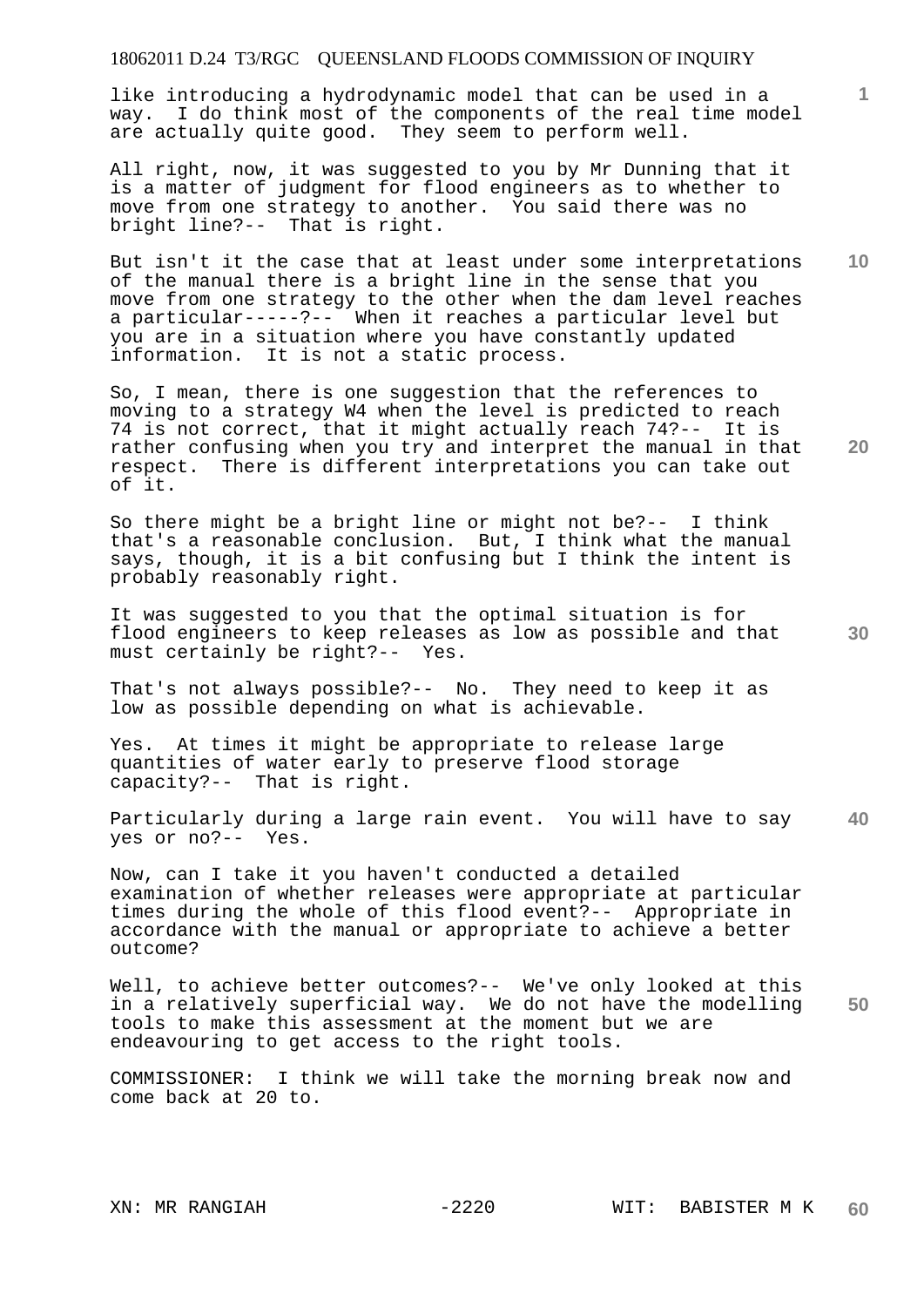THE COMMISSION ADJOURNED AT 11.25 A.M.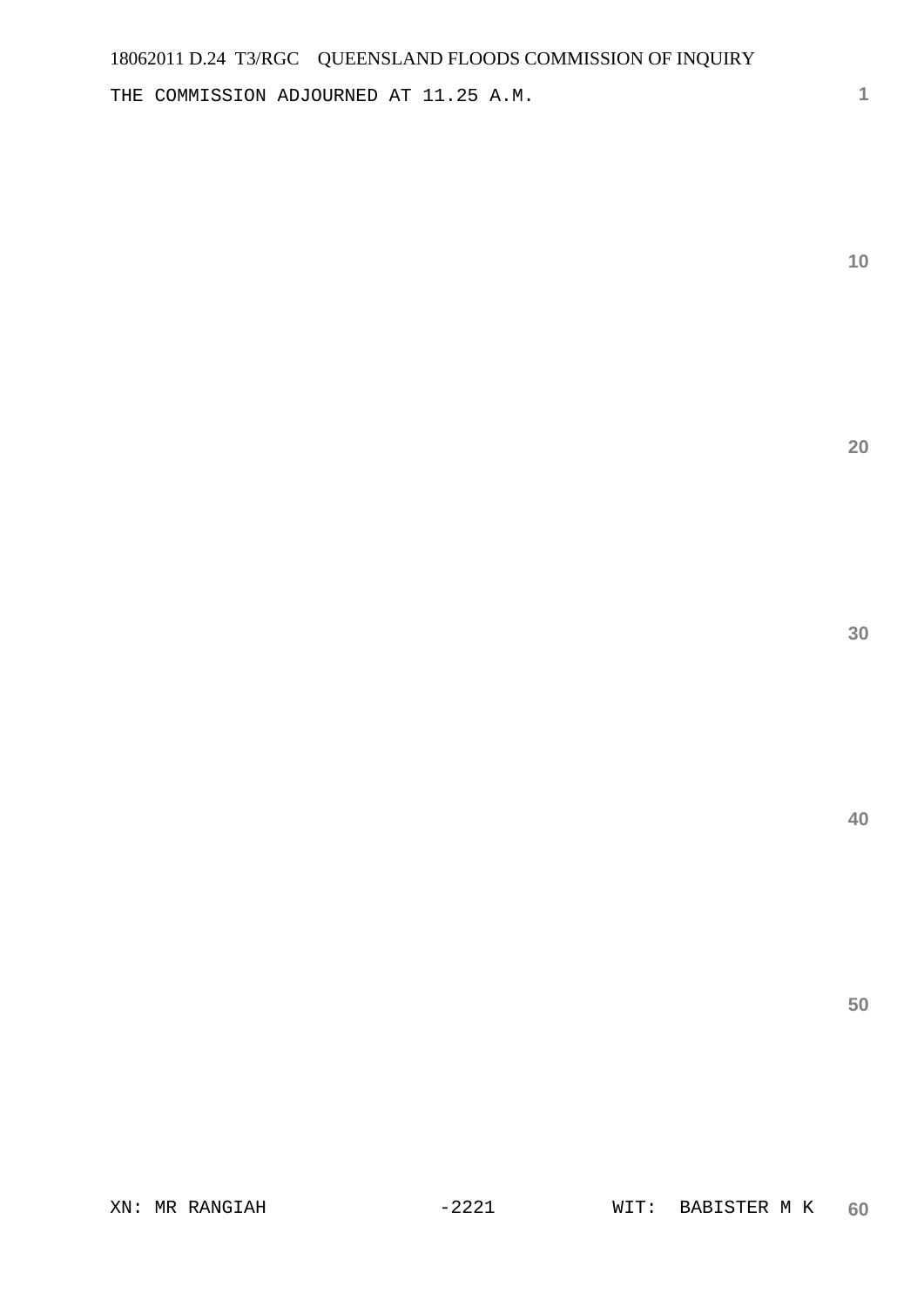THE COMMISSION RESUMED AT 11.41 A.M.

MARK KENNETH BABISTER, CONTINUING:

COMMISSIONER: Yes, Mr Murdoch?

MR MURDOCH: Mr Babister, my client are the Mid-Brisbane River Irrigators. Their particular concern is the stretch of the Brisbane River of some 67 kilometres between Wivenhoe Dam and the Mt Crosby Weir. Might I take you to paragraphs 136 and 185 of your statement, and to the references you make in those paragraphs to fuse plug failure?-- Yes.

You speak of fuse plug failure as a risk, and implicit in your comments in those two paragraphs seems to be the proposition that the operators of the dam ought to avoid blowing the fuse plugs, even in situations where the level in the dam is in excess of full supply level. Is that a fair generalisation of your views?-- Look, in strategy, say, W1 to W3 fuse plugs are really not a major concern. You are in the active mitigation area of the storage for the dam.

Yes?-- But once you go into strategy 4, then if you get high enough your fuse plugs will fail, or operation will instigate. Now, it is not something you should avoid at all costs, they are there for a proper purpose, but you don't want to unnecessarily have a fuse plug activate if you can avoid it. So if you have an event that's just about to trigger a fuse plug, you are probably better off doing something if you can to not trigger it because once a fuse plug's triggered, the water level will go down in the dam, you can't mitigate a second event. But it is not something you should avoid at all costs. It is just if you can avoid it, it is a reasonable thing to do. There are costs associated with it, but more importantly the operation of the dam is compromised until it is rebuilt, which will take months.

All right. And what are the potential costs associated with blowing a fuse plug?-- That's something that, you know, I haven't really looked at in detail but some testimony yesterday suggested it was in the order of \$1 million. But if you get to that water level, that would be an insignificant cost in terms of damages everywhere else.

So far as the flood mitigation capacity of the dam is concerned, do you have a view as to whether the installation of the fuse plugs commissioned around 2005 had an impact on the flood mitigation capacity of Wivenhoe Dam?-- It had an impact at very extreme range. What it did, those fuse plugs, is they reduce the risk at really, really rare events of failure, substantially, of the dam, which would have horrendous consequences, by increasing discharge at quite rare events in the order of, say, 5,000 and higher. 1 in 5,000

**10** 

**20** 

**30** 

**40**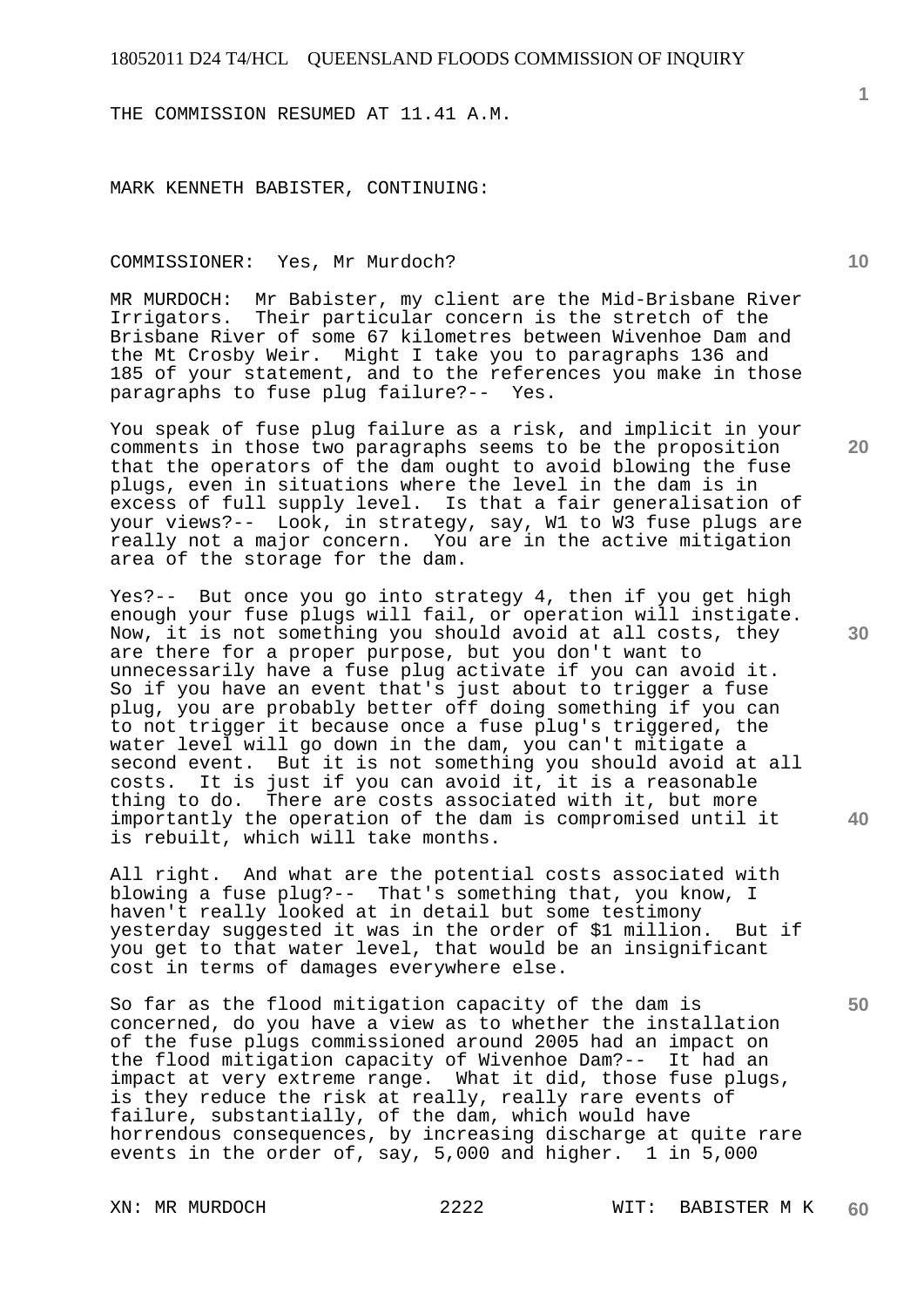years. So it didn't compromise the amount of mitigation the dam provided, it just - other than in that range of really rare and probable events it changed the paving. But what it did it traded off the risk of failure for slightly higher discharges in, say, a 5,000 or 10,000 year event.

So far as the recent event was concerned, do you have the information available to enable you to say whether the presence of the fuse plug had an influence, good or bad, on the flood events?-- It didn't change any of the outcomes. It certainly was in the operators' minds at the time, which it should have been, but it had - in no way materially changed how they operated the dam or what occurred.

During evidence this morning you used the expression "extraordinary event", and it was in the context, I think, where the level in Wivenhoe Dam was in excess of the full supply level and the W4 level was approaching. Is that an accurate recount of your definition?-- I would have to go back and look, or you would have to read it out?

Well, what I wanted to ask you was in a scenario where the level in the dam had been in excess of full supply level consistently for some weeks, and where there was a prediction of further heavy rain in the first week of January, would you have categorised that as an extraordinary set of circumstances that may have justified precautionary releases?-- Precautionary releases? No. There hasn't been enough work carried out to see whether that would be sort of a justifiable behaviour to do releases, and there is a lot of trade-offs if you do that, and those forecasts - or some of that information did suggest we were in for a particularly wet period, but it wasn't certainly enough information to suggest you should be releasing dam levels - releasing water out of the dam, sorry.

There has been quite a bit of attention in your report to the manual which governs the operation of the Wivenhoe and Somerset Dams. Do you agree with me that essentially the manual is a set of operating procedures or strategies?-- Yes.

Do you have a view as to whether, given the plethora of trade-offs that you have referred to, that there should be a higher level instrument in the form of a risk management plan for each of the dams?-- I would be very surprised if there wasn't risk management plans in place for every dam.

If there was or there wasn't?-- There wasn't. To my understanding every large dam in the country has risk management plans to deal with a whole range of issues, including flood.

And so far as the trade-offs are concerned, they raise issues<br>of a quite high level policy, don't they?-- Yes. of a quite high level policy, don't they? $--$ 

And there are quite a variety of those high level policy issues, such as attention between water security and flood mitigation?-- Yes, very, very large decisions with huge costs attached to them.

**10** 

**1**

**20** 

**30** 

**40**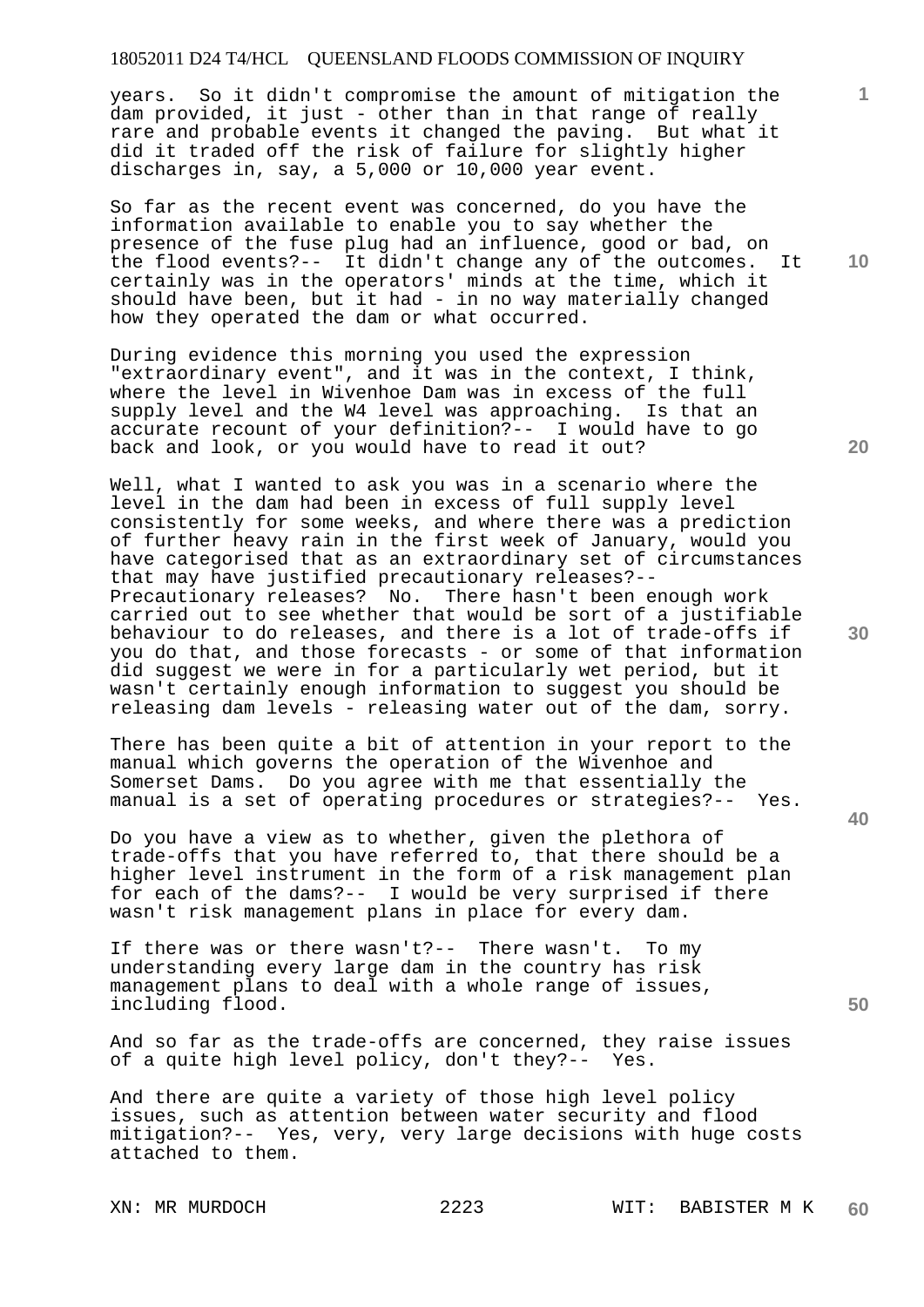And would you agree with me that they are the issues that should be squarely addressed in flood - sorry, in a risk management plan for a dam of the type of Wivenhoe?-- Most of the risk management plans for dams really look at risk to the dam, whether it is flooding, earthquake, terrorism, and some of the consequences that are derived from how you deal with those things. The risk management trade-off between water supply and mitigation, and those sorts of decisions, is usually addressed in a different framework.

So far as such a framework is concerned - and I am not caught up on labels - do you agree that there should be an instrument, a document of some sort that addresses that broader risk management framework and sets a list of priorities?-- I would be surprised if there wasn't.

You would be surprised if there wasn't?-- Yes, well, south east Queensland has invested an enormous amount of money into water supply over the last couple of years with the grid. Huge costs. Major decisions had to be made on where to source extra water from and every new source of water becomes much more expensive normally than the previous source. And those decisions, very big dollars, are usually not taken lightly.

Did you sight such a document when preparing your report?-- No, I didn't.

So far as the flood operations engineers are concerned during a flood event, you have illustrated very well that even within the current manual there are a number of discretionary decisions which fall within their proper ambit?-- Yes.

Those can be decisions to take a particular action or not to take a particular action?-- Yes.

What would you say to the suggestion that when such decisions need to be made by the flood operations engineers during such an event that they should execute a risk assessment?-- You are talking about a formal risk assessment on each decision?

Yes, and I am not talking about one that takes hours?-- That's clearly what they would be doing in their heads anyway or they would be doing when there is two on board - two on duty. I presume each one of these major decisions is a discussion and there is an outcome and all of the consequences and all of the issues will be addressed. That's how most engineering decisions are made in this practice area. But the question about formalising it, I would leave that to the operations engineers. They have got a lot of stuff going on and with a flood, the times in which you have to make decisions can escalate very, very quickly, and I would hate to see them burdened with another process if it is going to distract them from their core thing and their core thing is to interpret large amounts of information, some of it which is questionable and some of it which is wrong or gauges have failed or something and come up with a correct interpretation of that information and put it through their modelling tools

**10** 

**1**

**20** 

**30** 

**40**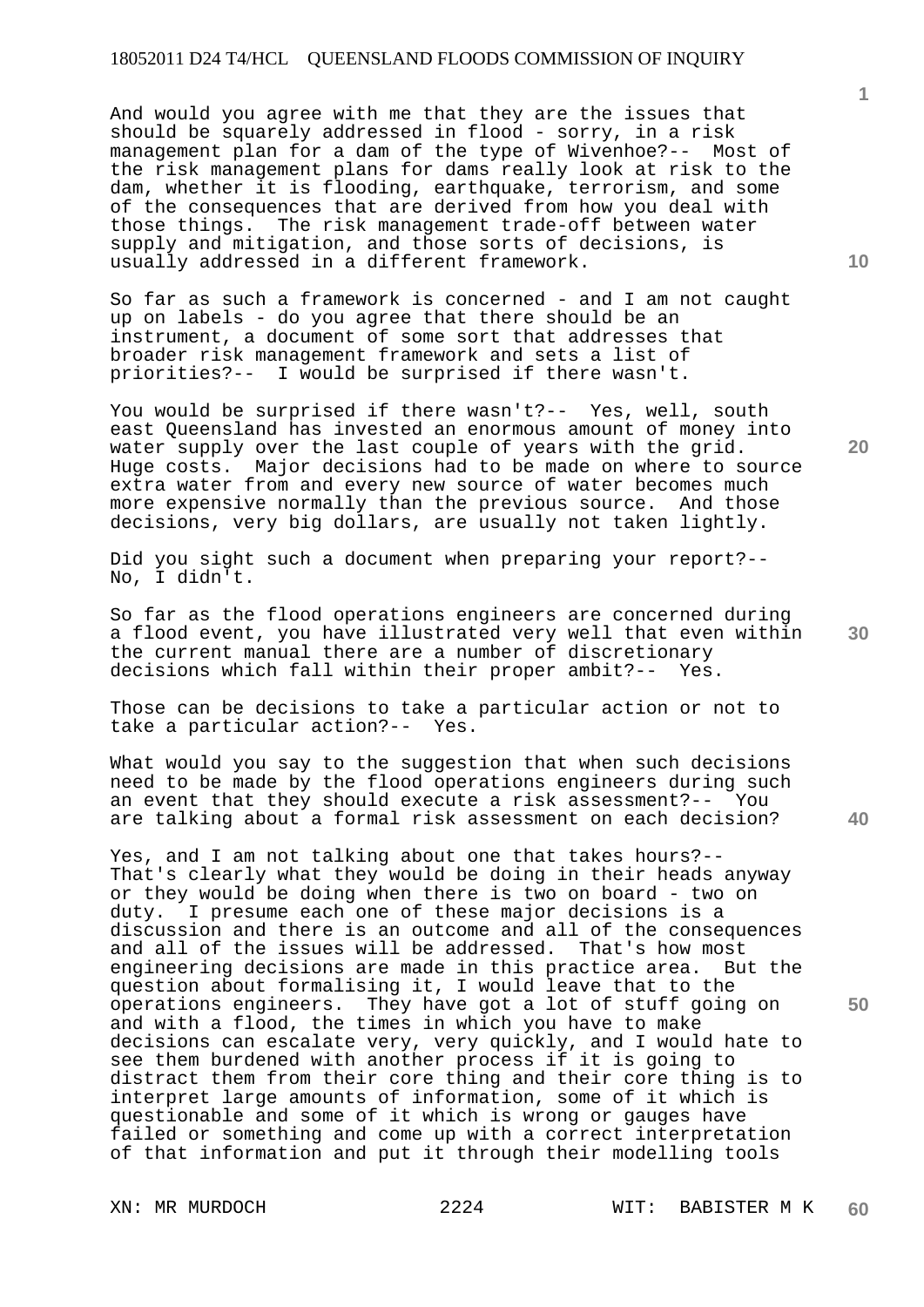and then make decisions. They have got a lot to do and I would hate to see extra bureaucracy, if you like, added to their tasks.

Accepting all of those things, you would agree with me, wouldn't you, that in most areas, whether it be a mine or a factory or a construction project, where a significant change is to be made or not made in terms of operation, that one would normally expect a risk assessment, albeit in simple form?-- Yes, but in each one of those circumstances you have the luxury of time that you have described. In circumstances when they are operating, sometimes they do not have time. Sometimes they do. So I accept what you are saying. I think that's probably what they do. I would be surprised if it is not and I would be happy to see it formalised as long as they didn't believe it was too burdensome, too much of a burden.

So by and large, you're in favour of risk assessments provided they don't impede urgent decisions?-- Yes.

You are in favour of an overarching risk management plan for the Wivenhoe Dam?-- Yes.

And you accept that the manual is essentially a set of standard operating procedures?-- Yes.

It is not entirely clear from your evidence that you favour the enlarging of the discretion of the flood operations engineers or truncation of their discretion?-- I favour some of the typical uses of their discretionary power to be outlined in the manual, so that if a discussion has to occur between them and the chief executive, they are not saying they don't have to detail every other reason, they need to say, well, in accordance with the manual, discretionary power could be exercised when you want to bring the flows forward because you have reasonable certainty that you are going to end up in a higher operation, and you think it will have mitigation benefits on the balance of probability. So they would be asking the CEO if they can do that in accordance with the manual, not having to about through the whole justification. And that would, I believe, give them more comfort to exercise that discretionary power if some of those types of uses were outlined.

Do you accept that if the discretion conferred upon the flood operations engineers is to be enlarged, that increases the imperative for them to be operating within a framework that assists them to know what the community priorities are when it comes to matters such as sacrifices to be made by particular communities that may be flooded?-- Sorry, can you repeat the first part of the question? The framework for making these decisions?

If you go to increase the level of discretion of the flood operations engineers, doesn't that support the case for a clear and concise framework such as a risk management plan which enables them to know-----?-- Yes.

**10** 

**1**

**20** 

**30** 

**40**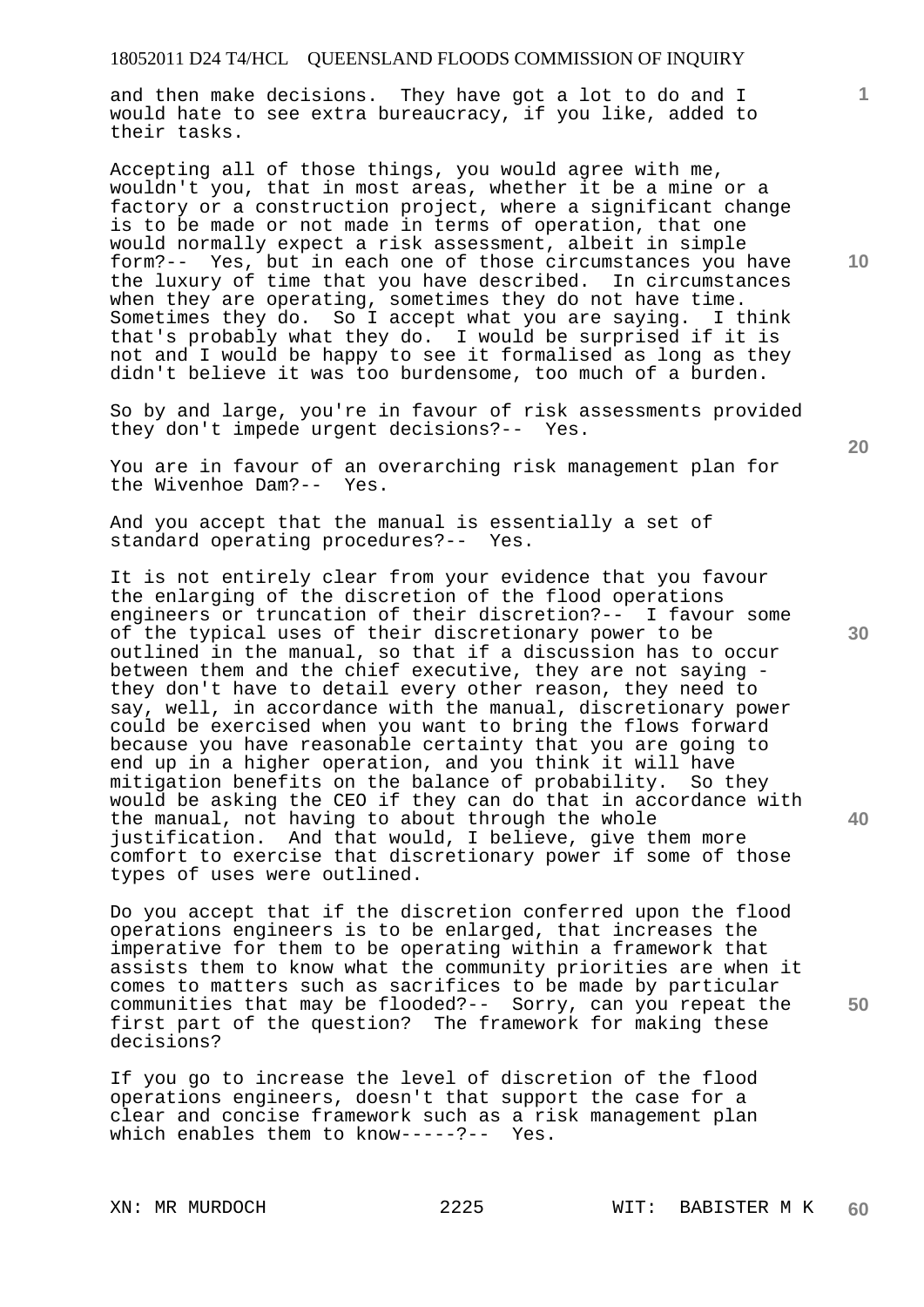-----what community expectations are in relation to whether you, for example, sacrifice a farming community in the interests of saving a metropolitan area?-- Those trade-offs should certainly be identified in the plan.

In the preparation of your report, you've relied on certain modelling that's been available to you. That's the case?-- Yes.

And it is the case that the modelling that you referred to is modelling which is sourced from Seqwater?-- You would nearly all the work I have looked at is from Seqwater but you would have to refer me to which particular part.

I am really just-----?-- In general, nearly everything I have got is from Seqwater but I have had access to some unpublished material from Seqwater.

And time and other limitations have not made it possible for you to conduct your own modelling?-- That's right. We had a pretty short time-frame on this study and a lot of information to go over. We certainly would like to have done some modelling of our own to cross-check certain assumptions and also to better answer some of the questions we were asked to address.

Thank you.

COMMISSIONER: Mr Flanagan?

MR FLANAGAN: Mr Babister, we know that at 8 a.m. on the 11th of January 2011 the dam operators went to the W4 stage in relation to the operation of the Wivenhoe Dam, is that correct?-- That's how I - yes.

And to your knowledge that was the first time that in the operation of this particular dam a W4 stage had been declared?-- Yes.

And to your knowledge, had such a stage been reached in the operation of any other dam in Australia?-- Oh, this - it is a bit hard to compare this strategy to other dams. We have certainly had some very large floods in other dams in Australia. Unfortunately, very large floods do occur on dams.

In terms of flood mitigation, what are, in your opinion, the disadvantages of a W4 stage being declared in relation to the operation of Wivenhoe Dam?-- Well, once it is declared, you very quickly move into a - your operation moves into a certain space where you are not really doing a huge amount of mitigation; you are really trying to protect the security of the dam and you just increase outflows until the dam starts going down, and so the level of mitigation is significantly reduced.

And would you agree with me that according to the manual

**40** 

**50** 

**20** 

**10**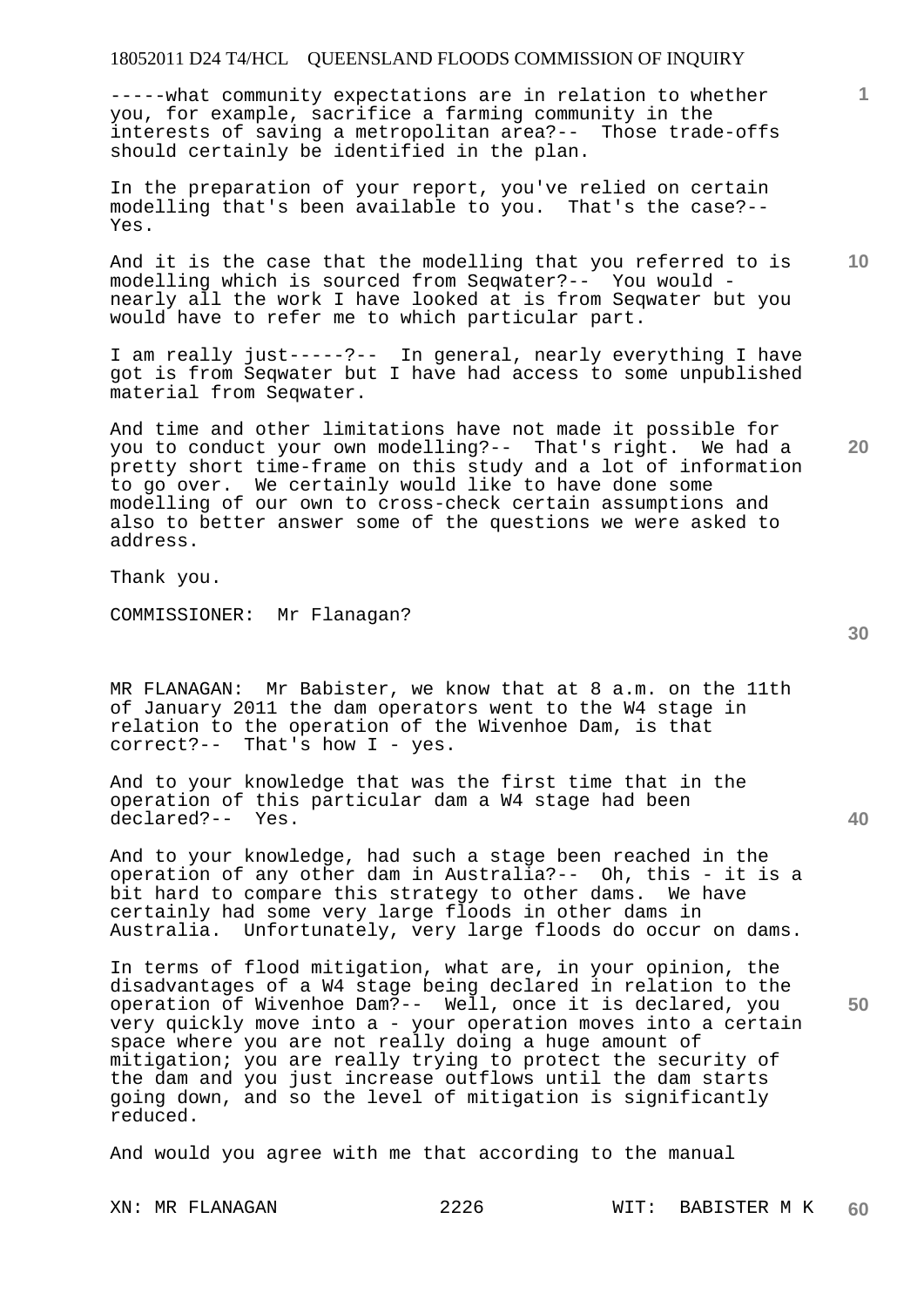itself, dam safety becomes the ultimate priority?-- Yes.

But the dam operator's ability to co-ordinate or to coincide dam releases with peaks, such as the Lockyer Creek peak, is really taken away?-- Certainly until the dam starts going down, their flexibility to do anything is very, very limited.

I think Mr Ayre in his evidence referred to it as being coincidental, if anything?-- Yes.

All right. Would you also agree with me that another disadvantage is that the volume of releases is no longer determined by the operators as a matter of ordinary function but is determined as a matter of dam safety?-- Yes.

And it is determined by reference to input into the dam itself?-- Really water level.

Yes. When I say input, I mean water coming into the dam?-- Yes, that's right.

Which affects the level?-- Yes.

So once you reach this stage, it is the case, isn't it, that by and large the flood mitigation role of the Wivenhoe Dam effectively ceases?-- No, it doesn't cease. It is significantly reduced.

Can you explain that to me, please?-- Water is still being temporarily stored in the dam, so the outflow would still be lower than the inflow. So that a level of mitigation is being achieved. So-----

Sorry, you are talking about flood mitigation?-- Yes.

Could you explain how that works?-- Okay. Well, with any dam, whether it is operated in whatever way, when inflow comes in, the water level rises and it usually - unless you have done something very strange it discharges at a slower rate. So it stores water temporarily and lets it out a slower rate. It has once been described to me as being very similar to being caught in a traffic jam. You know, you all come in and you all get stuck and then you will exit at a much slower rate.

Isn't the rate of release entirely determined by the rate of input into the dam itself?-- If the gates were fully removed, so completely open, yes, but they are still opening gates during that phase, progressively moving the gates up until the dam started going down.

We know for a fact that the CEO of Seqwater on two occasions of the afternoon of the 11th of January 2011 sought modelling from the bureau in relation to releases of 9,000 and then subsequently 10,000 CUMECS. You know that as a fact, don't you?-- I certainly know one of those two, yes.

And you know as a fact that the bureau reported back to

**10** 

**1**

**30** 

**20** 

**50**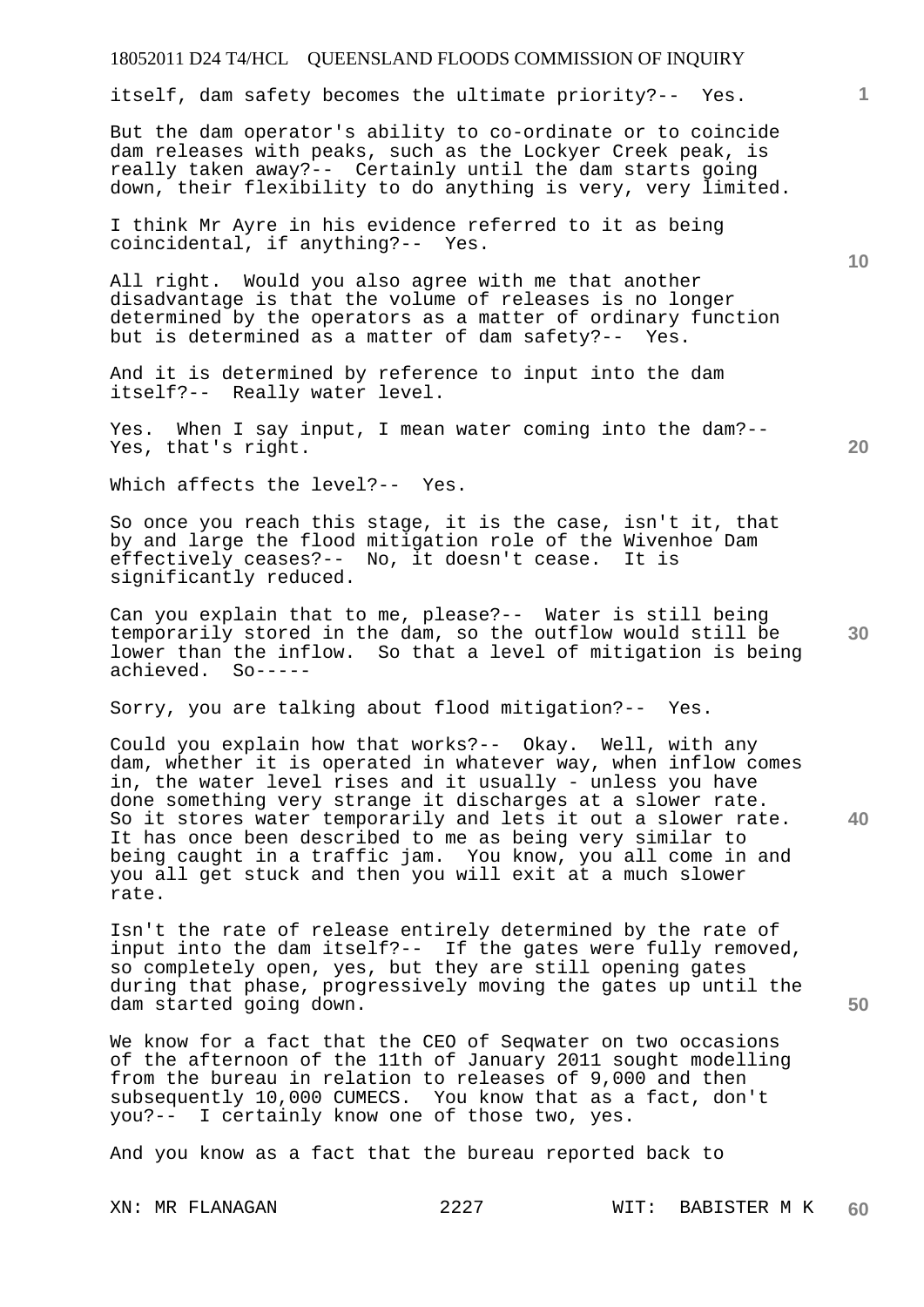Mr Burrows, or, indeed, the engineers operating the dam, that if a release was to be made or releases were to be made of 10,000 CUMECS, that it would have the effect of the 1893 flood in Brisbane, correct?-- I - I have read a lot of statements, so I will take your word for that.

All right. Take that as correct, will you? So that's happening on the actual day?-- Yes.

Would you agree with me that that sort of contemplation of releases from the dam means that effectively that once you have reached the W4 stage, the flood mitigation ability of the dam at that level, at least, ceases?-- No, it doesn't cease, it is just severely limited.

**20** 

**40** 

**50** 

**1**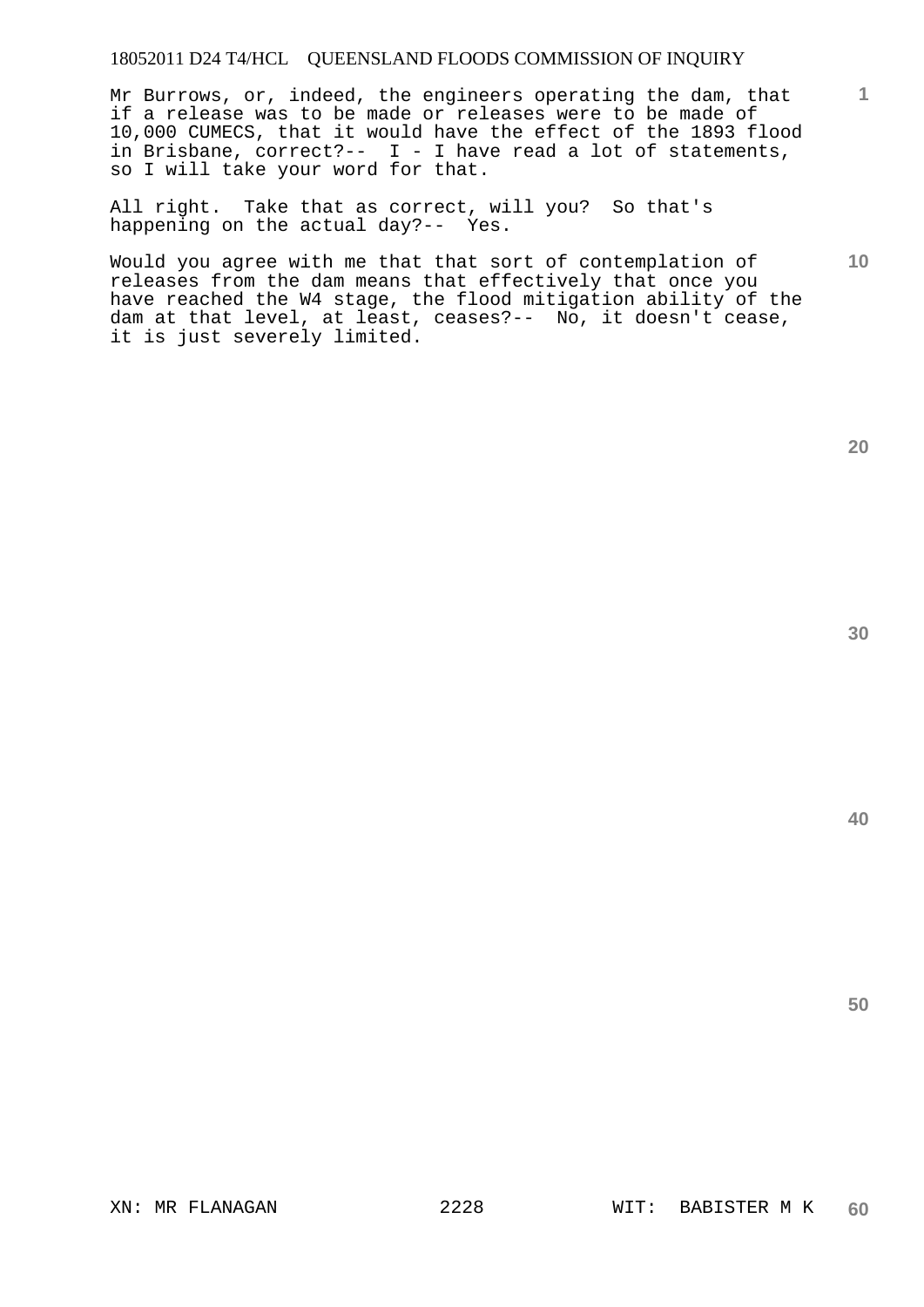Severely limited. I think I understand what you are saying. It still has a mitigating effect in that the dam is still there?-- Yes, the dam will still let outflow out slower than it is coming in. The peak outflow will be less than the peak inflow.

Would you agree with me, however, that in terms of ensuring that the Wivenhoe Dam fulfills its flood mitigation role is ultimately better for operators not to be confronted with reaching the W4 stage?-- Oh, yes, definitely.

Now, in terms of not reaching the W4 stage there are a number of options that could be taken; is that correct?-- Yes.

You have looked at one of those options in your report which I will bring you to in paragraph 153, which is an earlier release to the 75 per cent FSL, correct?-- This is about earlier drawdowns?

Yes?-- Not release, yes.

Apart from earlier drawdowns, apart from earlier drawdowns, in your opinion what other steps could be taken to ensure that in the operation of the Wivenhoe Dam or the next wet season, for example, a W4 stage is not reached?-- The only - there would be several ways to reduce the chance of getting it but they are just trade-offs. You could let more water out earlier and you could have more nuisance. You can have higher discharges earlier, that would give you more air space and less chance of hitting W4. As talked about here you could produce - you could have more storage available. More air space means you can do more mitigation. There is a whole plethora of options but they are really just trade-offs. They are trade-offs versus downstream communities who are farming trying to get on with their everyday business versus flooding of people's houses, frequency of flooding, access being cut.

From your examination of the material what, in your opinion, were the primary reasons that the operators of the Wivenhoe Dam reached the W4 stage?-- The primary reasons?

Yes?-- Because of the inflow.

When you talk about the inflow you are talking about the reason event-----?-- The rainfall.

-----directly over the Wivenhoe Dam?-- Yes.

As well as the water flow from the catchment area flowing into the Wivenhoe Dam?-- Yes.

So that's a rain event, is it not?-- Yes.

A foreseeable event?-- We can foresee floods we just can't foresee when they will occur. We know floods will continue to occur we just don't know when.

It is a fact, is it not, that what caused the W4 stage to be

XN: MR FLANAGAN 2229 WIT: BABISTER M K **60** 

**30** 

**40** 

**50** 

**20** 

**10**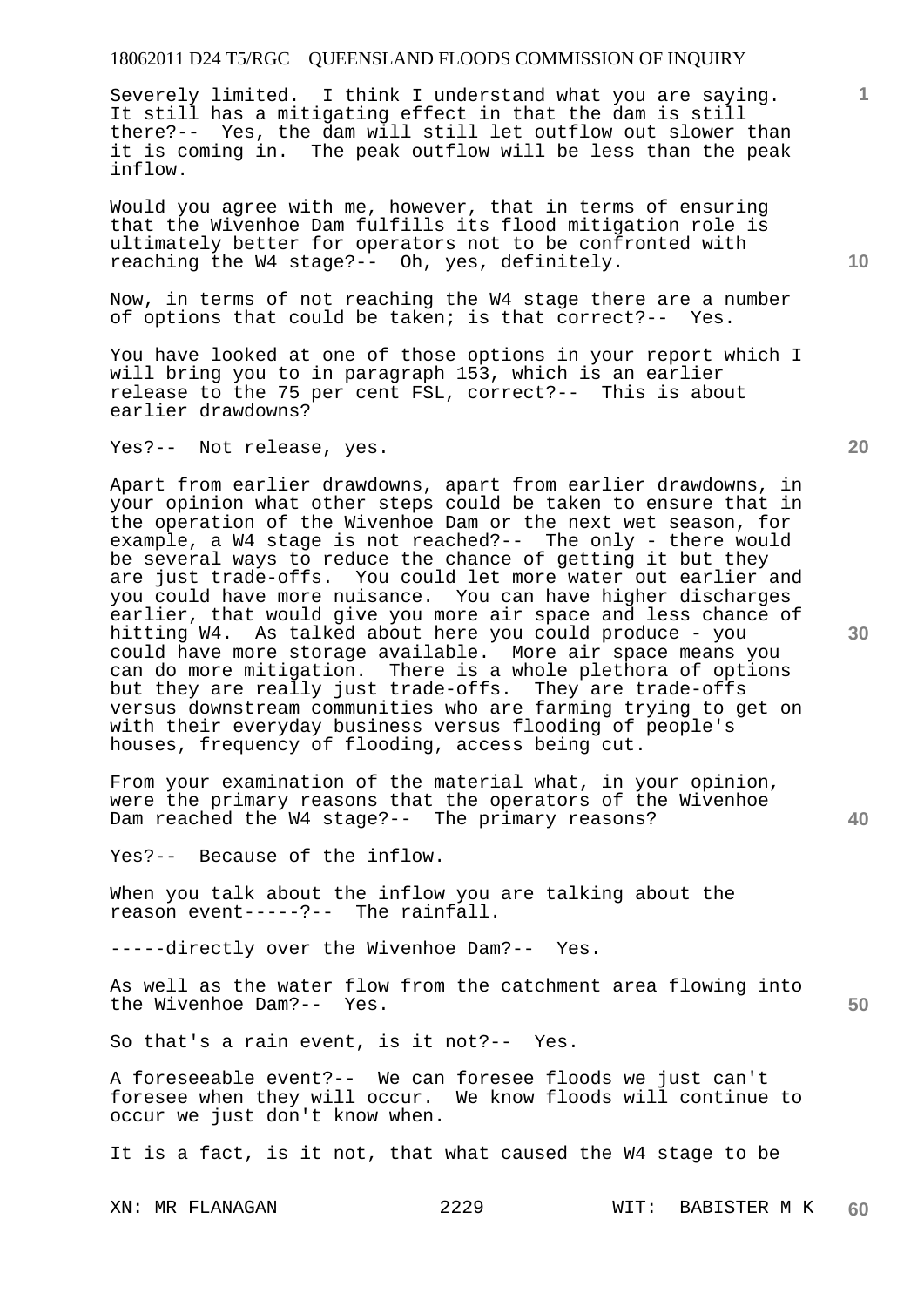reached in this particular flood event was a rain event over the Wivenhoe Dam?-- Over the catchment.

Over the catchment?-- Yes.

Now, do you know what the primary reason was that the releases or theorised releases on the day of 9,000 to 10,000 CUMECS were not required?-- They were watching the dam go up very quickly. They were looking at, you know, what sort of scenario they might end up in and my understanding is the next staged opening would have been in the order of nine or 10,000. It was the scenario they thought they could end up in and it was what they needed to plan for. We were lucky they didn't get there.

My question is what stopped them getting there? What event happened that stopped them getting there?-- The rainfall wasn't enough.

When you say the rainfall wasn't enough are you simply saying it stopped raining over the Wivenhoe catchment area?-- No, it is a combination of those two things. It is the intensity in that period when they were - I would have to have a look at the pluviograph to work out when the rain did stop to answer your question accurately but it could have been the rain stopped or it could have been the intensity during that period was not enough.

I said I would take you to paragraph 153 of your report. May I do so now? Just before I come to this paragraph, would you accept this proposition; that once you reach the W4 stage the operator's ability to make releases is actually determined by factors quite outside their discretion?-- Yes.

To that extent they really have no control over the volume of releases from the dam at the W4 stage?-- They have - they have very very limited control. They still have to open the gates and do some things but they have minor control over timing.

In paragraph 153 you qualify the statement immediately by the use of the words "under the current operational strategy". Just so we can be clear, when you use those words what are you specifically referring to?-- Well, W1, W2 and W3 where they cut in. If you want - if the dam is to be drawn down, if a decision was made that drawing the dam and changing FSL is desired because we want more mitigation then you have to change the strategy so that more of that air space is available and the, sort of, size event you want. If you wanted to mitigate floods like this event or not go into W4 as much, you need to have a strategy where more of that air space is available near the peak.

Yes. Now, under the strategy that you are talking about, the current operational strategy that will have permitted the reduction or a one-off reduction in the volume of water in the Wivenhoe Dam down to 75 per cent; is that correct?-- Yes.

**10** 

**1**

**20** 

**40**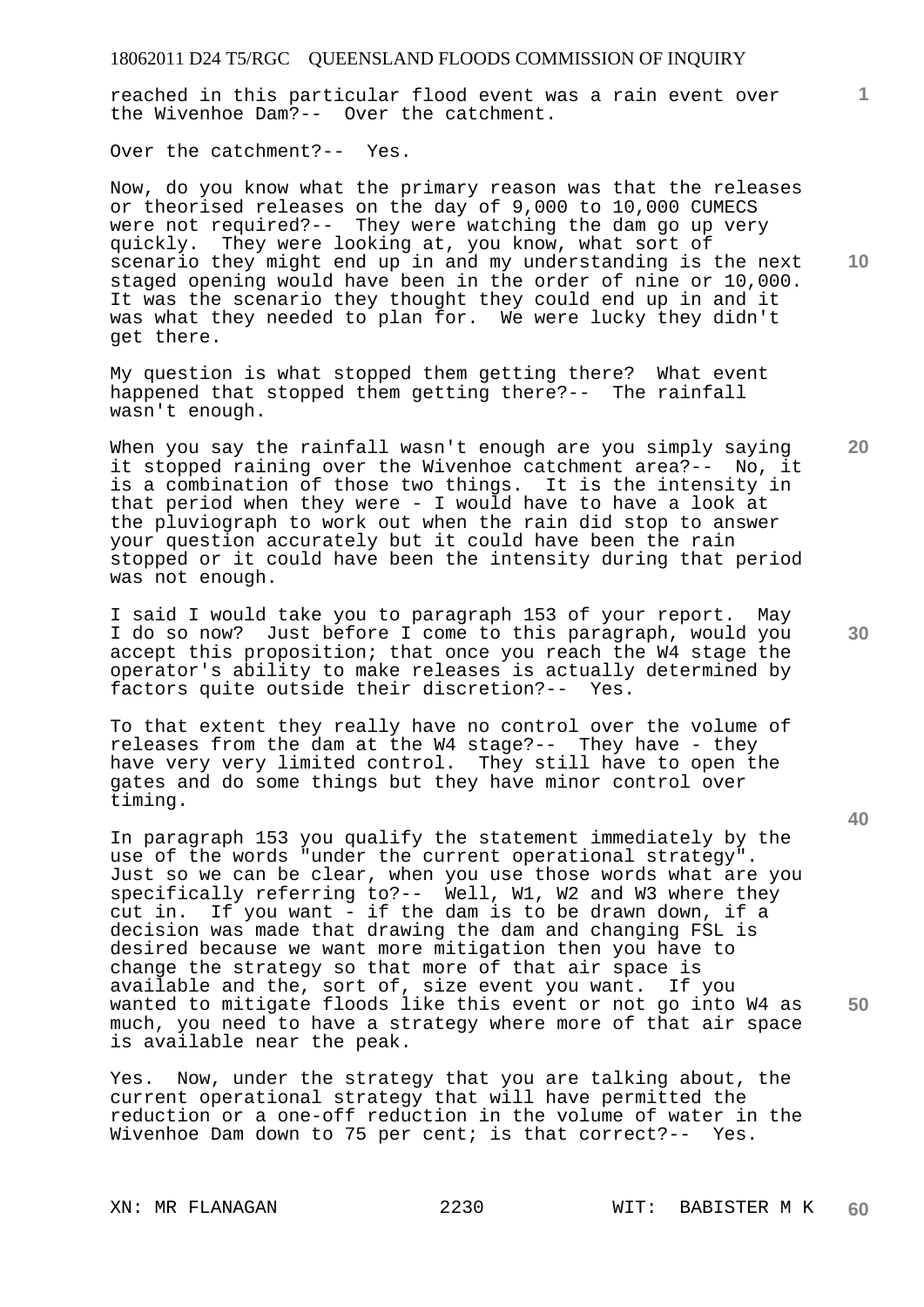Thereafter for a flood event it would be permitted for the FSL to once again reach 100 per cent before the operational manual or the operational strategy kicked in for releases to be made within the W1, W2, W3 strategy. Is that what you are saying?-- Can I get you to re-express that?

I will express it again. Under the current operational strategy and your use of those words there you are talking about a one-off reduction in the dam level by 75 per cent FSL?-- Yes.

It does not contemplate continuing releases to keep the dam level at that state?-- That is right, it doesn't, yes.

Even using the current operational strategy, did you do any calculations or modelling to determine whether with the one-off reduction of 75 per cent a W4 stage would not have been required to have been reached?-- I cannot answer that question. I haven't done enough work.

What would you need to come up with an answer to that?-- I need access to the modelling.

Intuitively what do you feel?-- I think there would be a reduction in the peak outflow but I don't think it would be very significant. The strategies would largely use that air space up where it is not really advantageous but there would be a reduction.

Intuitively do you think the W4 stage would have been reached with a one-off 75 per cent reduction?-- I think so.

COMMISSIONER: When you say 75 per cent reduction, you mean reduction to 75 per cent not of 75 per cent.

MR FLANAGAN: To 75 per cent, thank you?-- I think, but I speculating, you still would have ended up in W4.

Now, again, you probably haven't done the modelling and I am not trying to trick you at all but intuitively if one was to reduce the dam to 75 per cent and had a release strategy, that is a new operational strategy, whereby inflows into the dam were continually released so that the level remained at 75 per cent FSL, you would agree with me that, intuitively at least, the W4 stage would not have been reached?-- It probably would be touch and go but there is a fair chance you wouldn't hit it. I am speculating, again.

Now, no part of your report seems to suggest to this Commission that a strategy to ensure that the communities of Ipswich and Brisbane, for example, are not faced with a dam being operated at the W4 stage could be achieved by a change to the operational strategy so that one brings the level down to, for example, 75 per cent or 80 per cent and operates the dam so that level is - stays at that level for an oncoming wet season?-- If the decision was made to change-----

Sorry, my question is more specific. You didn't deal with

**10** 

**1**

**30** 

**40** 

**50**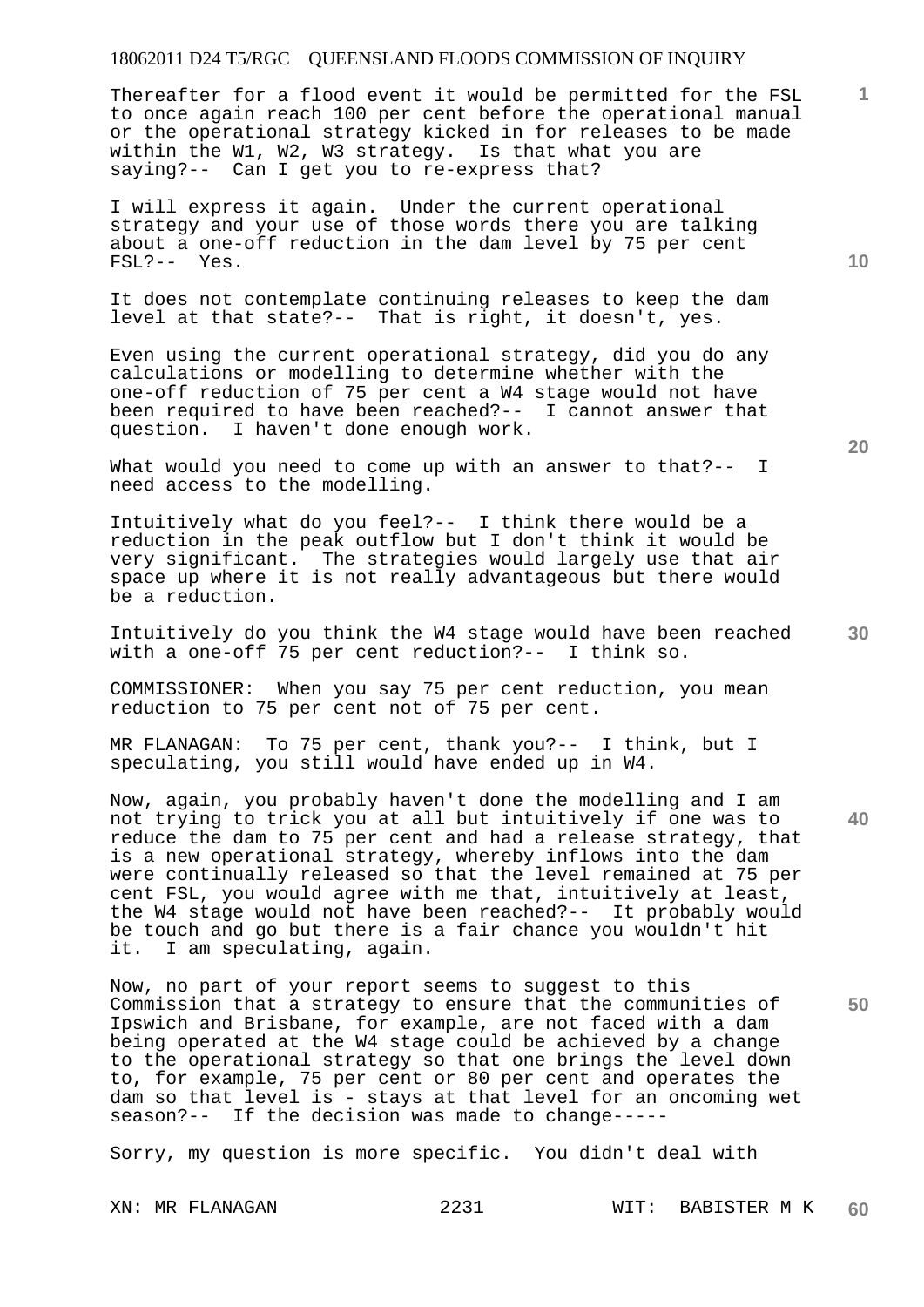that in your report?-- No.

Can you tell me why?-- Because there was - it required a level of speculation that we weren't comfortable to make without modelling.

So it is just awaiting modelling?-- We haven't had access yet but that's a possibility that we will do some independent work. It is up to the Commission.

If it was awaiting modelling it is not even suggested in your report, is it?-- That is right.

It seems to me that having reached the W4 stage which severely impacts upon the ability of the Wivenhoe Dam to operate as a flood mitigation dam, in those circumstances, isn't it something that one should look at ?-- I don't - I think the question you are asking is a bit confusing because any change in what you are suggesting will just mean it will take a slightly bigger flow. It is pretty certain the next flood won't look like the one we just had, it could be bigger, it could be smaller, it could be longer, it could have a front peak not a back peak but about the only thing we can have a fair stab at is it won't look anything like the last flood. If we knew the next flood was going to look a lot like this one, you probably have a good suggestion but we have to plan for a whole continuum of floods.

Isn't part of the function of the Wivenhoe Dam, apart from water supply, that it has a flood mitigation function?-- Yes.

That flood mitigation function operated in this flood event to a certain extent, yes?-- Yes.

But having reached the W4 stage its flood mitigation role was severely limited?-- That is right.

So I think my question is this: is there any part of the proportionary principle that should play a role in the review of the operating manual?-- I think precautionary principle plays a big role in the current manual actually. It looks at range of probable size events and how they are mitigated. Any new review would do the same thing.

But the manual itself does not look at or contemplate a reduction of the FSL to a certain level and maintaining it at that level?-- No, it doesn't. That is a dual water supply flood mitigation question. It is a trade-off. If we need more mitigation - we haven't quantified what the flood risk in terms of properties and different sized events downstream really is.

Yes?-- We don't really know what level of mitigation we should be trying to achieve or we need for the downstream communities. The first question is that and then what are the economic benefits of more or less or more mitigation and how to achieve it. That would be one way of achieving it and it would have to be done on an economic and social assessment of

**10** 

**1**

**20** 

**30** 

**40**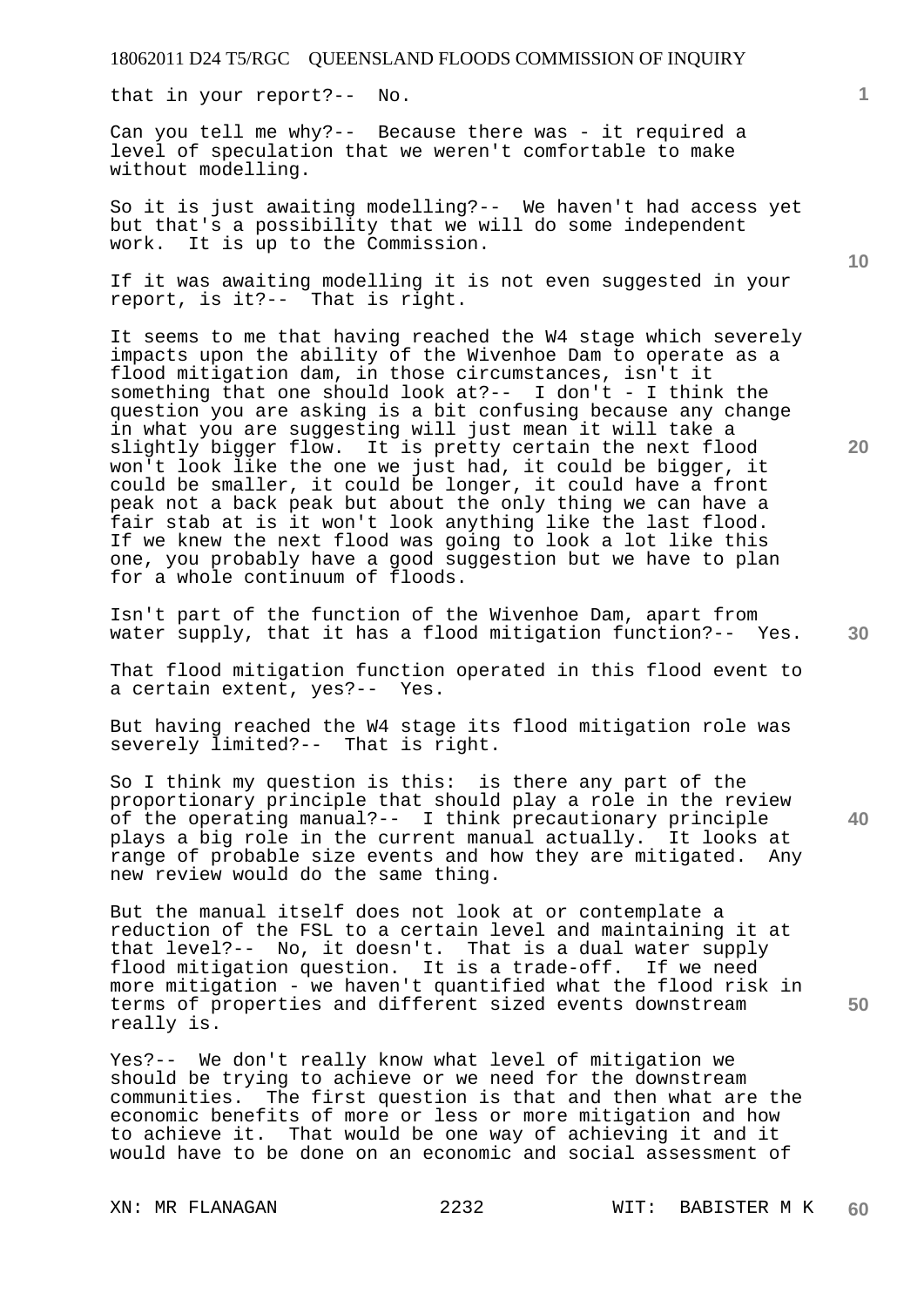whether the benefits and the costs weigh up.

May I then take you to paragraph 106 which I understand some time was spent on yesterday. I further understand, Mr Babister, you actually amended this paragraph so as to include the Lockyer Creek peak; is that correct?-- That is correct, yes. It wasn't clear in the text whether that was included or not.

**10**  In your text you - or in your report - you also have a figure 8; is that correct?-- Yes.

Now, as you have amended your paragraph 106 may I suggest that it is now more consistent, if you like, with your paragraph 165 where you state that, "By this stage it was inevitable that releases from Wivenhoe Dam would coincide with peak discharges from other catchments." Do you see that?-- 165, was it?

Yes?-- Yes.

You agree with me that the Lockyer Creek catchment is one of the other catchments that you refer to in paragraph 165?-- Yes.

Thank you. Now, in relation to your opinion that you express in paragraph 106 I think you accepted yesterday from Mr O'Donnell that you hadn't done the modelling in relation to that conclusion; is that correct?-- That is correct.

But it is still an opinion you expression in your report, isn't it?-- Yes.

Whilst you mightn't have done any modelling what material did you rely on for the basis of arriving at that expressed opinion in paragraph 106?-- We looked at the relative contributions from those three tributaries. We looked at the flow hydrographs. We looked at some modelling results we had access to from Seqwater and the total flow at Moggill and other places.

Now, you accept that the peak release from the Wivenhoe Dam, I think to be accurate was 7,464 CUMECS at 7.30 on 11 January 2011?-- I don't think we can measure flows that accurately.

All right, approximately 7,500, you accept that?-- Yes.

That is one of the matters you took into account in arriving at your opinion in paragraph 106?-- Yes.

You also were aware that the Lockyer Creek peaked between around 7 p.m. and 8 p.m. on 11 January 2011?-- We certainly looked at that stuff. I can't recall that specific information. You would have to tell me what location you are talking about as well.

But it was available to you, wasn't it, that the Lockyer Creek had a peak flow of approximately 2,500 to 3,000 CUMECS?--

**20** 

**40**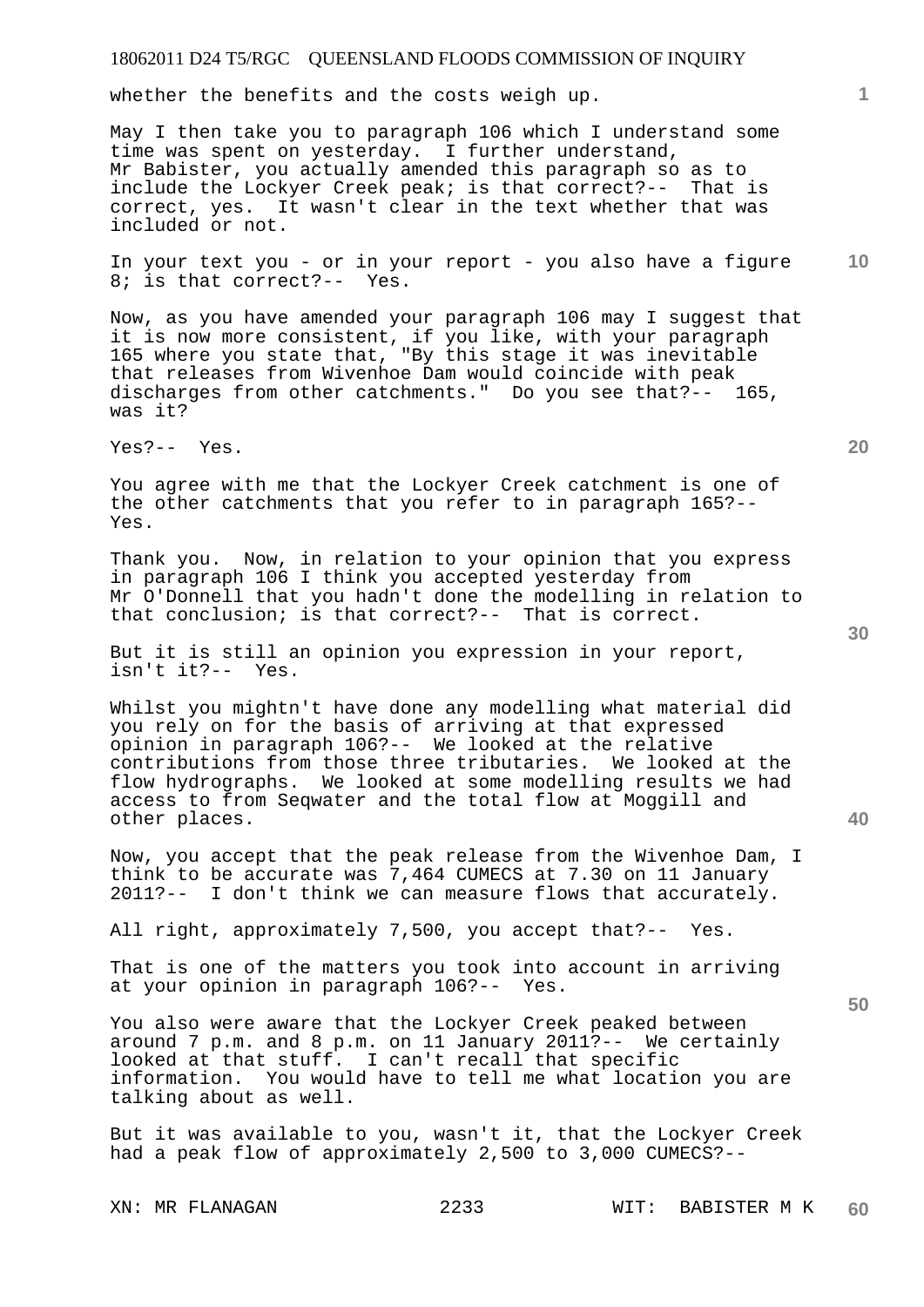That is what the information was.

Generally, the Lockyer Creek peak flow was less than half of the release from the Wivenhoe Dam?-- Yes.

Now, to your knowledge, given the times I have given you, that is 7.30 for the peak release from the Wivenhoe Dam and between 7 and 8 p.m. on the same day for the peak flow from the Lockyer Creek, those two peaks are, in your opinion, combined; is that correct?-- Yes.

Those combined peaks then flow down the Brisbane River and ultimately came into contact with the Bremer River?-- That is right.

From your own figure 8 would you agree that the Bremer River peak, and the figure 8 for Ipswich we actually do look at the - is it Walloon?-- Ipswich is essentially halfway between those two so you need to make that in between judgment.

Yes. If we look at your figure 8 would you accept that the peak flow in the Bremer River actually occurred approximately 20 hours before-----?-- The -

----- Sorry, I will just finish the question - before the peak flows from the Wivenhoe Dam and the Lockyer Creek?-- I would have to mark all this up if you want me to answer this question-----

Yes, please?-- -----in detail.

Can you answer that question from your figure 8?-- To give you an exact answer I am going to have to mark all of these things you said up so we might have to go through this a bit slower if that is what you want to do. I also caution you these are stage hydrographs. You have made an assumption, a reasonable assumption, but an assumption that peak flow occurs with peak height. That is not necessarily the case.

**40**  Quite?-- When backwatering occurs there could be zero or the water could even be flowing backwards up these tributaries now. That is not necessarily the peak flow and the peak height coincide.

Based on all the material you had before you and your own analysis as an expert?-- Yes.

Without modelling, do you still adhere to the opinion you expressed in paragraph 106?-- Yes.

Yes, thank you. Thank you.

COMMISSIONER: MacSporran.

MR MacSPORRAN: I have no nothing, thank you.

COMMISSIONER: Ms McLeod?

**1**

**20** 

**30**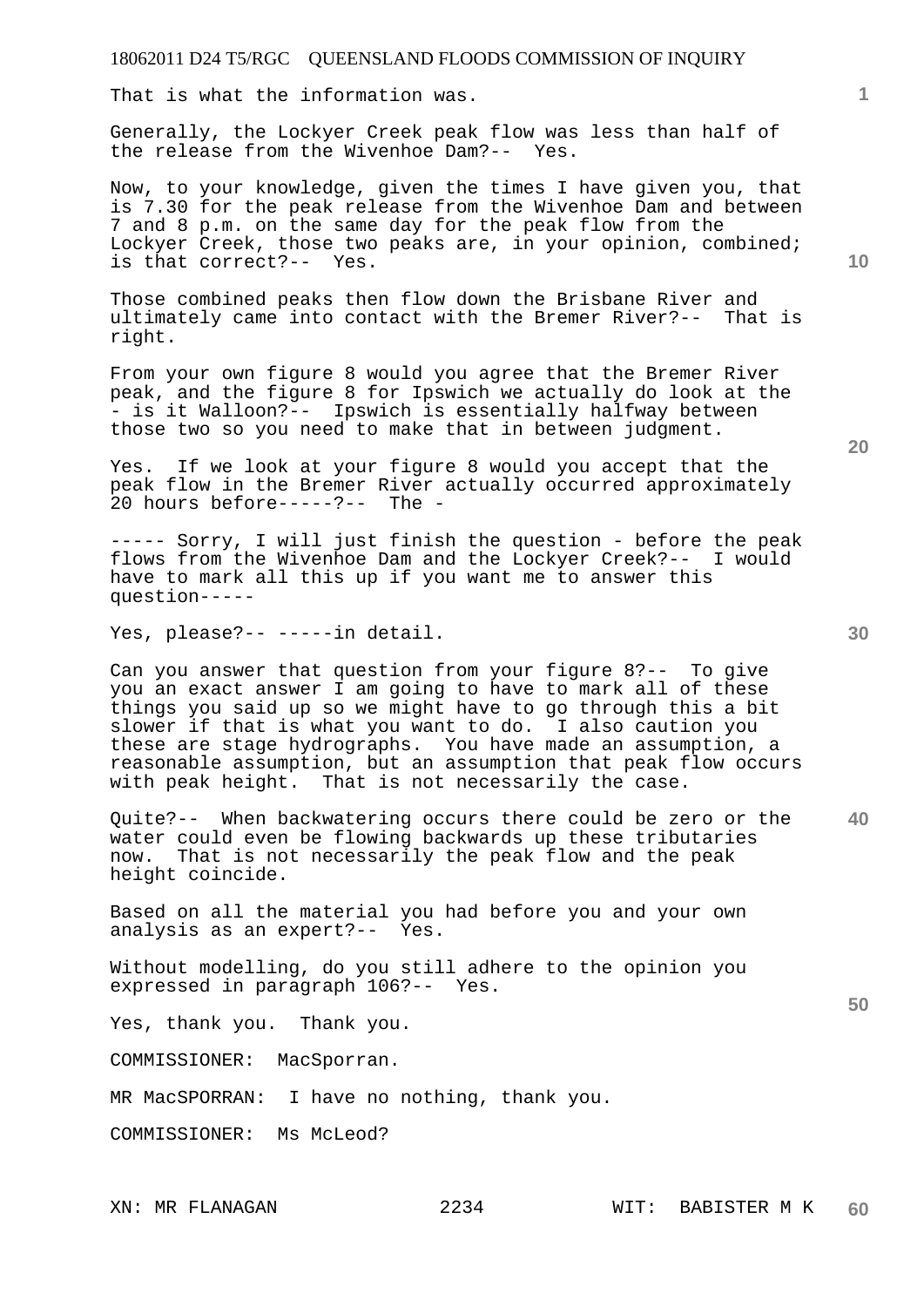MS McLEOD: I have no questions.

COMMISSIONER: That is everyone, isn't it? Mr Callaghan?

MR CALLAGHAN: No, I will address matters with Mr Babister elsewhere if we have to. May he be excused?

COMMISSIONER: Thank you, Mr Babister, you are excused.

MR CALLAGHAN: I call Peter Borrows.

**20** 

**1**

**10**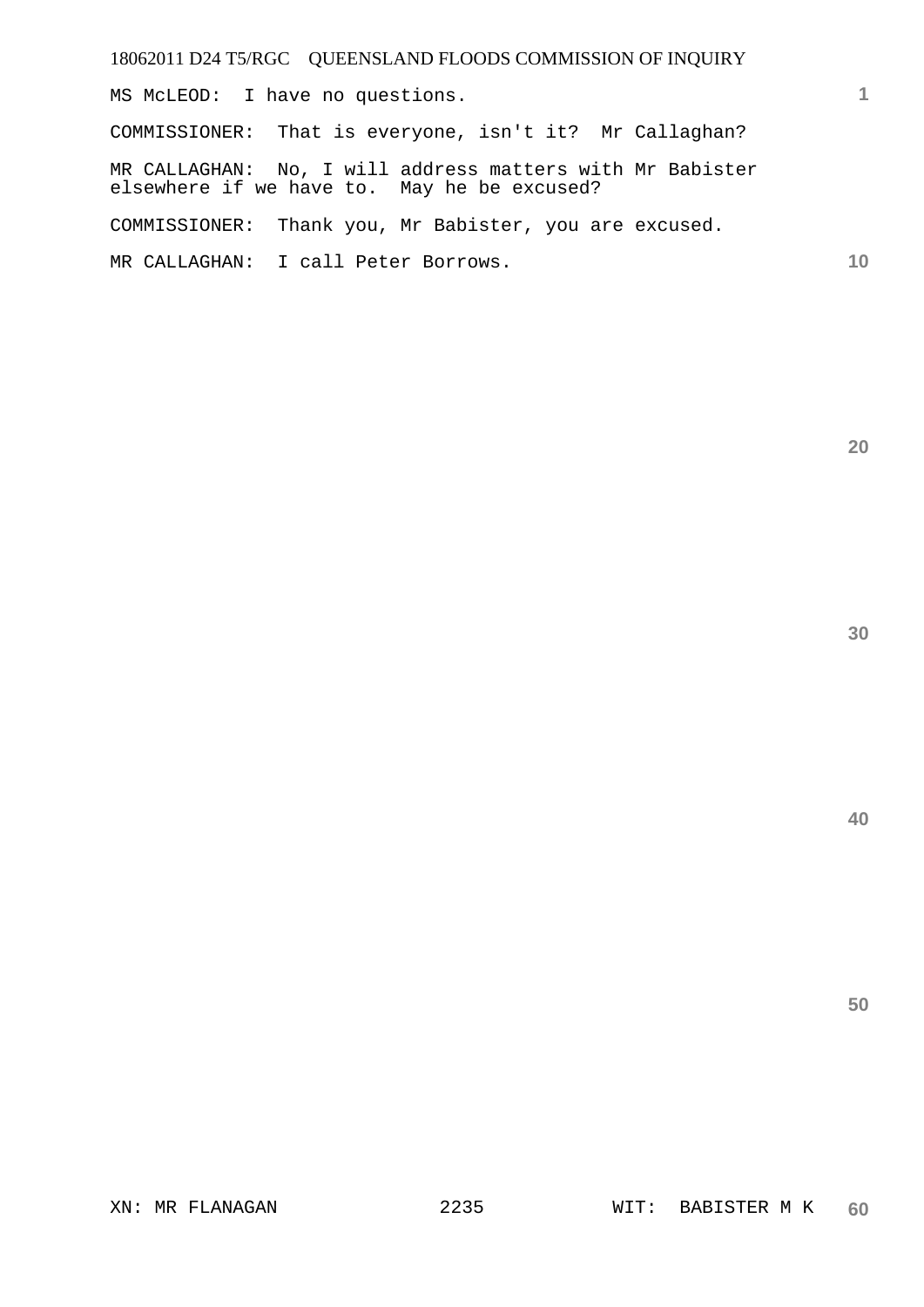PETER CLARK BORROWS, SWORN AND EXAMINED:

MR CALLAGHAN: Could you tell the Commission your full name and occupation please?-- Peter Clark Borrows. I am CEO of Seqwater.

Mr Borrows, you prepared two statements for the purposes of the Commission. The first I think is Exhibit 393. We might just give you a look at that. And also a second statement. That's the second statement you prepared?-- That is correct.

I tender that.

COMMISSIONER: The second statement of Mr Borrows will be Exhibit 415.

ADMITTED AND MARKED "EXHIBIT 415"

MR CALLAGHAN: Have you the statement in front of you?-- I have my copy, yes.

If we start at paragraph 22 where you referred to the Exhibit PB3 which is a letter that you saw, as you say in photograph 23, on 2 November and this refers to a project aimed to temporarily reduce the level of certain dams in advance of the wet season, is that correct?-- Yes, it basically was a request to consider what we might do.

Yes. Now look, the lapse of time and the associated paperwork and things which we have canvassed already and which speak for themselves in large respect, but can I take you to paragraph 34? At the conclusion of the process you say that you decided not to progress the issues for the reasons which you identify in paragraph 34A to D inclusive; is that correct?-- That is correct.

Can I ask; did you think at this time that it was, in fact, down to you to decide whether or not this project went ahead?-- Not down to me exclusively as I explained, I think, in point 4.

Yes, and in D?-- In D I mean, sorry, yes.

**50**  Where you note, in fact correctly I suggest, that only the Chief Executive of DERM could give effect to this project; is that correct?-- That is correct.

I just wonder why you say you decided not to progress the issues or did you think the matter was going to stop with you there or was there something further to be done?-- If I were to progress the issues I would have had to have done something with respect to discussing it with the Director-General of

**30** 

**40** 

**20** 

**10**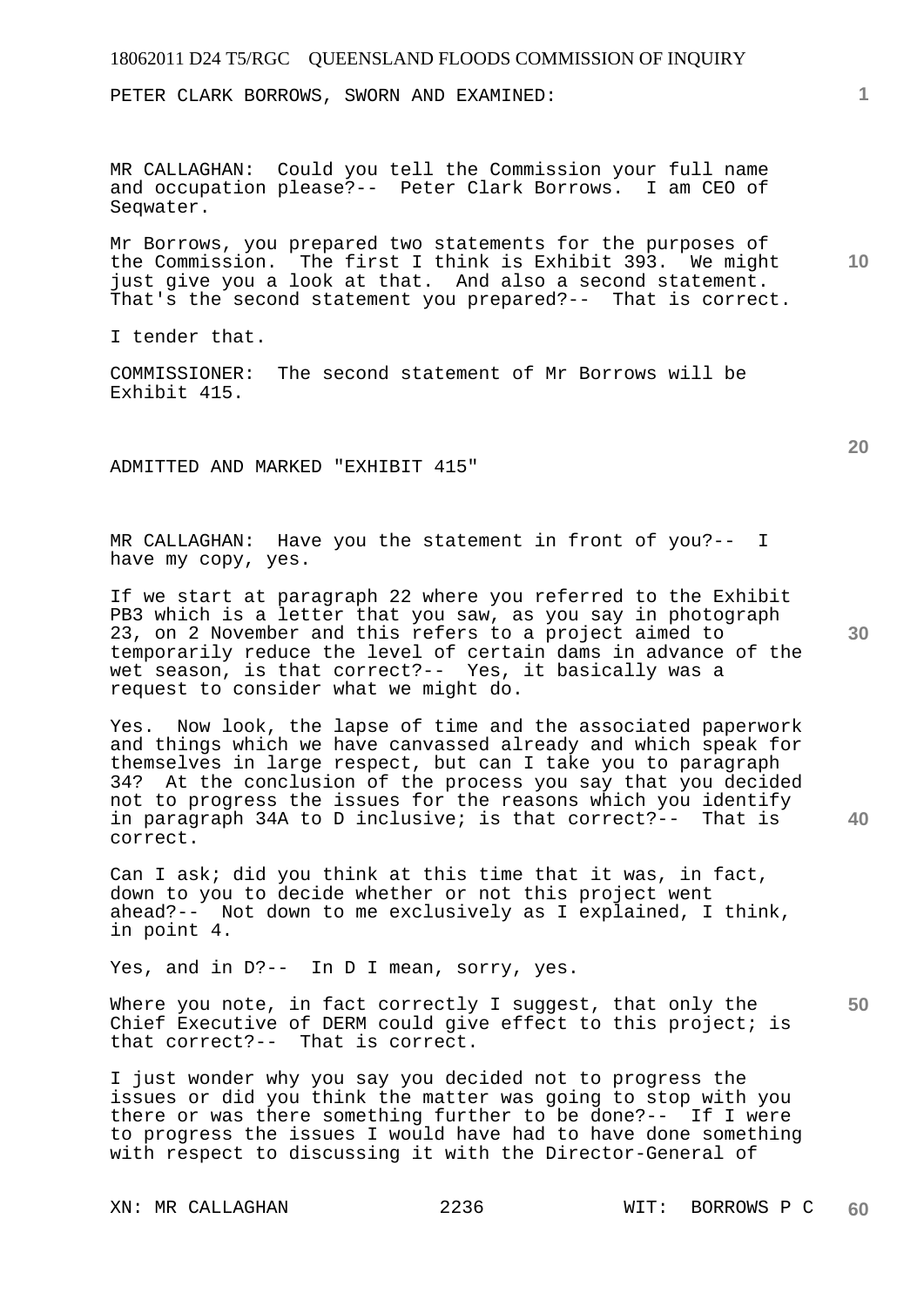DERM.

Did you see the Director-General as having any responsibility to decide whether the matter go ahead?-- He would have had to have been the ultimate decision maker.

Right. And I take it amongst all this activity you had no idea that the Minister had apparently decided on the 13th of December not to go down this path?-- No, the first - no, correct.

All right. Well, the whole concept of lowering the level of Wivenhoe was, of course, revisited earlier this year and there was a series of meetings which you referred to in and around paragraphs 48 and following of your statement; is that right?-- Yes, that is correct.

You've exhibited notes made by Mr Pruss of various meetings which you attended?-- I have.

And observed they form an accurate record of the meetings as far as you recall?-- I qualified one of those.

You did. Subject to that qualification, they are a fair reflection of what happened?-- Yes.

**1**

**10** 

**20** 

**40**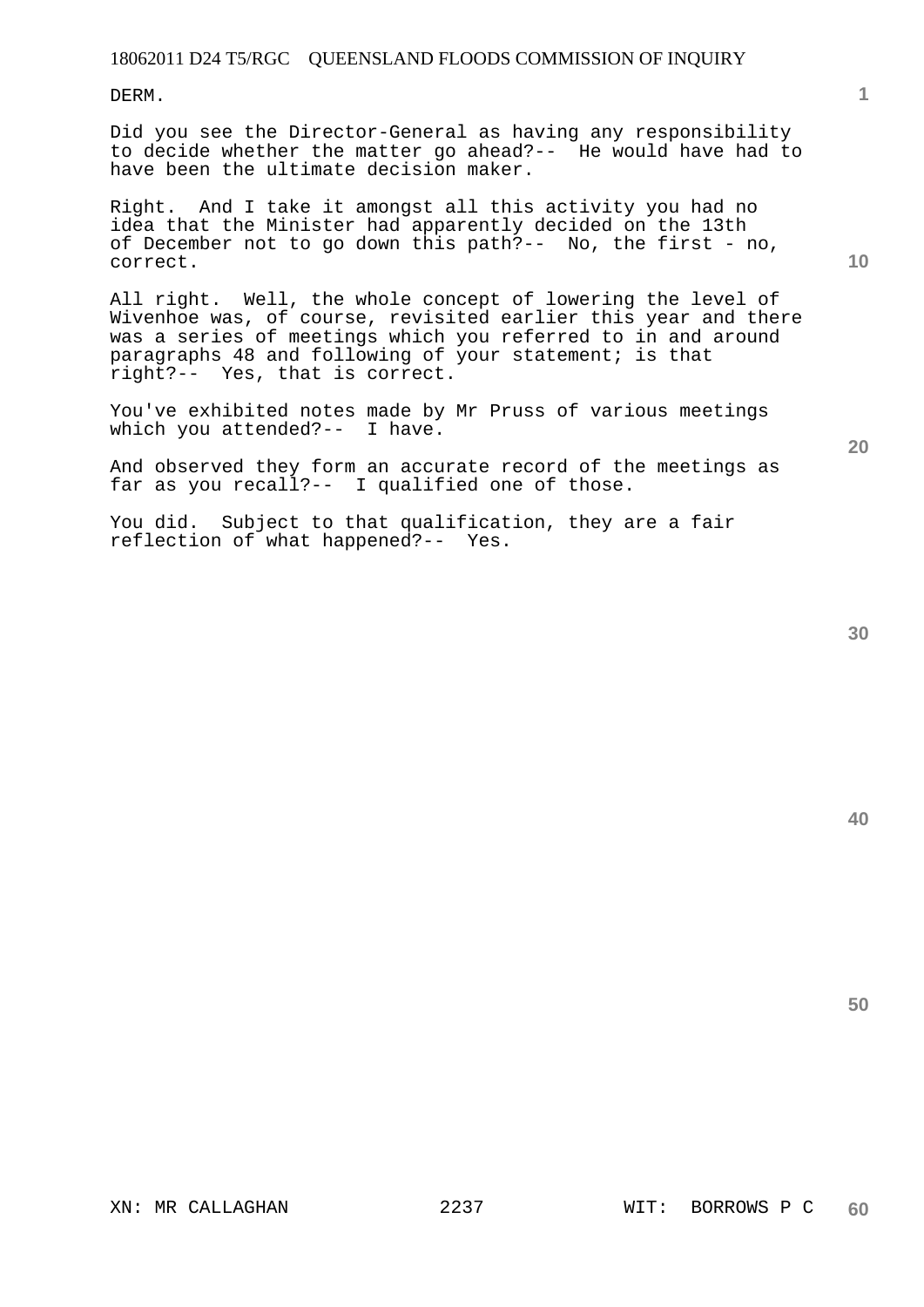If we turn to exhibit PB16 on page 139, we see there a note which records that "The Minister requested Seqwater take the lead on comms, not his office or the grid manager." That's about five bullet points up from the bottom?-- Yes, I see that.

Did you see that as part of Seqwater's function?-- I saw that as being a change to what the communications protocols were.

And what were the communications protocols?-- The communications previously had been through the grid, through the grid manager, as the face of the grid.

Was this a formal protocol, something which was recorded somewhere, or just a convention?-- It was a convention. There had been a fair bit of work done probably earlier in 2010 that actually involved discussions with resources in various grid entities and basically how it was going to be run. So it is a process for how it is being managed. It is run. So it is a process for how it is being managed. not something that's in writing, that I am aware of.

No, but it wasn't - it didn't reflect the existing sort of arrangement so far as you understood it?-- That's correct. With a qualification that occasionally if there is a particularly detailed technical question, we would be asked a question, or one of the other grid entities maybe, but that would be an exception.

Well, we will come to that distinction, because you pointed out, and have reiterated in your statement, that this process which was being discussed, which for clarity was this process of drawing down Wivenhoe to a level which turned out to be 75 per cent in February of this year, you pointed out that this was not something that could be effected by the manual. think in your words the manual is a taker of FSL, not a decider of FSL, is that right?-- That's correct.

It was something you had already observed had to be effected through the ROP?-- Correct.

And at PB21, there is a further meeting on this topic. From that, perhaps on the second page of that - consider the whole thing - but can I suggest to you that there were two aspects to what was being requested; there was the need to provide the results of modelling which you were quite happy to do-----?-- Yes, I was, yes.

-----for the purpose of this exercise?-- Correct.

But not a positive recommendation as to that which should be done which you did not see as a Seqwater decision. That's correct?-- That's correct.

That's reflected in the second paragraph on page 200?-- Sorry, the second paragraph on page 200 is "the PB stated"? Is that the one you are talking about?

**10** 

**1**

**20** 

**30**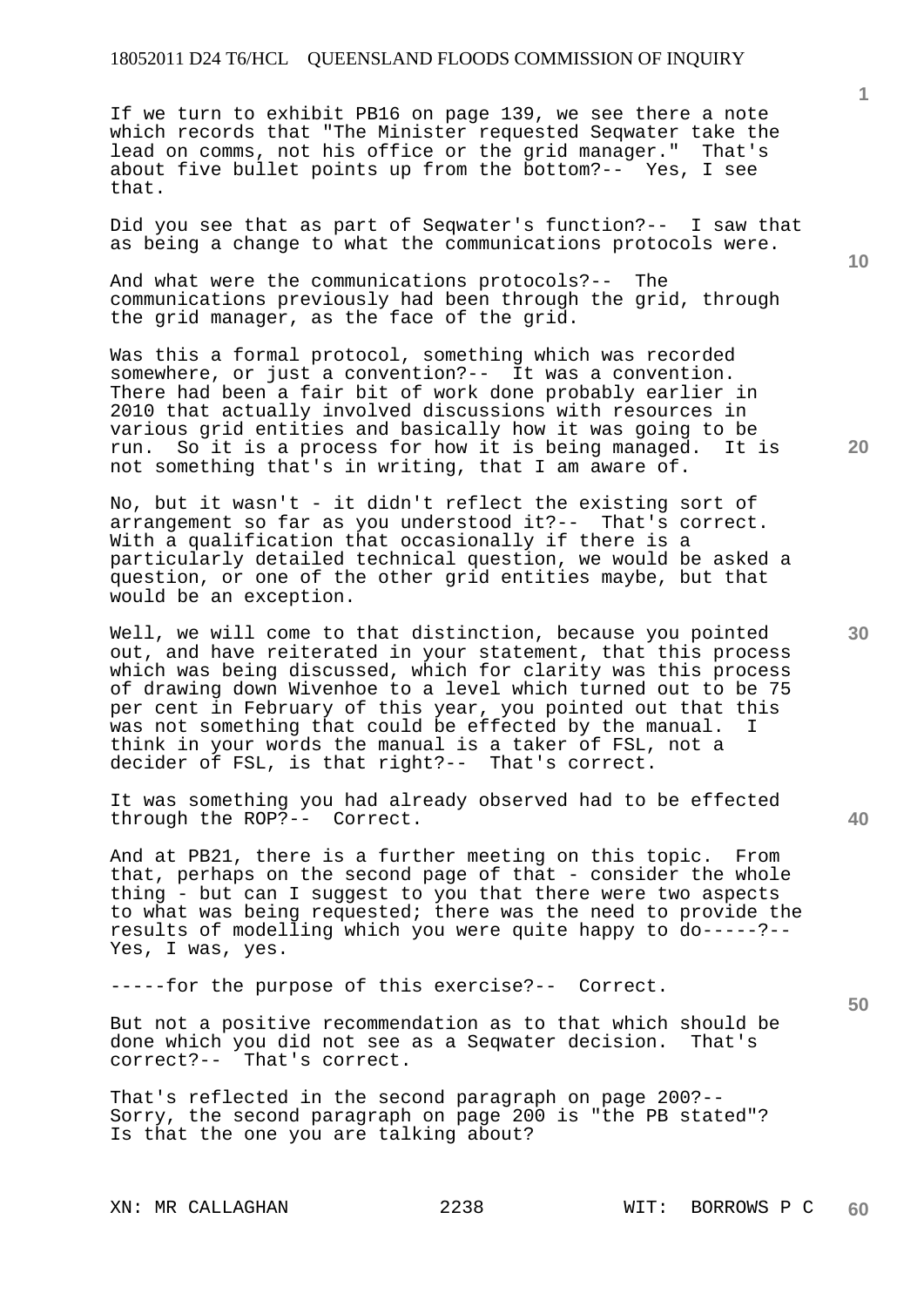Yes. Well, there and elsewhere - I am sorry, do read that paragraph?-- That's relating to the decision, not the recommendation.

That's right?-- That's correct.

That's right?-- Yeah.

**10**  And the impression we get from all of these notes is that there was quite a sharp difference of opinion as between yourself and certainly Mr Bradley as to whose role was what?-- Well, we clearly had different views.

Yes?-- I am not so sure I would describe it as a sharp difference of opinion.

A clear difference of opinion?-- Clear difference of opinion, yeah.

All right. Can I ask you what you perceived the role of the Water Commissioner to be in all of this?-- The Water Commissioner's role is to do with water security and it is to do with long-term water security. There isn't a clear distinction between what long-term and short-term water security is but - and you would have seen from her modelling that that focus was on, you know, sort of if it was a permanent change as opposed to a short term.

The Commission-----?-- So the QWC probably informs that.

The QWC at least does have a role in advising the Minister, though, doesn't it?-- Correct.

Do you see any of Seqwater's statutory functions as including advice to the Minister?-- We - I am not sure whether you would call it a statutory function but the function that we're basically a statutory authority owned by the government means that from time to time we give advice to the Minister on a whole range of issues.

And whilst one can understand that - well, you didn't have any issue, for example, with providing advice in terms of technical advice-----?-- That's correct.

-----and the results of the modelling?-- That's correct.

You baulked at the provision of a positive recommendation as to a particular level at which the dam might be set?-- Yeah, in the context of this was a recommendation to change full supply level.

Right. Eventually, though, in PB23, we see that you did make a recommendation - the last long paragraph on page 203 includes the words, "Seqwater recommends that Wivenhoe Dam storage level be temporarily reduced"? That's correct?-- That's correct.

It follows the advice in the second paragraph which was that

XN: MR CALLAGHAN 2239 WIT: BORROWS P C **60** 

**20** 

**50** 

**40**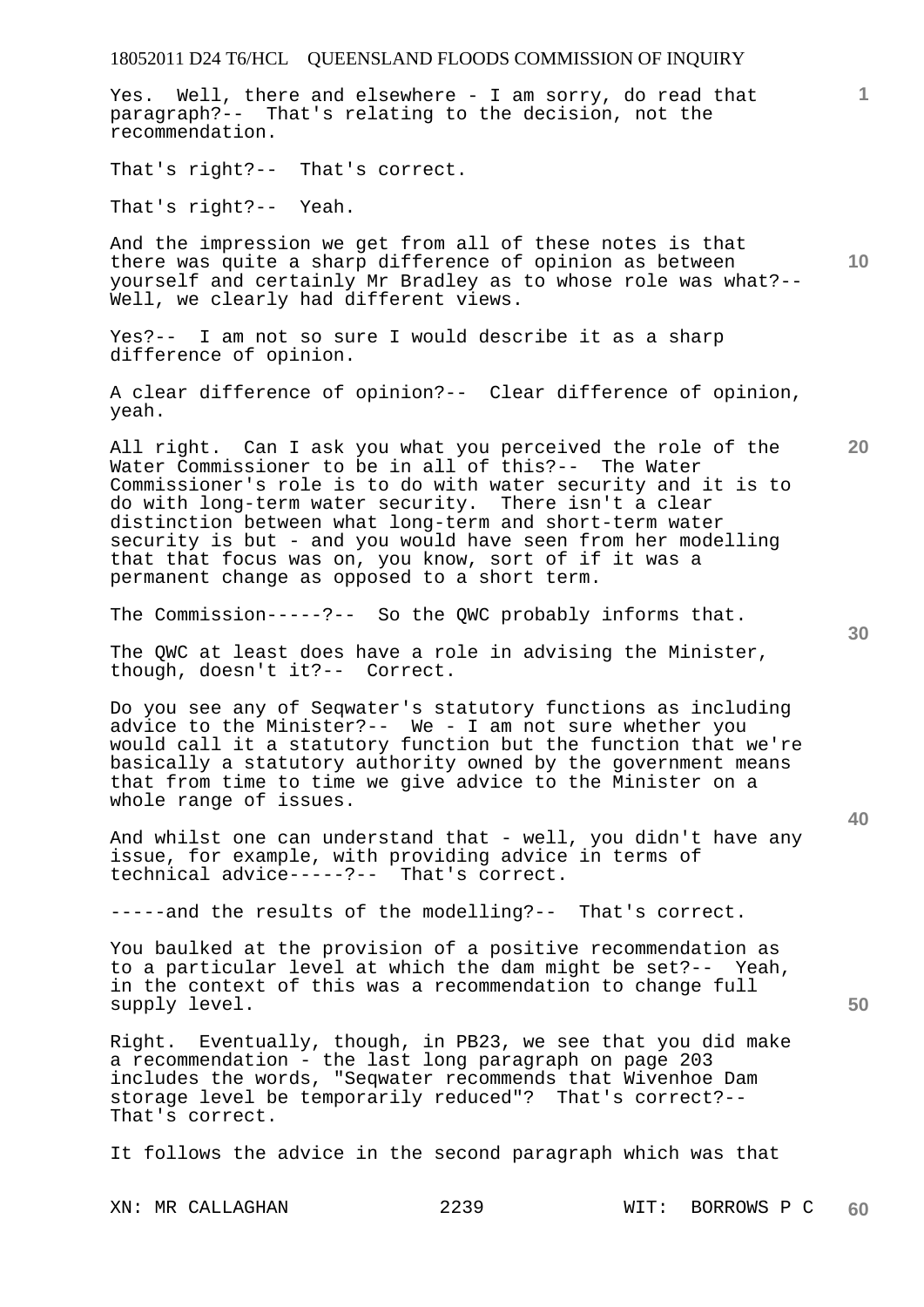"a reduction to 75 per cent of the full supply level will provide appreciable flood mitigation benefits." No difficulty with that advice in the second paragraph? That would never have caused you concern, giving advice-----?-- No, that's correct.

-----to that effect? Is it advice of the kind in the second last paragraph that you were troubled about?-- What changed say that we were initially, yes.

Yes?-- And then something-----

You were about to tell me it changed?-- -----changed, yeah. Do you want me to?

Please?-- Effectively in the couple of days prior to this, two, probably three things changed. The first was that the grid manager provided that letter with respect to the water security, and as I have stated in my evidence, water security is not a matter for Seqwater. The second thing was that in discussions with the department between those two letters - I think there was another letter a couple of days prior to that, about the 8th of February, the D-G basically agreed that the method of change would be via the ROP, via an amendment to the ROP, and then related to that is a third point, which is more a process point, and that is that the government would do whatever it could to provide an indemnity for Seqwater to do that. So, sort of in the two days between this letter and the previous one, those three things had happened.

Which letter from the grid manager are you talking about? Is that the one that-----?-- There was an attachment to that letter.

Yep?-- It is - I think it is actually the previous exhibit, I think.

Page 202?-- Yes. So that letter came the day prior to sending the recommendation letter.

Functionally, the conclusion - the recommendation that you made in the second last paragraph on 203 was the conclusion of adding together what was in the letter from 202, together with your conclusions as reflected in the second paragraph on 203?-- Plus - plus the fact that we have identified in that last paragraph with respect to the community's tolerance. I think it is in that letter. I will just read it. "The extreme nature of the 2011 event." So that's the other factor. And that's related to the community's tolerance.

Yeah, I understand. These are all, though, I would suggest to you, issues for government rather than for Seqwater? In other words, I suggest to you that your concerns were well placed, that whilst there is no difficulty with Seqwater giving advice of the kind contained in the second paragraph, and no difficulty with the government getting advice of the kind contained in the letter on 202, the ultimate conclusion which necessarily had to reflect community concern was more a matter

**30** 

**20** 

**40** 

**50** 

**10**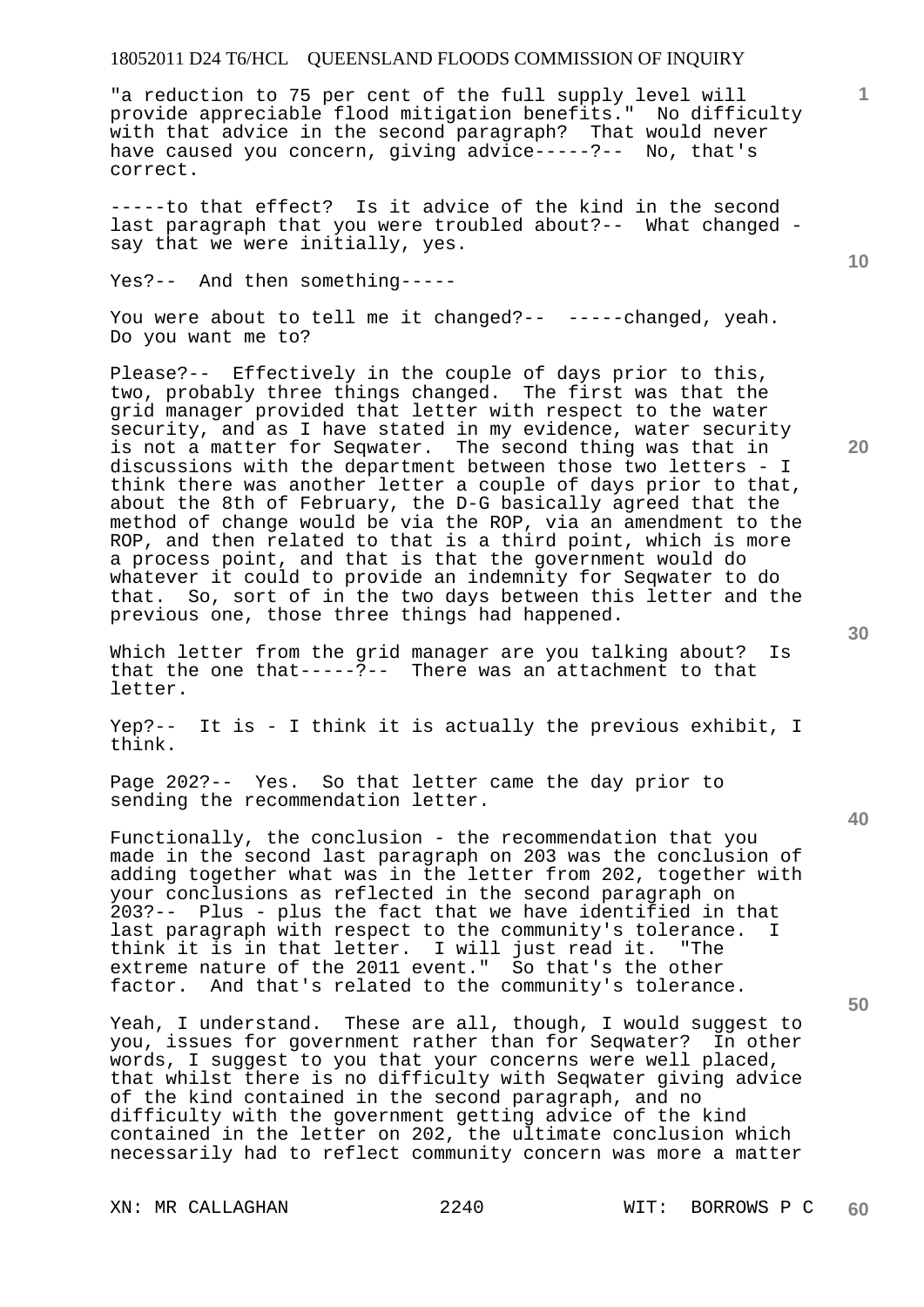for the Minister than it was for Seqwater?-- We took it into account, though. But at the end of the day that is the policy part - that is a policy part of the decision. I reiterate, I guess the other things that changed was the water security was covered off and the process in terms of a change to the ROP, which is really the government instrument, was agreed to as well.

We will all accept that it was a remarkable period of time and that there were community expectations. But accepting that was the case in February of this year, and looking forward, can we accept that the modelling upon which the recommendation was made and the conclusions drawn from it remain valid?-- In these - the answer to the question is there is more work to be done still. That component of the work we can rely on. In That component of the work we can rely on. In the earlier letters that we had sent to the department we identified three phases in the modelling which was required. The first was this modelling of the outflows under various scenarios and I think we mentioned 90 permutations that tested at that time.

Mentioned what, I am sorry?-- We mentioned that there were 90 permutations of scenarios that we modelled to get to a view on the outflow, the effect of reducing levels on outflows. So that's the outflows of the dam. The second aspect that we said needed to be done was the actual modelling of the river to determine the effect of those flows down the river, and we had suggested in our letter that that should be done in conjunction with BCC and the BOM, and there is more correspondence about that later on. The third aspect was we then needed to take those levels from that modelling and determine the inundation as a result of it. So those last two aspects of the modelling that we have identified, we had said that would be completed by 31 January - 31 March. That still hasn't been completed, and we wrote to the department about that. We're expecting that we will have the second phase done towards the end of this month now. So I guess the short answer to your question is the first aspect of that can be relied on but there is more work to be done.

Well, part, at least, of the correspondence and modelling is reflected in exhibit PB19. Do you agree with that?-- I do agree with that. That's the summary.

Yeah?-- So that's the first part I have just described of those three parts.

Just to get a sense of what is involved, just by way of a brief illustration, I suppose, if you go to page 147, one of the options being canvassed was option 5 which contemplated a reduction in the lake level to 75 per cent of full supply level and "an amendment to the manual to commence releases once the storage level exceeded EL64", is that right?-- That's correct. That was that model.

And-----?-- That was that scenario, sorry.

And if we - this is just one illustration?-- Sure, yeah.

XN: MR CALLAGHAN 2241 WIT: BORROWS P C **60** 

**20** 

**10** 

**1**

**30** 

**40**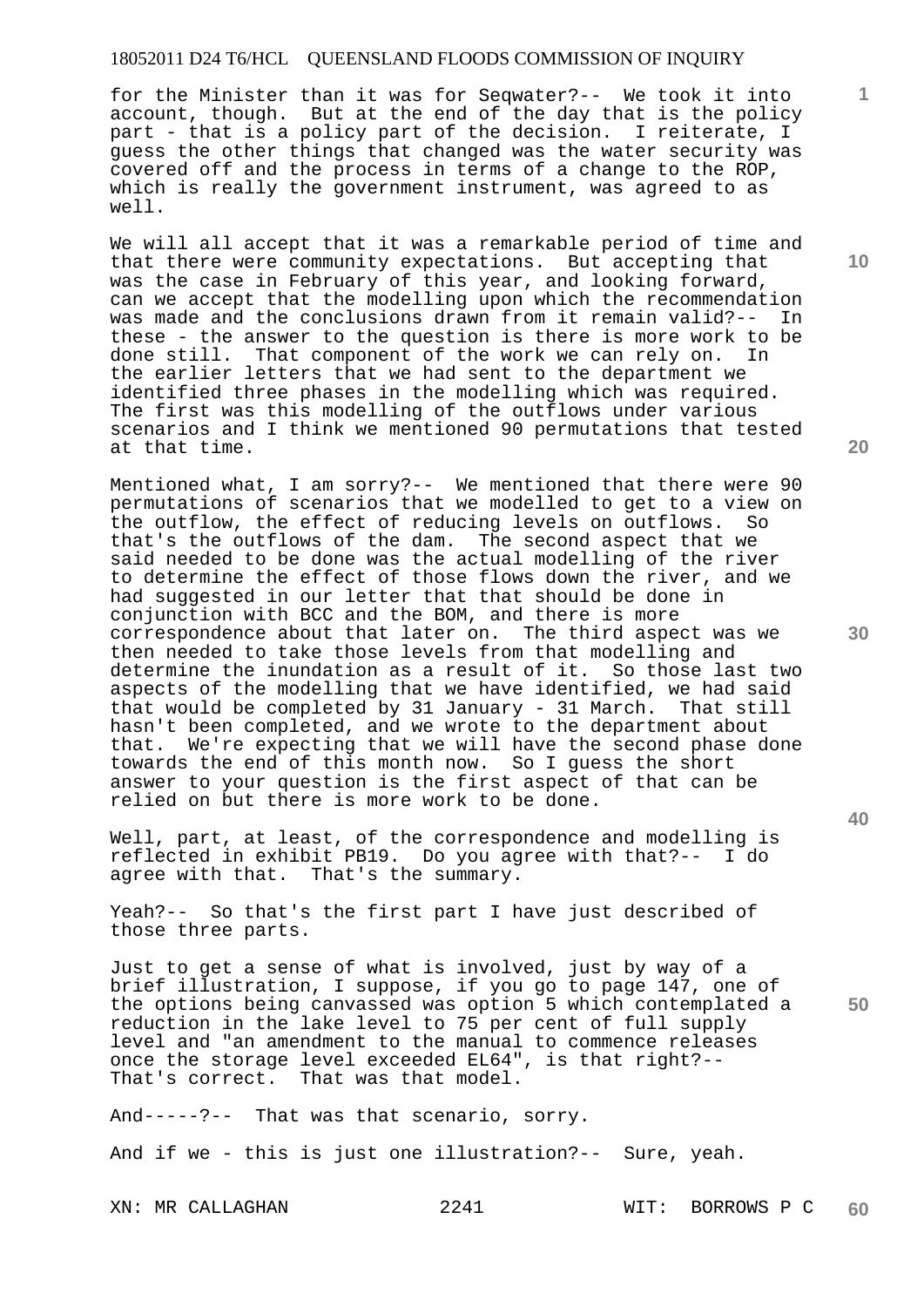If we turn to page 148, there is a table there. If we go up three from the bottom to "January 2011 historic", and go across the page to option 5, the short point to be made, I suppose, is that had that option been exercised for the January event, the maximum outflows was just over 4,500, is that right?-- Option 4 is 5,000 - option 5 or 4?

5?-- Yeah, it is. You need to read in the assumption at the front end as well.

Yes. No, it is just-----?-- And the assumptions are important because you would need to do more work if you moved away from that assumption, particularly that assumption about the loss of communications aspect.

The assumptions being reflected on page 146?-- Yes, correct.

And I am not attempting to-----?-- Okay.

-----extrapolate any particular relevance to that scenario, it is just that's an example of the modelling?-- It is an example of the modelling.

And the effect that it had. But the concern at the moment, I suppose, is we won't know until the end of the month - end of this month whether there is any advance on that, is that right, on those sorts of figures?-- Correct, yes. We will have some work complete - it is planned to be completed, anyway - on the second element of that, by then, which is the river level modelling.

How certain are you on the end of the month?-- Only as certain as the people who are doing the work have told me. They said that's when it is due - that's when it is planned to be finished.

All right. You can understand the concern of the Commission?-- I can.

Which has to deliver an interim report?-- Yes. We are driving to that, though.

All right?-- That still leaves - still leaves a third element that we need to work through as well.

All right. Can we anticipate some sort of supplementary submission advising the Commission as to the status of it?-- We can provide that if the Commission-----

At the end of the month?-- If the Commission wishes.

COMMISSIONER: When is the third element going to be done?-- I needed to nail down the second element prior to doing the third element. We don't think there is a lot of work in doing the third element because it is basically looking at work BCC has already done.

**1**

**20** 

**10** 

**40**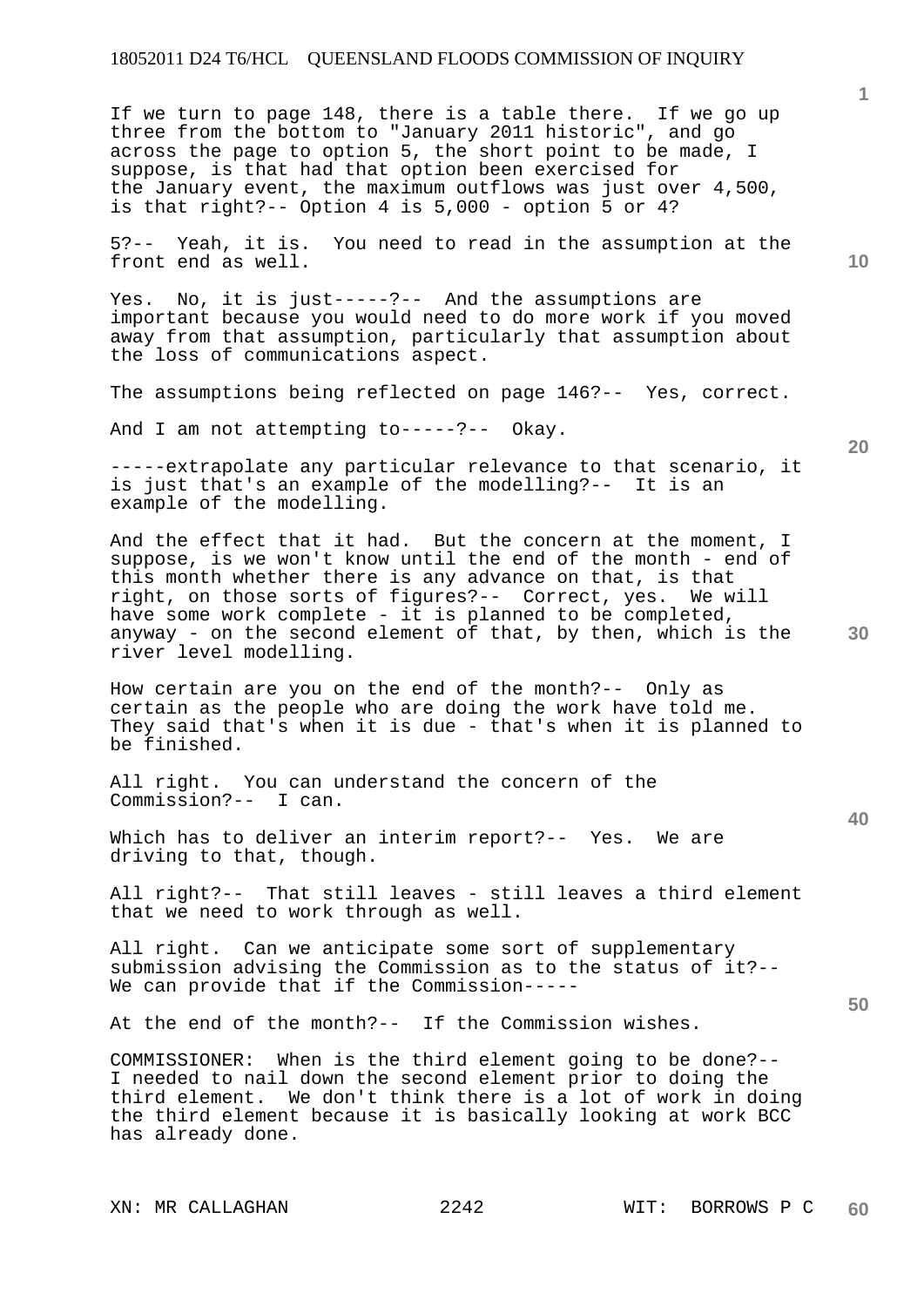So?-- So I haven't been able to give you an answer to the date but I wouldn't expect it would be more than another couple of weeks after that.

Thank you.

MR CALLAGHAN: Assuming the same issues arise at the end of this year, if the same - say the Bureau of Meteorology was to issue a similar warning in October, similar to the one that was issued in 2010, how would the process play out? Would it be the same situation of you giving advice to the Minister as to what should happen?-- Two things: one is in terms of that letter that we sent and what happened the next year, that letter was not dependent upon advice from the bureau and the likelihood.

No, I understand that?-- I guess what I am saying is that irrespective of the bureau's figures, the consequences of that - of a similar event are such that we made that decision. So that's why that was done last time. It wasn't a likelihood and consequence contribution to a risk, it was only the consequence element. In terms of the second element, both in our submission to the Commission generally, in my submission here and subsequently in that optimisation study, we have identified a process that we believe is a better process to follow.

And that's what I wanted to ask you about?-- And that would be - and that's the process that we have effectively proposed as part of that optimisation study. I have suggested in my statement and that's my belief.

Can you just summarise that for us?-- The process is whereby we need to consider three - there is three work programs to be looking at. One is to do with water security, one is to do with the impacts on flood mitigation, the third is to do with the effect of that on development levels, in terms of sort of how that's going to affect the three councils, particularly downstream of Brisbane if we're talking about Brisbane still. And the governance arrangement would be that those technical streams are led by a particular entity within the water grid or water business, I guess, and chaired that by - in terms of a steering committee by the QWC, and that's really, coming back to your earlier question, about the role of the QWC in this sort of advice.

And you would see them as the appropriate funnel, if you like-----?-- Correct.

-----for the advice to the Minister?-- Yes, yes.

Who should ultimately make the decision?-- Yes.

Thank you.

COMMISSIONER: How fast is all that going to happen? If you get your advice in October that it is going to be a very wet season?-- I guess I am trying to couple the advice in the wet

**10** 

**1**

**20** 

**30** 

**40**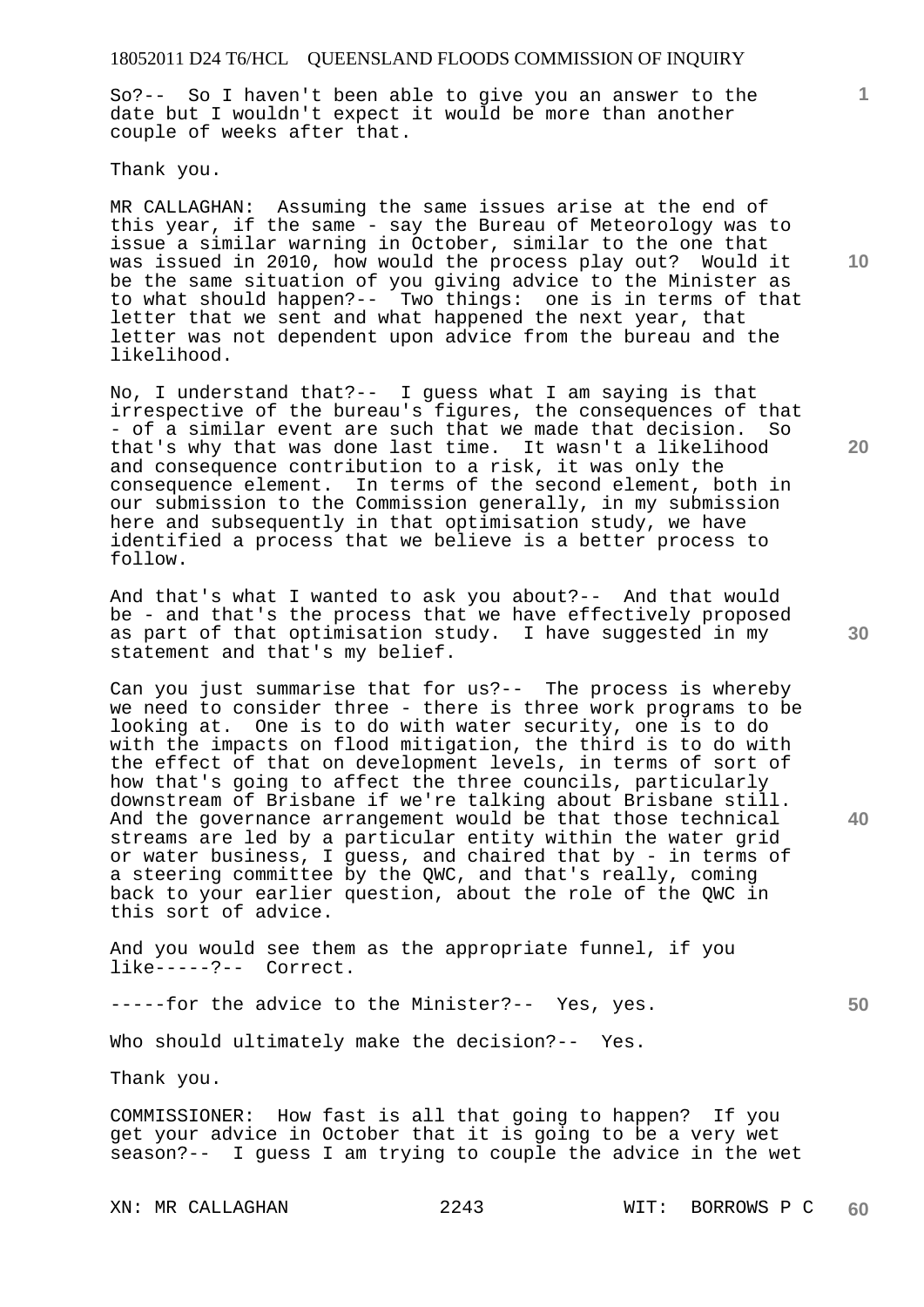season and what we need to be doing, but in terms of that process, we were expecting that we needed to get that in place before the next wet season.

Okay. So what does that all leave you with; a range of strategies according to events or where do you see it ending up?-- I still - I still see it as ending up as a - there is two parts of to it. There is a short term and a long-term part to it.

Mmm?-- The short term part of it to me is still going down the path that we are - one of the only things, I believe, that can be done is that question about whether you do a lowering of full supply level, but you need to do more work on the consequences of that to actually be confident about that.

See, what's worrying me is how far would you have got by the end of October, if it is shaping up for a really wet season you won't need a temporary lowering of the FSL level unless you are going to have a wet season coming - a really wet season, presumably. So-----?-- I am not so sure that that's the right question.  $I - it$  really is what sort of risk tolerance has the community got to a flood above 1 in 100, or whatever the capacity of the dam is, and the experts - you know, that sort of going over. That's ranging a bit but-----

You are talking long-term there, aren't you?-- Well, I think that still comes back into the short term.

Explain that to me? How is that?-- The - if the tolerance to - well, the tolerance to an event like January 11, we know that's just about zero, but if the consideration by the ultimately the government but it would be influenced by, I think, the effects of changing levels on, you know, councils in terms of their flood standards. You know, that's - if that's going the direction of a long-term, we still need to do that for the short term as well. Does that make sense?

Well, you would do it sooner rather than later, presumably, if you could, but I am more interested in what happens in the interim, pending all that being resolved on the assumption that you are really not going to have it all worked out by next summer, are you, or are you?-- Not for the long-term you won't. But you still need to - I think what we're going to be faced with in the short term decision are what are the other alternatives that we've got and part of it is to do, I think as Counsel Assisting has pointed out, is to - a government policy call on level of tolerance.

All right.

MR CALLAGHAN: There are different issues here and what I was concerned about is - forget the reason why - forget the October briefing, or whatever, and just assume that for whatever reason the Minister says, "I want to know about drawing the dam down, and not for you at the moment to worry about why, I just want some advice on whether the dam should come down or not", this process by which the different

**10** 

**20** 

**1**

**30** 

**50**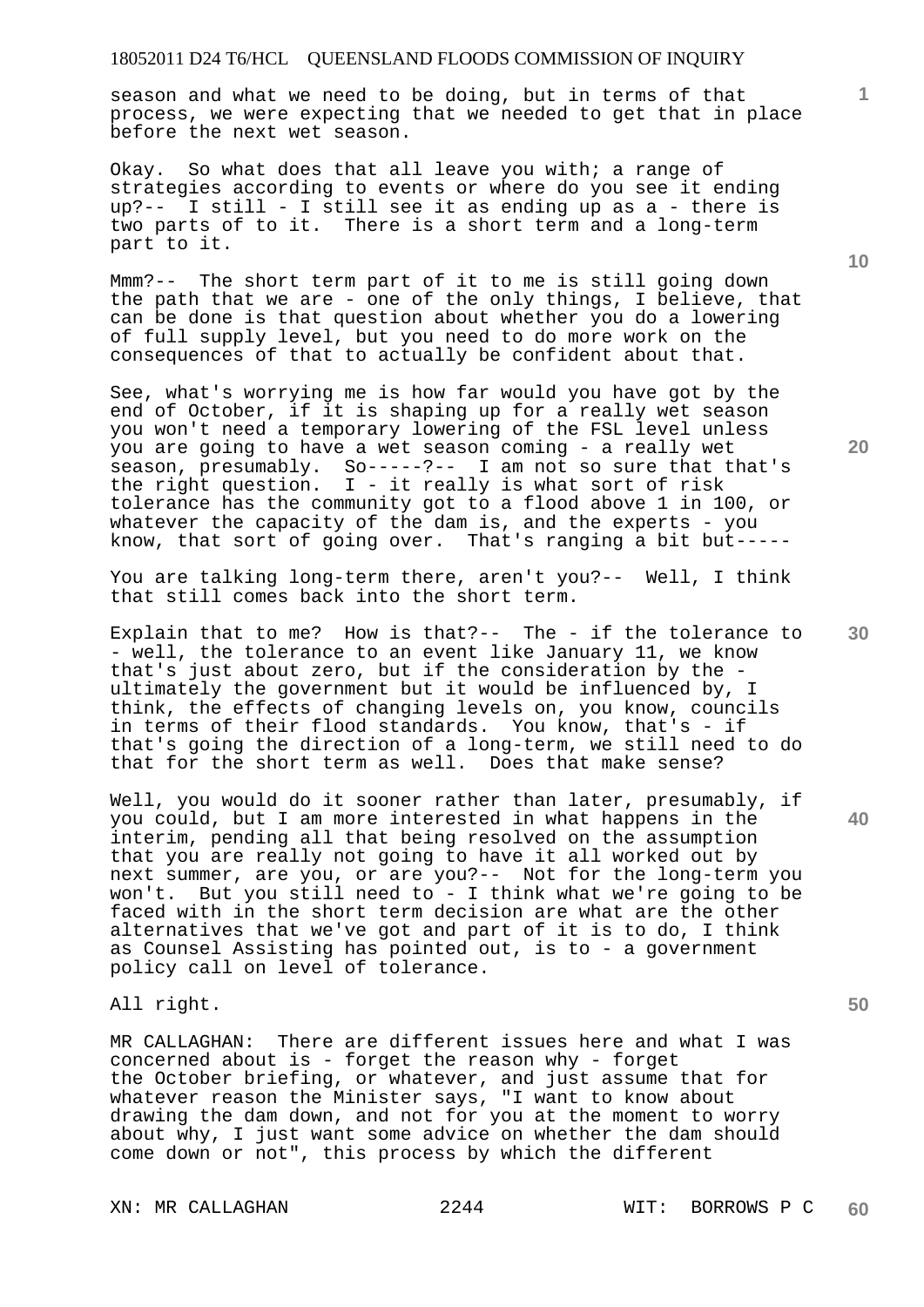interests are represented, the different viewpoints put, be it on behalf of dam safety or on behalf of water security, and how that funnels up to the Minister. Now, there is, I understand, a draft proposal as to working out some way in which that should be sorted out. That's what you were saying before?-- That's what I'm saying.

Yeah?-- And that's the - our draft proposal is what our best view is on that.

But how long can that take? How long does that take? Surely-----?-- Sorry.

It is just a matter of working out who is going to do what, isn't it?-- It is, yeah, to do that, and we actually set that work program to a stage can be done for the next wet season. That's identified in that optimisation study as well.

That's right. There should be no difficulty with getting that done. So at least the process is in place?-- And the preliminary work for that next wet season.

And that's what you can update us on as well as to the progress of that?-- Well, what we had covered off in our well, in the letter that you received with respect to that is that once we've got some - I will come back a step. That process has identified some work that needs to be done in manual revision and all that sort of stuff as well, and what was suggested in that would be that we get some advice from the Commission as to anything else that the Commission would want to see included in that scope of work. We have obviously sent that letter to the department and the department has actually organised a meeting for tomorrow morning to discuss it with myself and the QWC.

That's all I am suggesting, is that there are going to be things that happen between now and when we deliver our interim report which will need to be updated?-- Definitely. I guess the point I was making was whether we give you that update or somebody else does. It doesn't really matter.

All right. You mentioned the concept of the indemnities that you received prior to the drawdown in February. When and how was that discussed with the government?-- It was - the discussion was initiated - that letter where I made the recommendations, which was the 11th of February - I will just have to have a look at - the process was, anyway, prior to that 11th of February meeting, we had a discussion with the with the government to say that we would be needing that to be able to - we would be needing to have a change in the ROP and that indemnity to enable that to happen practically. The discussion happened between those - the letter, I think, of the 11th and a couple of days prior to that, we had some - we had advised the government that we would be seeking that - in terms of the government I am talking about the D-G of DERM and he took that on board and came back to us prior to us sending that letter of the 11th to say that he would, you know, use his best endeavours to put that in place. So he

**10** 

**1**

**40**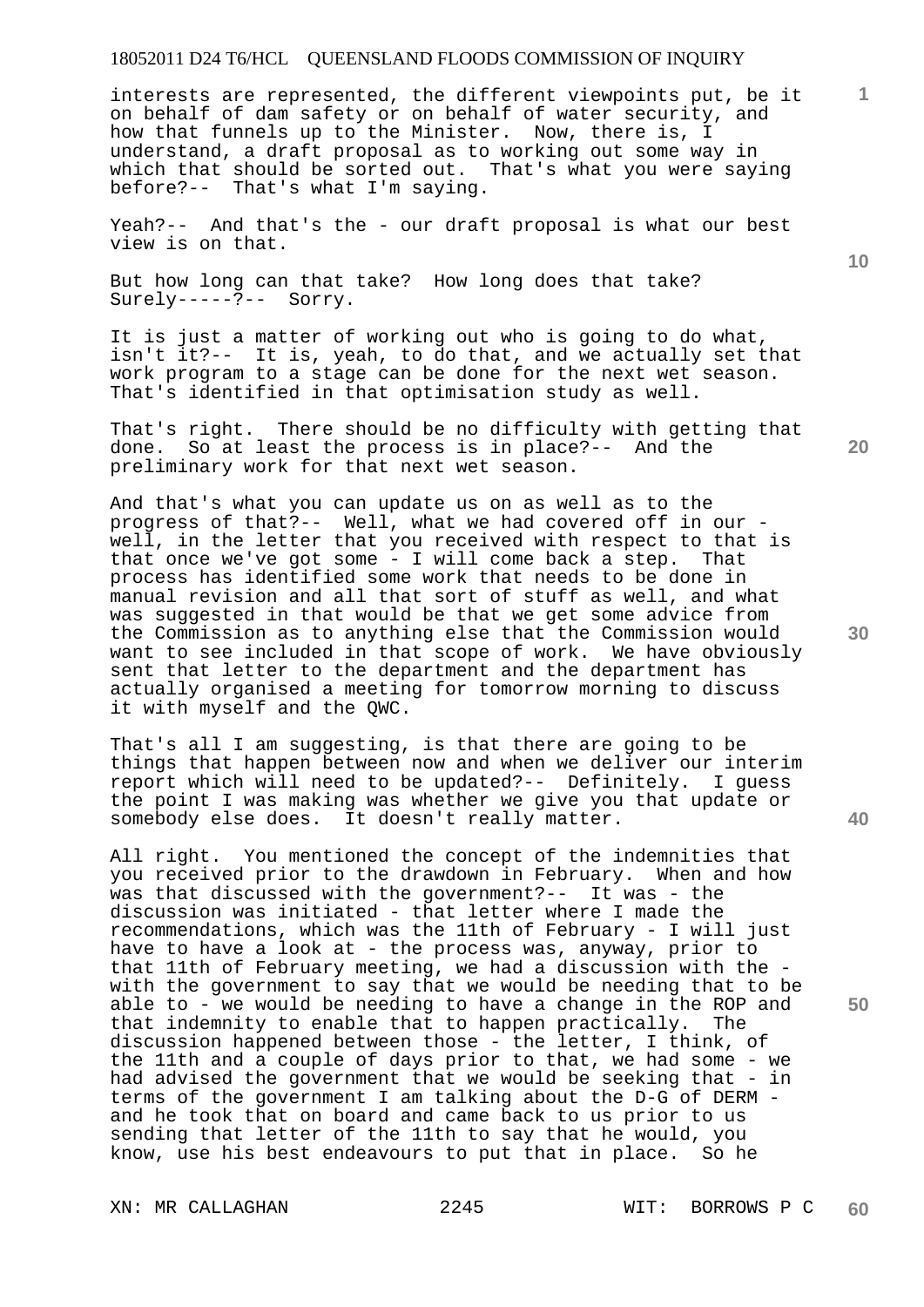basically started the process off, obviously, with some conversations somewhere in government about that indemnity.

I only asked because we do have that document which is PB24. I think the next relevant document is the indemnity itself, which is PB27. We had no learning as to how it actually came about?-- Oh, there was  $a - are you talking about the process$ on how we agreed the indemnity?

**10**  Yes?-- Basically, when the principle was agreed that we could get it, the legal representatives from Seqwater met with the legal representatives from the State.

All right. Well, an indemnity is always important because there are the risks that are always associated with the release of water at any volume. That's correct, isn't it? There is always risk associated with the release of any volume of water?-- Yes.

But Seqwater-----?-- Indemnity is not the only solution, though.

No - well, you have got another important protection in section 374 of the Water Supply Act, haven't you?-- We do.

Which leads us to the question of the manual because it is observing the procedures provided in the manual which provides the cover provided by section 3.4, isn't it?-- Yes, I would have to have a look at that. That's generally correct, yeah.

Yeah. And the preparation of the manual was, in effect, delegated to Mr Tibaldi, the most recent edition of the manual, is that correct?-- He certainly did that, yes.

He is, no doubt, a highly skilled engineer, but were you aware as to whether he had any experience in operational writing?-- I have seen some of the work that he has done but, I guess, the focus for the business was the actual operation of the event as opposed to the operational writing. But, yeah, be that as it may.

And, of course, as we have observed, the manual is a document which has potentially enormous legal significance? You are aware of that?-- With respect to the indemnity?

Yeah?-- Correct.

But the question has to be asked as to whether any lawyer was involved in the preparation or scrutiny of the manual in its current form?-- No, there wasn't.

You approved a briefing note to the Minister which is now Exhibit 394, I think. Can we scroll down to the very bottom, I think? That's it. For a start, we note that this is a document which was prepared for the Minister for the purposes of parliamentary sittings but apparently approved by you, is that correct?-- Yes.

**30** 

**20** 

**50**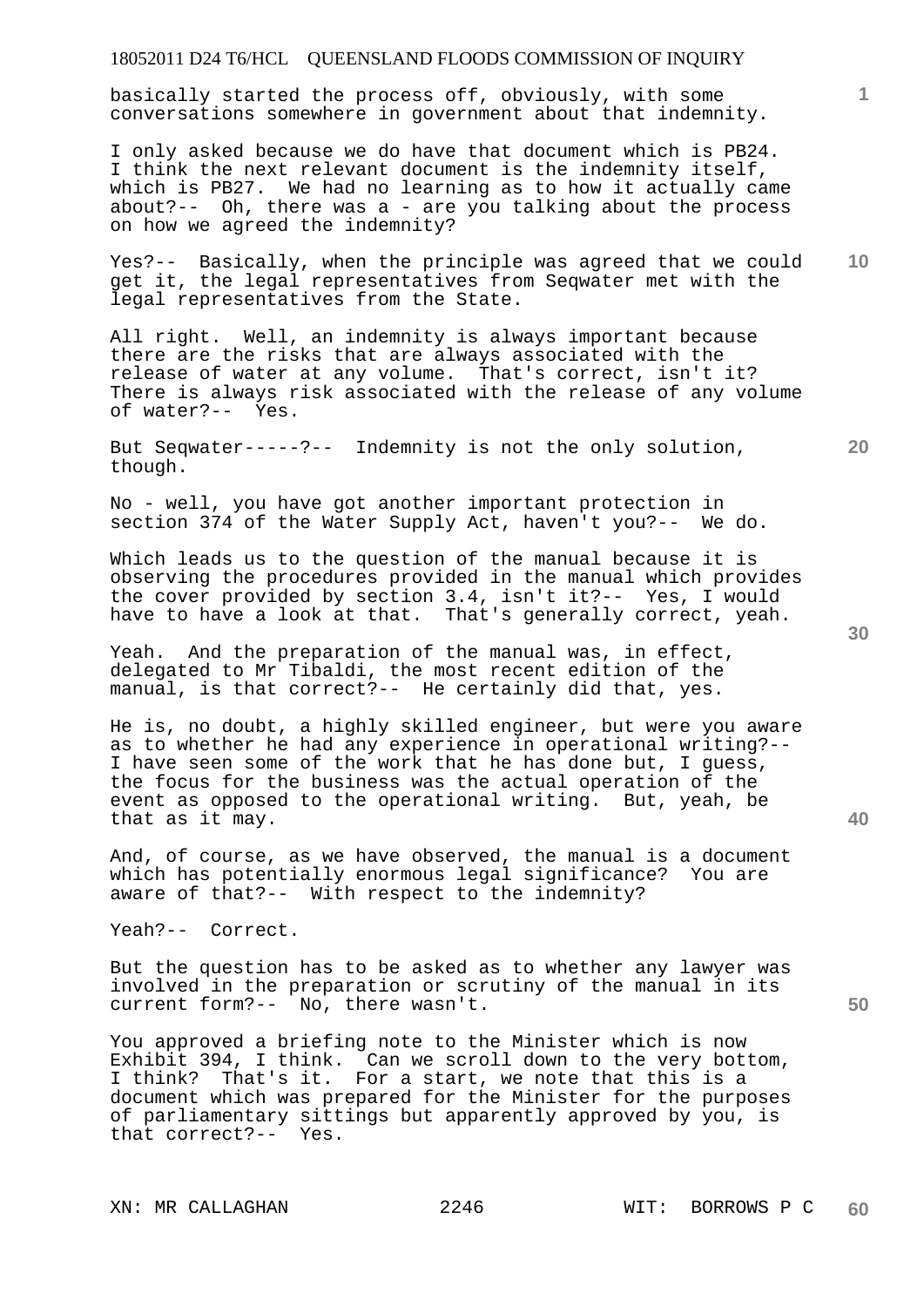Is that a regular procedure, that you would approve a document of this nature?-- Yes.

I see. Can you just scroll up a little? It might be on the second page of the document. Just there it says, "The manuals and their operating procedures have been reviewed by some of Australia's best water experts and following." What process of review by some of Australia's best water experts is described there?-- I am generally aware of that answer to that question. It is not a detailed answer I can give you because it is the technical people that have done that, but it relates primarily to the flood study - I think I got it right - just not the time of it - but the study that was done between 1990 and 1994 or 5 of the - I think it was the Brisbane River Flood Study - I am just not sure of the exact title - and the second major element of that was the work that was done in conjunction with the upgrade of the Wivenhoe spillway by the Wivenhoe alliance.

**1**

**10** 

**30**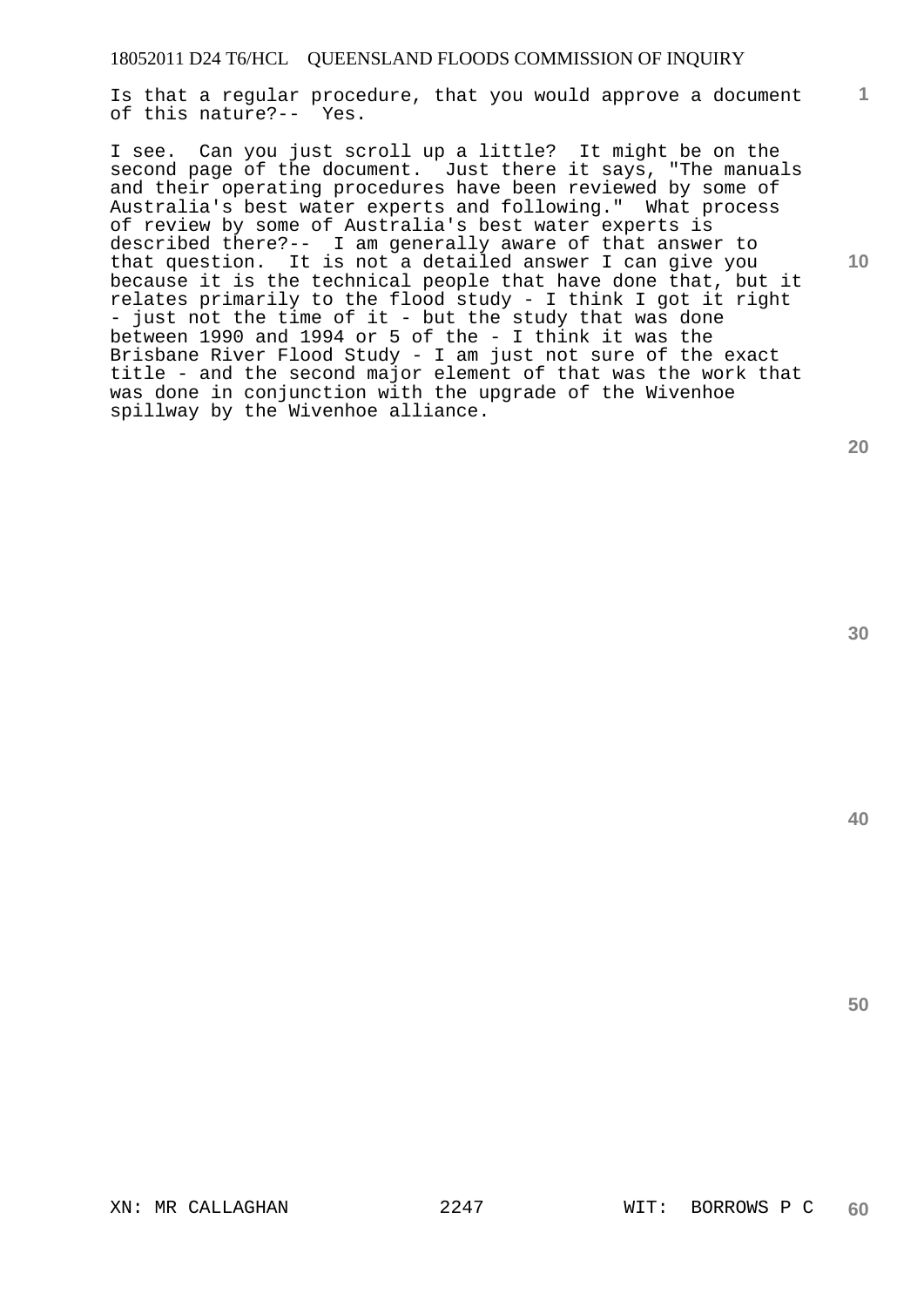Which was when?-- Which was - sorry?

When was that?-- The work was - the work was contracted I think about 2005, something like that.

So you are talking, when you are briefing the Minister on the status of the manual and saying it has been reviewed by some of Australia's best water experts, you are talking about something done in 1995 and something done in 2005; is that right?-- That is correct.

Surely some sort of objective external peer review of a document such as the manual would be best practice at every revision of the manual, would it not?-- I think it depends on what has changed. The information that we had from the - the flood study I referred to in whatever it was, 1990 to 1995 and there was one soon after that, the results of both of those were similar and you would expect those results to be similar because the actual inputs to it were similar. In other words, we use similar design storms in the model and I am basically just relying on the advice I have got from the experts on that. The second aspect was to do with the - we didn't have any other major events in the intervening period either.

Put it this way: were you content that the most recent revision of the manual was conducted in accordance with best practice strategies?-- In hindsight, there might be a step in the process where you put expert reviews in it. At the time I was happy with it obviously because it went through.

Well, were you happy it was in accordance with best practice strategies?-- I was - I really struggle to answer that. I haven't done myself a review of what best practice strategies are.

It is part of your function as CEO to lead development of best practice strategies, is it not?-- It is.

There are obvious risks involved in not doing things in accordance with best practice strategies, aren't there?-- There are. I guess we rely on the work that was done in 2005 which was an extensive review of the manual.

It is also part of your function as CEO to identify key risks, is it not?-- It is.

The risk of exposure to a liability can be managed by ensuring that the operational procedures in the manual are observed?-- Yes.

The operational arrangements require that the dam be operated by a sufficient number of suitably qualified personnel?-- It does.

The manual requires that a flood operations engineer hold a certificate of registration as a registered professional engineer of Queensland, does it not?-- It does.

**20** 

**10** 

**1**

**30**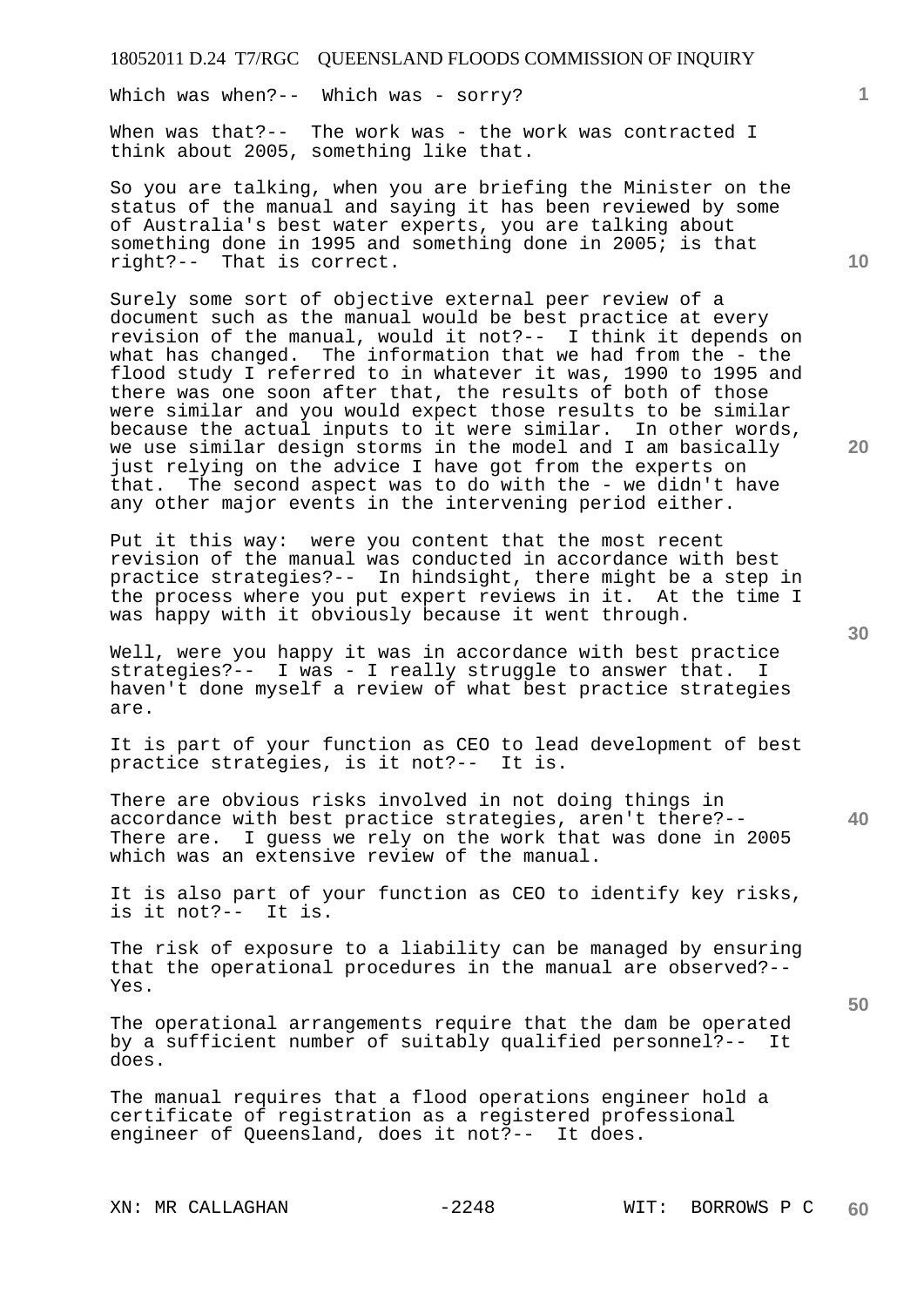As part of the preparation for the wet season just passed did Seqwater implement any process to ensure that all of the flood operations engineers were up to date in that regard?-- No.

You were aware, though, of the identify of the flood operations engineers who were staffing the centre?-- Yes.

You would accept, I take it, that on the evidence all of them are dedicated professionals?-- Yes.

You also accept, I'm sure, that the evidence suggests that during the flood events they all worked very hard under very difficult conditions?-- Yes.

And accept the proposition that no-one has levelled any particular criticism of any individual engineer. The manual itself might have been criticised?-- Not that I am aware of.

I am suggesting to you that is right?-- Mmm.

Are you also aware that due to what would seem to be completely understandable personal circumstances the renewal of notice for an engineer, one of the engineers, may have been overlooked last year?-- I am aware of that now.

If something like that happened such an omission could at least raise the danger of it being suggested that the procedure in the manual had not been observed, couldn't it? I am not suggesting a conclusion one way or the other it is just that sort of suggestion might be made?-- I haven't considered that. I need to think about that.

COMMISSIONER: Mr Callaghan, is that a convenient time?

MR CALLAGHAN: Yes, Madam Commissioner.

COMMISSIONER: We will adjourn until 2.30.

THE COMMISSION ADJOURNED AT 1.05 P.M. TILL 2.30 P.M.

THE COMMISSION RESUMED AT 2.30 P.M.

PETER CLARK BORROWS, CONTINUING.

MR CALLAGHAN: Mr Borrows, just before the adjournment I was asking you a question about the dangers involved in failing to ensure the flood operations engineers credentials were up to date. I think you said you would have to think about it. Have you had a think about it?-- I haven't formed a conclusion yet.

**10** 

**1**

**20** 

**40**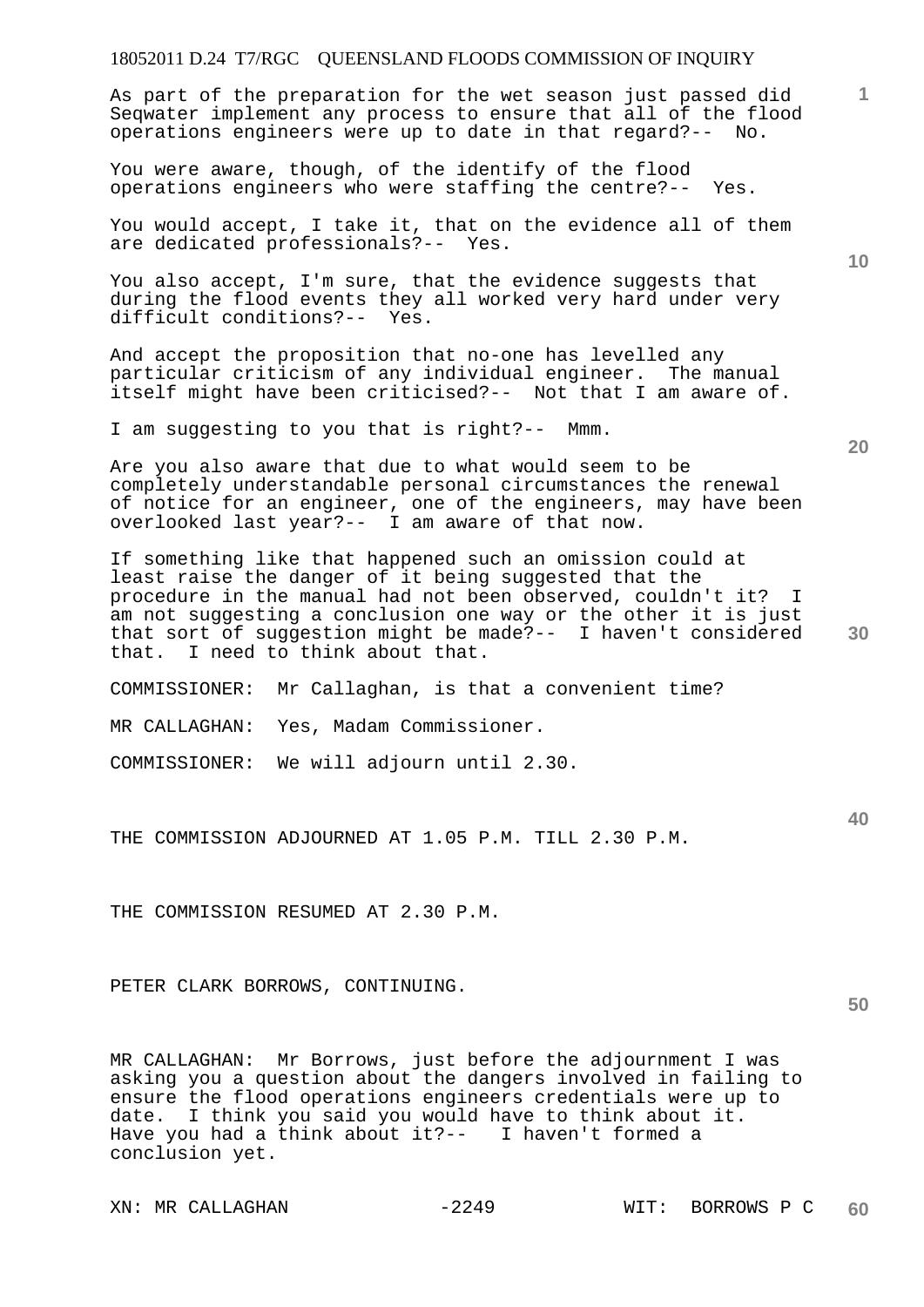I suggest that such an elementary oversight calls into issue the whole question of the extent to which Seqwater was prepared for the flood events - in which Seqwater prepares for flood events generally. Can you tell us what specifically is done each year by way of preparation of each wet season?-- I can't answer that in detail but I do see the preparation proposal. It is not done by me.

You see what?-- I basically see what is done but it is not something I do. I couldn't give you a detailed answer for that.

There are or have been in place agreements as between Seqwater and SunWater as to things to be done in preparation for each wet season, have there not?-- Yes, there have been.

You have signed those agreements, have you not?-- I am not sure if - I signed the arrangements between us and SunWater. I don't know if you are referring to any other documents. You would have to show me what you are talking about.

No, the arrangements between you and SunWater, what have they been?-- It has been an arrangement, a service level agreement. I am not sure exactly what is the form of the agreement. Have you got it that you could show me?

Yes, I could show you some documents. It is a service level agreement. What exactly is a service level agreement?-- I will just wait and have a look at the document if that is all right.

No, as a general proposition what is a service level agreement. A service level agreement is really an agreement which tries to set out what sort of services and roles, you know, each party will perform for another.

So it is an agreement, in other words?-- Look, I don't know if the technical term is an agreement. I don't know if that's a legal term I am not sure.

No, it is not a legal term?-- But it is an agreement, yes.

**50**  Just by way of background, I suppose, and correct me if I am oversimplifying things but Seqwater when it came into existence had, obviously, no corporate history, certain things that had been done by SunWater still had to be done and Seqwater reached these agreements with SunWater they would do certain things which had historically been done; is that right?-- That is correct, yes. The difference was there were some employees from SunWater previously who actually transferred across into Seqwater as part of that institutional change.

Some, but not all?-- Some, but not all.

So there was still some things which SunWater was equipped or well equipped to do on your behalf?-- SunWater still

**1**

**20** 

**10**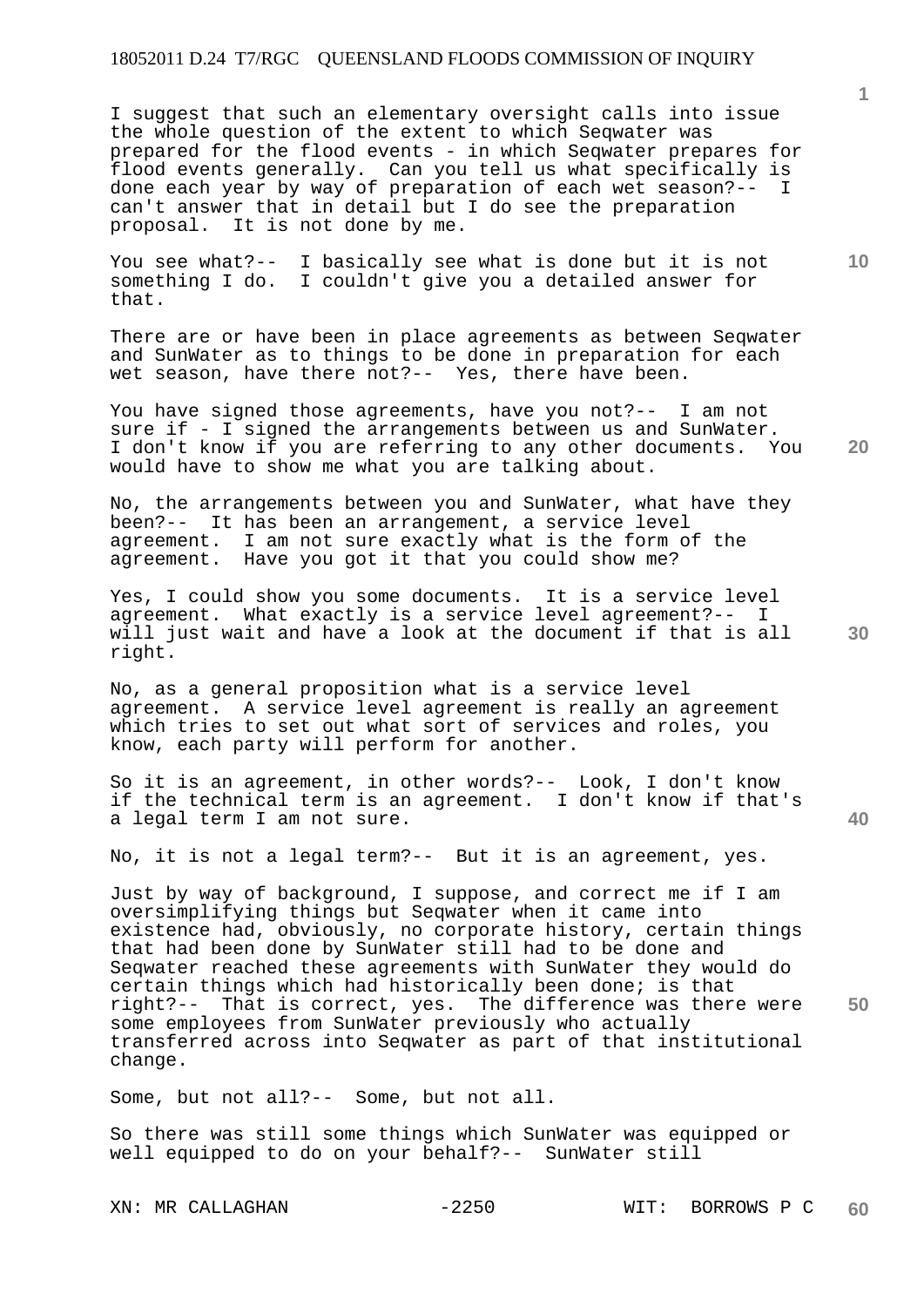basically had that agreement but I am saying some of the people that were involved previously from SunWater as supplies in that agreement transferred across to Seqwater.

You have been shown a document?-- I have got it. I haven't looked at it yet.

Could you identify whether that is one of these service level agreements of which we speak?-- Yes, it is.

That one that you have got I think was signed on the 13th of October 2009 by Mr Pruss, is that right?-- That is correct.

But you've signed similar documents subsequently?-- I am just checking the period of this document. Yes.

I should correct what I just said. When I said you have signed similar documents, what you have actually signed are deeds of variation and extensions?-- To this document.

Of that document?-- Yes.

**30**  That is right. What does that document, in broad terms - I mean obviously the terms will speak for itself but can you just summarise for us the effect of what has been agreed between SunWater and Seqwater in that document?-- It is essentially providing the services of the flood centre in terms of people support, the actual centre itself and, you know, the operations of those events. Maintenance of records, all that sort of stuff.

There is a service schedule attached to the document, is that right?-- Yes, there is.

On page 4 of that service schedule there is a heading "Flood Operations Manuals"; is that right?-- Yes.

As it reads it says, "The Flood Operations Manuals set out detailed procedures and working instructions that are to be followed by SunWater during a flood event. In July each year SunWater shall review the flood operations manuals and advise Seqwater in writing of either any approvals recommended for the manuals or confirmation that the manuals remain satisfactory." Are you aware as to whether or not SunWater did, in fact, communicate such things to Seqwater?-- I haven't seen that document.

If they did it in writing you haven't seen the document in which they did it?-- I certainly don't recall seeing it.

As you say, you've signed a series of variations and extensions to that document. I suggest to you that there was an extension which was agreed to run as between 31 July 2010 and 31 October 2010, does that sound right?-- That was might have been the first extension or that was an extension, yes.

**10** 

**1**

**20**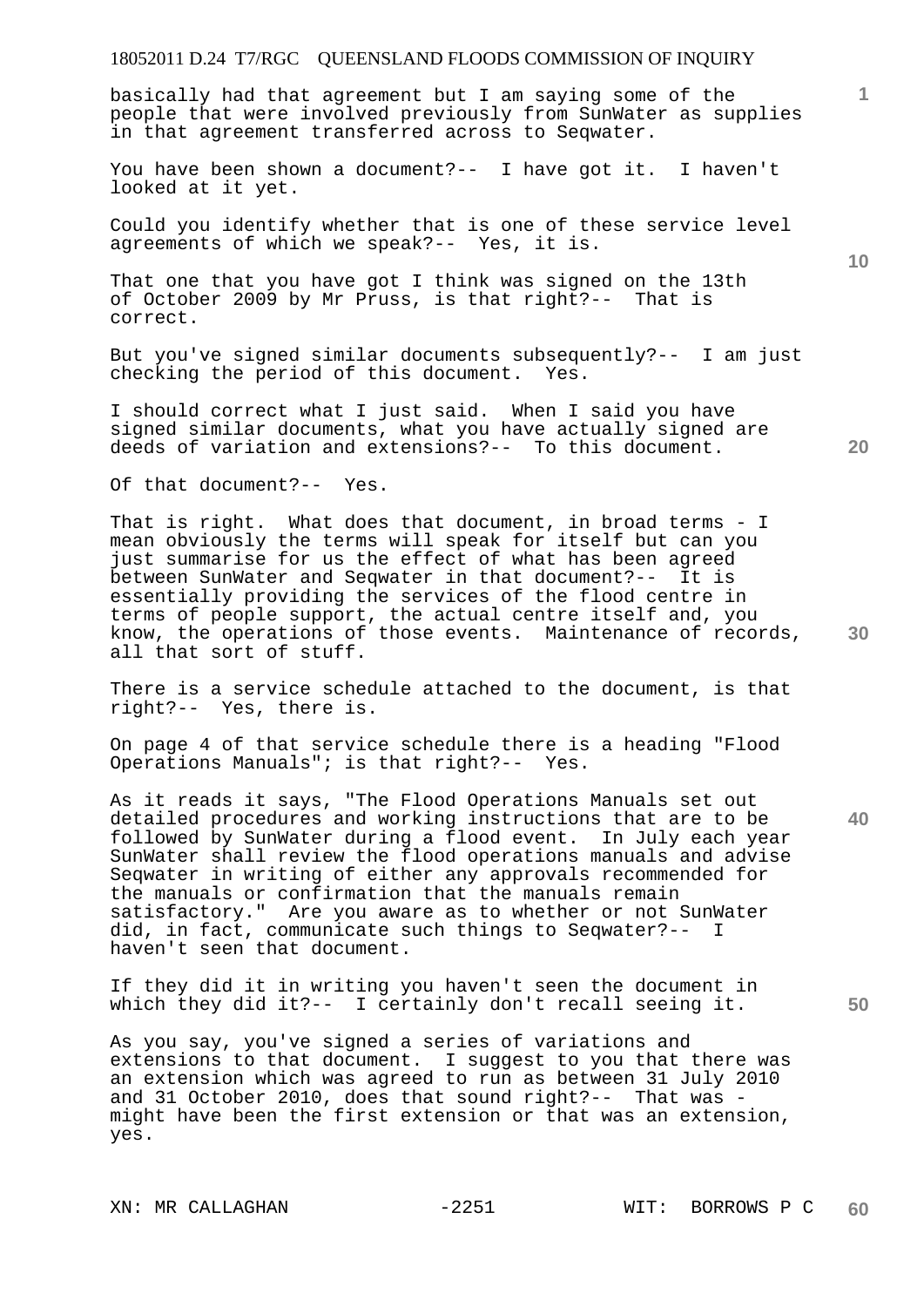Perhaps the second one. That's not the important thing. There was an extension signed to 31 October 2010 and I am querying whether the next extension was signed on 24 December 2010, that is to say, some time after the 31st of October. Are you aware of that?-- I was aware there was a gap. I'm not sure of the dates.

There is a gap between 31 October 2010 and - sorry, you say you are not sure of the dates but does that sound about right, there was a gap towards the last part of last year?-- I knew there was a gap basically, yes, there was a gap. I am not sure of the time as I said.

When it was varied and extended then it was agreed retrospectively the variation was to run from the 31st of October even though-----?-- To pick up the gap.

Yes, even though that was signed on 24 December; is that right?-- I believe that is correct.

All right, well, was - does the agreement extend to who actually performs the flood operations services?-- In terms of people?

Well, organisation?-- I can't answer that question. I would need to-----

Perhaps I can come at it this way: was this the first time that Seqwater was responsible for running the Flood Operations Centre. When I say this, I mean the wet season just past?-- Seqwater didn't run the Flood Operations Centre.

All right, well was that part of the agreement?-- Was what sorry, I am missing the point.

Was the responsibility for running - how was the responsibility for running the Flood Operations Centre set?-- Seqwater under the Act has the responsibility for managing the flood. The arrangements are we do - we have been doing that up until now until 30 June '11 via an arrangement with SunWater. Does that answer your question?

It might. Is this the arrangement we are talking about or is it something else?-- This is the arrangement we are talking about.

This is the arrangement. Which comes back to my query about this gap in the arrangement which I suggest to you existed between 31 October 2010 and 24 December 2010. Who was responsible at that stage?-- In practice?

Yes?-- It was still being run the same way. Legally I haven't asked the question.

It is fair to say, I suppose, these events of January just past threw up a number of issues for everyone that hadn't that you hadn't been confronted with before?-- January 11 has been unprecedented, so.

**20** 

**10** 

**1**

**30** 

**40**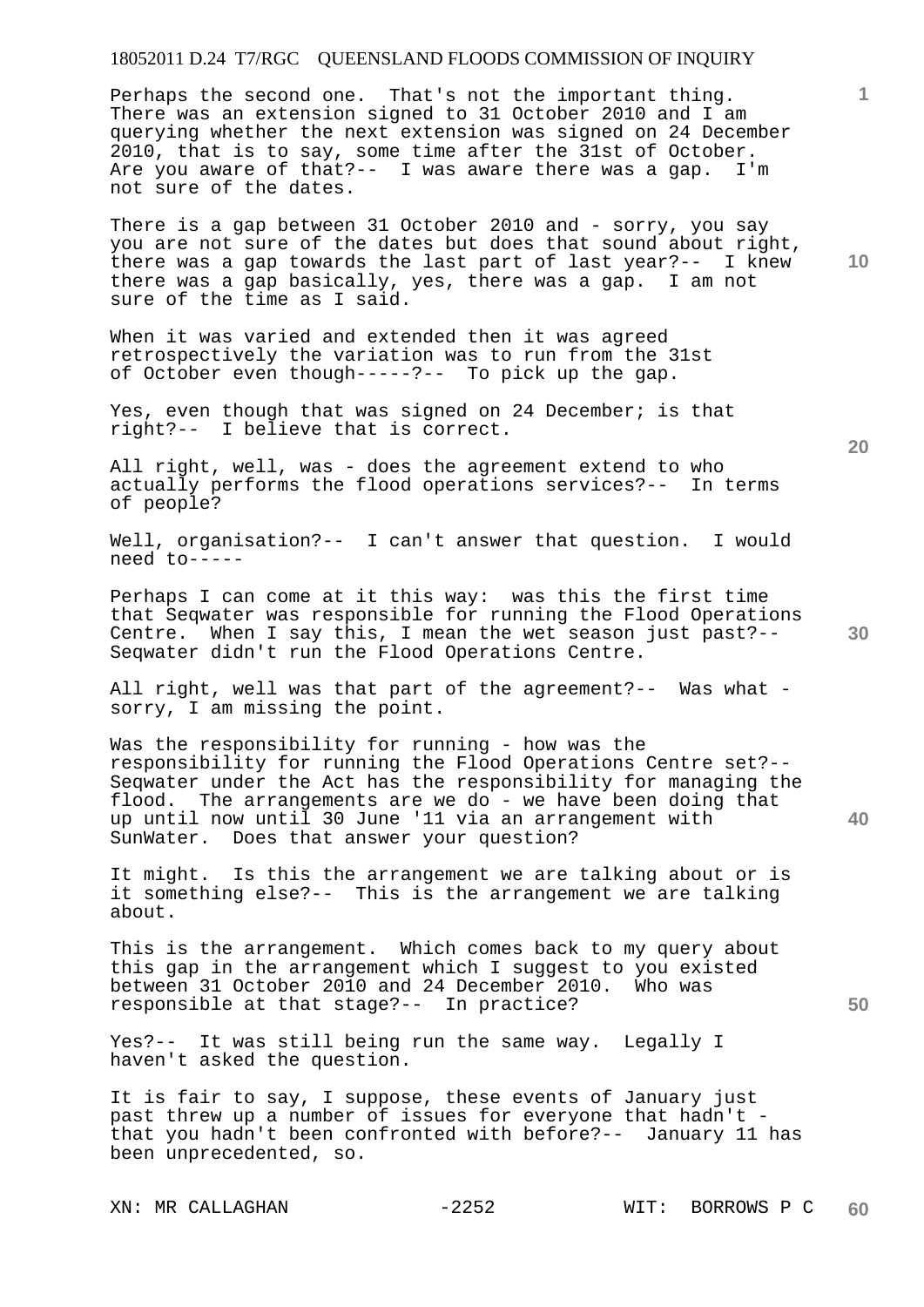I have nothing further. I tender the copy of the service letter.

COMMISSIONER: That will be Exhibit 416.

ADMITTED AND MARKED "EXHIBIT 416"

COMMISSIONER: Now, Mr Ambrose? Do you have any questions?

MR AMBROSE: Not at the moment although these are new matters just asked by counsel assisting and I am getting instructions on that.

COMMISSIONER: Mr Dunning.

MR DUNNING: No questions.

COMMISSIONER: Mr Murdock?

MR MURDOCH: Mr Borrows, I represent the Mid Brisbane River Irrigators Association?-- Yes.

There are some emails which are exhibited to your statement and there is a bundle of them, PB11. Do you have those there?-- I do. I will just get them. I have them.

Yes, I am interested in page 61 of the exhibits, it's the second page of PB11. There is a reference there to the email being addressed to Robert Drury and as I understand it, Robert Drury is the - or was at the time the manager of Wivenhoe Dam; is that correct?-- He is the Manager of Dam Operations which includes Wivenhoe Dam. He looks after all the dams.

The other addressee was blanked out but I take it that at some time this email came to your attention?-- Are you talking about the one on page 61 to be clear?

Yes?-- Mine isn't addressed to Bob Drury on page 61. The page 61 in my statement is from the duty engineer to me and a copy to - sorry and to Rob Drury, my apologies. Just to the two of us. There is nobody else and nobody else blanked out.

On mine the first part is blanked out. It must be you blanked out?-- It is to me.

That saves a few questions. When you received that email on Wednesday 12 January I take it you saw it about 4.22 because you were on duty that day and following matters closely?-- I am not sure when I saw it but I would have seen it fairly

**20** 

**10** 

**1**

**30** 

**50**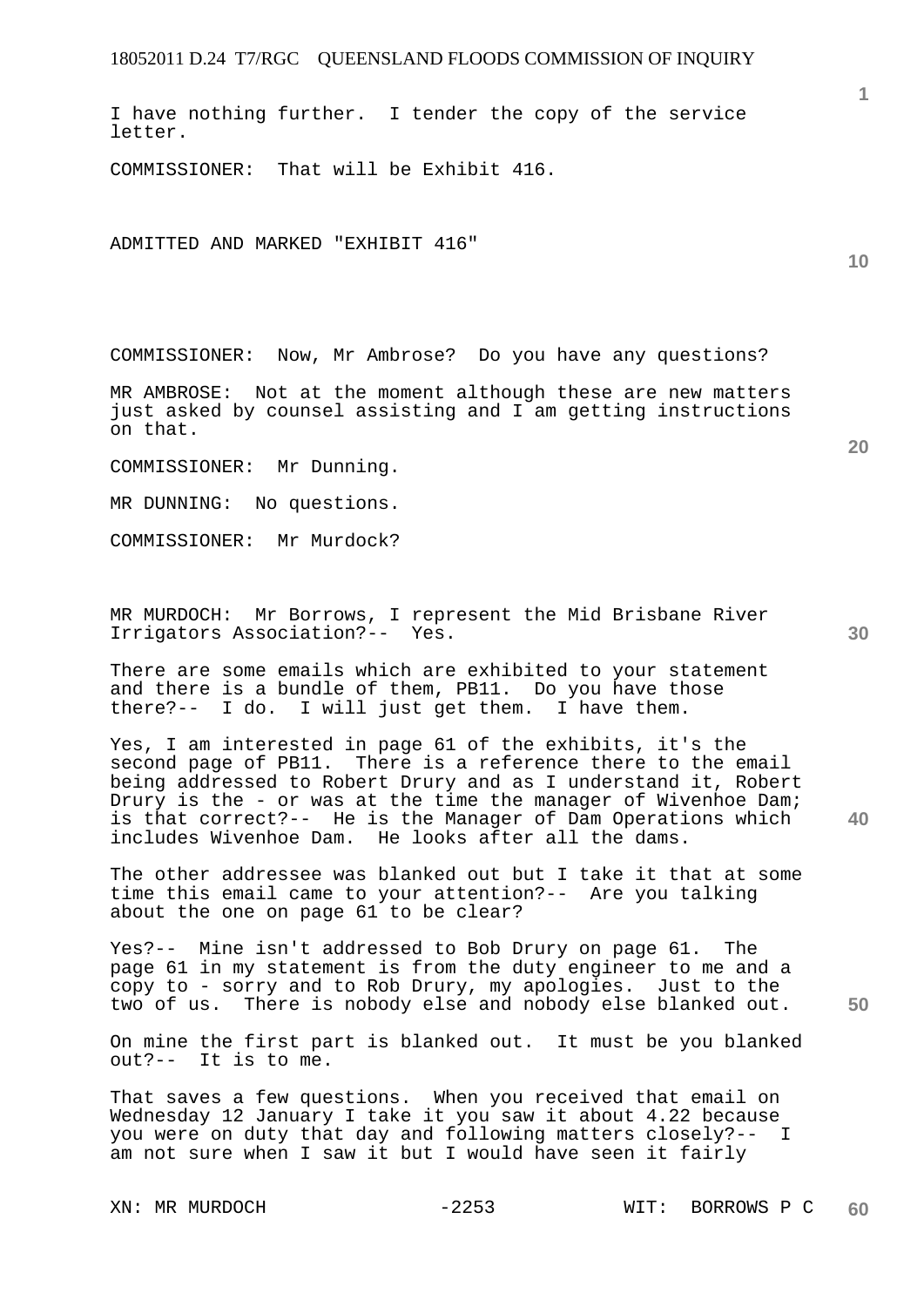closely. As you say, I was watching for something.

Do you see the second paragraph of it and particularly the final sentence. It reads, "As a result of the volume in the flood peak was very sharp and has been attenuated with volume loss into the flood plain storage adjacent to the river." When you received that email did you understand what that was referring to, that expression "flood plain storage adjacent to the river."?-- I have just a very general understanding of what it is to do. I am not the technical representative in this space.

I understand that but you would endeavour, I assume, to understand the general concepts?-- I basically understand that the flood is attenuated as it moved down the river because of storages in the river. If that's the question, yes.

All right, well, is it storages in the river or storages adjacent to the river?-- Both.

Look, to get to the point; is the reference there as you understand it to the farm lands and certain urban areas in the Lowood and Fernvale districts?-- It is in the whole of the Brisbane River system. Because this refers to an attenuation in the flood peak and it was in reference to the flood peak in either Ipswich or Brisbane. It would have been over more - a longer length than that but the river, basically the whole river system.

Prior to the January 2011 flood was there any form of official recognition that there was this thing, this concept of flood plain storage adjacent to the river?-- It is a function of the river, always has been.

Is it officially recognised in any of the organisation's publications?-- Not that I am aware of but it is actually recognised in the modelling.

**40**  Whose modelling is that?-- The Brisbane modelling would pick that up.

I see. Has there been any liaison with the farmers and the towns people in that flood plain storage adjacent to the river to advise them that they are in a flood plain storage?-- I think it just - the answer to the question is not to my knowledge. To me it is basically a natural, you know, basically an issue of geography.

But they have never been confronted, have they, previously with this concept of being flood plain storage for the operation of the Wivenhoe Dam?-- I think the fact that it is a flood plain is basically why it is the land use that it is.

Were any special measures undertaken to communicate with people in that flood plain storage to give the people warning they would be affected when level 4 was reached? Level 4 under the manual?-- During the event?

**20** 

**30** 

**50** 

**10**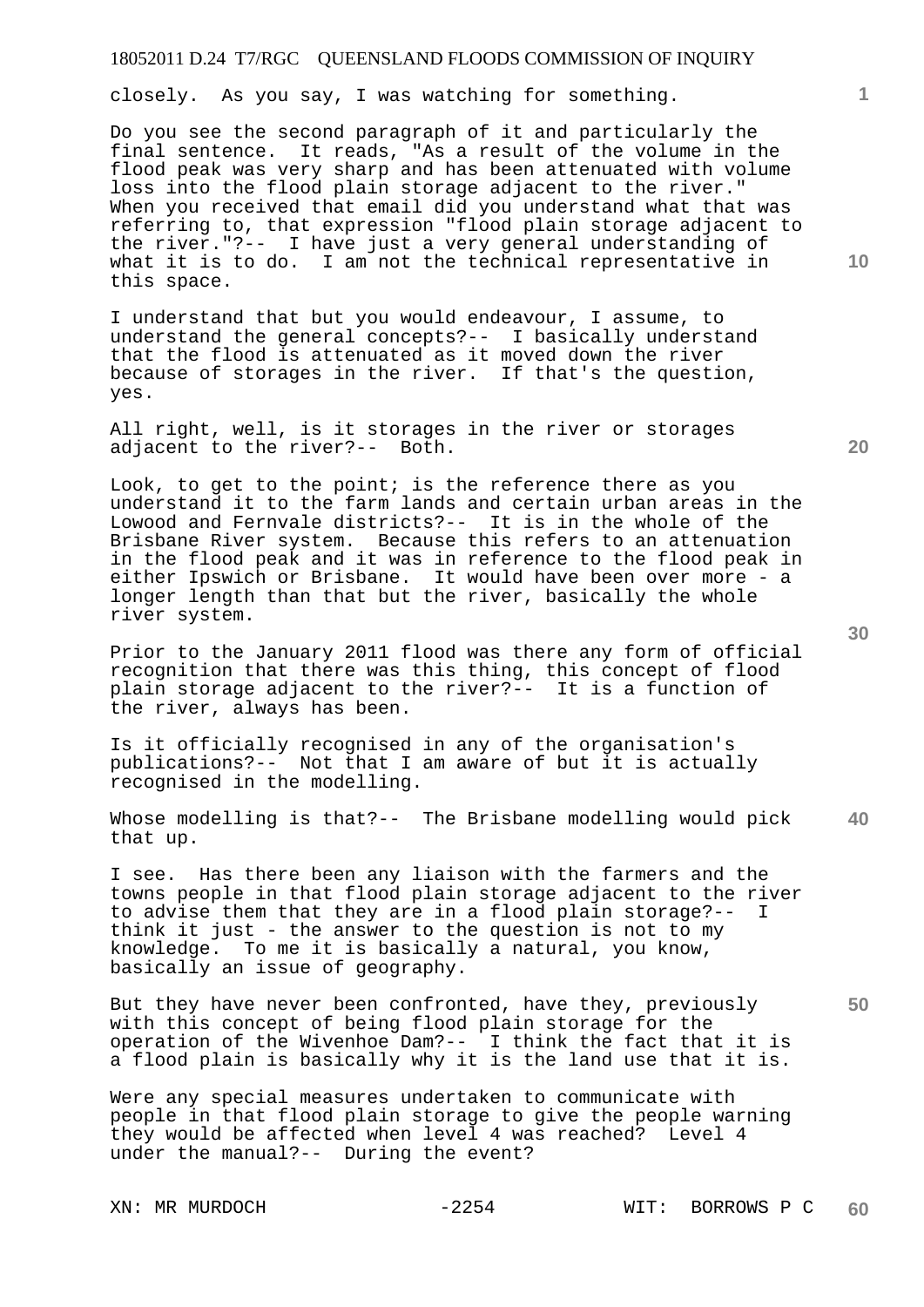Mmm?-- There was communications with the Brisbane Irrigators via one of our offices.

So who was that?-- Graham Kegan.

What form did that communication take?-- At least email, I am not sure whether there was another form.

That assumed that power was available, I take it?-- It was basically an agreed way. I understand they had meetings and this was how it was going to be done.

If you look back to page 60 in PB11, this was also addressed to yourself, this is from the duty engineer and it was sent on 11 January at 10 a.m. Do you see in the second sentence that it reads, "However, it may be that fuse plug initiation might provide a lower outflow than increase the gate outflow to protect it." Did you understand generally what that was about when you received the email?-- Well, very generally.

Did you understand that what they were talking about protecting was the fuse plug?-- The way I read it is they were - "our strategy revolves around trying to prevent the fuse plug initiation." The first sentence there.

All right?-- That statement.

**30**  Okay. Why was the strategy designed to protect the fuse plug from blowing?-- Well, it was qualified by the second sentence to start with. That at the end of the day it may be a better result if the fuse plug wasn't protected. The considerations for the fuse plug, however, largely revolve around if a fuse plug is triggered then you effectively aren't in a position where you can protect from another flood soon after. That's the number one consideration or that is a consideration. In other words, basically you've lost the fuse plug until it is reconstructed.

I see. What is involved in reconstructing it?-- It is effectively like a mini dam or mini weir.

Can you give us some idea as to the capital cost of reconstructing a fuse plug?-- No, I don't know. I don't know what the cost would have been. I have never inquired of that.

So, the-----?-- The point, sorry, excuse me. The point though in terms of you effectively have water releases going down to full supply level. You can't stop that then after the event.

But losing the fuse plug wouldn't drop water levels to the full supply level?-- After the event, any rainfall that comes back into the dam after the event.

Yes?-- The water would automatically go down the full supply level uncontrolled through that spillway until it is reconstructed.

**1**

**10** 

**20** 

**50**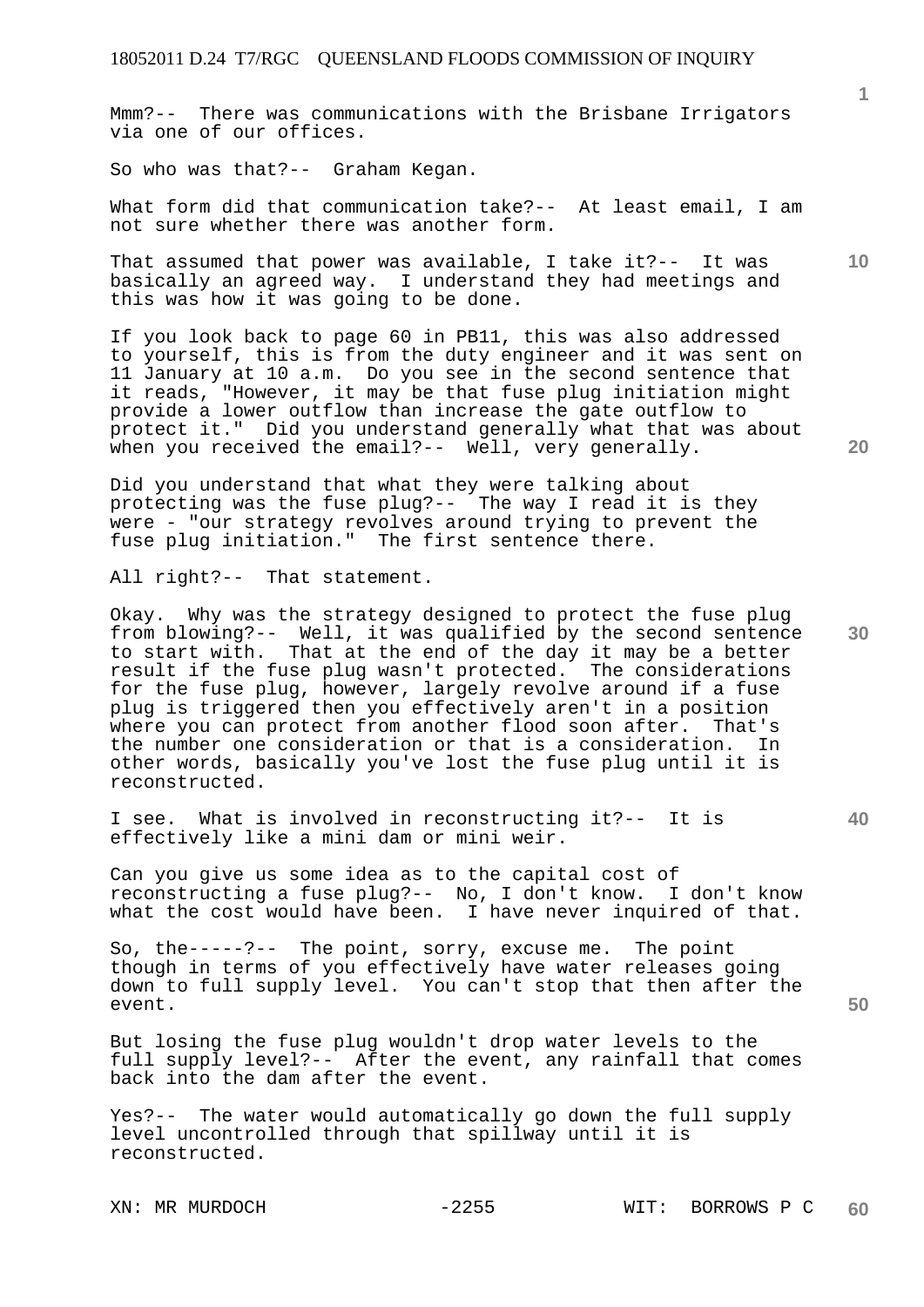Are you able to assist with any information as to whether your agency has a policy generally as to risk management through its various operations?-- We don't have a document in terms of a risk management document. We have a suite of documents of manage that risk.

So there is no overall risk management policy within your department?-- With respect to - we have an overall risk strategy for the business but with respect to the dams and that is what I understand your question was, the risk management is through a suite of documents. I can describe them if you want me to.

Yes, please?-- We basically have two streams to them. One is a dam safety - a dam safety - I am not sure if it is a manual, I am not sure of the title. Under that dam safety policy which is basically a document that reflects guidelines that are produced by DERM in terms of how you manage major dams and in turn those guidelines are informed by the ANCOL guidelines. Under that we basically have got a suite of inspection programs. One is - I guess the pre-eminent one is a 20 year independent review of the dam safety. Out of that independent review of the dam safety comes a number issues that are identified. With all those issues we then basically do With all those issues we then basically do a risk assessment on those issues and as a result of that risk assessment prioritise what work we will do in terms of responding to that independent review which is done every 20 years. The Wivenhoe and Somerset risk assessments by independent experts are due again in 2015. Beneath the 20 year inspection program is a five year inspection program, a comprehensive inspection program of all our dams. Below the five year program is an annual inspection program. Below the annual inspection program is a daily inspection program of a series of aspects of each dam. So that is looking at the asset side of the dam. We also have an operations and maintenance manual for each of our facilities and that's really focusing on what we need to be doing on a regular and on a longer term basis on each of our dams to make sure they operate correctly. Below that we have a standard operating procedure which is the next level down as to how people actually do things on the dam. Then below that we have the emergency action plans for each dam, how we respond in the event of emergency. That's from the asset itself. The other things that we then have is effectively the effects of what we do on downstream of the assets and that's-----

Excuse me, I don't mean to be rude but what document is this next one; where do we find this?-- Again, it is a series.

A series?-- The first one is a flood manual.

A flood manual?-- What we have been talking about here for the last couple of months. The Flood Operations Manual for Wivenhoe.

Yes?-- And you know, as you would be aware, that is reviewed every five years mandatory.

**1**

**10** 

**20** 

**30** 

**40**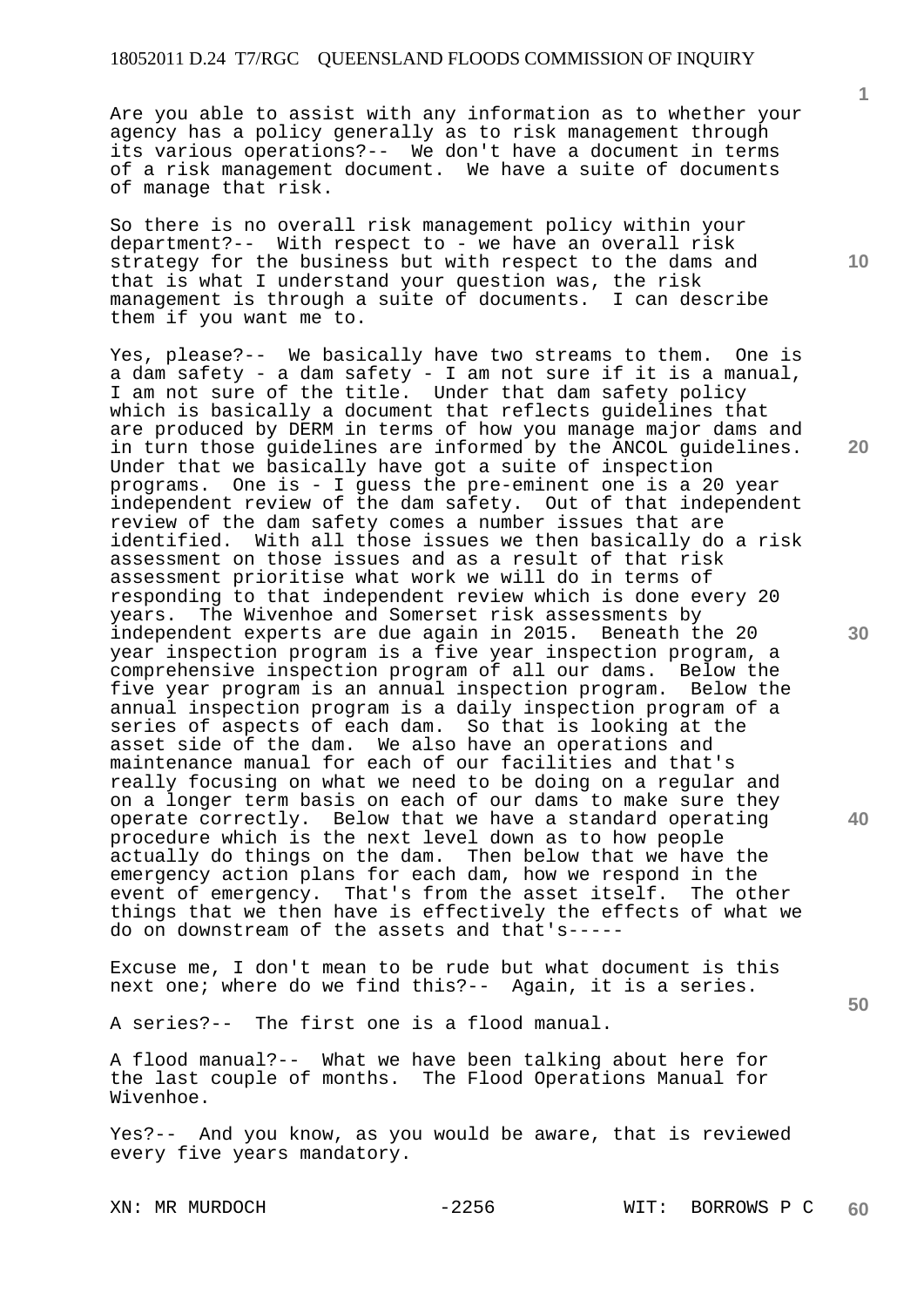Yes?-- Plus a review after every major event. We have then the flood studies that I referred to when I was talking to counsel assisting in terms of the 1990, '95 study and there was one done subsequently to that. Out of all those is basically how we manage the risks of the business with respect to the dam. Just with respect to the dams.

So, in terms of physical and mechanical components of the dams you outlined the various tiers in the risk management structures for them so we can put that to one side but so far as operational issues are concerned it does seem that you don't have a Risk Management Plan, you have standard operating procedures?-- Well, they are basically built around managing risk in terms of how you do it. That is basically how they are developed. The one above that is the Operations and Maintenance Manual in the hierarchy. Both of those take into account, you know, what sort of risk we are trying to address.

Is it not the case that there are many inherent tensions in the way in which the Wivenhoe Dam is operated? For example, there is the tension between it being a water security function and a flood mitigation tool? Isn't it the case that there are also discretionary elements that relate to when water is released and the volume at which it is released?-- Are you now talking about the operations of the Flood Manual?

No, I am just talking about the fact that there are tensions between the various aspects of the operation of the dam, flood mitigation on the one hand versus water security. There is a tension there, isn't there?-- Well, the tension with respect to maybe what sort of level do you want to deal with it but not in terms of how you operate it.

Then there are tensions in relation to managing flood events or prospective flood events and those tensions are do you hold water in the dam or you release early? Do you release suddenly or do you release over a longer period? There are all those questions, aren't there?-- I am not qualified to deal with that technical aspects of that question. It is really what you are getting at there I guess is the release strategies under the operations manual. That has been aired quite a bit over this Commission's hearings but that's really not for me to answer. That's really more for the technical people to respond to.

What I am interested in is where you have different consequences for different possible actions that are taken in relation to the operation of Wivenhoe Dam?-- Well, that's effectively - if you are talking about in a flood event, that is effectively reflected in the priorities for what we are trying to address in the manual.

**20** 

**1**

**10** 

**40**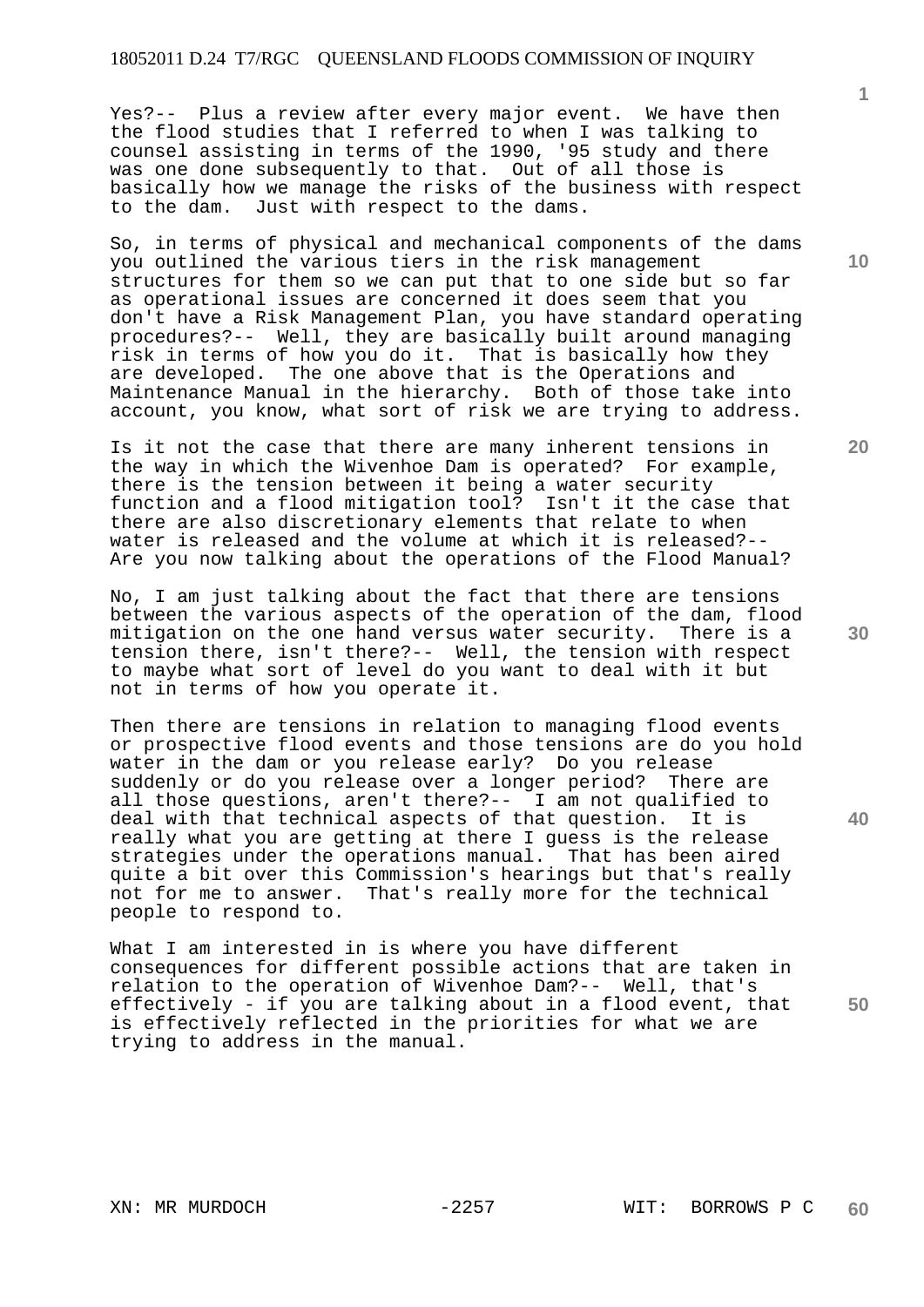With respect, the manual is couched in terms of operating procedures and it appears to operate in the absence of any overarching risk management strategy, doesn't it?-- I don't agree with that.

You don't?-- It is basically built around those four strategies that are in the operating manual. So that the sorry, the hierarchy, you know, the protect the dam safety, number 1; manage urban areas, number 2; look after the rural communities, look after the - in the environmental aspect. So that's the design - that's the actual policy - that's behind the strategies. That's what we're trying to achieve in that hierarchy, which is a risk-based approach.

And in relation to other key matters that bear upon risk in the operation of a dam, take, for example, the notice or lack of notice that you pay to predictions of above normal rainfall?-- It is not my space.

No, but - I am interested in where do the people who manage these operating procedures go to to say, "Well, look, this is our risk management policy. This is where I will find the answers to the higher level questions. Do we take into account rainfall forecasts? Do we risk a flood to urban areas by not releasing water earlier?"?-- In my view that's laid out in the manual.

So we look to the manual for all of these things?-- For those things you have described.

I see. Okay. You see no need at all for any risk management plan for the operation of Wivenhoe and other dams?-- We do have, as I have tried to outline.

Now, in relation to the flood engineers as a group you were communicating with during the event, they're stationed in a facility in the Brisbane CBD, is that the case?-- That's correct.

And has there been, during your time in your position, any consideration given to the appropriateness of having those persons based in the Brisbane CBD as distinct from out - at or near the dam?-- No.

And-----?-- In fact, we have just reviewed where they will be going to post June.

Yes?-- And we have determined that - a site in the CBD for that. Another site in the CBD.

Were you involved in that determination, or were you-----?-- In terms of involved in terms of making the decision?

Mmm?-- I didn't actually make the decision. I was aware of how it was happening.

And was there a case put for an alternative put forward that

XN: MR MURDOCH 2258 WIT: BORROWS P C **60** 

**20** 

**50** 

**40** 

**1**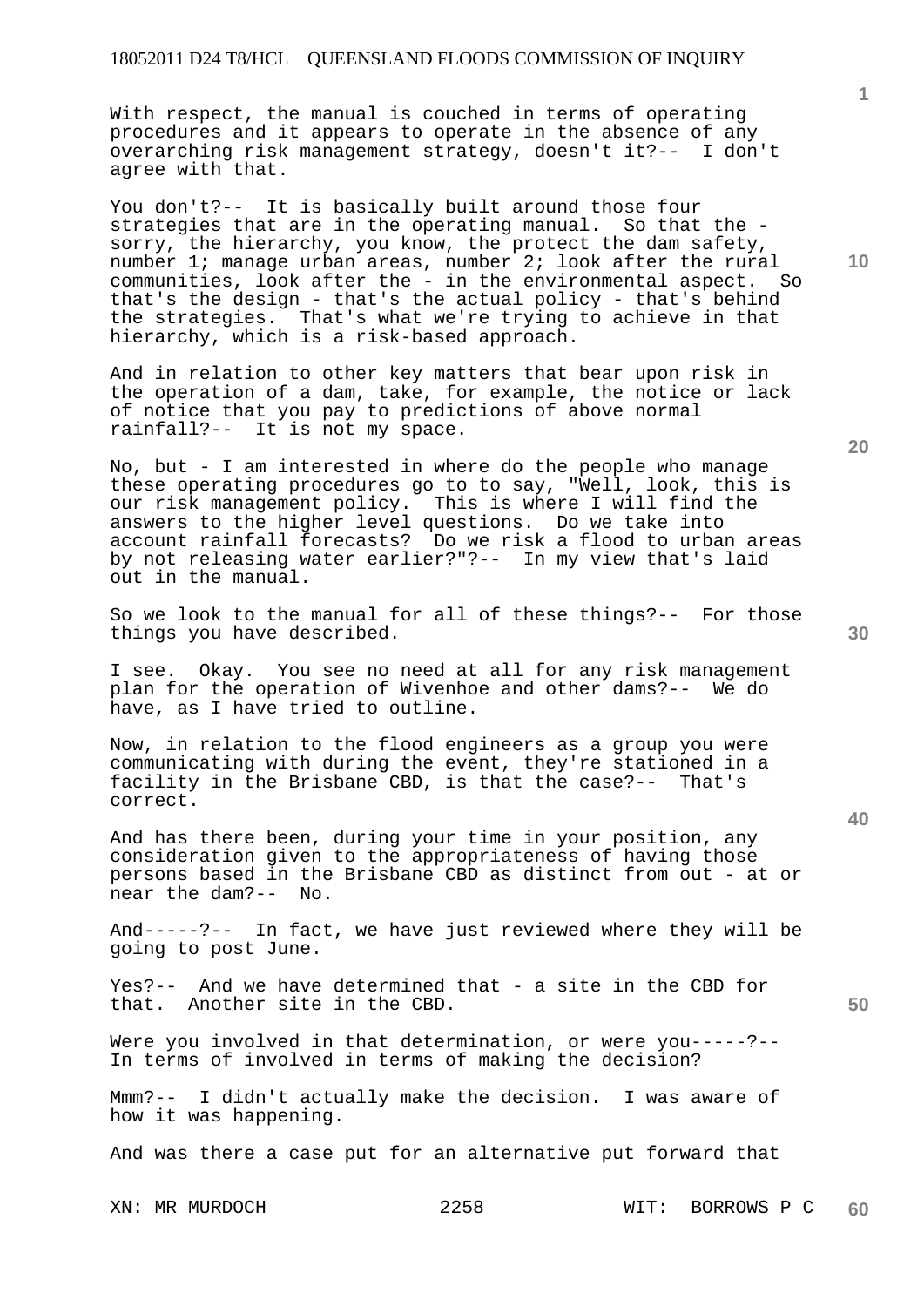**1** they should be relocated to an area near to the dam?-- Not specifically to me. Well, not specifically to you but do you know whether that was considered, or was it-----?-- No, I don't know. -----assumed it will just be a relocation in the CBD?-- I am not aware. I am not sure.

Nothing further, thank you.

COMMISSIONER: Thank you. Mr Flanagan?

MR FLANAGAN: I have no questions.

COMMISSIONER: Mr MacSporran?

MR MacSPORRAN: I have nothing, thank you.

MS McLEOD: No questions, thank you.

COMMISSIONER: Coming back, anything, Mr Ambrose?

MR AMBROSE: Not at the moment.

COMMISSIONER: Mr O'Donnell?

MR O'DONNELL: If there is nothing from the Commission or the Assistants?

MR CUMMINS: The only question I have, Mr Burrows, is where would I find the information as to the risk that - risk to the<br>dam when the water level was allowed to rise to 74? Where dam when the water level was allowed to rise to 74? would I find that information?-- It is basically behind the development of the manual itself. I don't know what document that would be in but the development of the manual is where that would come from.

Okay. Mr Allen the other day told us he doesn't have that information?-- Mmm.

So that's in your system somewhere?-- The 74 trigger - are you talking about where does 74 - is the question where does 74 come from?

Well, just to give a slight bit of background, which I didn't intend to do but I am curious as to why 74 was selected. I presume it was selected on a risk basis. In other words, that we allow it to fill to that to diminish the risk to Brisbane of flooding while we accept an increased risk of the dam overtopping and losing the dam, which is a catastrophe beyond all our imaginations?-- Mmm.

What element of risk of overtopping have we accepted?-- 1 in 100,000 at the moment.

Mr Allen informed us the other day that you couldn't get a 1 in 100,000 through from a 74 starting level?-- Well, again, I

**30** 

**10** 

**20** 

**50**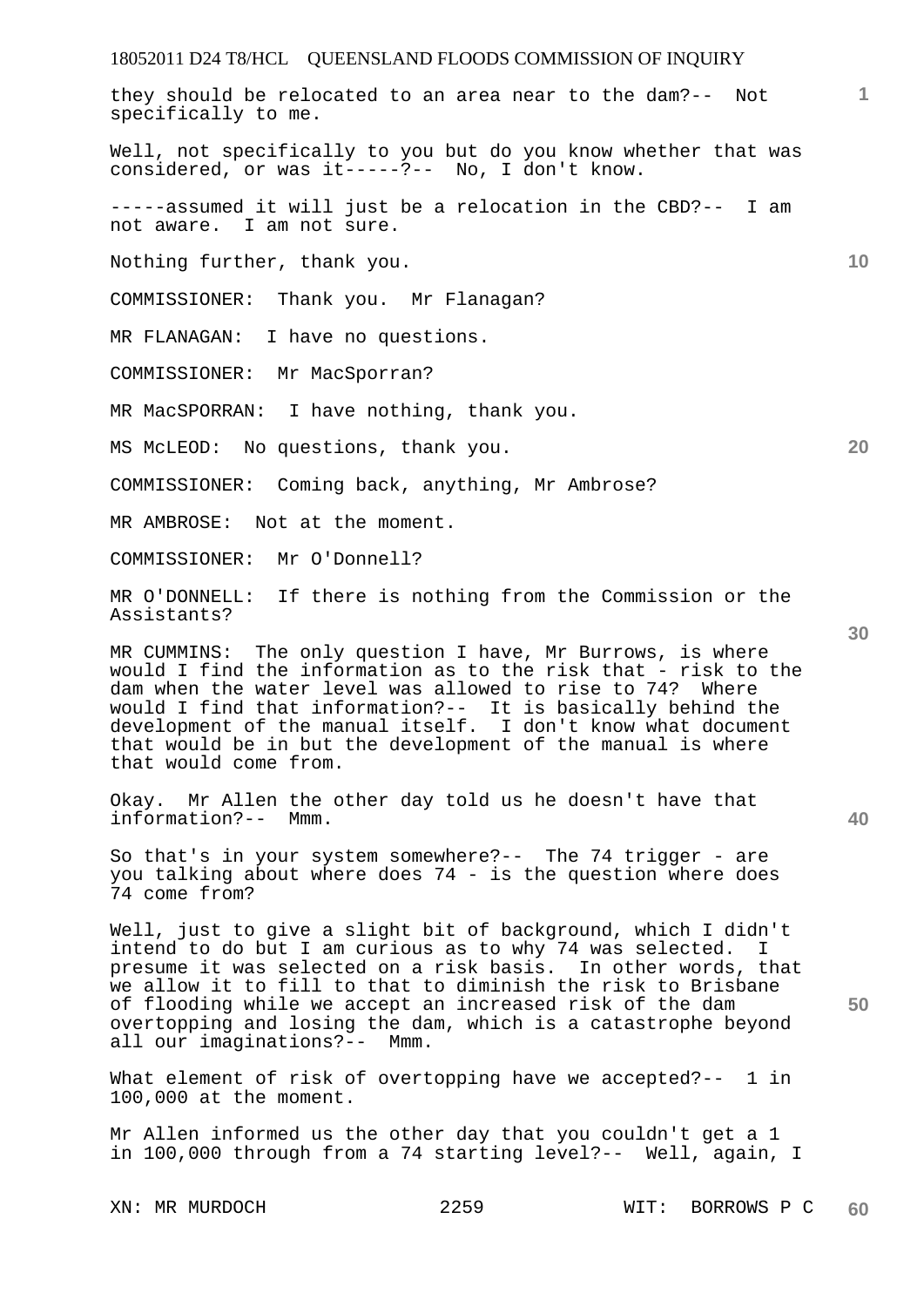can't answer it, I am sorry. That's the advice - the advice I had is that we basically had - the dam currently could pass a 1 in 100,000 event.

Okay, thank you.

COMMISSIONER: Mr O'Donnell?

MR O'DONNELL: Can I ask you a couple of brief questions about the North Pine Dam. There has been a proposal raised in the Commission hearing whether the North Pine Dam should be - its current use should be changed so it becomes a flood mitigation dam. In other words, you lower the full supply level so it has got flood mitigation capacity within the dam. Does Seqwater have a view on that?-- At the moment we don't have enough information but I can say what we're considering. There is two aspects to, I guess, the issue downstream of North Pine Dam. One is the road downstream in terms of cutting the road, which is cut very frequently, and the other is the question about whether we actually look at the impact on properties downstream. I wrote to the local council in February. Actually, I responded to a letter from the local council in February where they asked if we would consider lowering - lowering the dam. I first of all laid out the response in terms of what our responsibilities were and what they weren't. But with respect to the actual decision, I asked them what sort of standard of protection they were looking for downstream of the dam, because the letter was prompted on the back of the 2011 flood which the flood reports sort of rated at somewhere between a 1 in 200 and 1 in 500 event, and the question I asked of the council was what level of protection are you seeking because that actually will lead to a determination about what sort of level you might consider lowering to. But, again, the processes we have got to go through are similar to Wivenhoe. We need to do the flood modelling downstream. We have done - if I go back to how I answered the Counsel Assisting on Wivenhoe, we have done the part A of that, which is the outflow parameters. We haven't done any of the modelling downstream but we have been talking to Pine Rivers and expect to have that finished in about a month's time. But where that starts to lead to, North Pine Dam is a - its full supply level holds about 215, 214,000 megalitres. The 2011 event was just over - when I say - did I say 214,000?

Yes?-- The event was about 200,000. So we would be talking about a significant flood component to actually manage a flood of the size of 2011. And I guess, just to put it into a cost perspective, North Pine Dam has got a yield of 60,000 megalitres, or thereabouts, and, you know, that will change the result of this event. But if we were to lose a fair component of that, then obviously we have got to replace that by somewhere else. So there is a significant cost in that decision as well. So they are the kind of things that we have been thinking about, but we haven't got enough information to

**10** 

**1**

**20** 

**30** 

**40**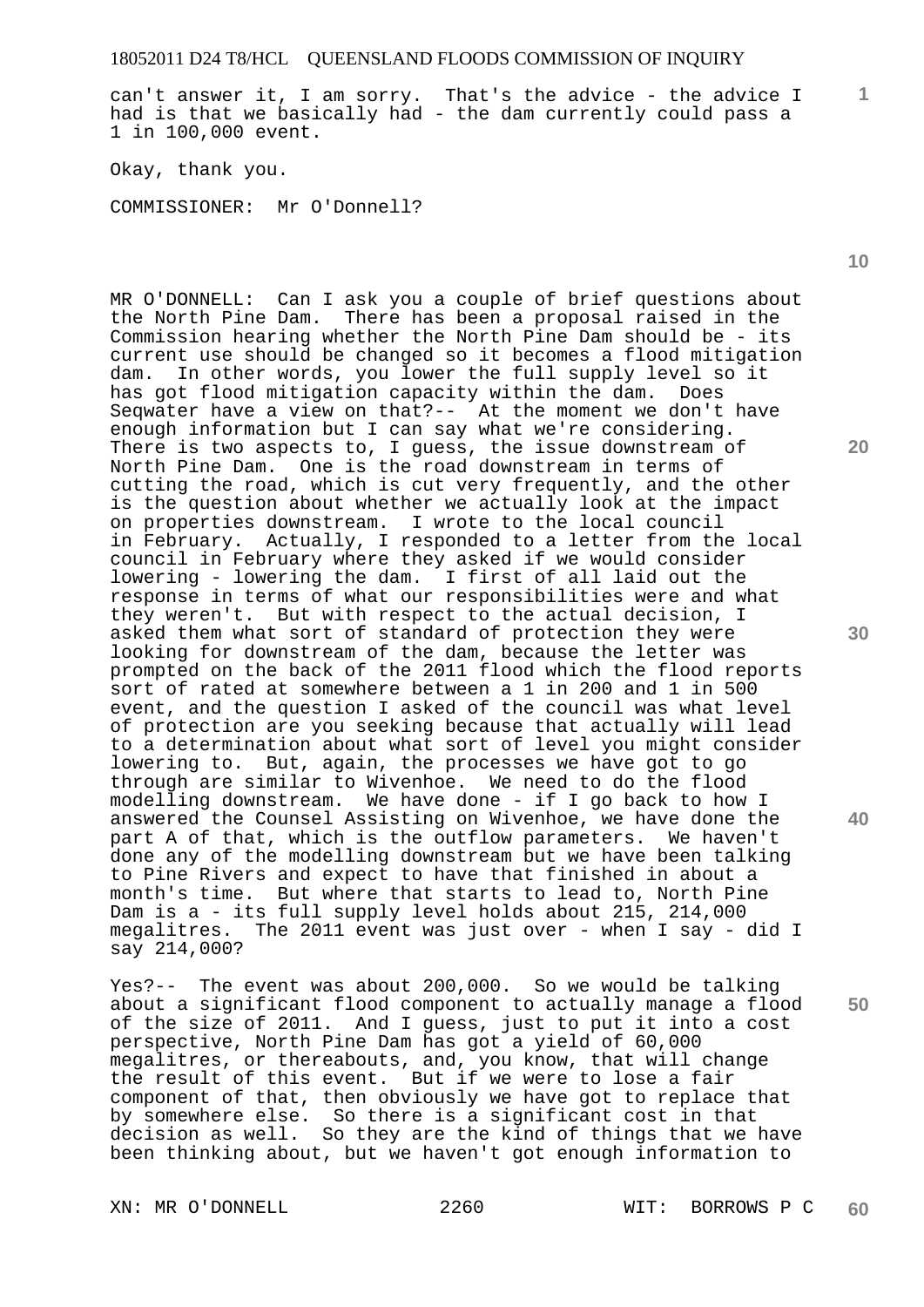make the call on that yet. With respect to the other question about the flood immunity of the road downstream, there is three separate catchments that go into that road, the dam is just one of those, albeit the biggest one, about 85 per cent. The road will go out on just the uncontrolled catchments, so that's fairly problematic as well. The long-term answer for that is certainly to raise the road.

Another issue has been raised about North Pine which is a suggestion that when there is a flood event some land owners in the area can be cut off and the only vehicular means out is over the North Pine Dam itself but currently Seqwater doesn't allow members of the public to pass vehicles over the top of the dam?-- That's correct. And the reason for that is that through the - through a flood event it is obviously an operating work site and we have the operators actually are on that - on that - you know, what would be a roadway all the time through the event or a large portion of the time through the event. We have got a lot of back-up levels in terms of how we open the gates at our gated spillways and in the case of North Pine, the last level of safety, if you like, requires us to put shafts through the top of the dam. So you actually couldn't physically pass. But I guess something we would be open to and open to dealing with would be, you know, an emergency access for ambulances or firees, or whatever. But as a general alternative access, if a flood route is cut off, it is too dangerous.

All right. Thank you. That's all I have.

COMMISSIONER: Thank you. Mr Callaghan?

MR CALLAGHAN: No there is nothing arising. May Mr Borrows be excused?

COMMISSIONER: Thanks, Mr Borrows, you are excused.

WITNESS EXCUSED

MR CALLAGHAN: I call Barry Dennien.

XN: MR O'DONNELL 2261 WIT: BORROWS P C **60** 

**50** 

**10** 

**20** 

**1**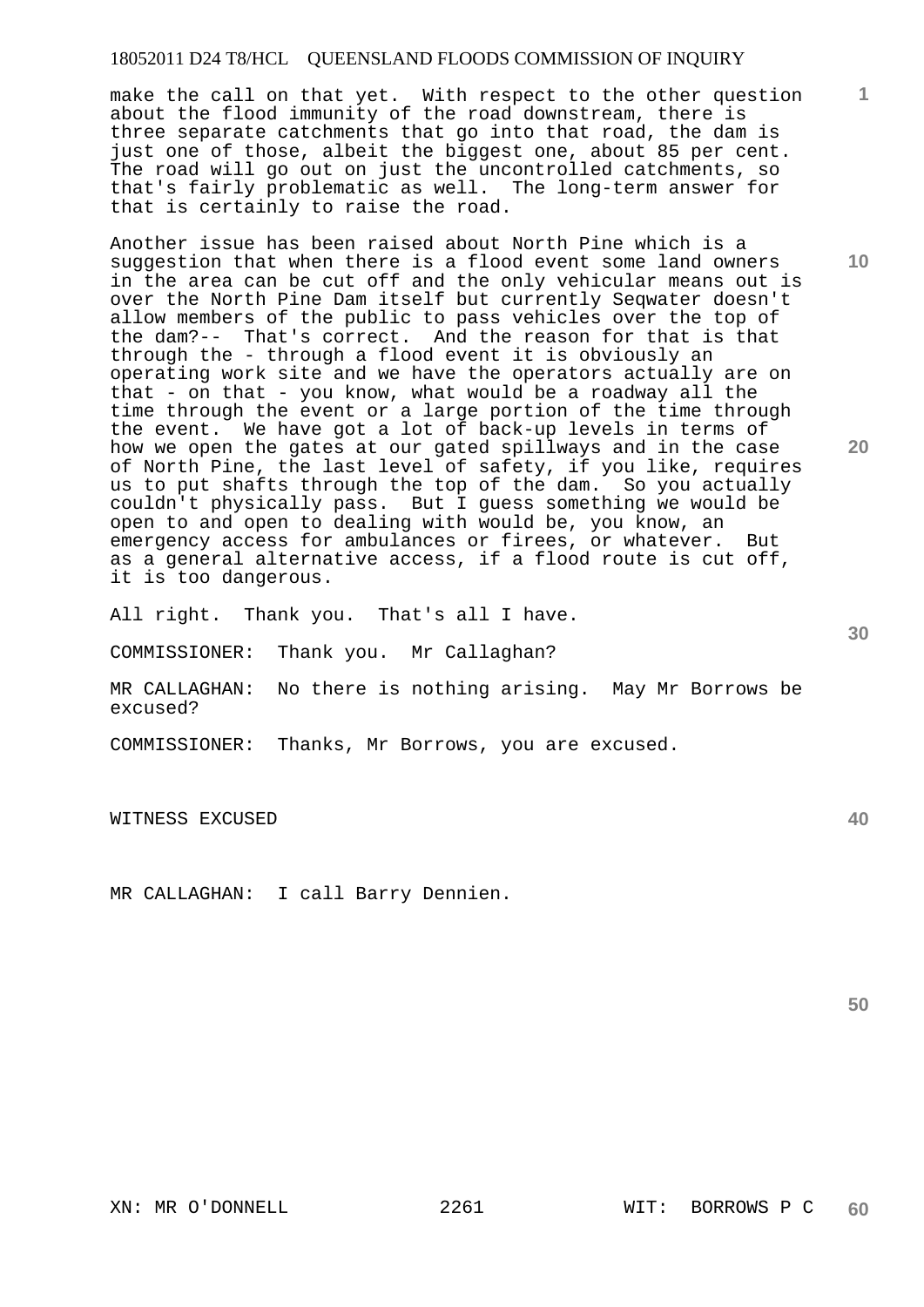BARRY KEVIN DENNIEN, SWORN AND EXAMINED:

MR CALLAGHAN: Could you tell the Commission your full name and occupation, please?-- Barry Kevin Dennien, CEO of the South East Queensland Water Grid Manager.

Mr Dennien, you have prepared a statement for the purposes of the Commission signed on the 5th of April of 2011, is that correct?-- Correct.

And attached to that statement are some thousands of pages of annexures, is that correct?-- Correct.

I tender that.

COMMISSIONER: Exhibit 417.

ADMITTED AND MARKED "EXHIBIT 417"

**30 40 50**  MR CALLAGHAN: Can you just in brief compass give us an outline as to the role of the South East Queensland Water Grid Manager with emphasis upon where it stands in relation to the Minister and DERM generally?-- The South East Queensland Water Grid Manager is a State owned government body. We main function is to, if you like, strategically operate South East Queensland Water Grid for - to ensure water supply security for south east Queensland, that's drinking water supply, recycled water and raw water, primary function. We have some functions that support that, and that is the - we hold contracts for purchase of services to treat the water that we have - that we own, we own that drinking water supply. We have service contracts to have that both stored, treated and delivered, and we have delivery contracts for wholesale customers, they being the council owned water businesses, some power stations and a series of small farmers. Another supporting function to that is because of our role of overseeing the operation of the water grid, we have an emergency management function, we have a communications function. The second part of the question, if I have heard it correctly, was about our role specifically in relationship with the Minister and DERM. The Minister is our shareholding Minister. We have two shareholding Ministers, the Treasurer and Stephen Robertson at this stage, Minister for Water. The role we have with both those Ministers is to supply performance operating and strategic plans on a yearly basis, we have a role of ensuring any issues that occur through the year that impact or are critical issues for us in performing our duties under legislation we would normally brief the Minister. There has been a regular monthly meeting with the Minister where I sit in unison with the other chairs - sorry, the other CEO of the other water utilities where we meet the Minister jointly. I suppose the other function where we do

**1**

**20**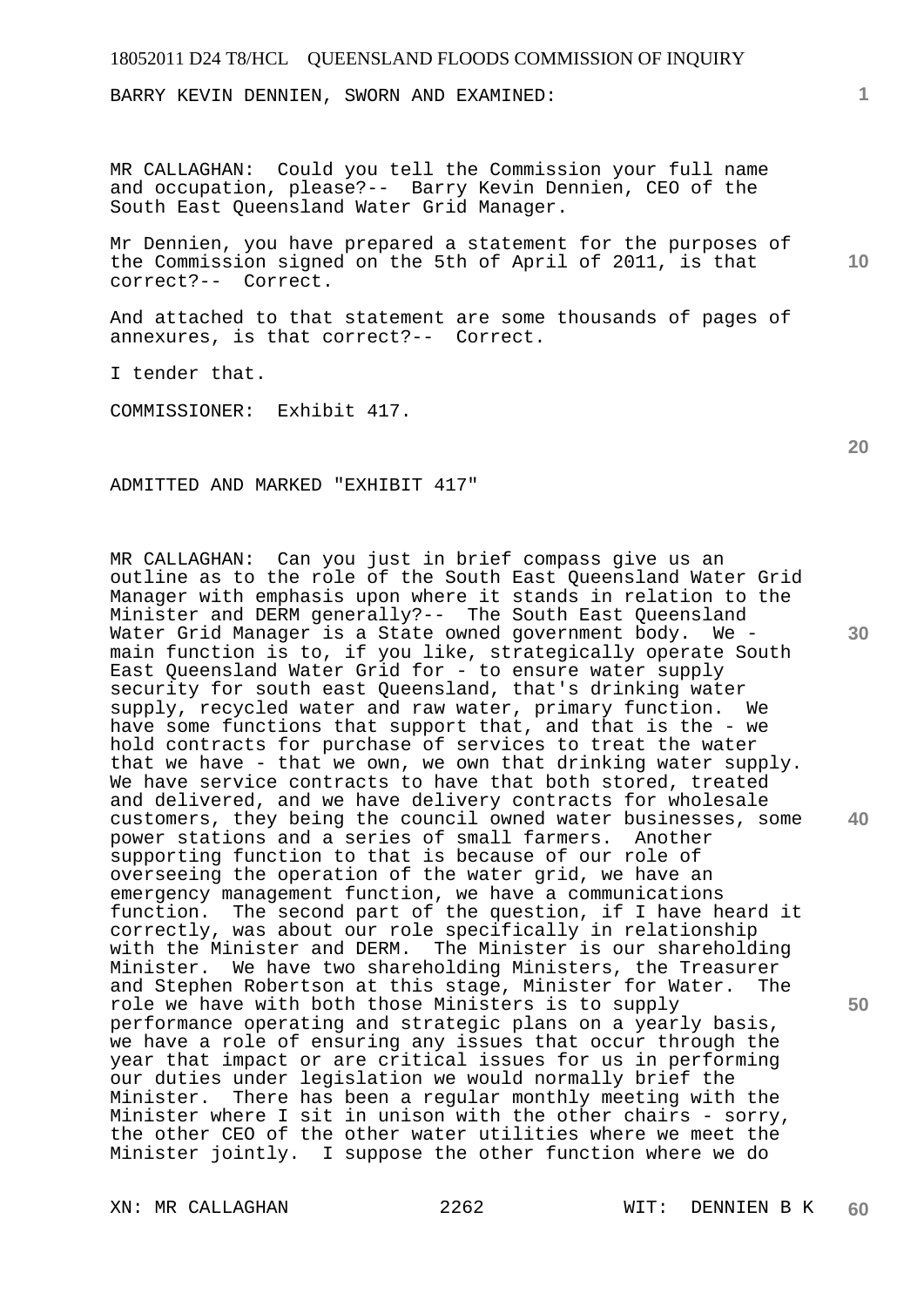have a role with the Minister's office is the communications acting as a single point of call for communications across the water grid. There are times we're involved with joint media releases with the Minister or press statements with the Minister and at times we're involved with the Minister's office around that.

I want to come back to the communications function in a moment but can we start with the events which you begin to describe in paragraph 46 through to at least 52 and following of your statement? You can assume that by now we're all fairly familiar with what was involved here. It is correct to say that it was your staff that drafted the relevant correspondence of the 25th, including the media release drafted for the Minister's purposes that day, is that right?-- That's correct.

And that included the correspondence that was, in effect, going to be sent back to you, is that right?-- Yes. That drafting did involve, my understanding, some officers within DERM as well.

If we move forward then to the 13th of December, and paragraph 63 of your statement, you refer to a briefing of the Minister on that date, and I think if we go to the annexures to page 2,165, we see some - it is probably 2,162 is the start of the minutes of the meeting of the 13th of December, is that right?-- I am just checking that on the screen. It is not on the screen as such.

Take your time?-- Thank you. That was 216-----

2,162 is the starting point?-- 2,162. Correct, they are the minutes.

Okay. And it is noted at 2,165, towards the bottom of the page, that the Minister was welcomed into the meeting and we can read for ourselves what's recorded there over on to 2,166 as to that which was discussed. Is the third bullet point on 2,166 a reflection of conversations arising from the correspondence which had been initiated on the 25th of October?-- At a very summary level, of course.

All right. Is there any record of actually what was said to the Minister at that time?-- The only record is my recollection that I put in my submission.

In paragraph 63?-- I will just check. Yes, paragraph 63(c).

**50**  Roman (i) to (vi) concluding with the observation that a small reduction in the dams would have reduced the inconvenience of bridge closures, and so on. That's where that paragraph concludes?-- Paragraph (c)(i) through (vi).

That's right?-- Yes.

So there is no other record of any other conversations with the Minister on that day?-- No.

XN: MR CALLAGHAN 2263 WIT: DENNIEN B K **60** 

**30** 

**40** 

**20**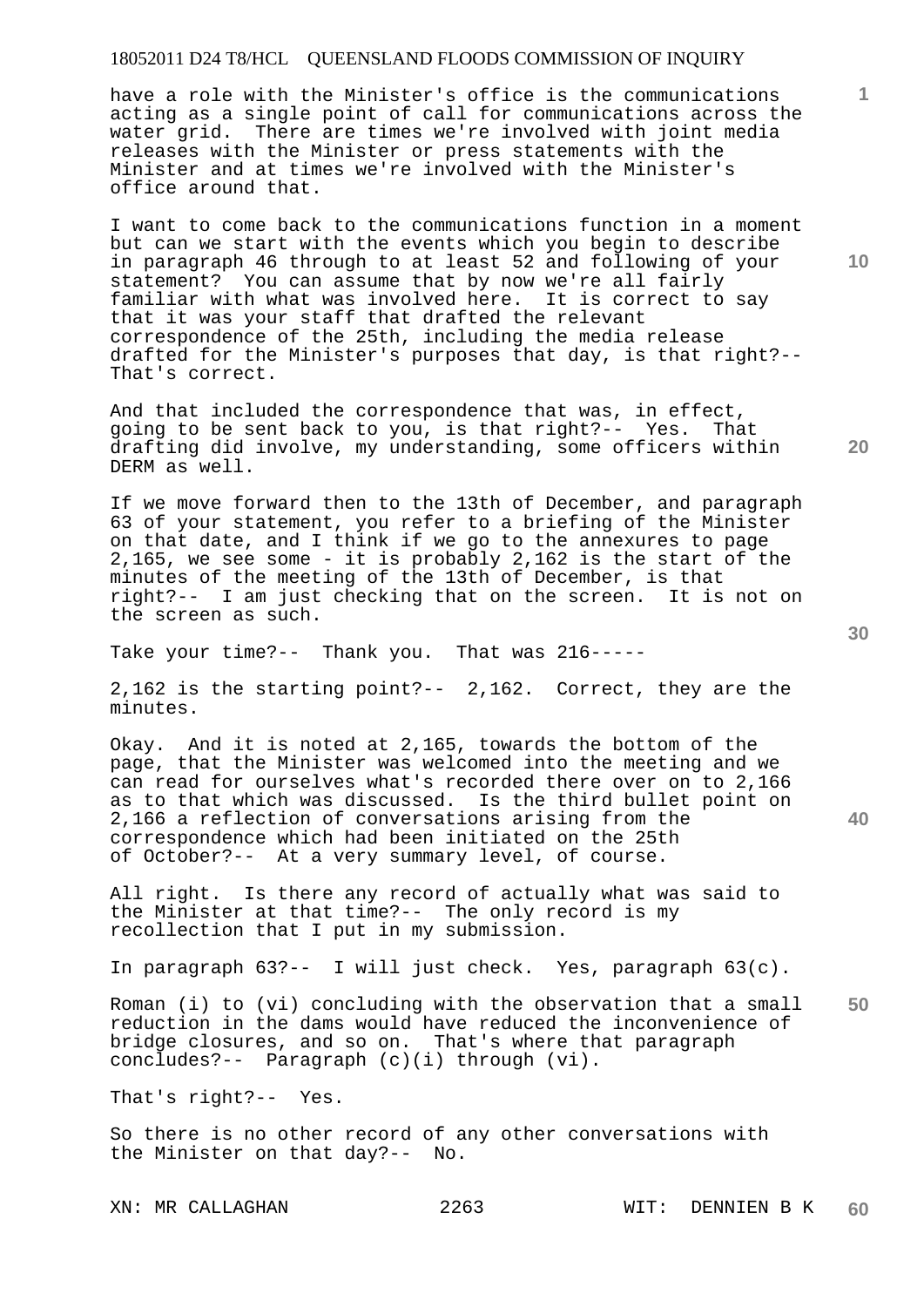Okay. Well, then we move forward to the 24th of December. And, again, we can read for ourselves what you've recorded in your statement, and we have, you can assume, other statements and exhibits from people who were involved in communications on that day, such as the Water Commissioner. Suffice to say there was an intense burst of activity in relation to this project on that date. You would agree with that?-- It was the conclusion of a final written formal notification to the Minister, but it would be fair to say there was activity right through the whole period from when it first started with our letter on the 25th of October, including activity on the 13th verbally briefing the Minister, and from the 13th through to the 24th there was activity most days with regards this matter.

Where do we see that?-- The-----

Where do we learn about the activity of the 13th to the 24th?-- I make note - I will just check - I make note that in the submission by the Water Grid Manager on the 4th of April 2011 - so this is the submission by the - the South east Queensland Water Grid Manager. I will just find it. In that submission we also detailed out this period of time.

All right. Do you have a page reference?-- Yes, I am just getting that. Bear with me. Yes, in paragraph 74, which is the same spot as the paragraph mentioned in my own submission straight after the board meeting with the Minister on the 13th, we talk about there - and I will quote: "In that period between the 13th of December 2010 and 24th December 2010 the Water Grid Manager was involved in a lengthy set of email correspondence concerning the lowering of the dam water levels at the Hinze Dam so that we could work on the dam wall. The Water Grid Manager was also involved in this distribution of an email of a TSR" - TSR is the document that's known as a Technical Situation Report, that's referred to in the communication protocol that was put in place in October/November 2010 at the request of the Premier with regards the operations manual of the Wivenhoe, North Pine Dam. So the Premier requested that a communication protocol be established around that. That protocol calls up a TSR which, sorry, is a technical situation report. I will continue-----

Just specifically relating to this project, which included the suggestion that the level of Wivenhoe be lowered to 95 per cent, what was done between the 11th and the 24th?-- On the 13th and 24th there were a series of emails between our business, Seqwater - just putting in context here, during that period there were continual releases of water from the Wivenhoe Dam-----

I don't want context at the moment; I just want to know where we find the documents that tell us what was happening between the 13th and the 24th?-- I refer to those documents here within this.

In the submission?-- In the - I refer to it in that paragraph

XN: MR CALLAGHAN 2264 WIT: DENNIEN B K **60** 

**10** 

**1**

**20** 

**30** 

**40**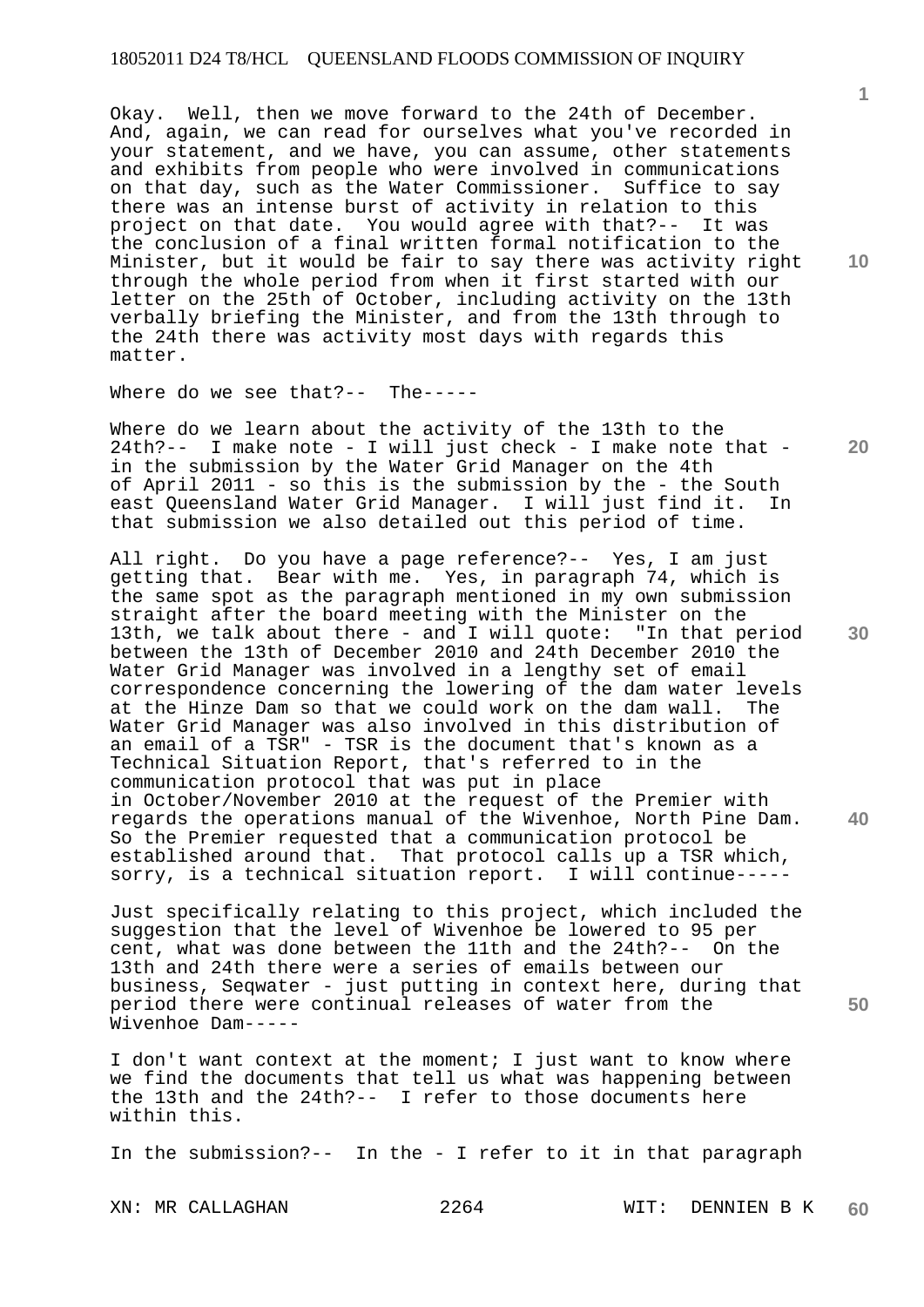there. I have not those documents but I can quite easily obtain those documents.

Were they not the subject of a requirement from the Commission? Are they included in the submission?-- The submission by myself?

**10**  Are they included in anything that's been provided by the Water Grid Manager?-- My understanding it may be required it may be supplied in the - by one of the members of the Water Grid Manager, one of the staff members, yes.

All right, thank you?-- Yes.

That would be Mr Spiller?-- Yes.

Thank you. In any case, to come back to my original proposition, irrespective of that which had occurred between the 13th and the 24th, there was a fairly fast turnaround of correspondence on the 24th. You would agree with that?-- As I said, the correspondence has a path starting from the 13th.

No, just agree with me, please, that there was a fairly rapid turnaround of correspondence on the 24th itself?

COMMISSIONER: Well, you don't have to, but respond to the question?-- I don't want to be pedantic about it but there was activity on that correspondence on the 24th, yes, I agree with that.

MR CALLAGHAN: Let's just agree on that?-- Yes, I agree with that.

Let's just agree on that and move on?-- Okay.

There was activity on the 24th. The nature and frequency of the activity will speak for itself. Who was doing what at that stage to actually determine whether or not the level of Wivenhoe would in fact be lowered? Whose responsibility was that?-- The question - if I can just be clear with the question.

Yeah?-- Whose responsibility was it to?

See that it actually happened?-- To see that it happened?

Yes?-- The lowering-----

Yes?-- I think the responsibility of lowering the dam level would be the operator, Seqwater.

All right. So what was your contribution during that process of correspondence on the 24th?-- Our process was to allow permission to use some of the water that was below full supply level or full supply level and below which was our water water supply giving permission for some of that to be discharged, which in fact has the effect of lowering the full supply level. So giving operational flexibility to Seqwater

**30** 

**20** 

**50** 

**40**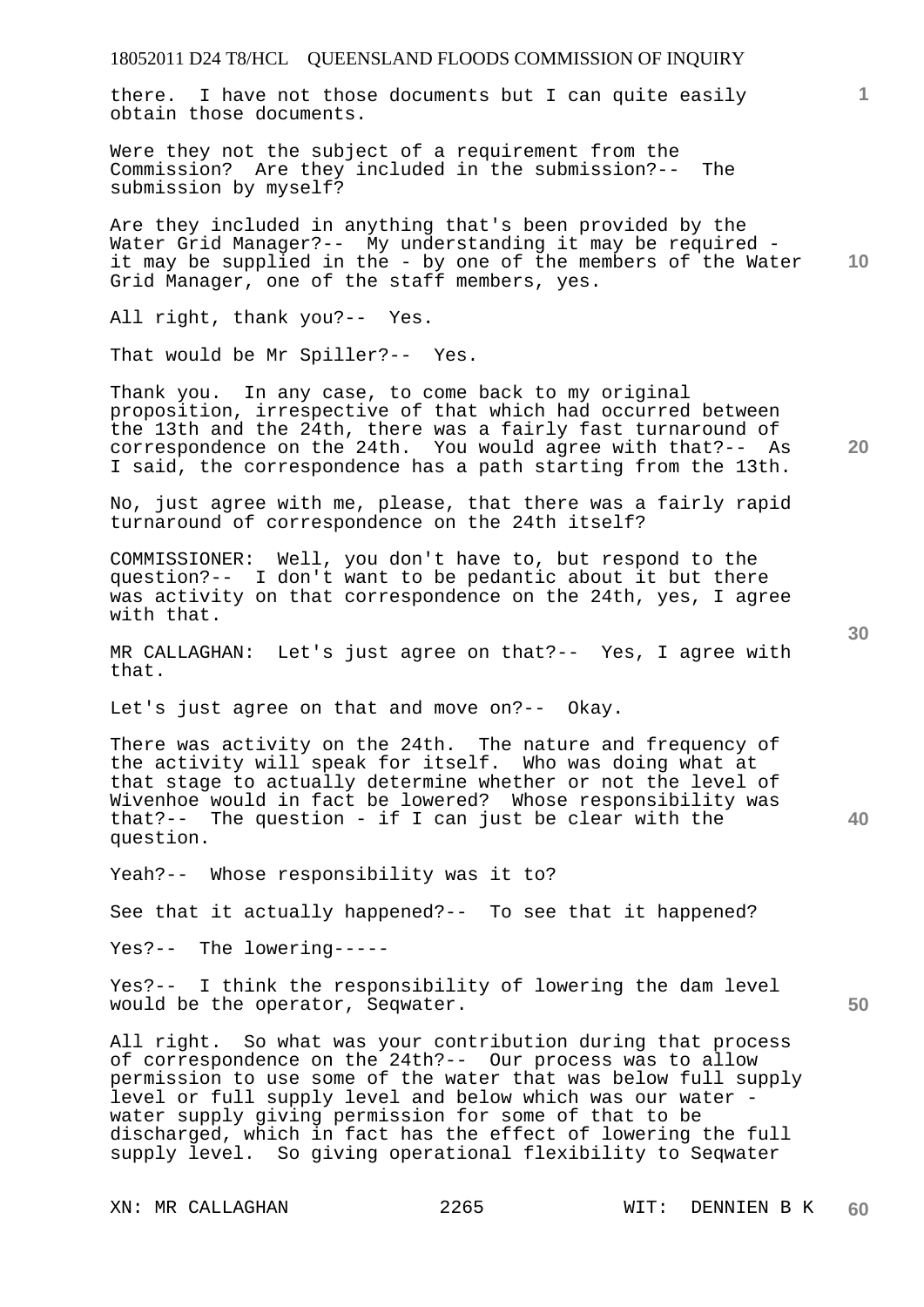to be able to lower that level.

All right. And why was it happening in particular at that time?-- Well, I mentioned a little earlier that through that period - and I have got the exact dates here - for that week from around the 13th through to the 17th there was quite there was a rain period inflow period and there were releases happening most days through that period. In fact, that period really highlighted how the - and we're talking - I will have to put context around this - it is important - the releases were in the W1 range - and I won't explain W1 for the operations manual - W1 is a low release which really is  $about---$ 

We know what W1 is?-- Okay. I just wanted to be clear. So for the W1 range through that period that's what the releases were in. It was interrupting bridges, closing bridges, roads, et cetera, and having the small reduction, which is the five per cent reduction, it was shown that that may provide some assistance in minimising that community impact.

Right. So the fact that a decision had apparently been made not to proceed with this plan was not something of which you were aware, I take it, on the 24th?-- I just didn't quite understand that question.

You weren't - as at the 24th of December, you were not aware that a decision had been made by the Minister not to go down this path?-- No, I wasn't aware that the Minister had - just to clarify, not to go down the path of dropping the level below the full supply level?

To 95 per cent?-- To 95 per cent, that I wasn't - no, I was not aware that the Minister wasn't going down that path, no.

**50** 

**1**

**20** 

**30**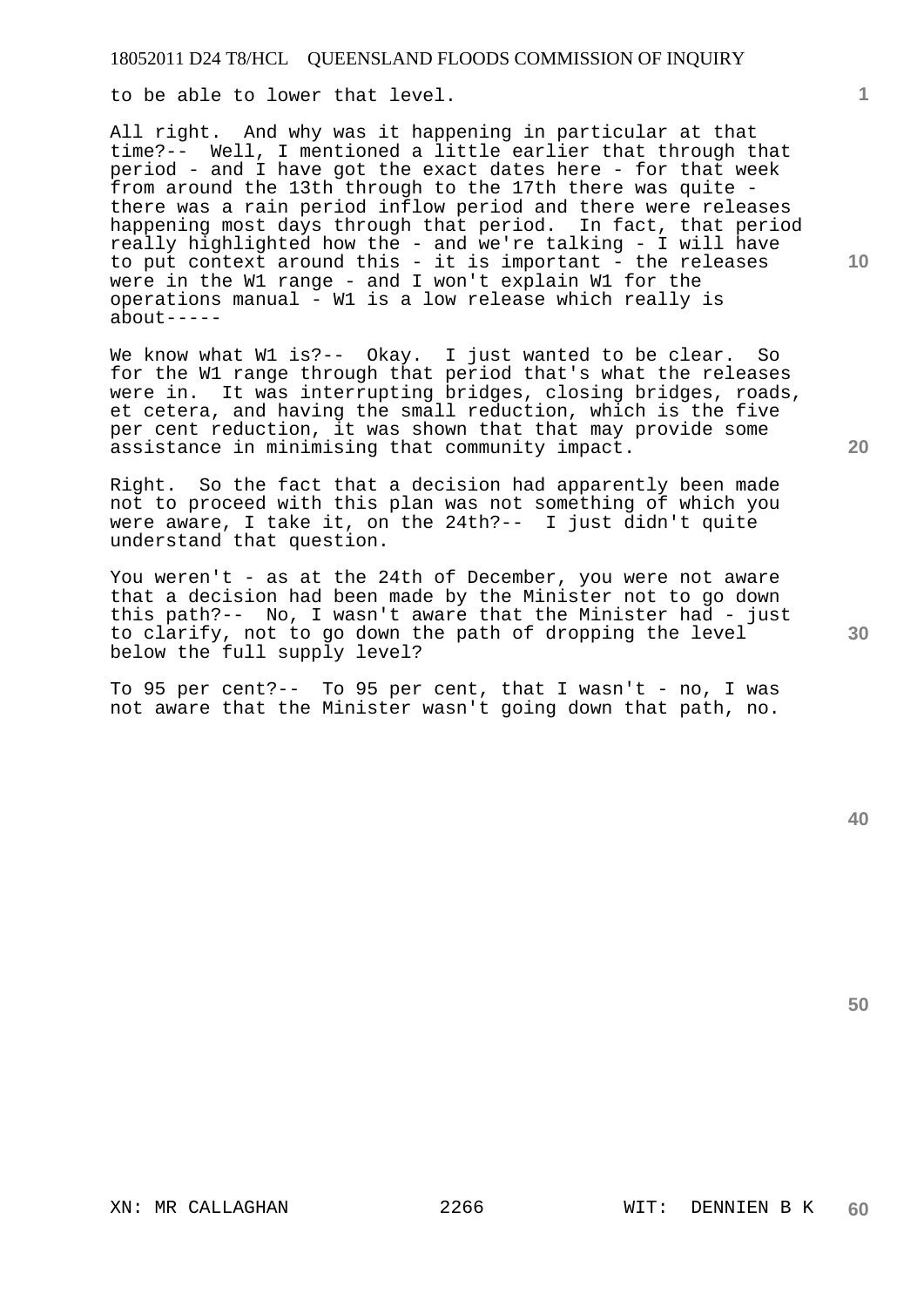Can I take you to 12C of your statement?-- Mmm. Yes.

Where you speak to the protocol which requires you to track information dealing with flood water releases. Can you explain to us what you or your organisation adds to that process of communicating flood information or information about flood water releases to other parties. You say you coordinate it and you have to centrally track it. What does that mean in practice and why is it a good thing?-- Okay. I - just referring at this point to the protocol. The protocol that the Premier requested I referred to earlier, requested sit in unison, in concert, if you like, with the Flood Operations Manual, the SEQ Flood Operations Manual for Wivenhoe and Somerset. The protocol, in fact, has three - it is very clear on the protocol it talks about three processes for communication. The first process is monitoring and assessment. That, in brief, in summary, that monitoring assessment is the technical assessment. We have no role in that first stage of communication. That is a role for the flood group within Seqwater, the flood team with BOM and with the Flood Management Centre like Brisbane City Council. It is a technical communications and it is called monitoring and assessment. We have no role there. I want to be clear about that.

You have been clear. Now, tell us about the next bit?-- The second is briefing and activation. Briefing and activation, as the protocol was intended is really about making sure that during an event there is the appropriate briefing up through the emergency hierarchy within the State Emergency process. It clearly says that local government will brief its own Local Disaster Coordination Committees who will, in turn, brief the District Disaster Coordination Committees who, in turn, brief the State Disaster Coordination Committee. We do have a role in the second dot point. This role in the second dot point we have is to brief the Director-General of DERM, our process, and indeed that works its way through to the Premier who chairs the State Disaster Management Coordination Committee. We have a role in briefing up through the emergency process through DERM in the document. The third dot point is public communications. We have a role in public communications as well. Our role was to - only around and I will be clear here, there are several other agencies that have a role in public communications but we have one of the roles that is clearly written. Our role in the public communications was around just releases from Wivenhoe and Somerset Dams. So Wivenhoe Dam, the releases making sure the public is fully aware of what the release rates were and that is the role we carried out.

How do you do that?-- We typically do that by a public release, a media release we call it. We were doing that on a very frequent basis during the event. The frequency is really determined by the size of the event.

How do you add to that process, that is to say could not such information be equally distributed by, say, the Flood Information Centre of the Brisbane City Council or the Bureau

**1**

**10** 

**20** 

**30** 

**40**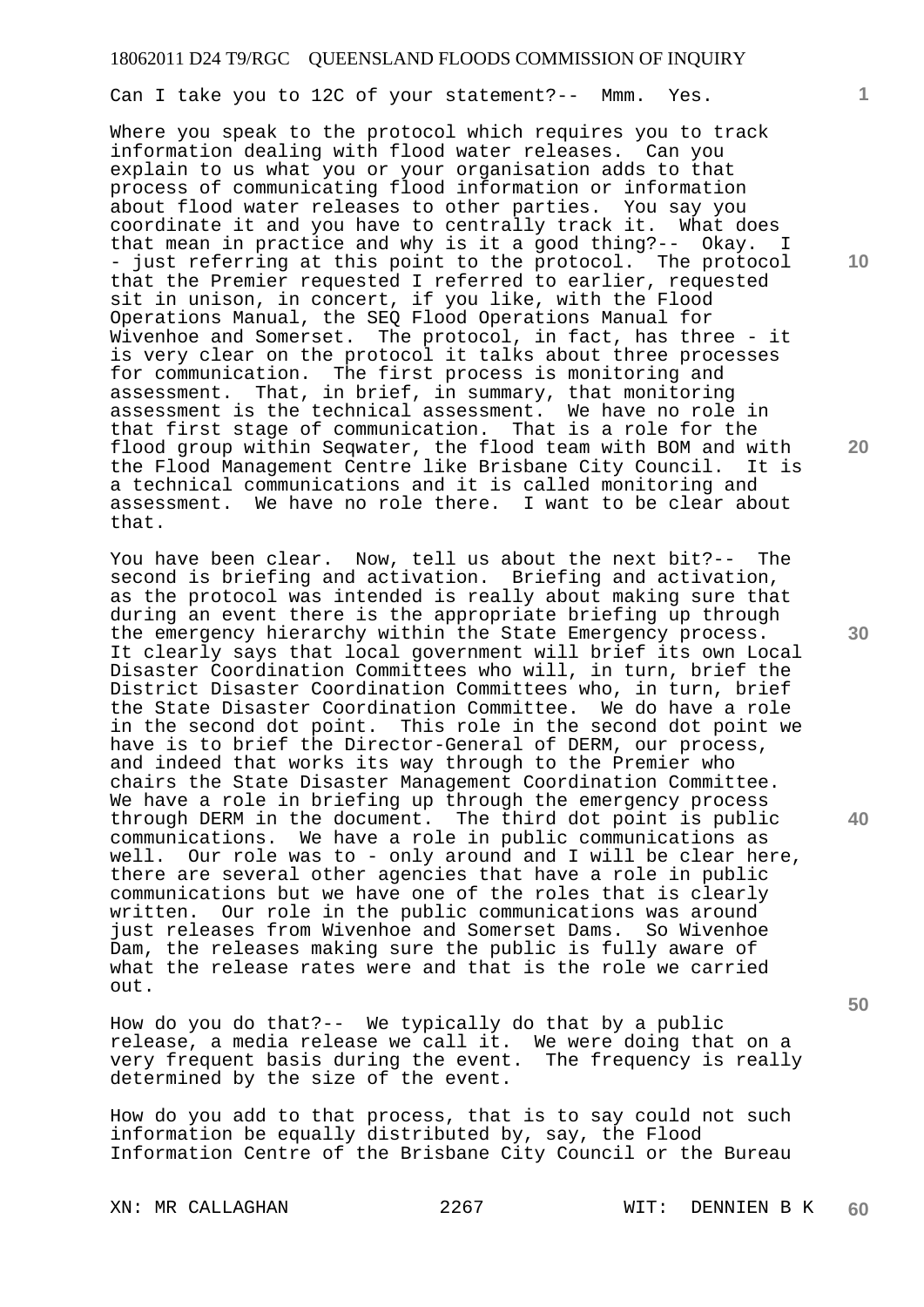of Meteorology?-- The Bureau of Meteorology and the council's Flood Operations Centre in this particular case most likely would have the information around the releases because, remember, go back to that first role, the first role of monitoring and assessment, the technical teams are talking to each other. The technical situation report they produce actually has that information embedded in it. So, yes, they would have the information. However, in our information media releases that we were getting, we were actually putting into the releases situations on the release water from the dams but we were also putting in other information relevant to the water in South-East Queensland, remembering during the event we had large impacts to our water supply, the Mt Crosby Water Treatment Plant was damaged, large areas of the Lockyer Valley water supply were damaged. We were able to put messages in there about water supply, about whether you know you had to boil your water or not. There were more messages than that, that were grid orientated than just the releases from the dam. Mind you, at times the release water from the dam was taking precedence within the media communications.

I take you to paragraph 69A and B?-- This is my statement.

Of your statement?-- 69, yes.

Move forward to January of this year. You identified the fact that in the process involved in determining whether or not the dam level could be drawn down to, as it turned out 75 per cent, there were competing interests, if you like, or at least there was a need to balance the concepts of flood mitigation with water security; you agree with that?-- Correct.

You agree that Seqwater was in the position to carry out the modelling as regards flood mitigation?-- Correct.

There was the Water Grid Manager and the Queensland Water Commissioner who could speak to that in respect of water security?-- Correct.

For our purposes now, and in particular with a view to our interim report, is there anything that is meaningfully going to be able to be said about water security as at the middle of this year which is going to assist in recommendations as to that which might occur during the next wet season?-- I would like to make one comment-----

No, just answer my question, no comments?-- Okay, yes. If the water - if the recommendation from the Commission around the next wet season is to be made I would make a comment that possibly a two stage or two time step process should be looked at. What I mean by that is that to do a - from a water security point of view it makes a difference. If it is only a one year dropping of a level, if it results in a dropping of a full supply level, if it is a one-off drop that makes a difference to a permanent drop forever.

Assume for the purposes of this exercise that we are talking about a recommendation or we are only talking about the next

**10** 

**1**

**40**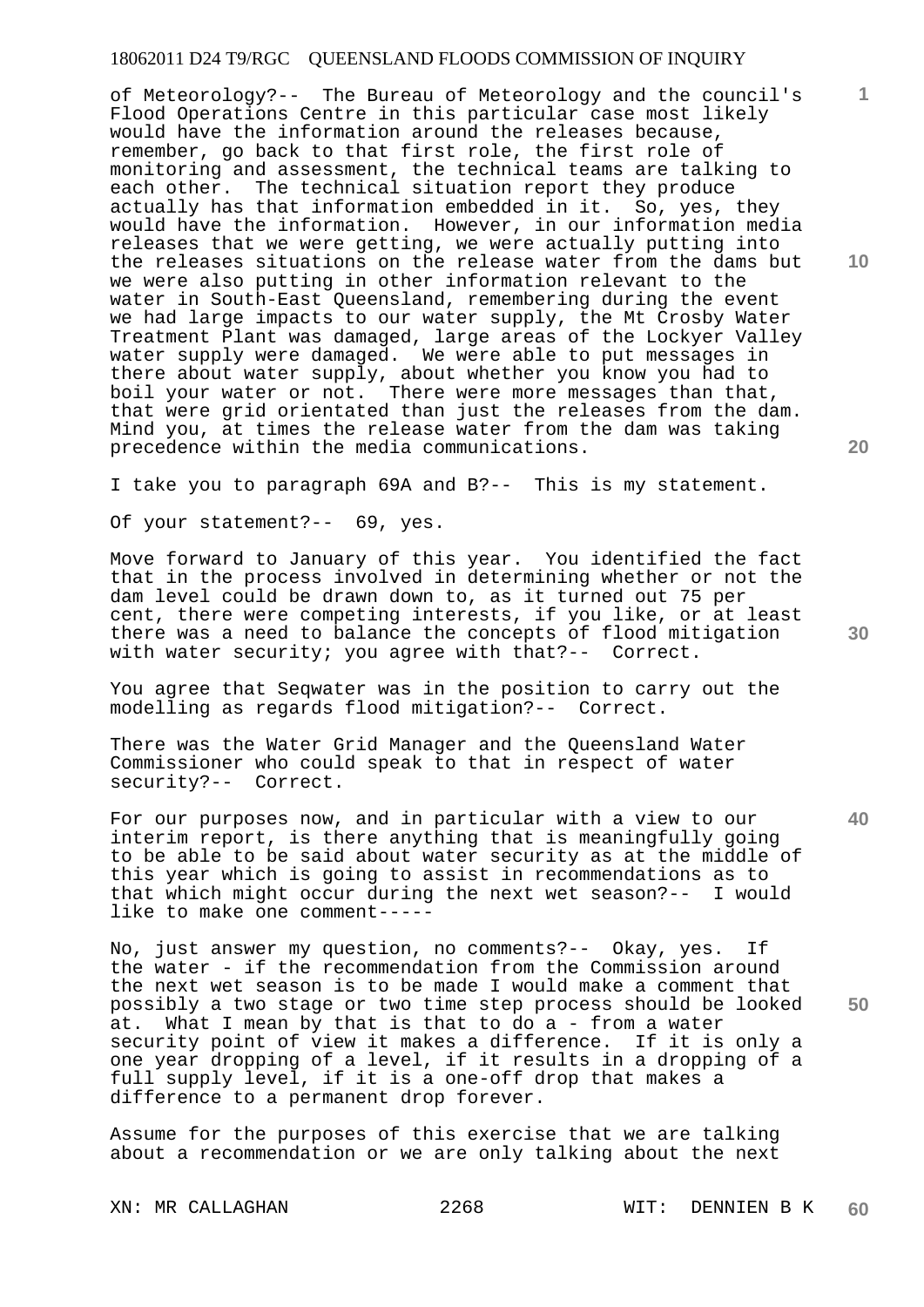wet season?-- Okay, that's important. From a one-off point of view the security assessment for becoming five years, which is really the assessment that we do, the more the short to medium term five years, security is still very very strong and very solid for South-East Queensland. We have full dams and we have all the other infrastructure in the grid available. We have done some model runs already looking at various numbers of levels within several dams and all of those show positive results as far as security goes so from a purely security point of view a dropping of full supply level at Wivenhoe, Somerset or North Pine Dam, given that it is at a level we modelled down to 25 per cent, the security outcome of that is still very positive. It is within the, what we would call our compliance range within our system operating plan that we comply with.

In essence then would it be fair to say the position is not markedly different from that which existed in February?-- Correct.

Thank you.

COMMISSIONER: Mr O'Donnell?

MR O'DONNELL: You said before that the Water Grid Manager owns the drinking water?-- Correct.

It has service contracts with service providers to have the water stored and then delivered?-- Stored, treated and delivered; correct.

One of the service providers is Seqwater?-- Correct.

In paragraph 11 of your statement you refer to the agreement with Seqwater. You say, "Seqwater supplies water services to the grid manager including storage, treatment, and transport of water."?-- Correct.

That includes the water in Wivenhoe, doesn't it?-- Below full supply level, yes, correct.

Effectively, Seqwater manages the water in Wivenhoe which belongs to the grid manager?-- Below full supply level correct.

Therefore the grid manager has an interest in releases of water below the full supply level?-- Correct.

If Seqwater lets out water below full supply level it is letting out water grid manager's water?-- Can I say there is a small exception to that? There is some irrigator water there. But in the majority of that water, yes. The majority of that water in Wivenhoe Dam is for drinking water purposes and it is our allocation. That's not the same for other dams in the region to be clear. There are other dams where a lot of the water is irrigator water and it is managed without

**10** 

**1**

**20** 

**40**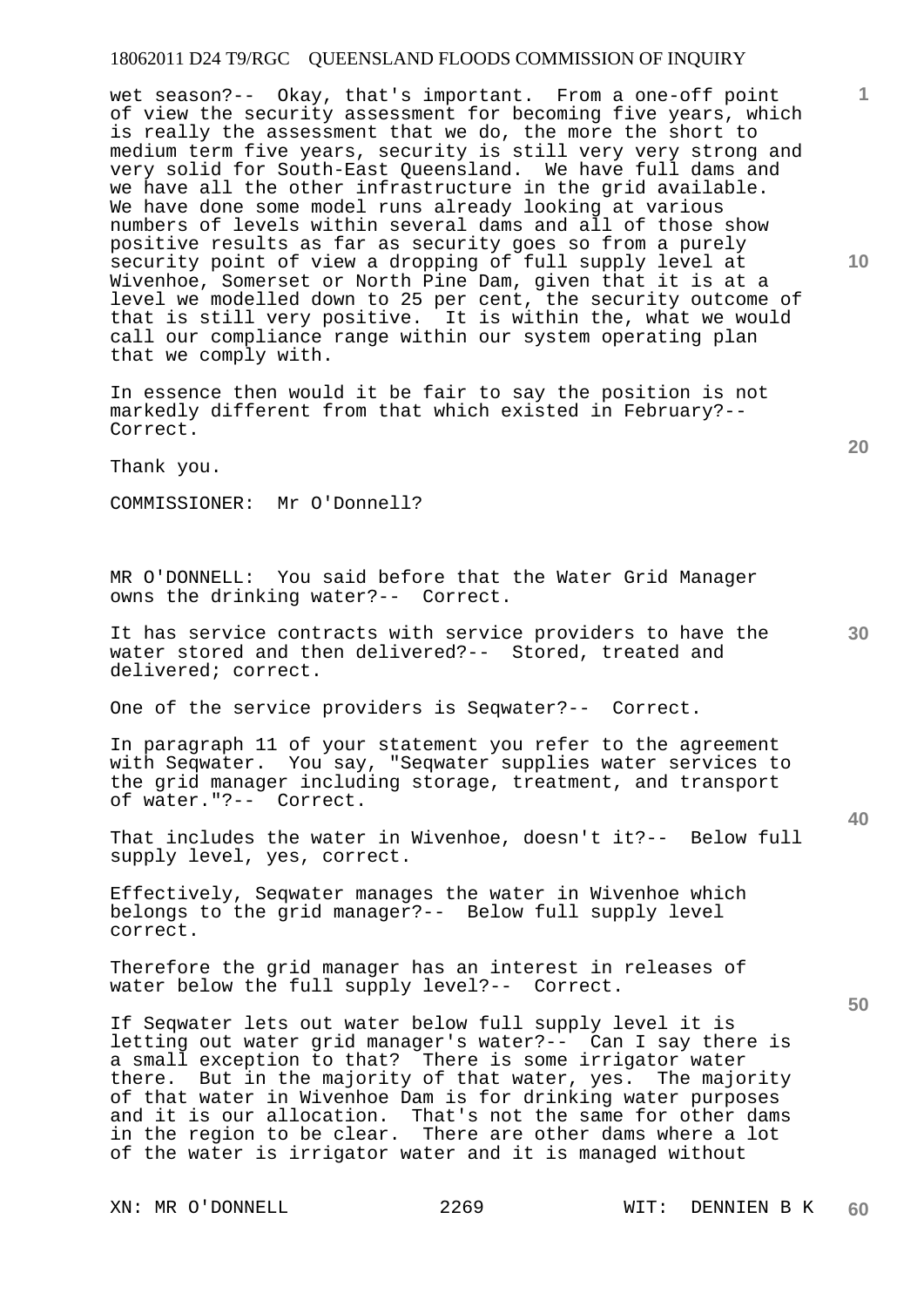consideration to the Water Grid Manager.

For the Commission's interest, if you look at one of your exhibits, annexure B to your statement which is the contract between the water grid manager and Seqwater?-- Can I just - I am just getting that called up now, if that's okay.

Sure?-- It is on the screen now. Okay.

Dated 10 December 2010. You see Mr Robertson has signed. Seqwater is defined as the service provider. Turn over please to page 6 under clause 8.1, "The grid manager appoints Seqwater as his agent for the purpose of managing releasing delivering taking" and so on dealing with the Seqwater entitlement. Then there are a number of obligations imposed on Seqwater such as 8.1B, the obligation to comply with the water entitlement, legislative requirements and so on. Then in the following pages a number of obligations imposed on Seqwater as to how it manages the grid waters - the grid manager's water. Including 9.3C, obligations about it storing and then releasing of the grid manager's water?-- "Store, release, take, deliver and make available potable water and real water in accordance with good operating practice."

Yes?-- Yes.

Hence if there is a question of releasing water in Wivenhoe below the full supply level the water grid manager has a direct interest because it is its water?-- Sorry, I missed that last.

It is the water grid manager's water?-- It is our water.

You say in 31 that the reason that the grid manager is consulted with respect to any changes in the dam levels is because it is responsible for ensuring the operation of the water grid to achieve, effectively, water security?-- Yes.

I suggest that also involves the grid manager because it is the grid manager's water being released?-- Yes and no. I will be clear about this. The instruction every month we give - the service instruction we give contractually every month to Seqwater is for a quantity of treated water. Now, in this particular case Wivenhoe stands quite a long way from the treatment plant. Quite often the release of water from the Wivenhoe Dam that is required to treat treated water at the output of the plant can vary. The reason for that is there is quite a tract of open river channel called the Mid-Brisbane. There are irrigators taking some water. There is evaporation. There are times when releases need to be a little higher to ensure a water quality is maintained, real water quality is maintained on the Mid-Brisbane River. There are management options in the Mid-Brisbane River that occur. The water grid manager isn't across all of those issues on the transfers of water so the water that is actually released versus the water that actually hits the treatment plant to gets treated to our instruction, we are not across all that. We are interested, yes, but that operational issue is covered in the contract and

**1**

**10** 

**30** 

**40** 

**50**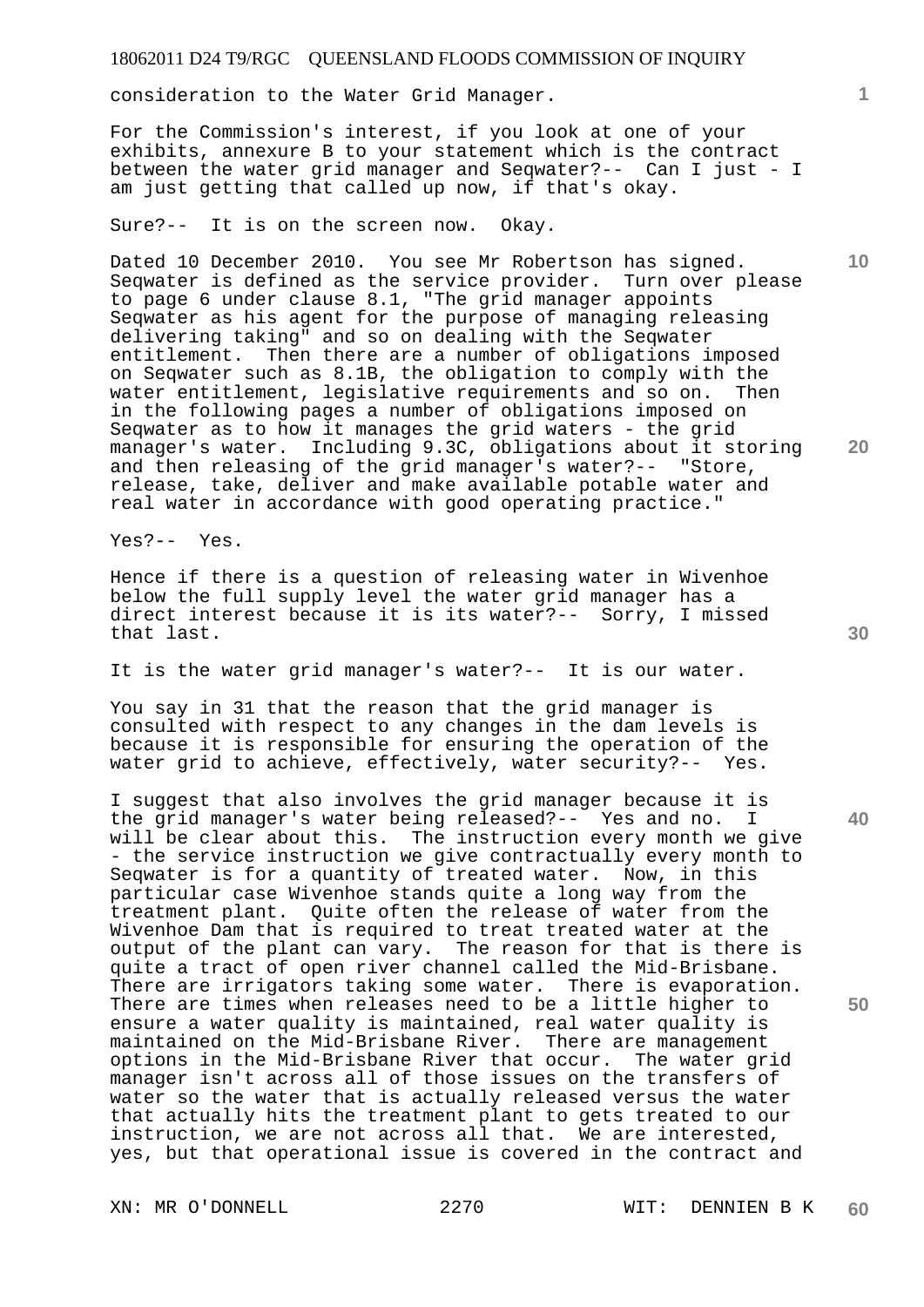that is what good operating practice expected in the contract from Seqwater.

I wasn't really asking that about what happens downstream of the dam?-- Yes.

I am simply putting to you that you have a direct interest in releases from the dam below full supply level because it is your water?-- Yes.

Would you turn please to page 4, paragraph 15 and 16 of your witness statement? In 15 you say, "The capacity of the dams is adequate for water security at least until 2017 when combined with the assets of the water grid as a whole." In 16 you say that if you are looking at the dams alone, the capacity of the dams would not be adequate as was evidenced by the Millennium drought experienced in the beginning of 2001?-- Mmm.

The drought ran from 2001 until into about 2010?-- Yeah, 2007/8 we started to see signs coming out of that, recovery water supplies.

The first time Wivenhoe got back to a full supply level after many years being below was what, 2010?-- Yes, but that is one measure of the drought breaking. There are other ways to, I suppose, sit back and analyse whether a drought has broken or not.

That might be so. I am simply asking you-----?-- If we are talking specifically about the dam becoming full again, yes.

And the drought could reoccur?-- Yes.

One of your jobs and the Queensland Water Commission is to make sure if the drought reoccurs South-East Queensland will have adequate water for consumption?-- Partly and Queensland Water Commission has a role to play there as well.

That is what I was suggesting in my question?-- Yes.

You say in paragraph 21, you identify the other assets of the water grid which supply South-East Queensland's consumption requirements. You say there are 12 connected dams, 10 water treatment plants, three advance water treatment plants, reservoirs, desalination plants and so on. Is it right, though, that Wivenhoe supplies roughly 50 per cent or so of South-East Queensland's consumption needs?-- I will be clear about this, on a long term basis of yield, so in assessing yield that is how much could the total amount of water we can produce i.e. the total yield, yes it is around that 50 per cent, but on what we use at the moment currently it is a lot less than that. Because our current use, production, is a lot less than what the yield is. So if the question is currently Wivenhoe actually produces a lot lot less than 50 per cent on our current production but on a current - on a yield basis on what it can fully produce, yes, it is around that 50 per cent.

XN: MR O'DONNELL 2271 WIT: DENNIEN B K

**10** 

**1**

**20**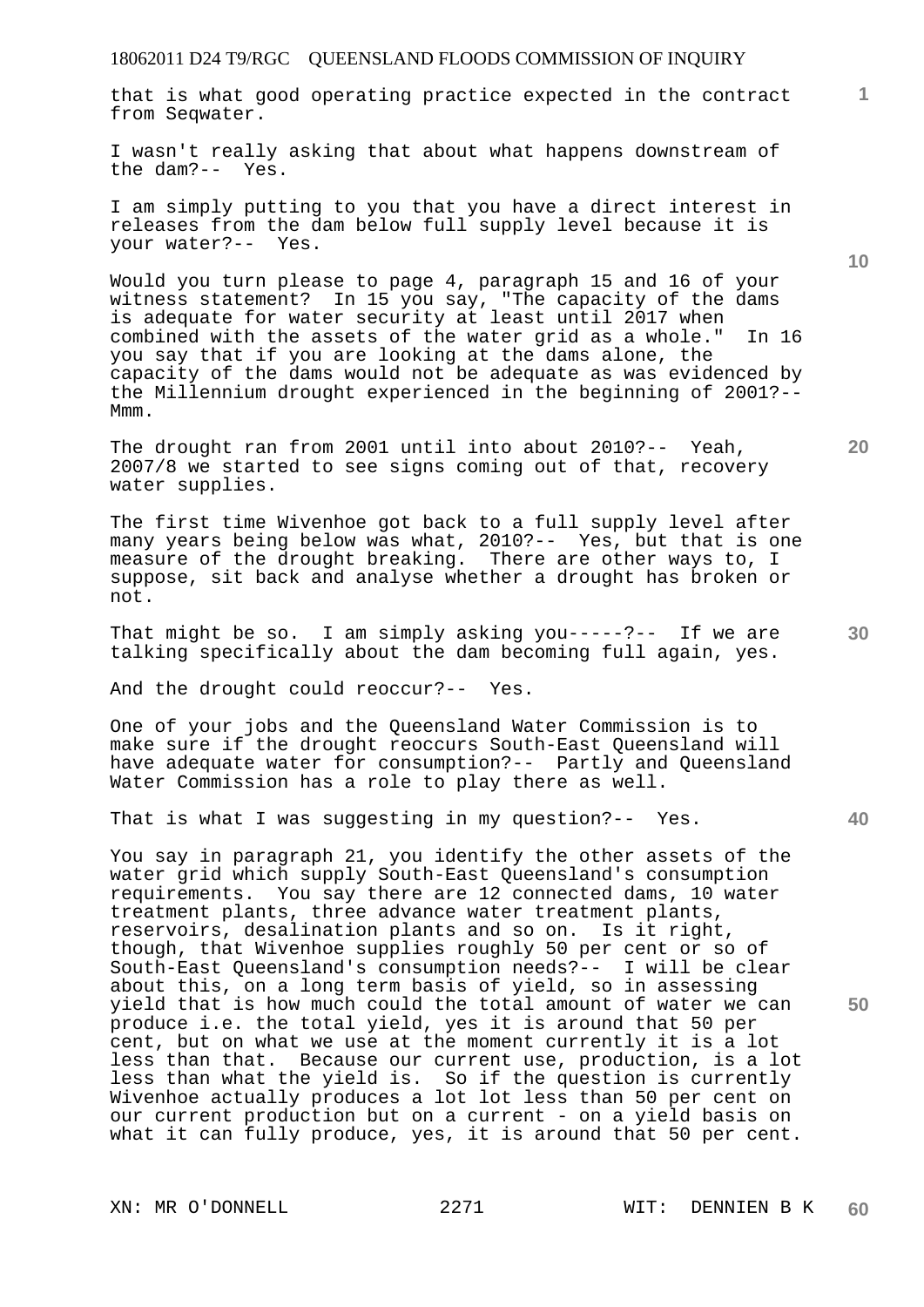All right?-- Is it also right that the water from Wivenhoe is the least expensive of the sources of water for South-East Queensland's consumption needs?-- No, I wouldn't make that comment.

No?-- I wouldn't agree with that, no. The expense involved in producing water if you look at the total costs taking capital, operating costs and fixed costs into account, there are some other suppliers in other parts of the region both north and south coast that would be at least on a par if not slightly cheaper. In fact, Wivenhoe, to add to that-----

Yes?-- -----Wivenhoe also at times, and when assessing costs one must assess its reliability and availability in that equation, there are times the Wivenhoe Mid-Brisbane gets water in through the Lockyer Valley. As we know Lockyer Creek comes in below the wall at Wivenhoe Dam. Quite often the water coming from Lockyer Creek can be very turbid, can be very - I won't use the word polluted - but it is in a state that takes a lot more treatment to get it to a certain standard. In fact, at times the treatment plant at Mt Crosby, both the east and west banks, struggle to take that water from the Mid-Brisbane, from the dam and get it to that drinking water standard. At times - of recent times we had to blend water from that plant with desalination water, with water from other parts of the grid to get it to a standard-----

I think you have answered my question?-- What I am saying is the water itself from that is not necessarily the least cost.

Right, thank you. Is it right, though, that if the level within Wivenhoe was dropped, let's say it was dropped substantially below the full supply level, that could have cost implications in that the Water Grid Manager might then need to be acquiring more water from its other sources?-- In the short to medium term, no.

All right. Long term cost implications?-- Long term is a - I mentioned earlier before - it is a far more complex economic equation to work out in the longer term if a permanent reduction in the Wivenhoe was to occur what the cost implications of that would be. That is a far more complex economic equation. In the short term, up to five years, no, no difference in the operating cost.

The experts in terms of working out what reduction in the Wivenhoe full supply level could occur without jeopardising South-East Queensland's consumption sources, and also working out the cost implications will be the Water Grid Manager and Queensland Water Commission?-- Yes, again our focus is when the zero to five year frame and Water Commission have a medium longer term frame of reference, yes.

Thank you.

COMMISSIONER: Mr Ambrose.

MR AMBROSE: No questions.

**10** 

**1**

**20** 

**50**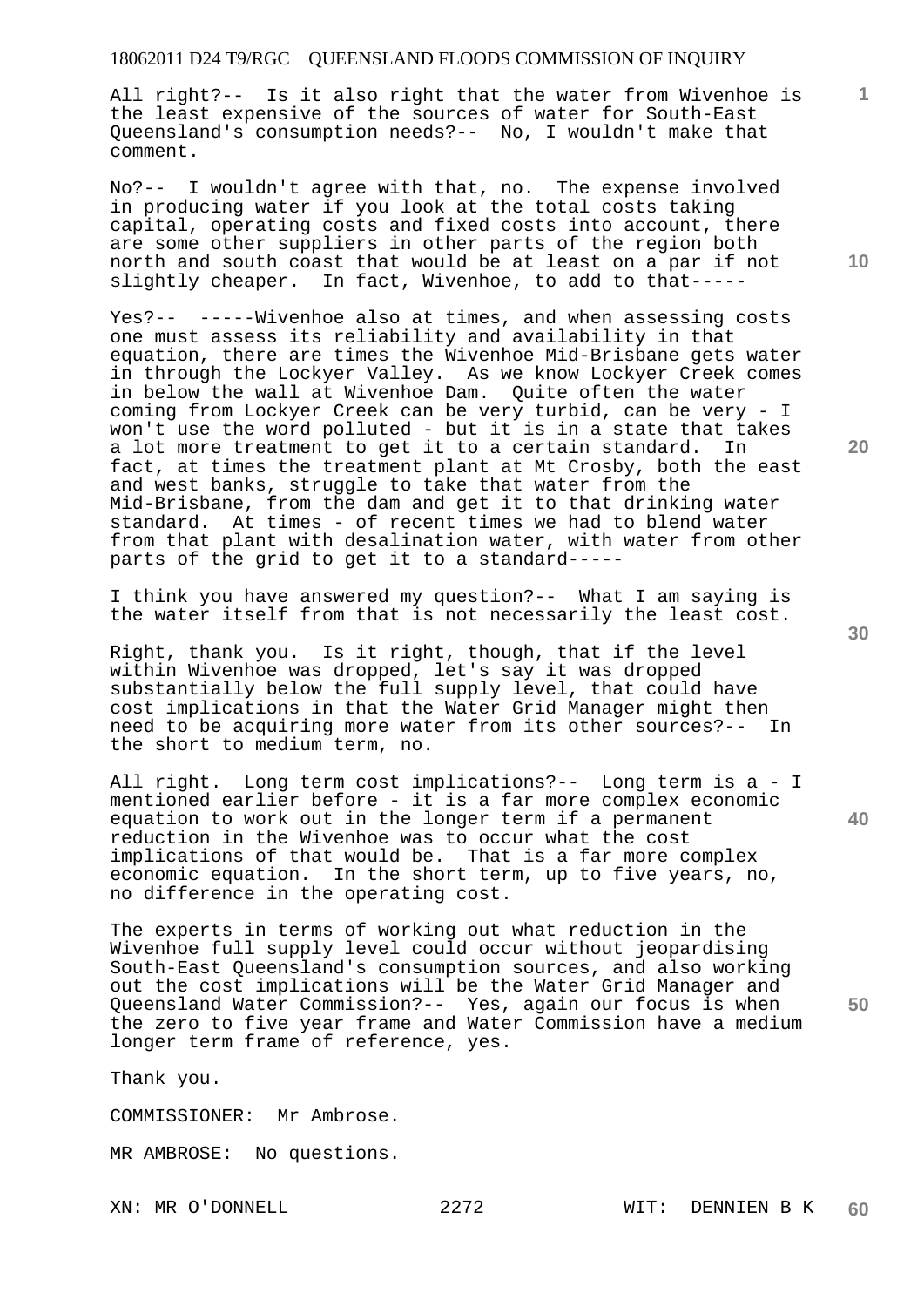COMMISSIONER: Mr Dunning. MR DUNNING: No questions, thanks Commissioner. COMMISSIONER: Mr Murdoch?

**10**  MR MURDOCH: Mr Dennien, you are aware that during the course of the year 2010 there were proposals being considered for the lifting of the full supply level in Wivenhoe Dam?-- Correct. Sorry, just to clarify that, I was aware of a proposal before 2010 to lift the level.

Do you know the genesis of that proposal?-- In my role with the Queensland Water Commission - and I would have to check the exact date, around 2007 I believe - I received a report from Seqwater at the time, a report basically putting an option forward of looking at the full supply level in Wivenhoe Dam and the benefits that may attribute to additional yield as I talked about before. I was aware of a report at that stage. I am not aware of any other reports but I can recall that one clearly.

All right, and in the letter which you wrote on the 24th of December last year, that was the letter to Peter Borrows, the Chief Executive Officer of Seqwater, you made this suggestion or recommendation and I will read it, "In addition we recommend that the investigations with the Queensland Water Commission to examine the opportunity of raising the full supply level of Wivenhoe Dam for increased water supply be expanded to include options to lower the full supply level for managing flood events."?-- Correct.

**40**  Can you bring us up to date in relation to those investigations?-- The reason for that comment in the letter, again in context, is the Queensland Water Commission recently released a water supply strategy for South-East Queensland. In that strategy document in the back of that document there is a series of actions. Many many actions on things to be investigated, projects to be completed etcetera. One of those investigations is just that piece of work to look at the raising of the dam as a Queensland Water Commission/Seqwater joint initiative. As they are the responsible agency, the Queensland Water Commission, for that study I haven't been keeping abreast of the status, no.

**50**  Is it the case that the proposal that has been around since 2011 that is full supply level for Wivenhoe Dam be raised, is that still on the table?-- Still on the table. It is still an action to back the strategy, to my understanding at this point.

Nothing further.

MR FLANAGAN: No questions.

**1**

**20**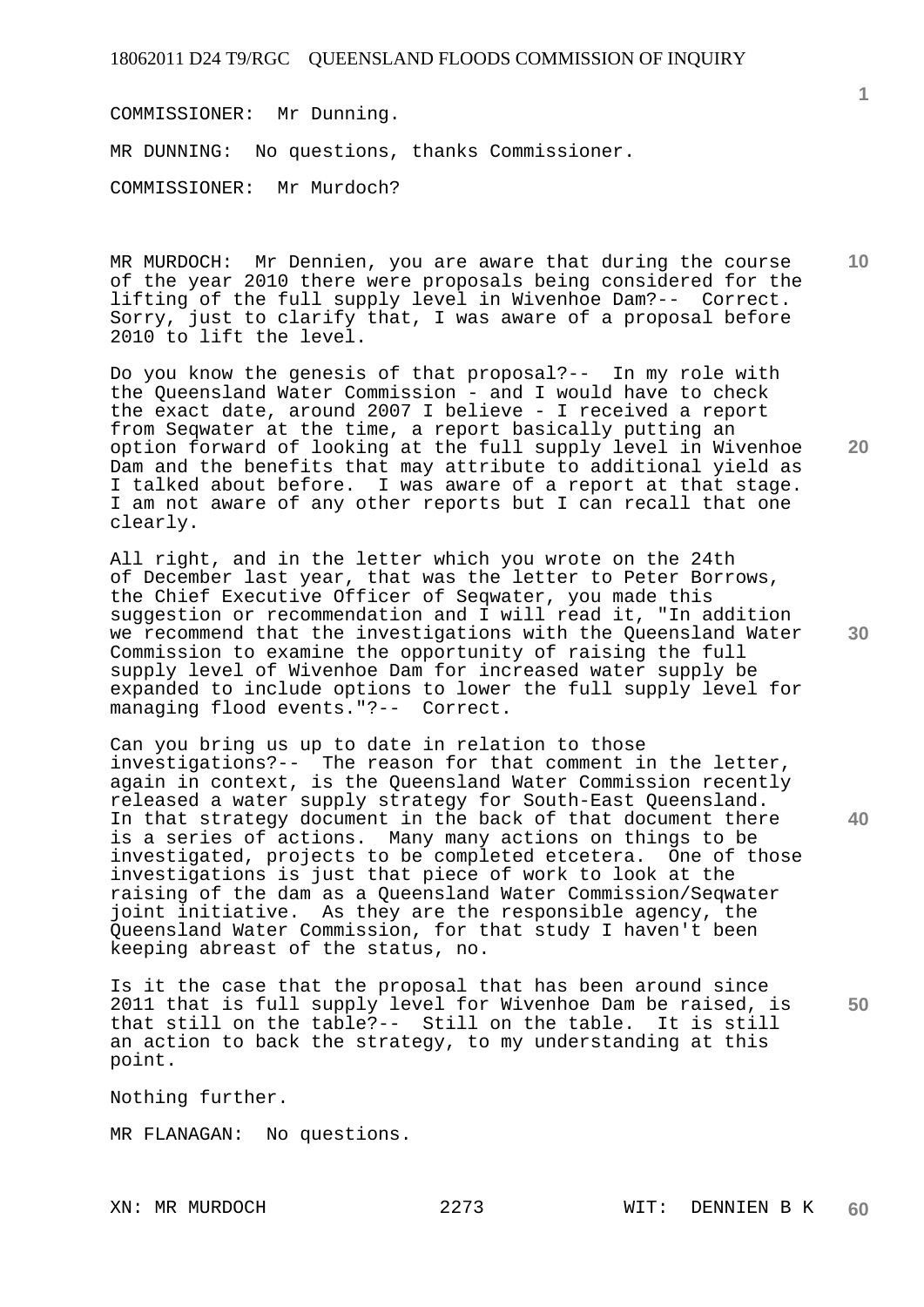COMMISSIONER: Mr MacSporran.

MR MacSPORRAN: Nothing, thank you.

MS O'BRIEN: No questions.

COMMISSIONER: Thanks, Mr Dennien, you are excused?-- Thank you.

WITNESS EXCUSED

MR CALLAGHAN: I call Karen Waldman.

**20** 

**1**

**10**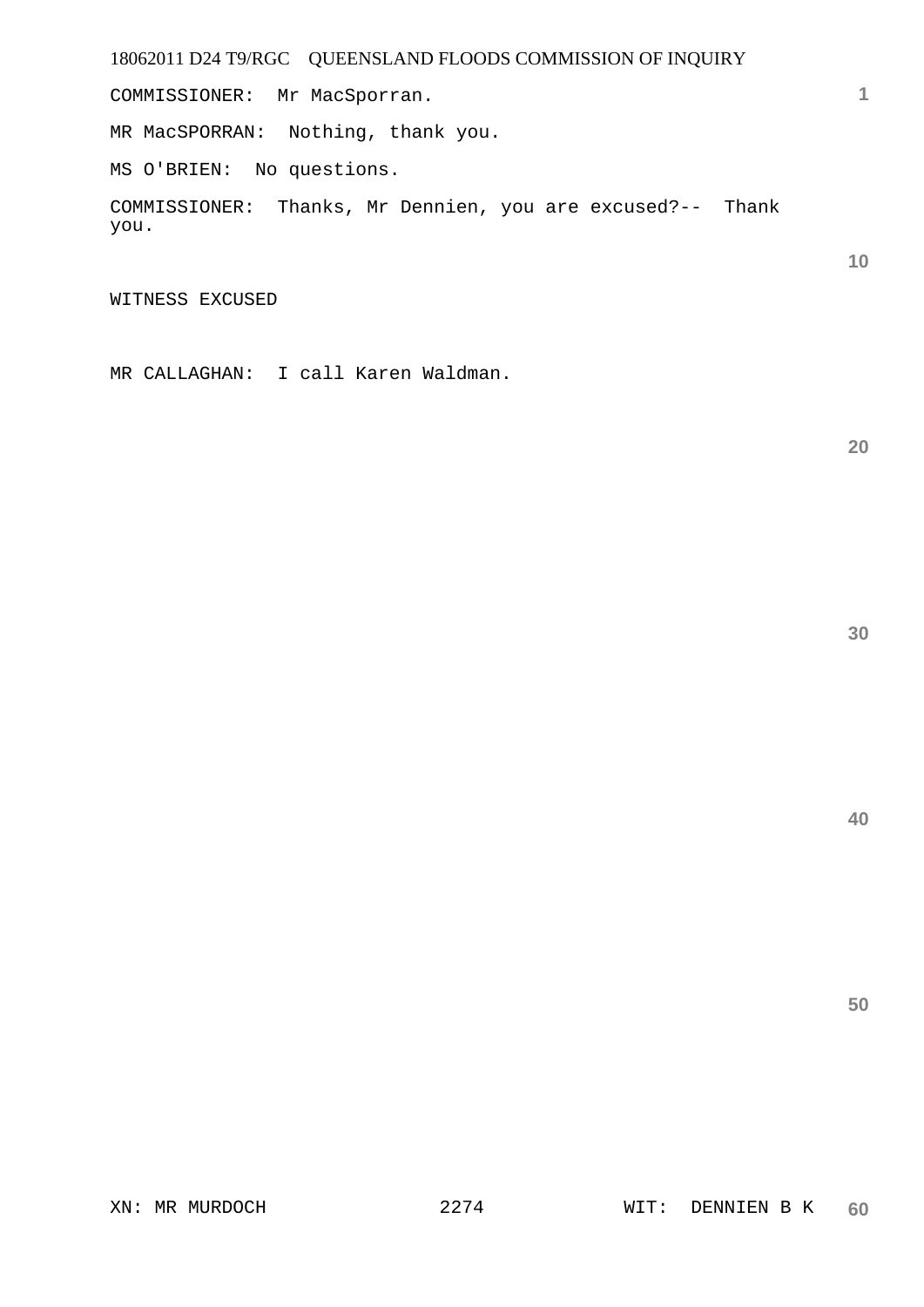KAREN NOREEN WALDMAN, ON AFFIRMATION, EXAMINED:

MR CALLAGHAN: Would you tell the Commission your full name and occupation, please?-- Karen Noreen Waldman. Chief Executive Officer of the Queensland Water Commission.

Ms Waldman, you prepared a statement for the purposes of the Commission signed as recently as 10 May; is that correct?-- That is correct.

You have been shown a copy of that statement and the documents to which you refer in it, is that right?-- Yes.

I tender that.

COMMISSIONER: Exhibit 418.

ADMITTED AND MARKED "EXHIBIT 418"

MR CALLAGHAN: In paragraph 2.3 you set out your responsibilities and the responsibilities of the QWC which you have taken effectively straight from the Statute; is that right?-- That is correct.

You refer in paragraph 9.3 to a project which was initiated to ensure clarity and understanding of how the bulk and distributor retail award of businesses WGM and the QWC undertake their roles; is that right?-- That is right.

That project has resulted in the preparation of a document; is that right?-- A draft document, yes.

That's a document of some considerable length, is that right?-- Yes.

What is the actual status of it at the moment?-- The document is what we are calling document in preparation. It is at the stage of being consulted on by the working group to the point they are comfortable. The document is now to be sent to the Chief Executive Officers of the various water grid entities and the stakeholders that have been involved in developing it for their views.

What's the timetable for that?-- The letters to go out in terms of that are to go out either this week or next week and then they will have a couple of weeks in which to come back with their comments.

I take you to the subparagraphs there. You refer to the Brisbane River System Project, what is that?-- The Brisbane River System Project is investigations into whether there's an opportunity to increase the yield as the volume of water

**20** 

**40** 

**50** 

**10**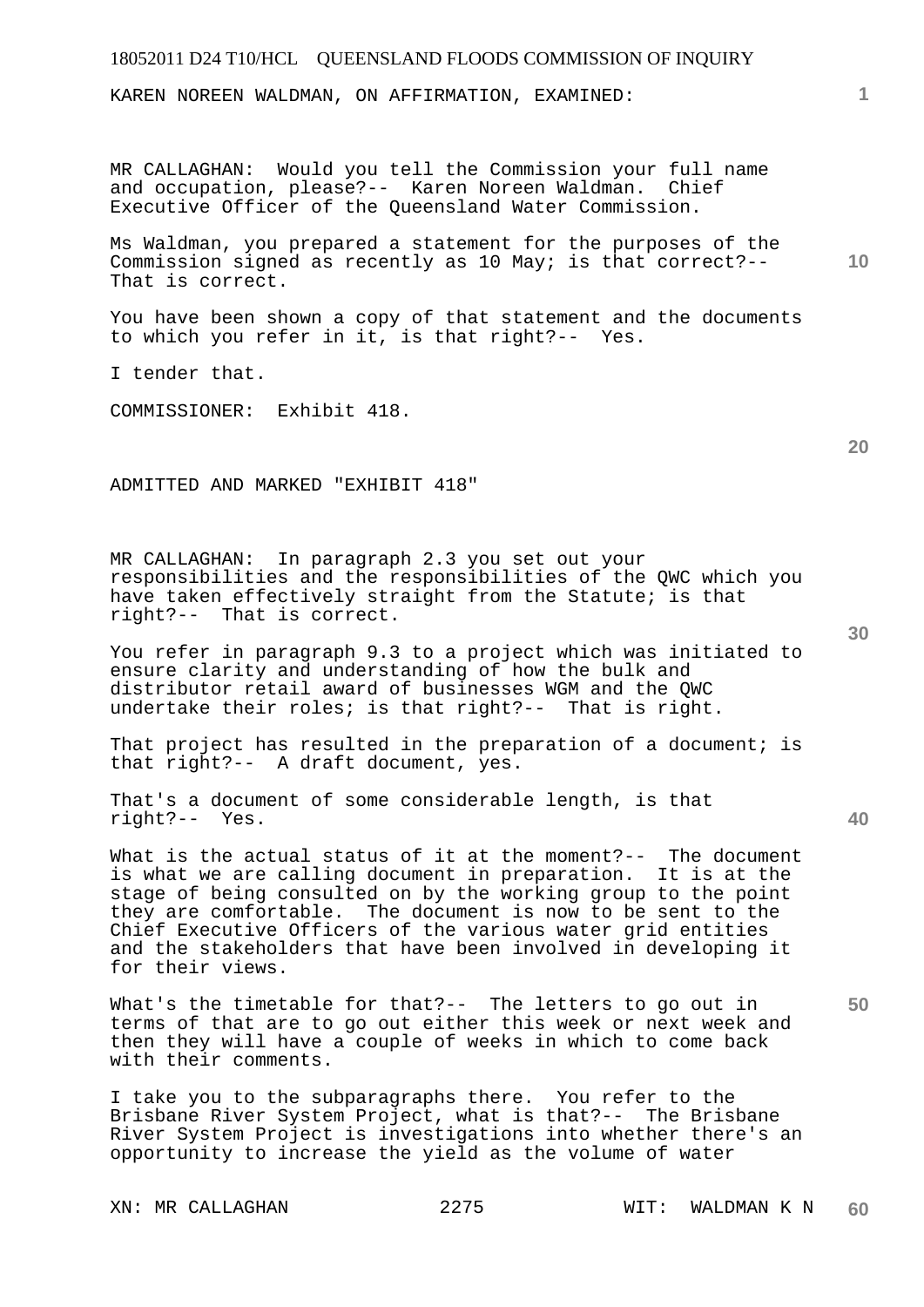available by looking at various options within the broader Brisbane system.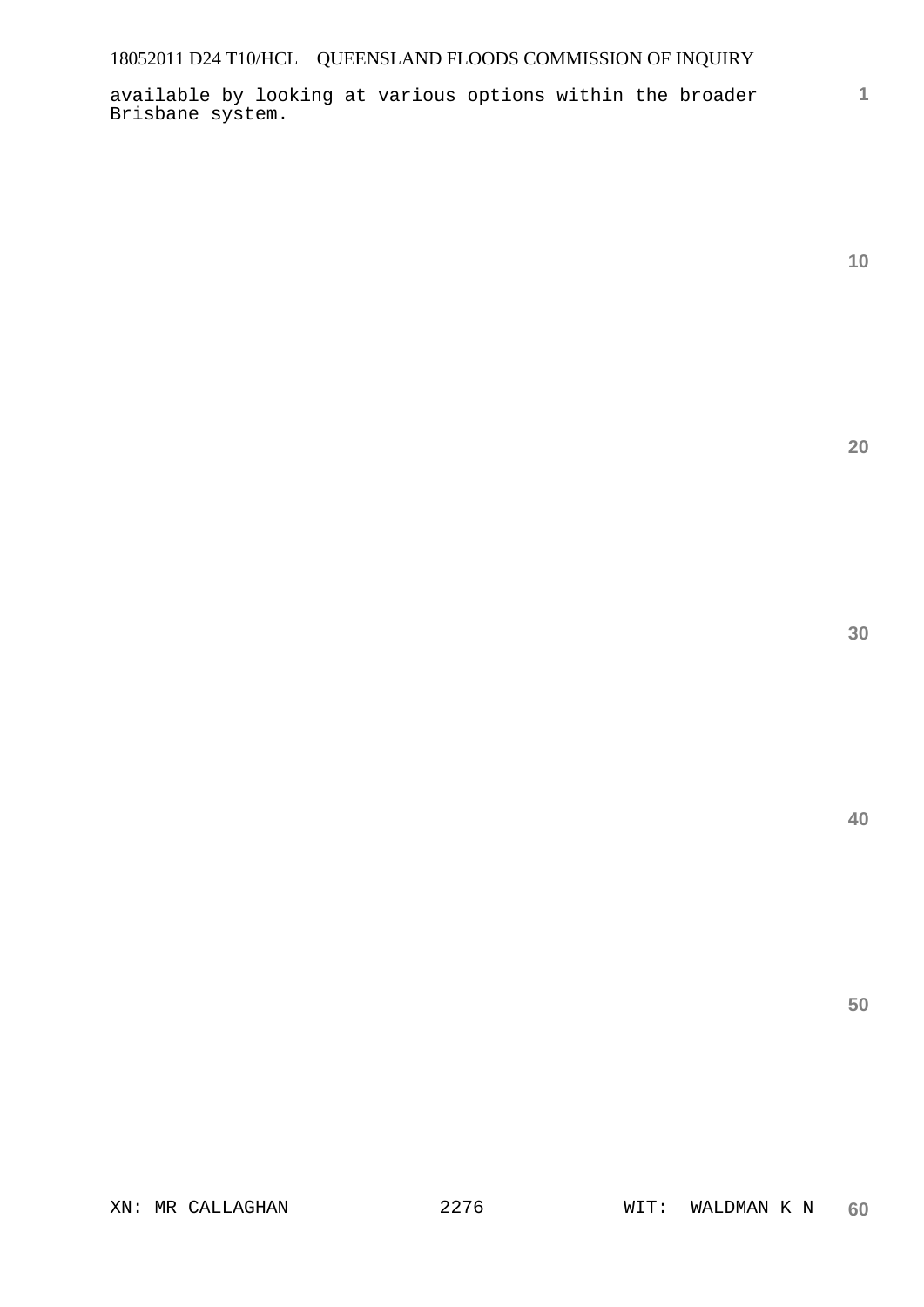All right. And not just in relation to that, but generally in 11.7, you say that, in the final sentence of that paragraph, "A holistic stocktake is being undertaken by the QWC in order to rearticulate its investigation priorities so they are fit for purpose given the current operating environment."?-- Uh-huh.

Does that mean that you're in the process of - well, no, you<br>tell us what that means?-- Okay. That means that we have a tell us what that means  $? --$  Okay. number of investigations that have been identified as part of the Seqwater strategy released in July last year, and those investigations have led to certain work that we believe, given the change in context with improved water security, should be reviewed as part of what we call the annual review of the water strategy in order to see if they are the same level of priority, whether those actions and investigations, I guess, are the correct ones to take a focus at the current time.

So you are working out what you should be doing?-- Yes.

And the order you should be doing it?-- That's right.

Just going back to the Brisbane River System Project, and to page 19, 11.6(c), you say - and I think this is reflected also in (f), that things are being deferred pending the processes of this Inquiry. Can I ask what aspects of the - of your work do you expect to be informed by the recommendations of this Commission?-- Okay. If I could just clarify that? It is not just this Inquiry, if that is impacting on the investigations, and it is not that they are necessarily deferred; it is that we're taking a pause to review the priorities, and it is - the aspects of this Inquiry, however that might impact on it, are whether the Inquiry itself comes out with a specific recommendation in relation to an action in relation to the Brisbane River system.

All right. Do you have specific concerns as to areas which the Inquiry might touch upon that would be relevant?-- Not concerns, more whether there was any general direction.

Right.

COMMISSIONER: Do you think there should be any general direction? Have you got something in mind that you think the Inquiry should look at?-- It is more about whether there would be something that the Inquiry considers that should inform our considerations. So it is taking into consideration the aspects of the water strategy, it is taking into consideration aspects of priorities, and any additional information that the Commission of Inquiry may put on the table.

Thank you.

MR CALLAGHAN: Can I take you to another aspect of your statement - and this relates to the proposal in late October

**1**

**10** 

**30** 

**20** 

**40**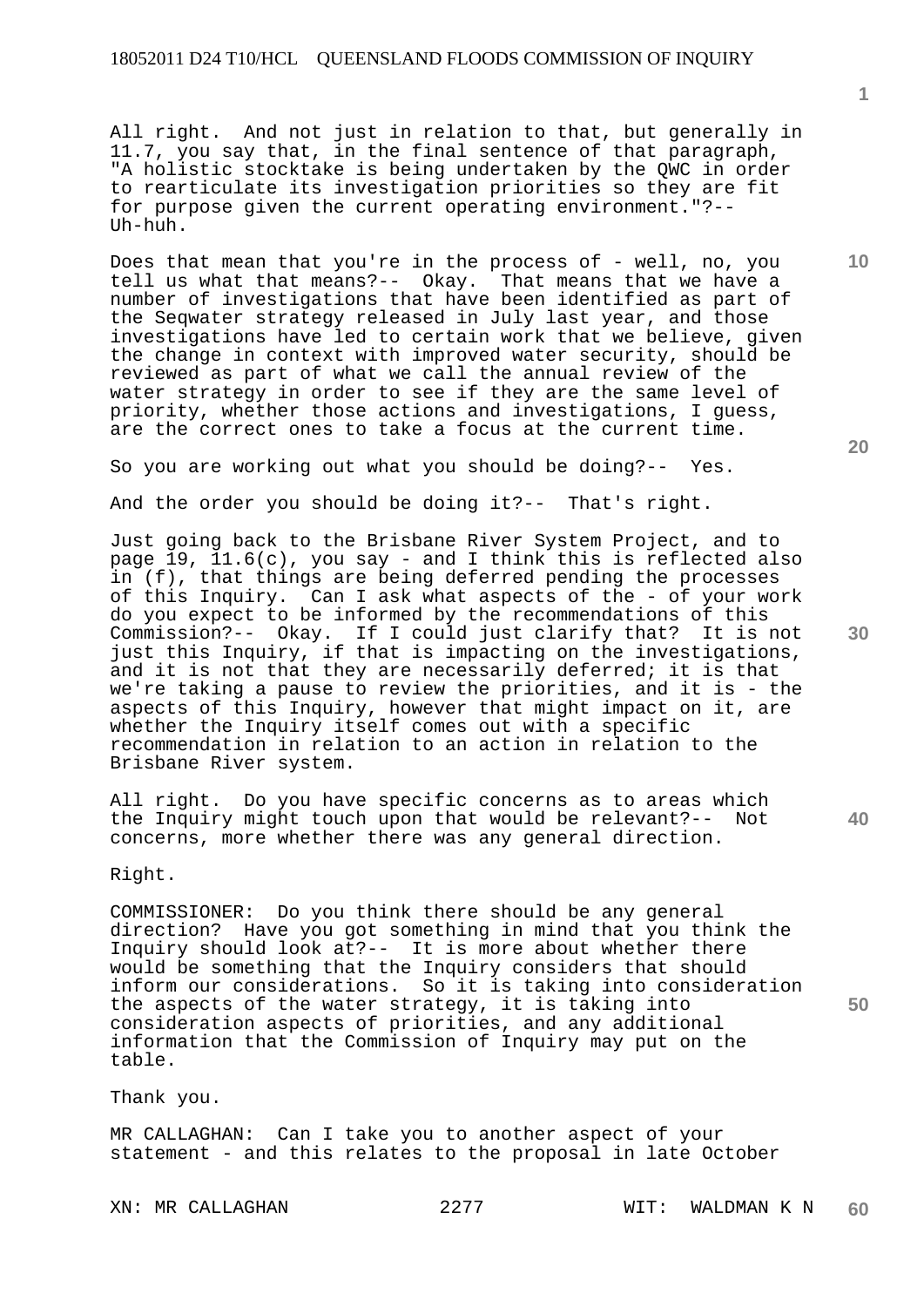2010 for a temporary reduction of the full supply level at Wivenhoe, North Pine and Leslie Harrison. You cover this in paragraphs 4.1 to 4.8 of your statement, is that correct?-- Yes.

And would you agree that by reference to paragraphs 4.6 and 4.7 that what you record there demonstrates considerable energy being channelled into this project on Christmas eve last year?-- I would say it is a focus and action as a result of the request.

But there was - there was a pretty quick turnaround of correspondence on that date. That's all I am suggesting?-- Yes.

Thank you. Mr Dennien wanted a response quite urgently and you met the time-frame?-- Correct.

And, as I say, all of this was being done on Christmas eve but I take it at no stage you were ever advised that the Minister had reached a view, perhaps as far back as the 13th of December, that this particular project had been put aside?-- No, I was not advised.

No. The next proposal to draw down Wivenhoe led to its being lowered to 75 per cent in February, as we're aware, and you speak to that in paragraphs 5.2 and certainly in paragraph 5.3. Can I just get you to clarify one aspect, which I think I understand, but you say in 5.3 that the costs were not relevant in QWC's consideration of potential temporary reductions but in 5.4 that you drew the attention of appropriate entities to cost implications, is that right?-- Yes, it was in a couple of - I give a couple of examples of where it was drawn attention to.

Yes. In other words it is not really - the cost isn't your concern but your job is to draw the attention of others to the implications of costs for something like this, is that right?-- Well, at that stage we were looking at the water security aspects, firstly.

Sorry, I will just interrupt. I am really not concerned about the validity of the decision, more about the respective roles and how you perceive your role in that sort of situation?-- In this situation it was appropriate that the correct entity looked at the costs.

Yes. And on that topic of correct entities and what each entity is meant to do, can I take you to 12.8 of your statement? And this is in the context of the same project that we have been talking about. You record there your recollection of discussions at a meeting in which this project was being discussed, and note that Seqwater, presumably through Mr Borrows, added - do you see in the middle of that paragraph - added that "they saw reductions in the full supply level as a policy question, while not their role they could comment on the implications of policy." Do you see that?-- I see that, yes.

**1**

**20** 

**40** 

**50**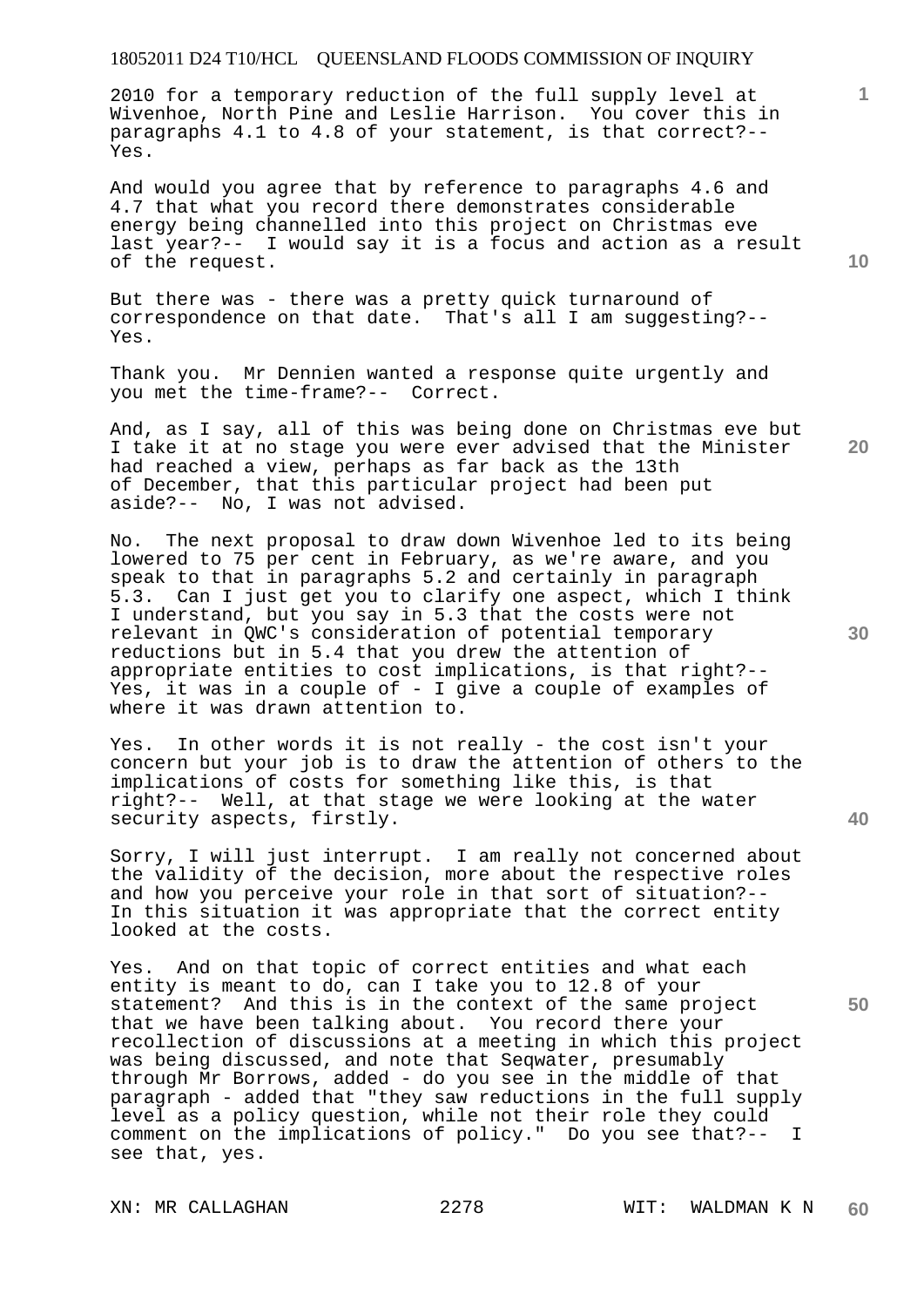And you recall that there was a difference of opinion as to the role of Seqwater in this particular discussion?-- I wouldn't say it was a difference of opinion. I think it was a statement of what Seqwater - what was their role.

Sorry?-- Stated is probably more correct. Seqwater stated as their role.

Their role?-- Uh-huh.

Yes. But Mr Bradley had a different view, didn't he?-- I am - I don't recall from that meeting whether it was clear that Mr Bradley had a different view. I don't think I say that in this clause.

No, you don't. I am just asking you-----?-- I couldn't-----

-----to recall?-- -----say that.

All right. Well, let's just leave that particular meeting aside and ask as a general proposition. First of all, you have already accepted, I think, that your paragraph 2.3 reflects section 345 of the Water Act, is that right?-- It reflects the Water Act, yes.

All right. Take my word for it. And you have got a specific statutory obligation or role in advising the Minister?-- Correct.

Are you aware of any equivalent statutory provision that might be applicable to Seqwater?-- No, I am not.

And I suppose what I am getting at is in a conversation like this - let's leave the one that happened in February aside but in this sort of context, is this something about which the Minister should be getting advice from you, from QWC?-- Is?

**40**  This sort of temporary drawdown which must have to balance concepts of flood mitigation against water security, is that something-----?-- We would provide advice about the water security implications.

Just the water security implications?-- Correct.

Okay. And you would provide that directly to the Minister?-- Yes, we - we would provide that to the Minister. That's not to say that we wouldn't provide it to others at an appropriate time.

That's part of your function as well?-- We would need to consult with others and we would do that as part of the process, perhaps prior to or perhaps we would advise the Minister separately.

I can - you accept there is a difference between consulting and advising, though, and I can accept that you would have a need to consult with others?-- Yes.

**10** 

**1**

**20**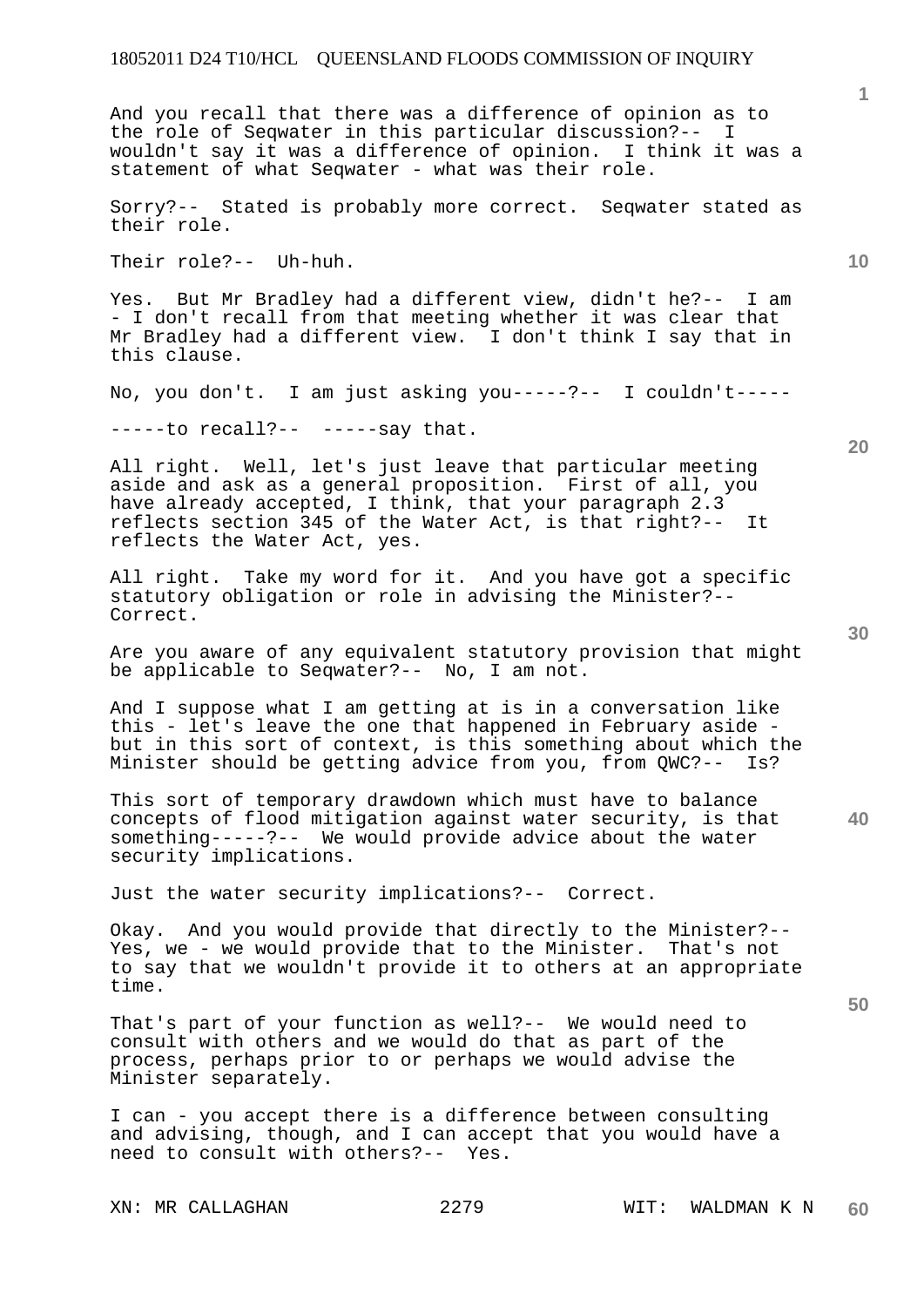But as to advising, would you advise Seqwater about something in the context of the debate such as this?-- Our primary role is to advise the Minister.

Yeah, okay. I did say leave that particular debate behind but you touch on that in 12.10 as well. There was a further meeting on the 4th of February. Do you recall any further discussion there as to whether this was a - this sort of advice that the Minister was seeking was a Seqwater function or not?-- I - I don't remember whether that was - whether that was considered. Seqwater put on the table some suggestions about - that they were considering further modelling, and that based on our advice there is perhaps a scenario that it could be reduced.

Which is what you have recorded?-- Uh-huh.

Thank you. I have got nothing further.

COMMISSIONER: Mr Pomerenke?

MR POMERENKE: Thank you. Could you go to page 380 of the annexures to your statement, please, and what you should see there is a document entitled Impacts on Seqwater Water Strategy of Various Operating scenarios for Wivenhoe Dam, dated 14 February 2001?-- Yes.

A draft document?-- 2011.

Yes, thank you. Would you go to page 383 of that document, please? 383 in the bottom right-hand corner?-- Yes.

If I could direct your attention, please, to the dot points towards the centre of the page?-- Yes.

This is in the executive summary?-- Uh-huh.

Looking, firstly, at the first and second dot points, you are dealing there with a temporary reduction in the level of the dam by 25 per cent?-- Yes.

And in the second dot point you are pointing out that in that circumstance, even a temporary reduction creates an increased risk of full desalination production being triggered. Is that right?-- With certain circumstances in place which are stated there, that if inflows are as low as the worst recorded, which is those years of the drought, it may be triggered.

Yes. And if that were to occur, if full desalination production were to be triggered, would you expect that to have a cost implication on the price of water for consumers?-- It would have an operating cost implication. Whether that would flow through to the price to consumers, I couldn't comment at

XN: MR POMERENKE  $2280$  WIT: WALDMAN K N

**1**

**20** 

**10** 

**30** 

**40**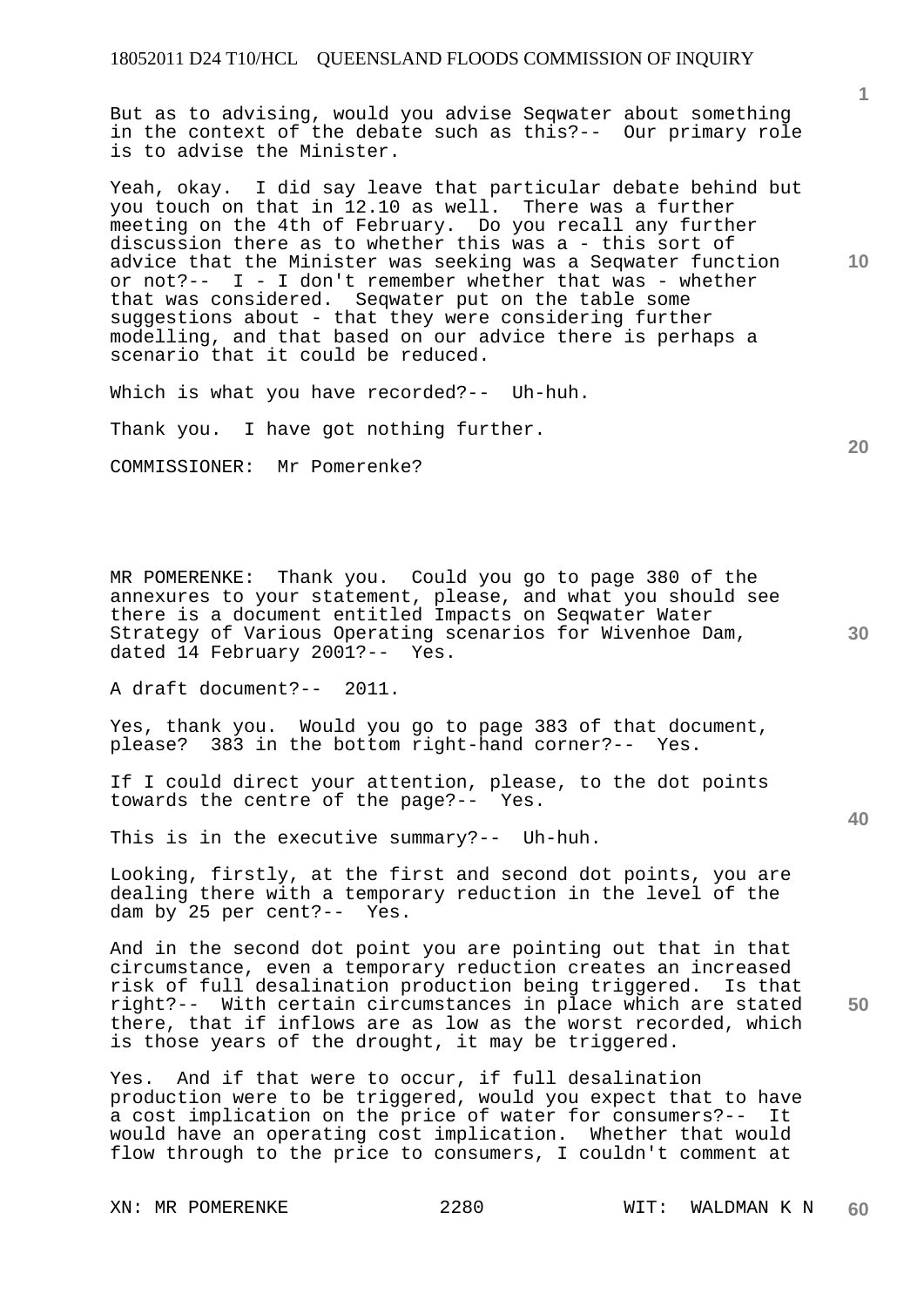this stage.

Could you give us your impression whether it is likely to go up, down, or remain the same?-- Well, there are certain operating costs that are built into the current bulk price path, and depending on those costs and when the review occurs and whether they are significant or not in the scheme of sensitivities, they may be able to be absorbed.

**10**  But, equally, they may not and prices may go up?-- They would not go up purely as a result of one factor. There are a number of factors that are taken into consideration in setting prices.

And one factor that would tend to push up costs would be full desalination as opposed to a lesser extent or perhaps no desalination?-- Again, I don't think I am the right person to answer whether those operating costs flow through to the extent that they would impact.

If we could move then to the third dot point, perhaps addressing a slightly different topic, which is volume released being increased beyond 25 per cent on a temporary basis, is that right?-- That's more a general comment.

So it-----?-- No, it is not specifically saying beyond 25 per cent, it is just saying as volume release increases.

All right. And you are there talking about an increased likelihood of triggering not only desalination but also the use of purified recycled water?-- It is flagging that depending on a number of other assumptions as volume increases, that's possible, but there are many considerations which need to be taken into account in whether those triggers lead to those actions.

But, as you say there, the likelihood of needing to avail yourself of those sources increases-----?-- The likelihood.

**40**  All right. If you look down beneath the dot points, there is the second last paragraph on the page which says, "This report does not recommend a particular scenario for adoption as other factors such as social, economic and environmental may also need to be considered." Could you identify for us what some of the social factors may be?-- I think the point with this report is that it is draft and at this stage the report's in the process of being finalised with many additional scenarios still being run.

But as you sit here now can you identify what some of the social factors might be?-- Well, for example, if you were to put - trigger purified recycled water going into the dam, community would need to accept that. So that's a social impact.

Turning then to the economic factors, could you identify what some of those may be?-- Cost.

**20** 

**1**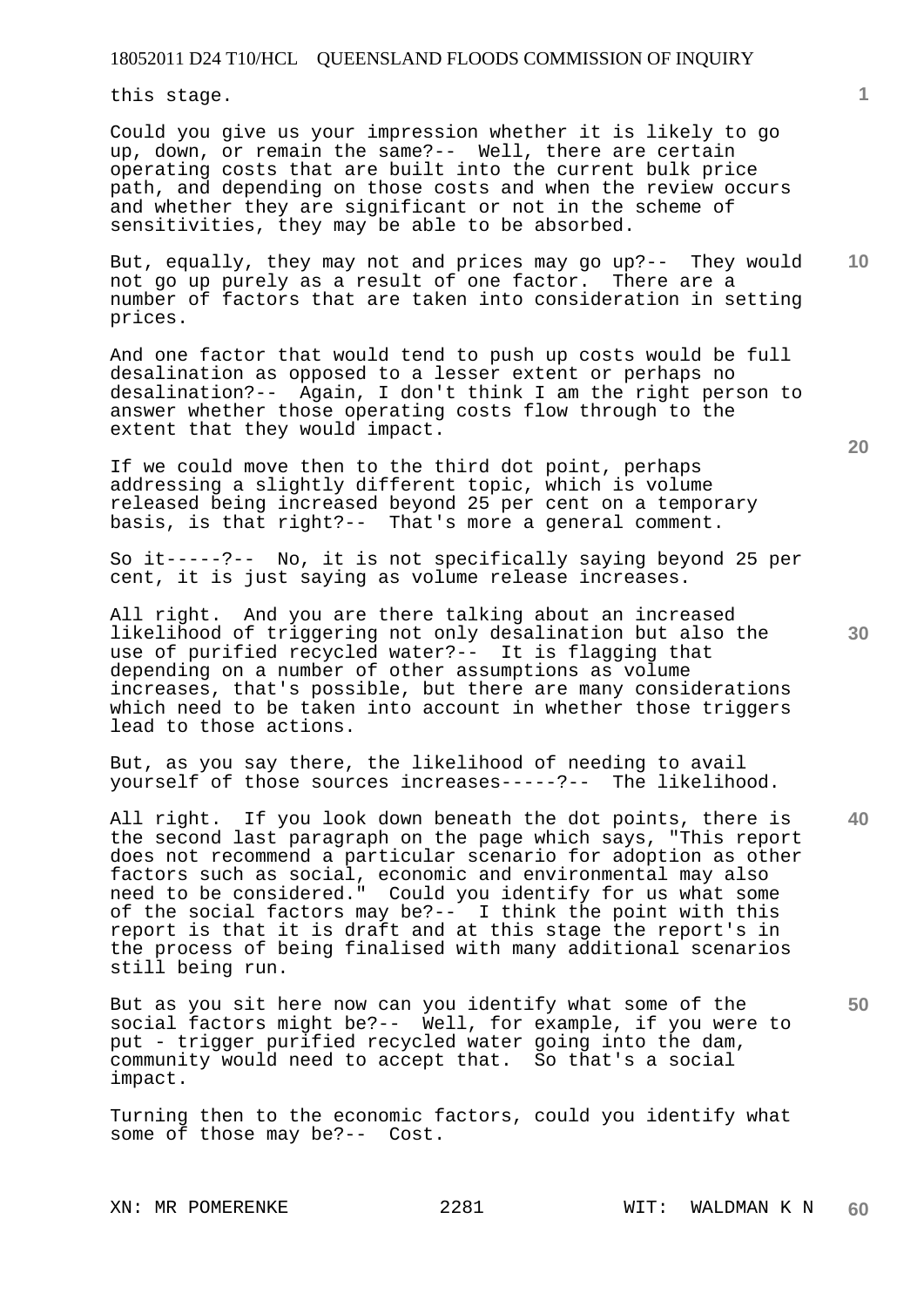Cost to the consumer are you talking about?-- Cost of operations.

**10**  As perhaps reflected ultimately in the cost to the consumer?-- Well, one of the factors we flag in the report  $-$  and, again, the report is not concluded, so many of these statements could change, they could alter, they could be refined - but we do have a framework within the document that would be in one of the other exhibits, and that identifies a range of sensitivities, if you like, going from yield, level of service objectives, demand, cost, and they are all enunciated as areas that need to be considered.

All right. And we could work through those?-- Yes.

And identify in due course economic costs?-- Exactly.

What about the environmental factors? Are you able, as you sit here now, to identify some of those?-- Not at the moment.

Thank you.

COMMISSIONER: Mr Ambrose?

MR AMBROSE: I have no questions.

COMMISSIONER: Mr Dunning?

MR DUNNING: No questions, thank you, Commissioner.

COMMISSIONER: Mr Murdoch?

MR MURDOCH: No questions.

MR FLANAGAN: No questions, Commissioner.

MR MacSPORRAN: No questions.

MS McLEOD: No questions.

COMMISSIONER: Thanks very much, Ms Waldman, you are excused.

WITNESS EXCUSED

MR CALLAGHAN: I call Mary Boydell.

**1**

**20** 

**30** 

**40**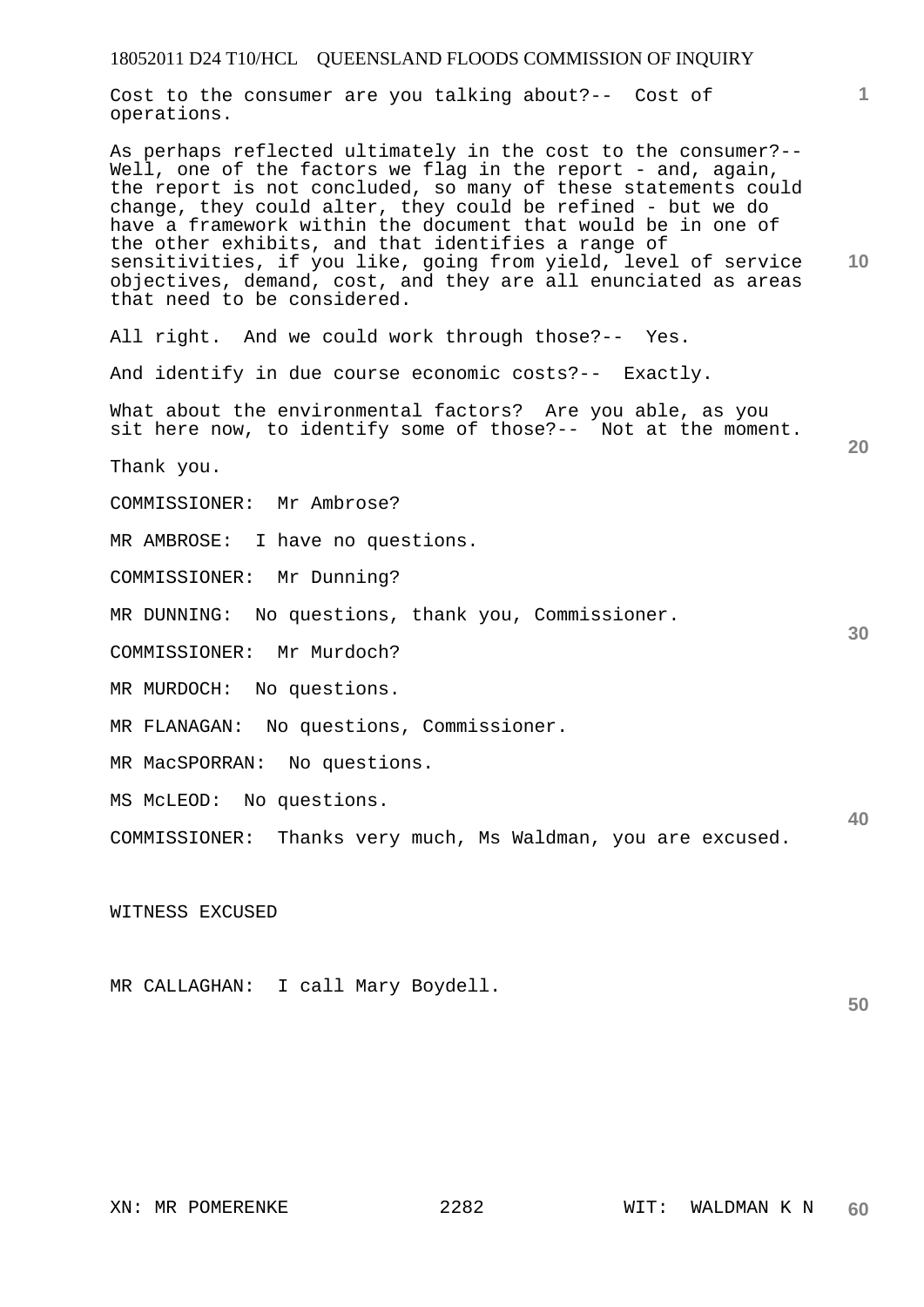MARY STUART BOYDELL, SWORN AND EXAMINED:

MR CALLAGHAN: Can you tell the Commission your full name and occupation, please?-- Marry Stuart Boydell and I am the Commissioner of the Queensland Water Commission, amongst a number of other positions I hold, principally as a non-executive director as well.

Thank you. Ms Boydell, you have prepared a statement for the Commission signed on the 4th of April 2011, is that correct?-- That's correct.

I will show you a copy of that. That's your statement combined with a number of exhibits that are attached to it?-- Yes.

I tender that.

COMMISSIONER: Exhibit 419.

ADMITTED AND MARKED "EXHIBIT 419"

MR CALLAGHAN: You have been able to listen to Ms Waldman give evidence-----?-- Yes.

-----just now? I take it there is nothing she said with which you would take exception?-- No.

I just have one question or one topic I want to address with you, and that is in this concept if there is to be a temporary reduction in the level of, say, Wivenhoe Dam, there would be a need, prior to any decision to do that, for information from Seqwater who could speak about flood mitigation matters. You would agree with that?-- I imagine the Seqwater would have useful information on those matters.

All right?-- And certainly-----

But you would also have to have information from the Water Grid Manager about water security issues?-- The Water Grid Manager has an obligation under the System Operating Plan to operate the grid within the risk criteria within five years, yes, so that is true.

All right?-- If there was a breach of that, he would need to be advising the Water Commission, yes.

And a decision as to the drawdown of the dam would involve balancing those concepts; water security and flood mitigation. That's all I am suggesting?-- That would be a reasonable proposition, yes.

**10** 

**1**

**20** 

**40**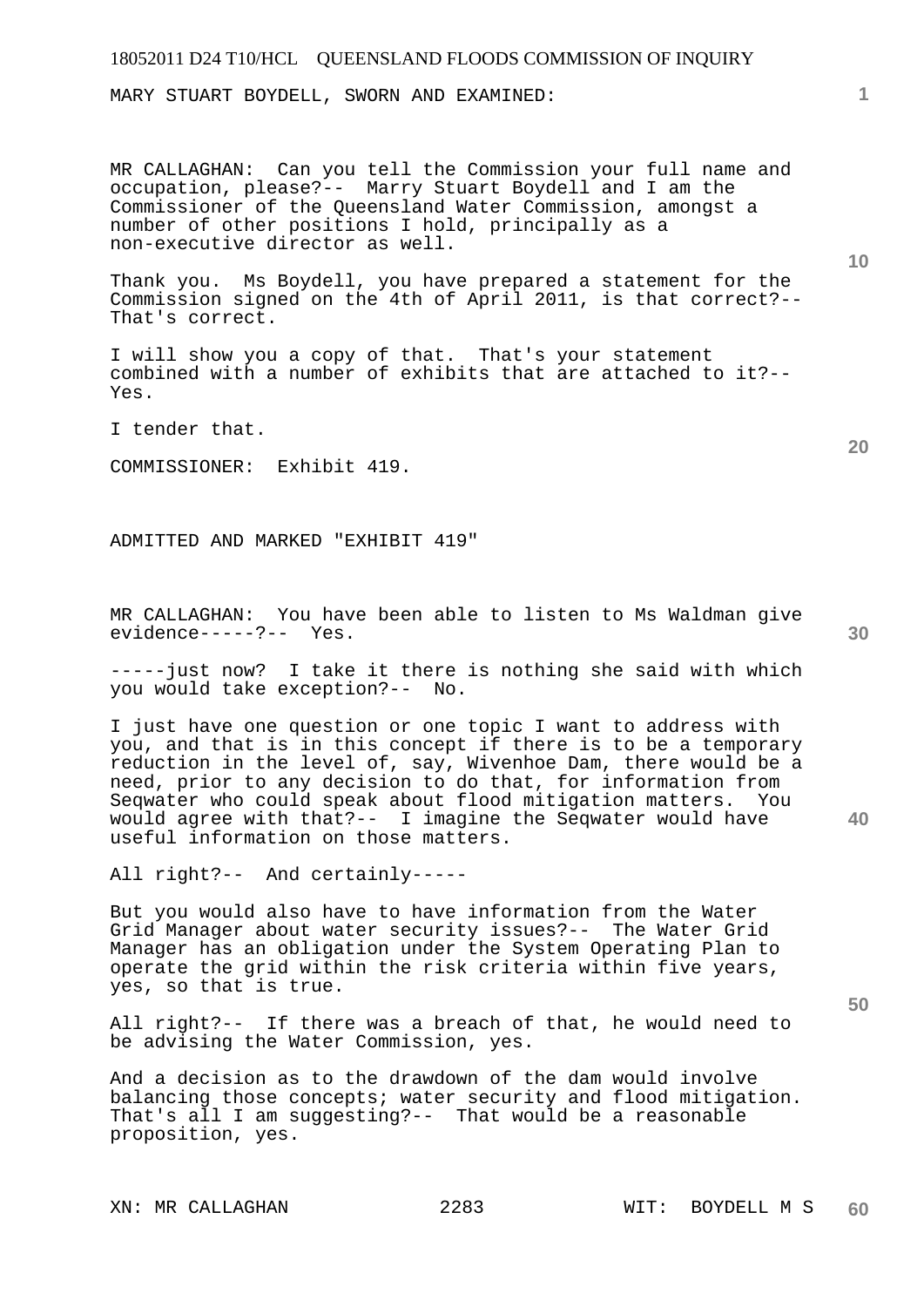Yeah. And realistically, the only person who can perform that balancing act in those circumstances must be the Minister, mustn't it?-- I think - look, my understanding is - I mean, the Minister asked for certain advice-----

I am not going back over what's happened?-- No, no, no.

I am looking forward?-- But I think that there are a number of dimensions that would need to be considered.

That's right?-- And those dimensions involve impacts to the dam, and dam safety, impacts of flood. I imagine they involve impacts as regards to other stakeholders downstream, and they - the Queensland Water Commission would have a view and would be acutely interested in the impacts from the security perspective because that would flow through to our planning.

You would certainly be in a position to advise the Minister about such issues? That's one of your responsibilities?-- Yes, correct, correct.

And you are making my point, that there are a number - I might have oversimplified it by saying it is flood mitigation and water security but there are a number of factors to be taken into account?-- Yes.

In any-----?-- If I was asked, I would imagine there are, yes.

Yes. And a balance has to be struck between all of those competing interests?-- I would imagine that's the case, yes.

That's right. And my suggestion is that such a decision can't then be abdicated to one of those parties who is representing such an interest; the decision has to be made by the Minister?-- I can't speak to that because I am not 100 per cent sure as to where the statutory responsibility for that decision would lie.

Well, if the Minister is the only one - or the Chief Executive, at least, is the only one who can actually effect the decision through the resource operations plan, that would suggest responsibilities there, would it not?-- I would agree that the ability to release the water through the water resource planning process is a key part of that.

Is this whole topic, the topic of who can advise, something on which you could advise?-- The Queensland Water Commission is not charged with that role.

No, no. Thank you. I have nothing further.

COMMISSIONER: Mr Pomerenke?

**20** 

**40** 

**50** 

**30** 

**10**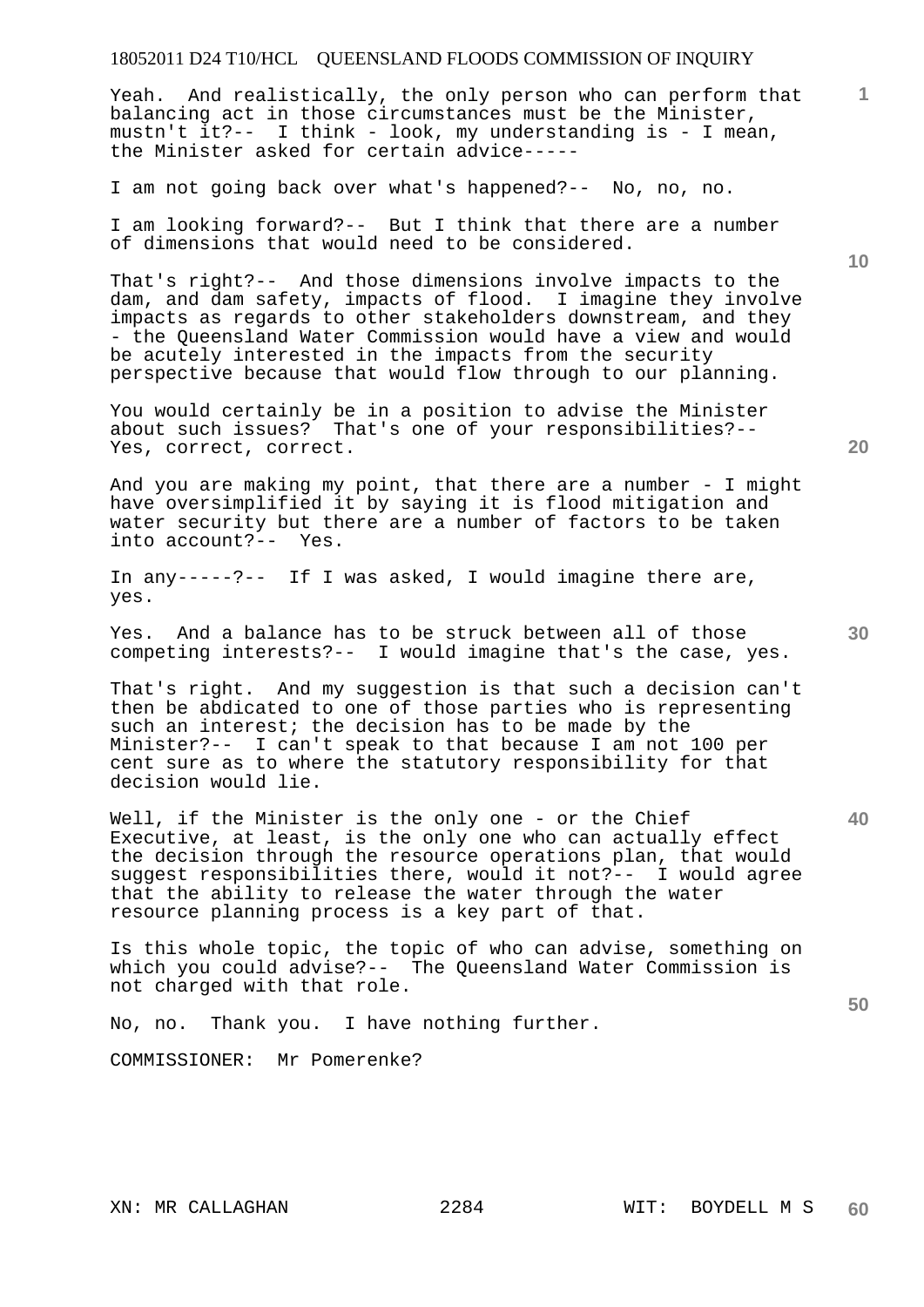MR POMERENKE: Could you turn to attachment 13 to your statement, please? It contains a bundle of documents, and about halfway through you should find a document headed Queensland Water Commission Impacts on Seqwater Strategy of Various Operating Scenarios for Wivenhoe Dam, dated 14 February 2011?-- Yes. What page are you referring to?

It doesn't have page numbers but it is about halfway through the exhibit - oh, you have the study itself?-- Yes, I do.

Could you turn to page 10 of that document, please?-- Yes.

And on that page the long-term impacts of two different scenarios are being addressed?-- Yes.

The first scenario is a 10 per cent reduction in the level of Wivenhoe Dam and the second is a 25 per cent reduction in the level of Wivenhoe Dam?-- Yes.

I wanted to focus for the moment on the 25 per cent reduction, and that's addressed at the bottom of 5.2. I was hoping you could explain for us, please, the statement that there is a significant reduction in the LOS yield of 30,000 megalitres per annum. Could you give us an idea of the significance of that reduction, please?-- Okay. This is a scenario that is run on a number of operating assumptions but the key differentiating assumption is that it allows for a permanent reduction of 25 per cent in Wivenhoe. So that's the long that's running the system infinitely with Wivenhoe's full<br>level volume or level being 75 per cent where it is. So it is level volume or level being 75 per cent where it is. a very - it is a permanent and conservative assumption. What that would do to the overall system yield would be to reduce it by something in the order of 30,000 megalitres per annum. As a comparator, 30,000 megalitres per annum, the full supply capacity of the Tugun desalination plant, for example, is in the order of 45,000 megalitres per annum. The current demand from the grid is in the order, depending on, you know, minor variations, but it is currently running in the order of something around about 270 to 280,000 megalitres of demand. The reason that becomes important in what it would actually do in impact terms, is as demand approaches supply going into the future, it would bring forward the next tranche of infrastructure. So it is likely to - 30,000 megalitres is not an insignificant amount of yield to have to cover. So it would be likely to bring forward a fairly - a significant piece of infrastructure which would come with significant capital costs, which then, of course, flows through to prices.

And in the meantime, would water need to be drawn from other sources before the new infrastructure it brought on line?-- What I have just spoken to is what we describe as the demand supply balance. There is the other balance that we always have to keep an eye on, which is what we describe as the sufficiency balance, which is the situation where if we were to enter in the short term a severe drought, you could be in a situation where the fall in Wivenhoe and the other key storages would be so dramatic that you would be bringing

**10** 

**1**

**20** 

**30** 

**40**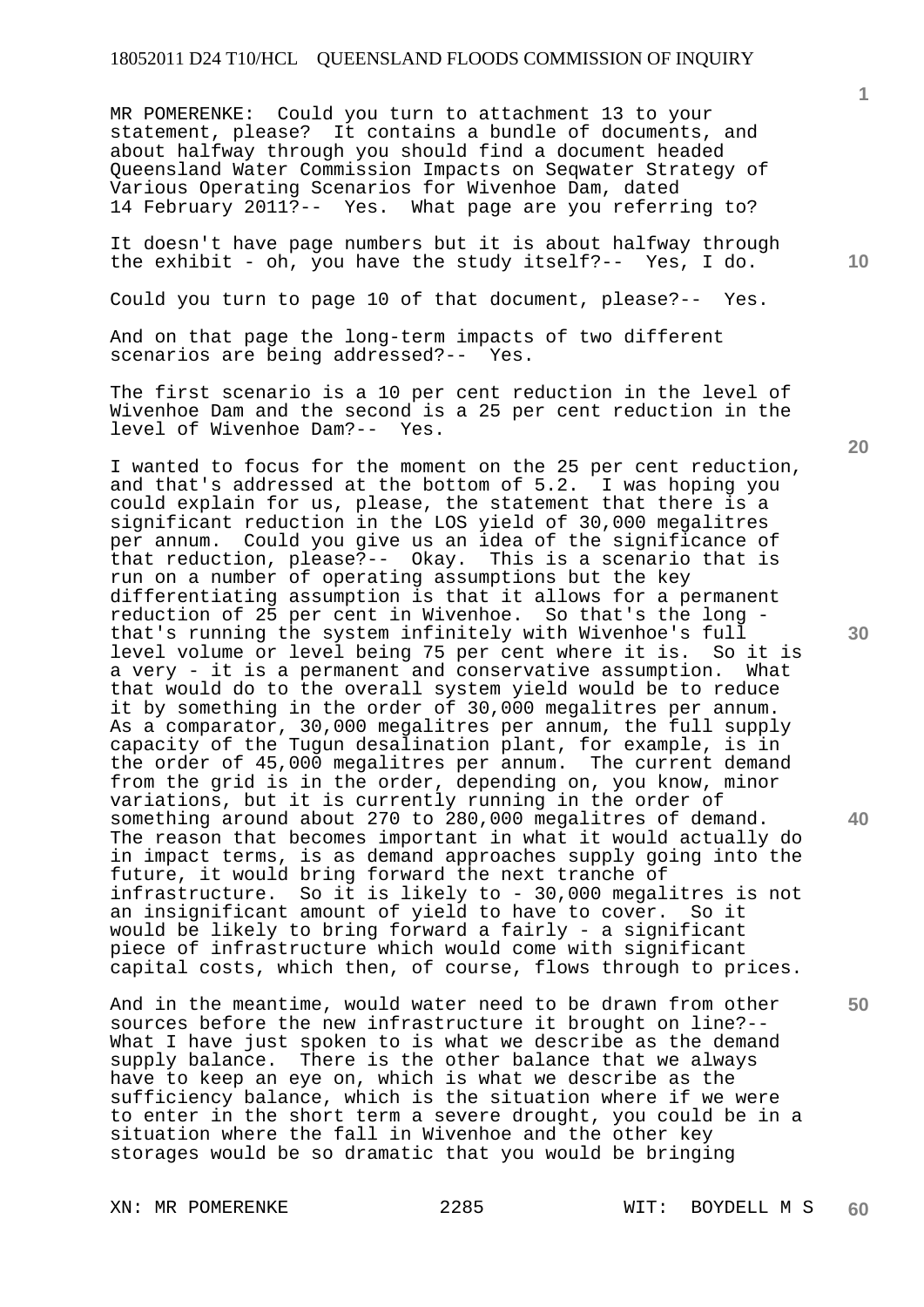forward or turning on the operation desalination at 100 per cent and potentially triggering the injection of purified recycled water into Wivenhoe. All of those things come with operating cost impacts.

And would you expect them ultimately to be reflected in the price to the consumer?-- Again - and I heard Ms Waldman's answer to this, and mine is not materially different - these things are a matter of time and extent. Certainly short term impacts may potentially be absorbed within the sensitivities within the current pricing models, but - and certainly the bulk water pricing for south east Queensland is over a 20 year period. So there is - I guess there is a temporal degree aspect to this as well.

And depending upon how close to the edge of the sensitivities it is or whether it travels beyond them, it may well have an impact on the price to the consumer and possibly a significant impact on the price to the consumer?-- There is two points I would make: (1) the Water Grid Manager has responsibility and carriage of the short term operating aspects of the grid, and so is more familiar with the short term operating cost impacts, so I wouldn't comment on those. I am really speaking in general terms that a variation in operating costs in the short term is less likely to have a consequence in terms of costs and, of course, you also have government policy decisions as to what flows into prices. As a general principle, significant capital expenditure tends to flow through to a more significant cost impact with a more - with the potential for a flow-on depending on a number of variables, such as your pricing policy, principles and your government policy into consumer prices. So I am sorry it is a bit vague - not vague but it is a bit - it does depend on a number of things.

**10** 

**1**

**20** 

**30**